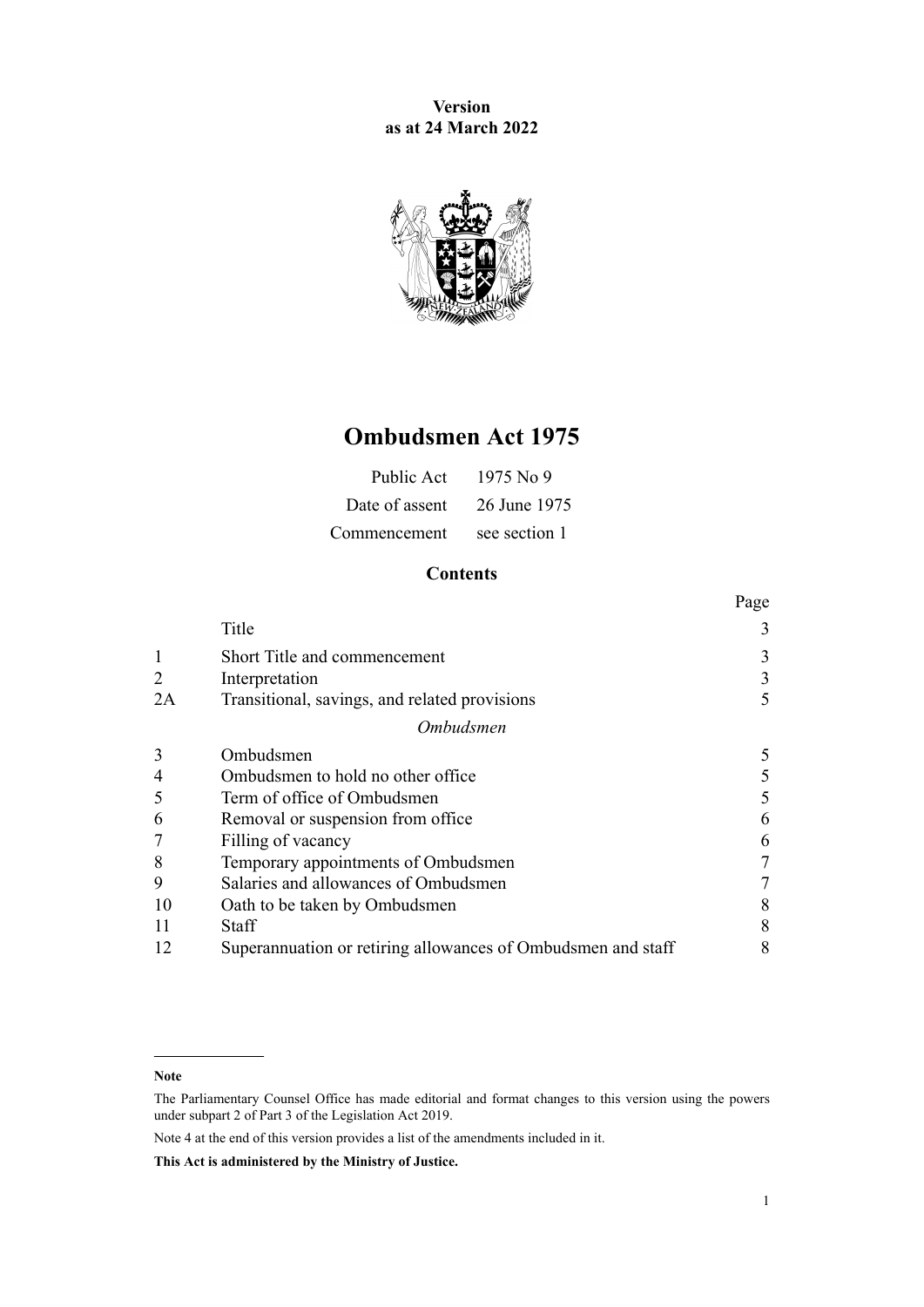|                           | Version as at |
|---------------------------|---------------|
| <b>Ombudsmen Act 1975</b> | 24 March 2022 |

| 13  | Functions of Ombudsmen                                                     | 9  |
|-----|----------------------------------------------------------------------------|----|
| 14  | Limitation of time for certain complaints in respect of local              | 11 |
|     | organisations                                                              |    |
| 15  | House of Representatives may make rules for guidance of                    | 11 |
|     | Ombudsmen                                                                  |    |
| 16  | Mode of complaint                                                          | 12 |
| 17  | Ombudsman may refuse to investigate complaint                              | 13 |
| 17A | Referral of complaint to Privacy Commissioner                              | 13 |
| 17B | Referral of complaint to Health and Disability Commissioner                | 14 |
| 17C | Referral of complaint to Inspector-General of Intelligence and<br>Security | 14 |
| 18  | Proceedings of Ombudsmen                                                   | 15 |
| 19  | Evidence                                                                   | 16 |
| 20  | Disclosure of certain matters not to be required                           | 19 |
| 21  | Ombudsmen and staff to maintain secrecy                                    | 19 |
| 21A | Consultation with Privacy Commissioner                                     | 20 |
| 21B | Consultation with Health and Disability Commissioner                       | 21 |
| 21C | Consultation with Inspector-General of Intelligence and Security           | 21 |
| 22  | Procedure after investigation                                              | 22 |
| 23  | Ombudsman may require publication of summary of report                     | 23 |
| 24  | Complainant to be informed of result of investigation                      | 24 |
| 25  | Proceedings not to be questioned or to be subject to review                |    |
| 26  | Proceedings privileged                                                     | 24 |
|     | Miscellaneous provisions                                                   |    |
| 27  | Power of entry on premises                                                 | 26 |
| 28  | Delegation of powers by Ombudsman                                          | 26 |
| 28A | Protection of name                                                         | 27 |
| 29  | Annual report                                                              | 27 |
| 30  | Offences                                                                   | 28 |
| 31  | Money to be appropriated by Parliament for purposes of this Act            | 28 |
| 31A | Audit                                                                      | 28 |
| 32  | Power to amend Schedule 1 by Order in Council                              | 29 |
| 32A | Crimes of Torture Act 1989 not limited                                     | 30 |
| 33  | Repeals, amendment, and savings                                            | 30 |
|     | <b>Schedule 1AA</b>                                                        | 31 |
|     | Transitional, savings, and related provisions                              |    |
|     | <b>Schedule 1</b>                                                          | 33 |
|     | Public service agencies and organisations to which this Act<br>applies     |    |
|     | <b>Schedule 2</b>                                                          | 63 |
|     |                                                                            |    |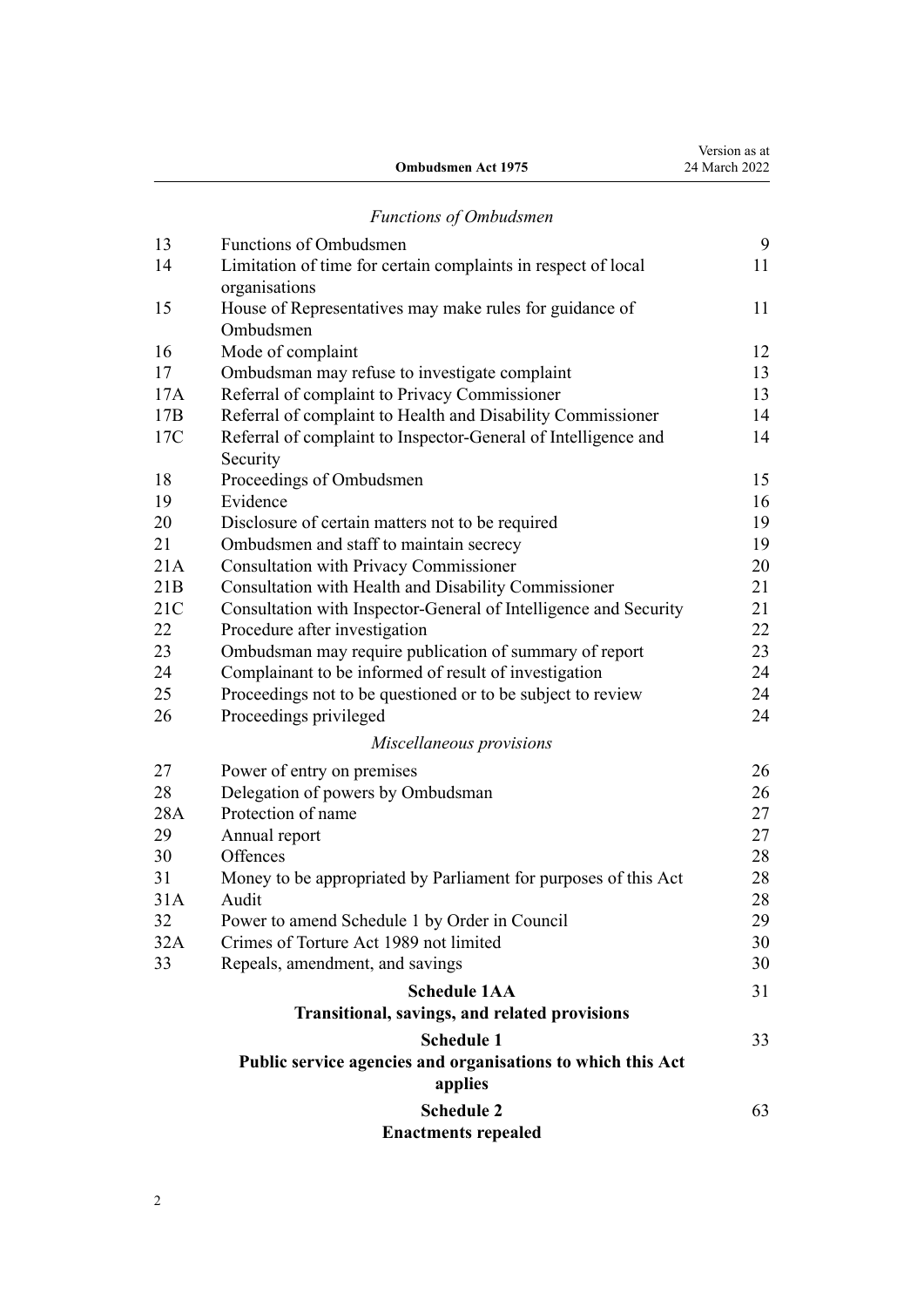# <span id="page-2-0"></span>**An Act to consolidate and amend the Parliamentary Commissioner (Ombuds‐ man) Act 1962**

### **1 Short Title and commencement**

- (1) This Act may be cited as the Ombudsmen Act 1975.
- (2) [Part 3](#page-57-0) of Schedule 1, and [sections 13,](#page-8-0) [18](#page-14-0), and [22](#page-21-0) so far as they relate to that Part, shall come into force on a date to be appointed by the Governor-General by Order in Council.
- (3) Except as provided in subsection (2), this Act shall come into force upon its passing.
- (4) An order under this section is secondary legislation (*see* [Part 3](http://legislation.govt.nz/pdflink.aspx?id=DLM7298343) of the Legis‐ lation Act 2019 for publication requirements).

| Legislation Act 2019 requirements for secondary legislation made under this section |                                                                                                  |                                    |  |
|-------------------------------------------------------------------------------------|--------------------------------------------------------------------------------------------------|------------------------------------|--|
| <b>Publication</b>                                                                  | PCO must publish it on the legislation website and notify LA19 s $69(1)(c)$<br>it in the Gazette |                                    |  |
| <b>Presentation</b>                                                                 | The Minister must present it to the House of<br>Representatives                                  | LA19 s 114, Sch 1<br>cl $32(1)(a)$ |  |
| <b>Disallowance</b>                                                                 | It may be disallowed by the House of Representatives                                             | LA19 ss 115, 116                   |  |
| This note is not part of the Act.                                                   |                                                                                                  |                                    |  |

Section 1(2): Part 3 of Schedule 1, and sections 13, 18, and 22 so far as they relate to that Part brought into force, on 1 April 1976, by the [Ombudsmen Act Commencement Order 1975](http://legislation.govt.nz/pdflink.aspx?id=DLM48245) (SR 1975/260).

Section 1(4): inserted, on 28 October 2021, by [section 3](http://legislation.govt.nz/pdflink.aspx?id=LMS268932) of the Secondary Legislation Act 2021 (2021 No 7).

## **2 Interpretation**

(1) In this Act, unless the context otherwise requires,—

**Ombudsman**, in relation to any function, power, or duty under this Act, means the Ombudsman for the time being investigating the complaint in respect of which the function, power, or duty is being exercised

**public service agencies** means the departments, departmental agencies, inter‐ departmental executive boards, and interdepartmental ventures named in [Parts](#page-30-0) [1 to 1C](#page-30-0) of Schedule 1, and **public service agency** means any one of those agencies, but for the purposes of this Act—

- (a) a departmental agency listed in the first column of the table in [Part 1A](#page-37-0) of Schedule 1 is part of its host department listed in the second column of that table:
- (b) an interdepartmental executive board listed in the first column of the table in [Part 1B](#page-38-0) of Schedule 1 is to be treated as part of its servicing department listed in the second column of that table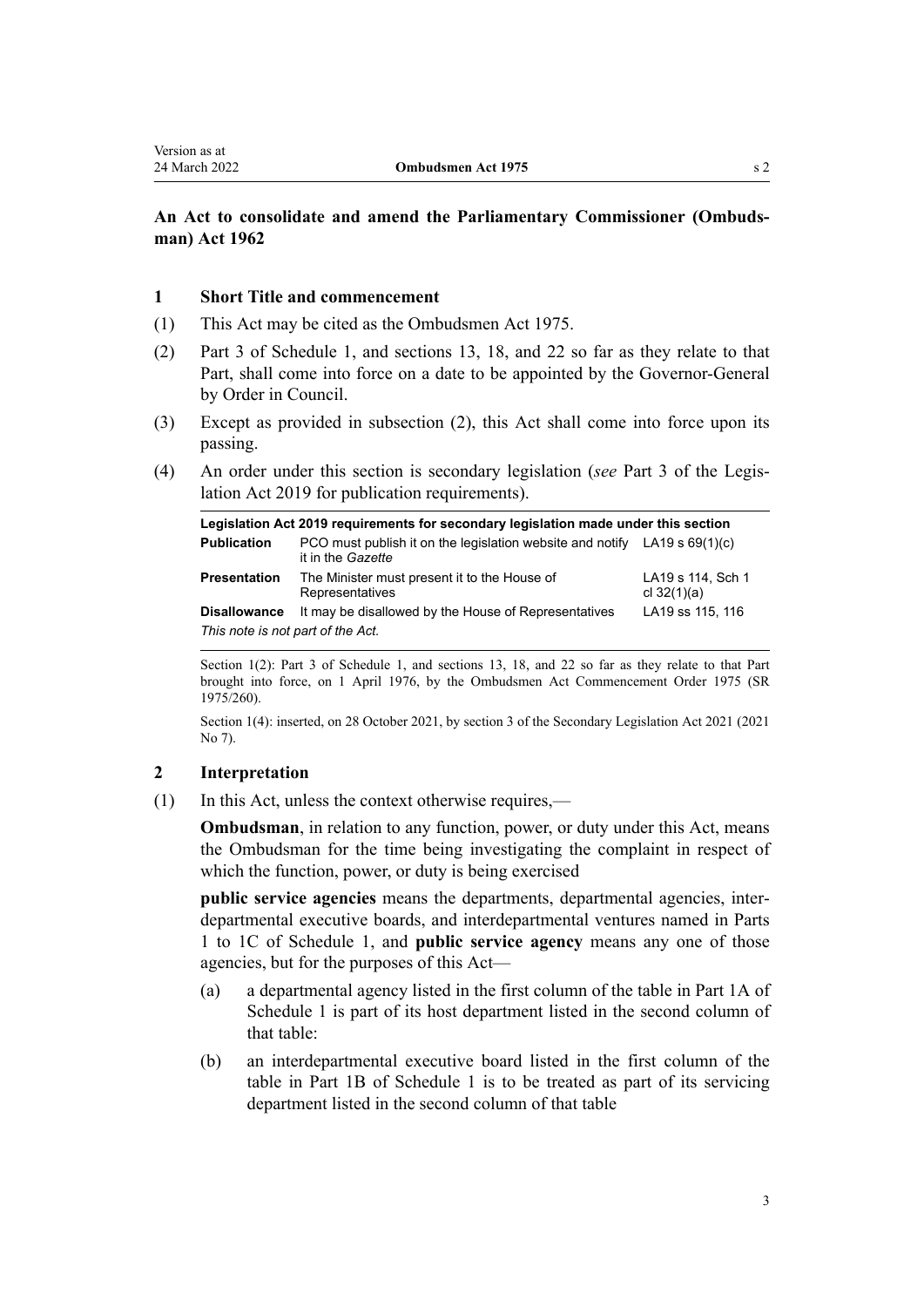#### **State enterprise** means—

- (a) an organisation that is a State enterprise within the meaning of [section 2](http://legislation.govt.nz/pdflink.aspx?id=DLM97382) of the State-Owned Enterprises Act 1986 and that is named in [Part 2](#page-38-0) of Schedule 1 of this Act:
- (b) an organisation that was a State enterprise within the meaning of [section](http://legislation.govt.nz/pdflink.aspx?id=DLM97382) [2](http://legislation.govt.nz/pdflink.aspx?id=DLM97382) of the State-Owned Enterprises Act 1986 but which continues to be named in [Part 2](#page-38-0) of Schedule 1 of this Act.
- (2) For the purposes of [Part 2](#page-38-0) of Schedule 1, a company registered under the [Com‐](http://legislation.govt.nz/pdflink.aspx?id=DLM319569) [panies Act 1993](http://legislation.govt.nz/pdflink.aspx?id=DLM319569) is a related company of—
	- (a) a Crown Research Institute if the Crown Research Institute, whether alone or together with any other Crown Research Institute, directly or indirectly owns, or controls the exercise of all the voting rights attaching to, the issued shares of the company (other than shares that carry no right to participate beyond a specified amount in a distribution of either profits or capital):
	- (b) a district health board if the district health board, whether alone or together with any other district health board, directly or indirectly owns, or controls the exercise of all the voting rights attaching to, the issued shares of the company (other than shares that carry no right to participate beyond a specified amount in a distribution of either profits or capital):
	- (c) a State enterprise if the State enterprise, whether alone or together with any other State enterprise, directly or indirectly owns, or controls the exercise of all the voting rights attaching to, the issued shares of the company (other than shares that carry no right to participate beyond a specified amount in a distribution of either profits or capital).
- (3) *[Repealed]*
- (4) *[Repealed]*
- (5) *[Repealed]*

Section 2: replaced, on 10 April 1992, by section 2 of the Ombudsmen Amendment Act 1992 (1992 No 25).

section 2(1) **public service agencies**: inserted, on 7 August 2020, by [section 113](http://legislation.govt.nz/pdflink.aspx?id=LMS359111) of the Public Service Act 2020 (2020 No 40).

Section 2(2): replaced, on 5 December 2013, by [section 14](http://legislation.govt.nz/pdflink.aspx?id=DLM5620822) of the Companies Amendment Act 2013 (2013 No 111).

Section 2(3): repealed, on 5 December 2013, by [section 14](http://legislation.govt.nz/pdflink.aspx?id=DLM5620822) of the Companies Amendment Act 2013 (2013 No 111).

Section 2(4): repealed, on 5 December 2013, by [section 14](http://legislation.govt.nz/pdflink.aspx?id=DLM5620822) of the Companies Amendment Act 2013 (2013 No 111).

Section 2(5): repealed, on 24 October 2018, by [section 24](http://legislation.govt.nz/pdflink.aspx?id=LMS8587) of the Education Amendment Act 2018 (2018 No 40).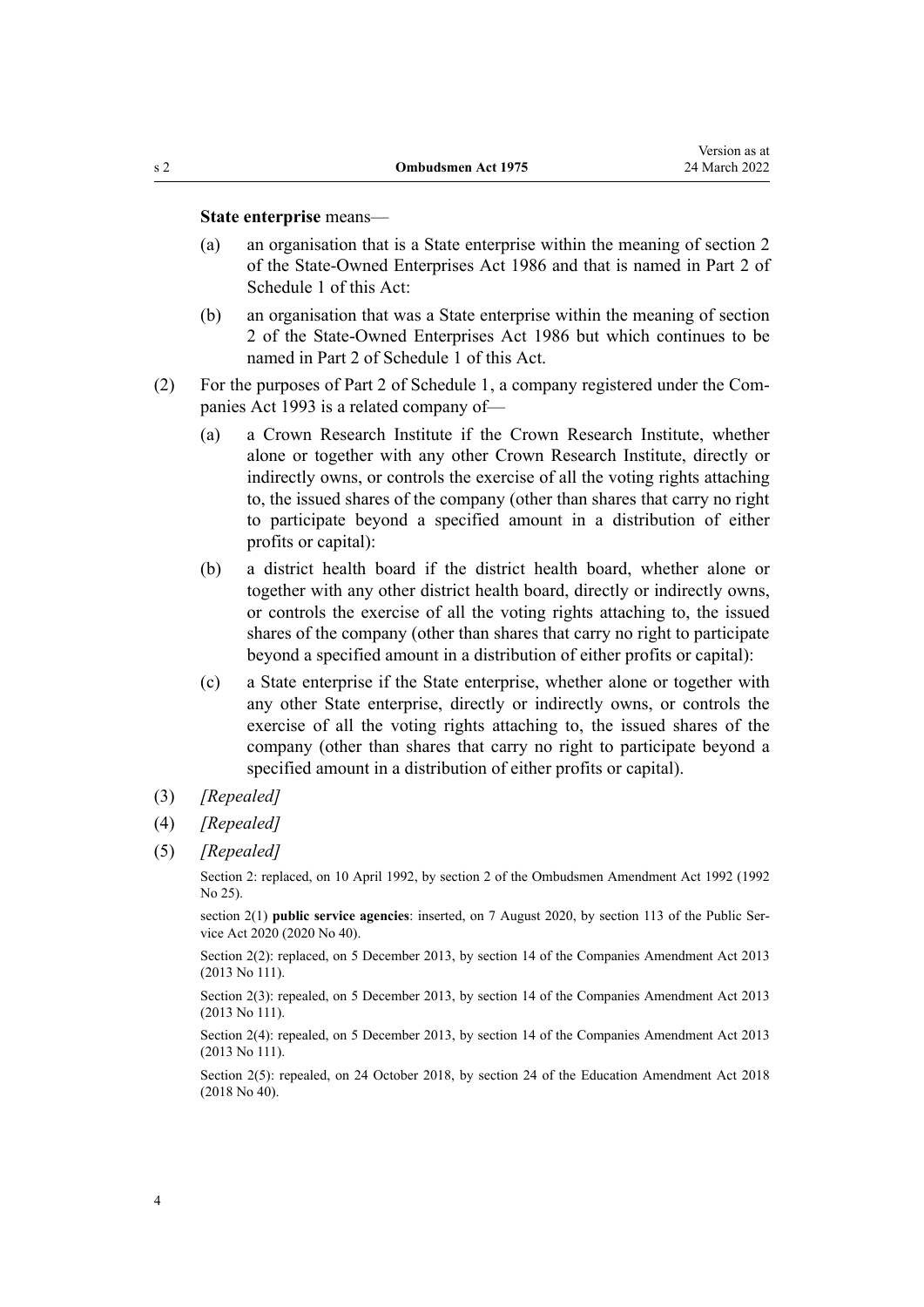# <span id="page-4-0"></span>**2A Transitional, savings, and related provisions**

The transitional, savings, and related provisions set out in [Schedule 1AA](#page-30-0) have effect according to their terms.

Section 2A: inserted, on 11 March 2020, by [section 4](http://legislation.govt.nz/pdflink.aspx?id=LMS190595) of the Ombudsmen (Protection of Name) Amendment Act 2020 (2020 No 3).

### *Ombudsmen*

# **3 Ombudsmen**

- (1) There shall be appointed, as officers of Parliament and Commissioners for Investigations, 1 or more Ombudsmen.
- (2) Subject to the provisions of [section 7](#page-5-0), each Ombudsman shall be appointed by the Governor-General on the recommendation of the House of Representatives.
- (3) No person shall be deemed to be employed in the service of Her Majesty for the purposes of the [Public Service Act 2020](http://legislation.govt.nz/pdflink.aspx?id=LMS106157) or the Government Superannu[ation Fund Act 1956](http://legislation.govt.nz/pdflink.aspx?id=DLM446000) by reason of his appointment as an Ombudsman.
- (4) One of the Ombudsmen shall be so appointed as Chief Ombudsman, and shall be responsible for the administration of the office, and the co-ordination and allocation of the work between the Ombudsmen.
- (5) In any case where the Governor-General is satisfied that the Chief Ombudsman is incapacitated by illness, absence, or other sufficient cause from performing the duties of his office, the Governor-General may appoint one of the other Ombudsmen to act for the Chief Ombudsman during his incapacity.
- (6) No appointment of an acting Chief Ombudsman and no acts done by him as such, shall in any proceedings be questioned on the ground that the occasion for his appointment had not arisen or had ceased.

Compare: 1962 No 10 s 2

Section 3(3): amended, on 7 August 2020, by [section 135](http://legislation.govt.nz/pdflink.aspx?id=LMS176959) of the Public Service Act 2020 (2020 No 40).

Section  $3(3)$ : amended, on 1 November 1976, pursuant to section  $3(3)$  of the Government Superannuation Fund Amendment Act 1976 (1976 No 30).

### **4 Ombudsmen to hold no other office**

An Ombudsman shall not be capable of being a member of Parliament or of a local authority, and shall not, without the approval of the Prime Minister in each particular case, hold any office of trust or profit, other than his office as an Ombudsman, or engage in any occupation for reward outside the duties of his office.

Compare: 1962 No 10 s 3

#### **5 Term of office of Ombudsmen**

(1) Except as otherwise provided in this Act, every Ombudsman shall hold office for a term of 5 years.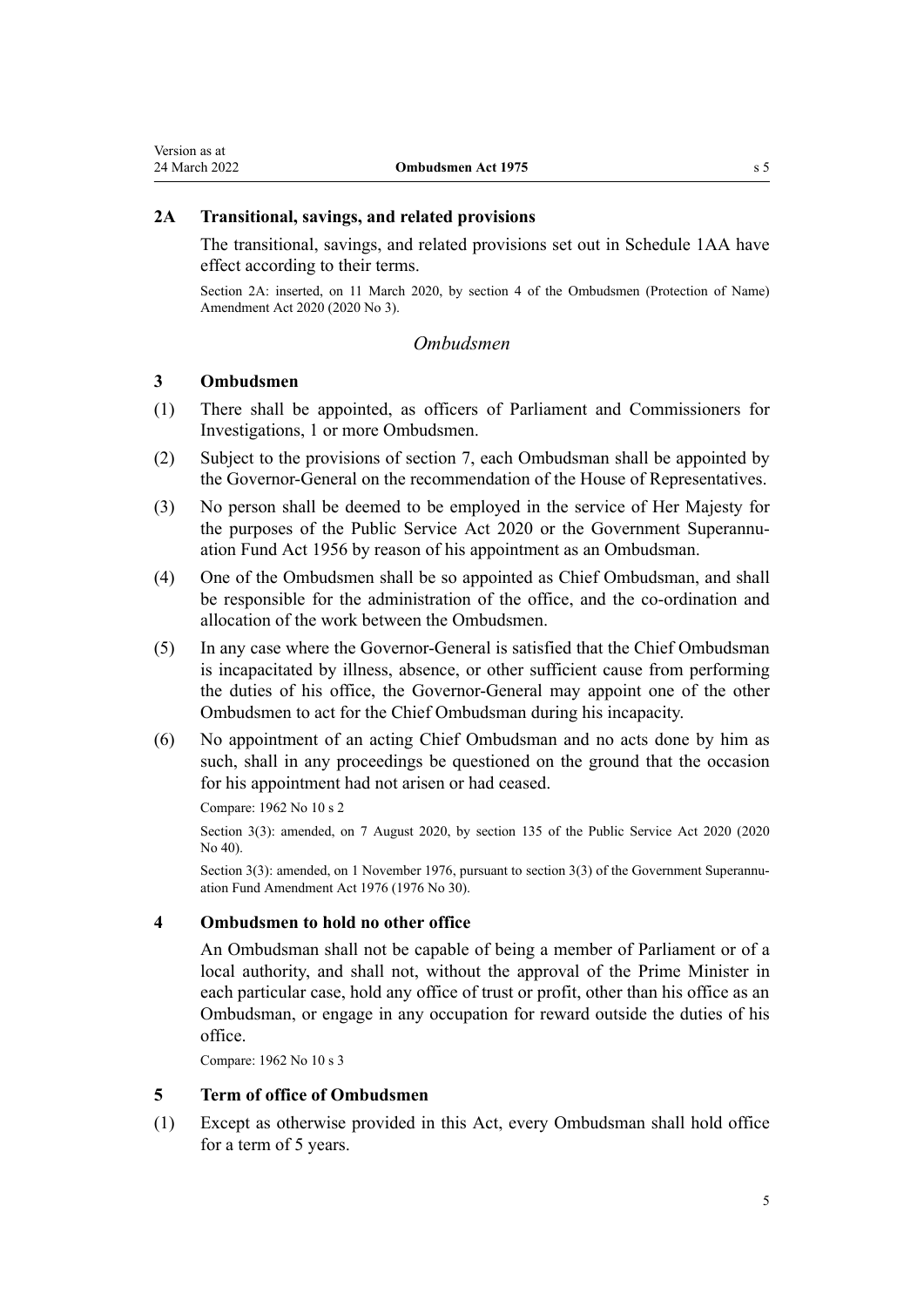Version as at

- <span id="page-5-0"></span>(2) Unless his office sooner becomes vacant, every person appointed as an Ombudsman shall hold office until his successor is appointed. Every such per‐ son may from time to time be reappointed.
- (3) Any Ombudsman may at any time resign his office by writing addressed to the Speaker of the House of Representatives, or to the Prime Minister if there is no Speaker or the Speaker is absent from New Zealand, and (except in the case of an Ombudsman appointed under [section 8](#page-6-0)) shall so resign his office on attain‐ ing the age of 72 years.

Compare: 1962 No 10 s 4

## **6 Removal or suspension from office**

- (1) Any Ombudsman may at any time be removed or suspended from his office by the Governor-General, upon an address from the House of Representatives, for inability to perform the functions of the office, bankruptcy, neglect of duty, or misconduct.
- (2) At any time when Parliament is not in session, any Ombudsman may be sus‐ pended from his office by the Governor-General in Council for inability to per‐ form the functions of the office, bankruptcy, neglect of duty, or misconduct proved to the satisfaction of the Governor-General; but any such suspension shall not continue in force beyond 2 months after the beginning of the next ensuing session of Parliament.

Compare: 1962 No 10 s 5

Section 6(1): amended, on 1 January 2002, by [section 70\(1\)](http://legislation.govt.nz/pdflink.aspx?id=DLM122579) of the Human Rights Amendment Act 2001 (2001 No 96).

Section 6(2): amended, on 1 January 2002, by [section 70\(1\)](http://legislation.govt.nz/pdflink.aspx?id=DLM122579) of the Human Rights Amendment Act 2001 (2001 No 96).

# **7 Filling of vacancy**

- (1) If any Ombudsman dies, or resigns his office, or is removed from office, the vacancy thereby created shall be filled in accordance with this section.
- (2) If any vacancy in the office of an Ombudsman occurs at any time while Parlia‐ ment is in session, it shall be filled by the appointment of an Ombudsman by the Governor-General on the recommendation of the House of Representatives:

provided that if the vacancy occurs less than 2 months before the close of that session and no such recommendation is made in that session, the provisions of subsection (3) shall apply as if the vacancy had occurred while Parliament was not in session.

- (3) If any such vacancy occurs at any time while Parliament is not in session, the following provisions shall apply:
	- (a) the Governor-General in Council may appoint an Ombudsman to fill the vacancy, and the person so appointed shall, unless his office sooner becomes vacant, hold office until his appointment is confirmed by the House of Representatives: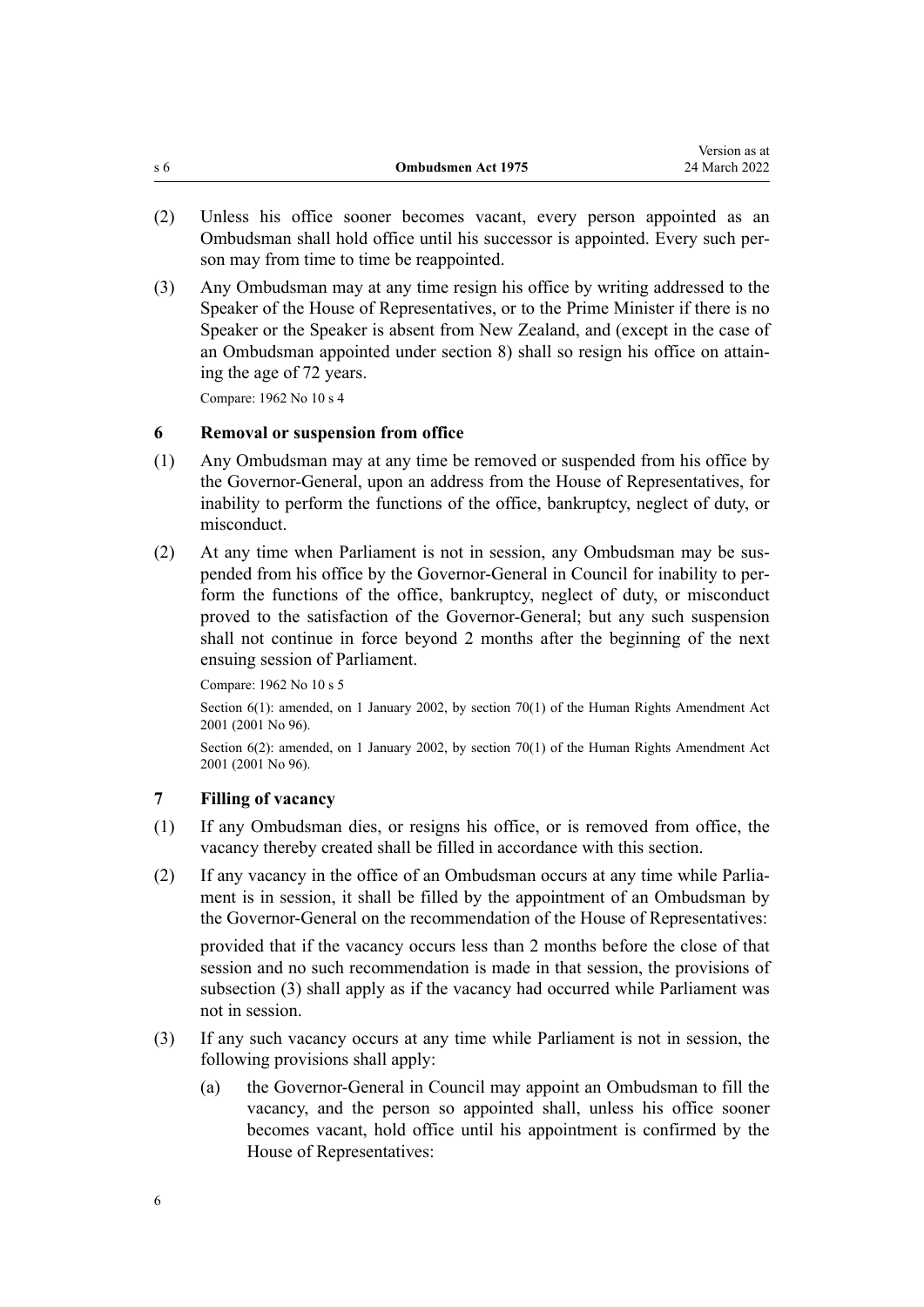(b) if the appointment is not so confirmed within 2 months after the commencement of the next ensuing session, the appointment shall lapse and there shall be deemed to be a further vacancy in the office of an Ombudsman.

Compare: 1962 No 10 s 6

<span id="page-6-0"></span>Version as at

### **8 Temporary appointments of Ombudsmen**

- (1) The Governor-General may, at any time during the illness or absence of any Ombudsman, or for any other temporary purpose whatsoever, appoint an Ombudsman to hold office in accordance with this section, and every such Ombudsman shall be paid such salary, not exceeding the amount payable in accordance with section 9 to an Ombudsman other than the Chief Ombudsman, as the Governor-General thinks fit.
- (2) The power conferred by this section shall be exercised only on a certificate signed by the Chief Ombudsman to the effect that, in his opinion, it is necessary for the due conduct of the business of the Ombudsmen under this Act that an additional Ombudsman should be temporarily appointed.
- (3) Subject to [sections 5 to 7,](#page-4-0) every Ombudsman appointed under this section on account of the illness or absence of an Ombudsman shall hold office during the pleasure of the Governor-General, and every other Ombudsman appointed for a temporary purpose shall hold office for such period, not exceeding 2 years, as may be specified in his warrant of appointment.
- (4) An Ombudsman appointed under this section may from time to time be reap‐ pointed, but no Ombudsman shall hold office under this section for more than 5 years in the aggregate.
- (5) The provisions of [section 7](#page-5-0) shall apply, with any necessary modifications, to the temporary appointment of an Ombudsman under this section as if the Ombudsman were being appointed under that section to fill a vacancy.

## **9 Salaries and allowances of Ombudsmen**

- (1) There shall be paid to each Ombudsman out of public money, without further appropriation than this section,—
	- (a) a salary at such rate as the Remuneration Authority from time to time determines; and
	- (b) such allowances as are from time to time determined by the Remuner‐ ation Authority.
- (2) In the case of the Chief Ombudsman, the rate of salary and the allowances determined may be higher than those of the other Ombudsmen.
- (3) The salary of an Ombudsman is not to be diminished during the continuance of the Ombudsman's appointment.
- (4) Notwithstanding anything in subsection (1), there shall be paid to each Ombudsman, in respect of time spent in travelling in the exercise of his func‐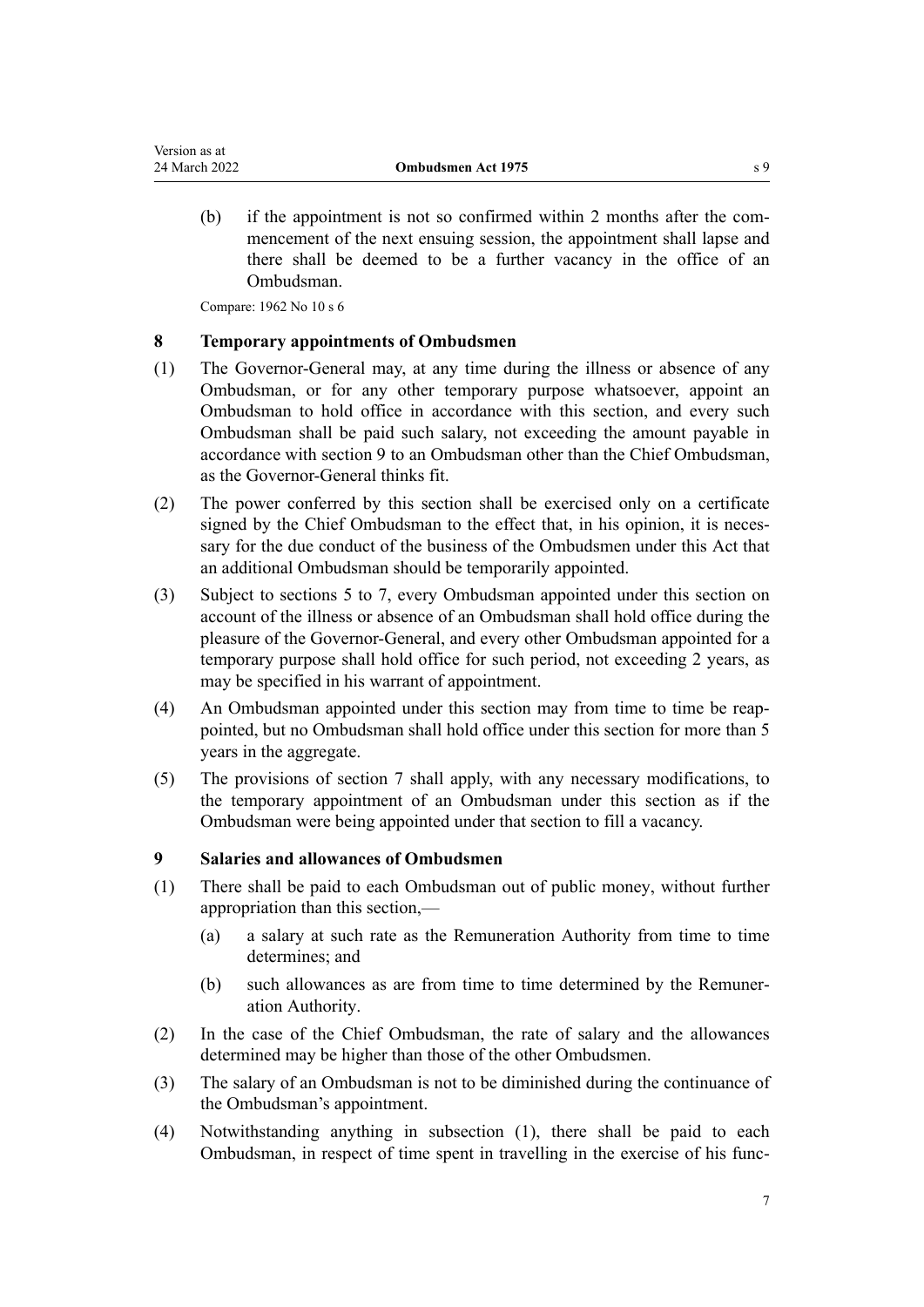<span id="page-7-0"></span>tions, travelling allowances and expenses in accordance with the [Fees and](http://legislation.govt.nz/pdflink.aspx?id=DLM264952) [Travelling Allowances Act 1951](http://legislation.govt.nz/pdflink.aspx?id=DLM264952), and the provisions of that Act shall apply accordingly as if the Ombudsman were a member of a statutory board and the travelling were in the service of a statutory board.

Section 9: replaced (with effect on 1 April 1985), on 29 October 1985, by [section 9\(2\)](http://legislation.govt.nz/pdflink.aspx?id=DLM81011) of the Higher Salaries Commission Amendment Act (No 2) 1985 (1985 No 135).

Section 9(1): amended, on 1 July 1989, by [section 86\(1\)](http://legislation.govt.nz/pdflink.aspx?id=DLM163175) of the Public Finance Act 1989 (1989 No 44).

Section 9(1)(a): amended, on 1 April 2003, by [section 4\(1\)](http://legislation.govt.nz/pdflink.aspx?id=DLM167443) of the Remuneration Authority (Members of Parliament) Amendment Act 2002 (2002 No 54).

Section 9(1)(b): amended, on 1 April 2003, by [section 4\(1\)](http://legislation.govt.nz/pdflink.aspx?id=DLM167443) of the Remuneration Authority (Members of Parliament) Amendment Act 2002 (2002 No 54).

### **10 Oath to be taken by Ombudsmen**

- (1) Before entering upon the exercise of the duties of his office an Ombudsman shall take an oath that he will faithfully and impartially perform the duties of his office, and that he will not, except in accordance with [section 21,](#page-18-0) divulge any information received by him under this Act.
- (2) The oath shall be administered by the Speaker or the Clerk of the House of Representatives.

Compare: 1962 No 10 s 8

### **11 Staff**

- (1) The Chief Ombudsman may appoint such officers and employees (including acting, temporary, or casual officers and employees) as may be necessary for the efficient carrying out of the functions, duties, and powers of the Ombuds‐ men under this Act.
- (2) Except where this Act otherwise expressly provides, the Chief Ombudsman shall have all the rights, duties, and powers of an employer in respect of the persons appointed under subsection (1).
- (3) The Chief Ombudsman shall operate a personnel policy that complies with the principle of being a good employer.
- (4) No person appointed under subsection (1) shall be deemed to be employed in the service of Her Majesty for the purposes of the [Public Service Act 2020](http://legislation.govt.nz/pdflink.aspx?id=LMS106157) or the [Government Superannuation Fund Act 1956](http://legislation.govt.nz/pdflink.aspx?id=DLM446000) by reason of that person's appointment under this section.

Section 11: replaced, on 2 September 1996, by section 2 of the Ombudsmen Amendment Act 1996 (1996 No 137).

Section 11(4): amended, on 7 August 2020, by [section 135](http://legislation.govt.nz/pdflink.aspx?id=LMS176959) of the Public Service Act 2020 (2020 No 40).

#### **12 Superannuation or retiring allowances of Ombudsmen and staff**

For the purpose of providing superannuation or retiring allowances for any Ombudsman and any officer or employee appointed under this Act, there may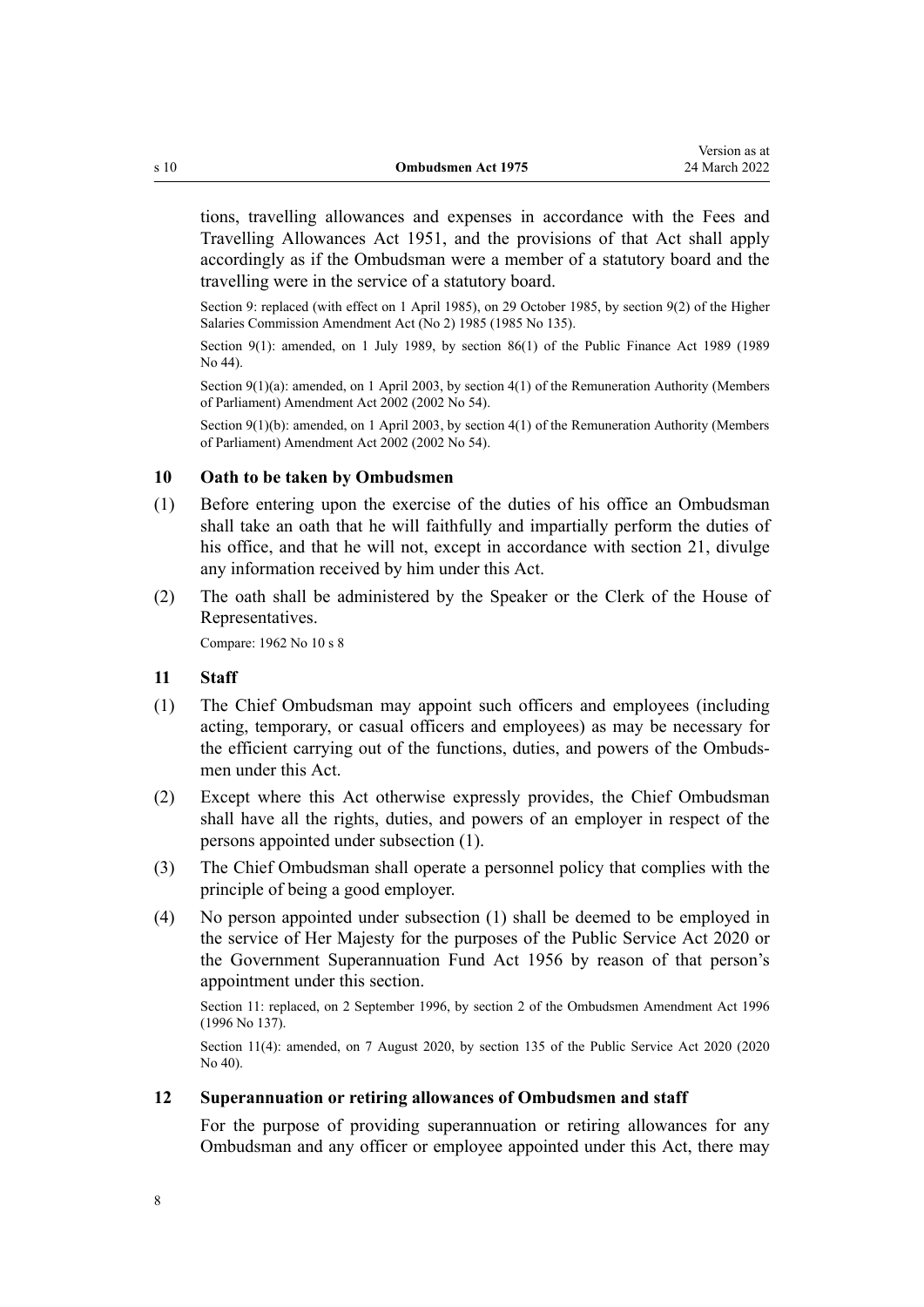<span id="page-8-0"></span>from time to time be paid sums by way of contributions or subsidies to any retirement scheme (within the meaning of [section 6\(1\)](http://legislation.govt.nz/pdflink.aspx?id=DLM4090590) of the Financial Markets Conduct Act 2013).

Section 12: replaced (with effect on 1 July 1992), on 18 December 1992, by section 4 of the Higher Salaries Commission Amendment Act (No 2) 1992 (1992 No 130).

Section 12: amended, on 1 December 2014, by [section 150](http://legislation.govt.nz/pdflink.aspx?id=DLM5561603) of the Financial Markets (Repeals and Amendments) Act 2013 (2013 No 70).

#### *Functions of Ombudsmen*

#### **13 Functions of Ombudsmen**

- (1) Subject to [section 14,](#page-10-0) it shall be a function of the Ombudsmen to investigate any decision or recommendation made, or any act done or omitted, whether before or after the passing of this Act, relating to a matter of administration and affecting any person or body of persons in his or its personal capacity, in or by any of the public service agencies or organisations named in [Parts 1 to 1C](#page-32-0) and [2](#page-38-0) of Schedule 1, or by any committee (other than a committee of the whole) or subcommittee of any organisation named or specified in [Part 3](#page-57-0) of Schedule 1, or by any officer, employee, or member of any such public service agency or organisation in his capacity as such officer, employee, or member.
- (2) Subject to [section 14,](#page-10-0) and without limiting the generality of subsection (1), it is hereby declared that the power conferred by that subsection includes the power to investigate a recommendation made, whether before or after the passing of this Act, by any such public service agency, organisation, committee, subcom‐ mittee, officer, employee, or member to a Minister of the Crown or to any organisation named or specified in [Part 3](#page-57-0) of Schedule 1, as the case may be.
- (3) Each Ombudsman may make any such investigation either on a complaint made to an Ombudsman by any person or of his own motion; and where a complaint is made he may investigate any decision, recommendation, act, or omission to which the foregoing provisions of this section relate, notwithstand‐ ing that the complaint may not appear to relate to that decision, recommenda‐ tion, act, or omission.
- (4) Without limiting the foregoing provisions of this section, it is hereby declared that any committee of the House of Representatives may at any time refer to an Ombudsman, for investigation and report by an Ombudsman, any petition that is before that committee for consideration, or any matter to which the petition relates. In any such case, an Ombudsman shall, subject to any special directions of the committee, investigate the matters so referred, so far as they are within his jurisdiction, and make such report to the committee as he thinks fit. Nothing in [section 17](#page-12-0) or [section 22](#page-21-0) or [section 24](#page-23-0) shall apply in respect of any investigation or report made under this subsection.
- (5) Without limiting the foregoing provisions of this section, it is hereby declared that at any time the Prime Minister may, with the consent of the Chief Ombudsman, refer to an Ombudsman for investigation and report any matter,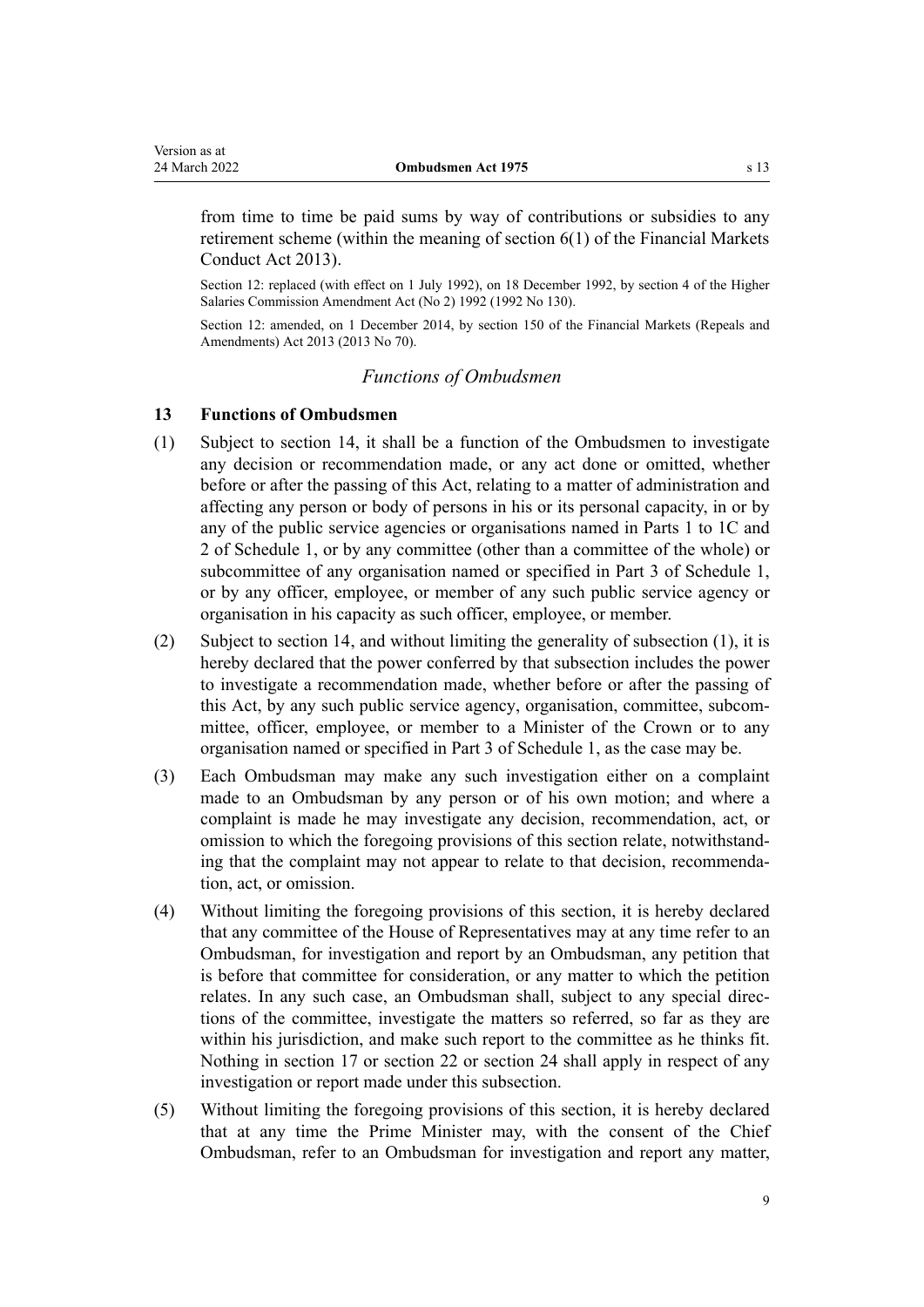other than a matter concerning a judicial proceeding, which the Prime Minister considers should be investigated by an Ombudsman. Where a matter is referred to an Ombudsman pursuant to this subsection, he shall, notwithstanding any‐ thing to the contrary in this Act, forthwith investigate that matter and report thereon to the Prime Minister, and may thereafter make such report to Parliament on the matter as he thinks fit. Nothing in [section 22](#page-21-0) shall apply in respect of any investigation or report made under this subsection.

- (6) The powers conferred on Ombudsmen by this Act may be exercised notwith‐ standing any provision in any enactment to the effect that any such decision, recommendation, act, or omission shall be final, or that no appeal shall lie in respect thereof, or that no proceeding or decision of the person or organisation whose decision, recommendation, act, or omission it is shall be challenged, reviewed, quashed, or called in question.
- (7) Nothing in this Act shall authorise an Ombudsman to investigate—
	- (a) any decision, recommendation, act, or omission in respect of which there is, under any legislation, a right of appeal or objection, or a right to apply for a review, available to the complainant, on the merits of the case, to any court, or to any tribunal constituted by or under any enactment, whether or not that right of appeal or objection or application has been exercised in the particular case, and whether or not any time prescribed for the exercise of that right has expired:

provided that the Ombudsman may conduct an investigation (not being an investigation relating to any decision, recommendation, act, or omis‐ sion to which any other paragraph of this subsection applies) notwith‐ standing that the complainant has or had such right if by reason of special circumstances it would be unreasonable to expect him to resort or have resorted to it:

- (b) any decision, recommendation, act, or omission of any person in his capacity as a trustee within the meaning of the [Trusts Act 2019](http://legislation.govt.nz/pdflink.aspx?id=DLM7382802):
- (c) any decision, recommendation, act, or omission of any person acting as legal adviser to the Crown pursuant to the rules for the time being approved by the Government for the conduct of Crown legal business, or acting as counsel for the Crown in relation to any proceedings:
- (d) any decision, recommendation, act, or omission of any constable, other than any matter relating to the terms and conditions of service of any person as a constable.
- (8) Nothing in this Act shall authorise an Ombudsman to investigate any matter relating to any person who is or was a member of or provisional entrant to the New Zealand Naval Forces, the New Zealand Army, or the Royal New Zealand Air Force, so far as the matter relates to—
	- (a) the terms and conditions of his service as such member or entrant; or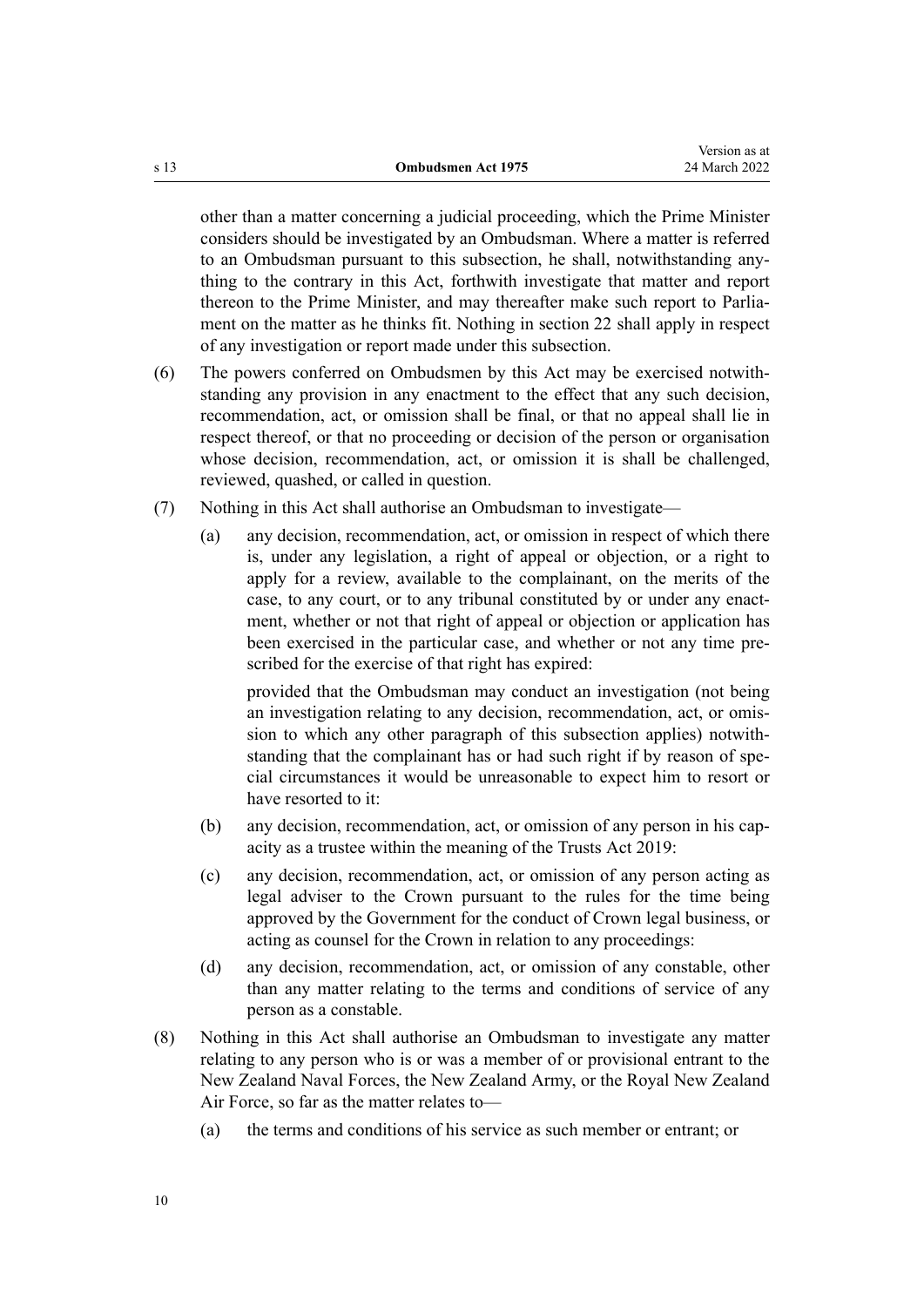- <span id="page-10-0"></span>(b) any order, command, decision, penalty, or punishment given to or affect‐ ing him in his capacity as such member or entrant.
- (9) If any question arises whether an Ombudsman has jurisdiction to investigate any case or class of cases under this Act, he may, if he thinks fit, apply to the High Court for a declaratory order determining the question in accordance with the [Declaratory Judgments Act 1908](http://legislation.govt.nz/pdflink.aspx?id=DLM176192), and the provisions of that Act shall extend and apply accordingly.

Compare: 1962 No 10 s 11; 1968 No 138 s 2

Section 13(1): amended, on 7 August 2020, by [section 114\(1\)](http://legislation.govt.nz/pdflink.aspx?id=LMS359112) of the Public Service Act 2020 (2020 No 40).

Section 13(1): amended, on 7 August 2020, by [section 114\(2\)](http://legislation.govt.nz/pdflink.aspx?id=LMS359112) of the Public Service Act 2020 (2020 No 40).

Section 13(2): amended, on 7 August 2020, by [section 114\(2\)](http://legislation.govt.nz/pdflink.aspx?id=LMS359112) of the Public Service Act 2020 (2020) No 40).

Section 13(7)(a): amended, on 28 October 2021, by [section 3](http://legislation.govt.nz/pdflink.aspx?id=LMS268932) of the Secondary Legislation Act 2021 (2021 No 7).

Section 13(7)(b): amended, on 30 January 2021, by [section 161](http://legislation.govt.nz/pdflink.aspx?id=DLM7383110) of the Trusts Act 2019 (2019 No 38).

Section 13(7)(d): replaced, on 1 April 1989, by [section 39\(1\)](http://legislation.govt.nz/pdflink.aspx?id=DLM126524) of the Independent Police Conduct Authority Act 1988 (1988 No 2).

Section 13(7)(d): amended, on 1 October 2008, pursuant to [section 116\(a\)\(ii\)](http://legislation.govt.nz/pdflink.aspx?id=DLM1102349) of the Policing Act 2008 (2008 No 72).

Section 13(9): amended, on 1 April 1980, pursuant to [section 12](http://legislation.govt.nz/pdflink.aspx?id=DLM35049) of the Judicature Amendment Act 1979 (1979 No 124).

### **14 Limitation of time for certain complaints in respect of local organisations**

Nothing in [section 13](#page-8-0) shall permit an Ombudsman to investigate any decision or recommendation made, or any act done or omitted, in or by any committee or subcommittee of any organisation named or specified in [Part 3](#page-57-0) of Schedule 1 (other than an education board or a hospital board), or by any officer, employee, or member of any such organisation to which this subsection applies in his capacity as such officer, employee, or member, unless the decision or recommendation was made, or the act or omission occurred or continued within 6 months before [Part 3](#page-57-0) of Schedule 1 came into force.

### **15 House of Representatives may make rules for guidance of Ombudsmen**

- (1) The House of Representatives may from time to time, if it thinks fit, make general rules for the guidance of the Ombudsmen in the exercise of their functions under this Act or under the [Official Information Act 1982](http://legislation.govt.nz/pdflink.aspx?id=DLM64784) or under the [Local Government Official Information and Meetings Act 1987](http://legislation.govt.nz/pdflink.aspx?id=DLM122241) or under the [Protected Disclosures Act 2000](http://legislation.govt.nz/pdflink.aspx?id=DLM53465), and may at any time in like manner revoke or vary any such rules.
- (2) Any such rules may authorise an Ombudsman from time to time, in the public interest or in the interests of any person or public service agency or organisation, to publish reports relating generally to the exercise of his functions under this Act or under the [Official Information Act 1982](http://legislation.govt.nz/pdflink.aspx?id=DLM64784) or under the Local Govern-

11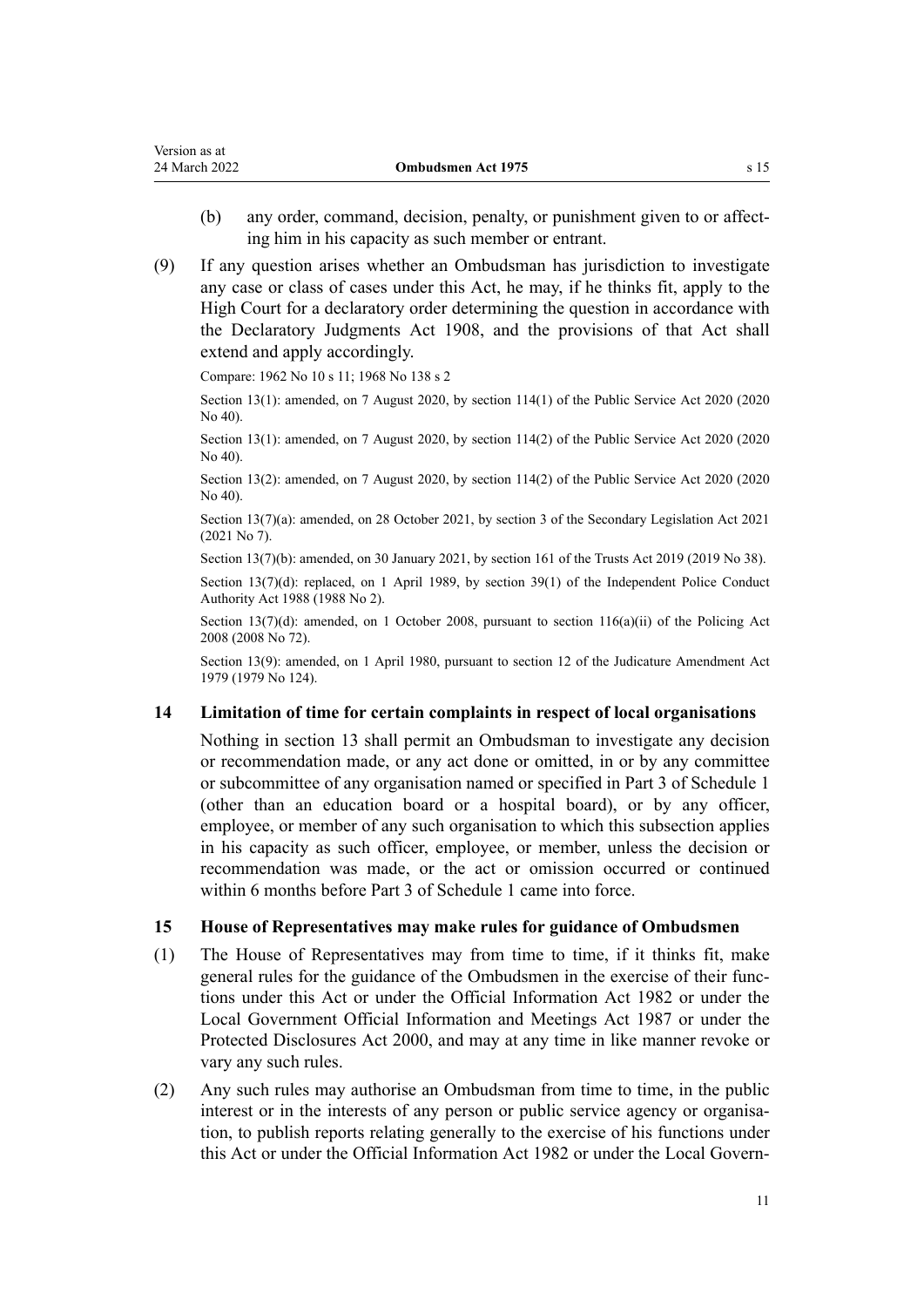<span id="page-11-0"></span>[ment Official Information and Meetings Act 1987](http://legislation.govt.nz/pdflink.aspx?id=DLM122241) or under the [Protected Dis‐](http://legislation.govt.nz/pdflink.aspx?id=DLM53465) [closures Act 2000](http://legislation.govt.nz/pdflink.aspx?id=DLM53465) or to any particular case or cases investigated by him, whether or not the matters to be dealt with in any such report have been the subject of a report to the House of Representatives under this Act.

- (3) Rules under this section—
	- (a) are secondary legislation (*see* [Part 3](http://legislation.govt.nz/pdflink.aspx?id=DLM7298343) of the Legislation Act 2019 for pub‐ lication requirements); but
	- (b) come into force in accordance with the rules, even if they are not yet published.
- (4) The Clerk of the House of Representatives must lodge the rules with the Parlia‐ mentary Counsel Office for the purpose of publication under the [Legislation](http://legislation.govt.nz/pdflink.aspx?id=DLM7298104) [Act 2019](http://legislation.govt.nz/pdflink.aspx?id=DLM7298104) (unless the rules are drafted by the Parliamentary Counsel Office).

Compare: 1962 No 10 s 12

| Legislation Act 2019 requirements for secondary legislation made under this section |                                                                                                                                                    |                   |  |
|-------------------------------------------------------------------------------------|----------------------------------------------------------------------------------------------------------------------------------------------------|-------------------|--|
| <b>Publication</b>                                                                  | PCO must publish it on the legislation website and notify LA19 s $69(1)(c)$<br>it in the Gazette                                                   |                   |  |
| <b>Presentation</b>                                                                 | It is not required to be presented to the House of<br>Representatives because an exemption applies under<br>Schedule 3 of the Legislation Act 2019 | LA19 s 114, Sch 3 |  |
| <b>Disallowance</b>                                                                 | It is not disallowable                                                                                                                             | LA19 s 115        |  |
| This note is not part of the Act.                                                   |                                                                                                                                                    |                   |  |

Section 15(1): amended, on 22 October 2003, by [section 3](http://legislation.govt.nz/pdflink.aspx?id=DLM218158) of the Ombudsmen Amendment Act 2003 (2003 No 91).

Section 15(1): amended, on 1 March 1988, by [section 57\(1\)](http://legislation.govt.nz/pdflink.aspx?id=DLM123614) of the Local Government Official Information and Meetings Act 1987 (1987 No 174).

Section 15(1): amended, on 1 July 1983, by section 2(1) of the Ombudsmen Amendment Act (No 2) 1982 (1982 No 164).

Section 15(2): amended, on 7 August 2020, by [section 135](http://legislation.govt.nz/pdflink.aspx?id=LMS176959) of the Public Service Act 2020 (2020 No 40).

Section 15(2): amended, on 22 October 2003, by [section 3](http://legislation.govt.nz/pdflink.aspx?id=DLM218158) of the Ombudsmen Amendment Act 2003 (2003 No 91).

Section 15(2): amended, on 1 March 1988, by [section 57\(1\)](http://legislation.govt.nz/pdflink.aspx?id=DLM123614) of the Local Government Official Information and Meetings Act 1987 (1987 No 174).

Section 15(2): amended, on 1 January 1987, by [section 27](http://legislation.govt.nz/pdflink.aspx?id=DLM94261) of the Constitution Act 1986 (1986 No 114).

Section 15(2): amended, on 1 July 1983, by section 2(2) of the Ombudsmen Amendment Act (No 2) 1982 (1982 No 164).

Section 15(3): replaced, on 28 October 2021, by [section 3](http://legislation.govt.nz/pdflink.aspx?id=LMS268932) of the Secondary Legislation Act 2021 (2021 No 7).

Section 15(4): inserted, on 28 October 2021, by [section 3](http://legislation.govt.nz/pdflink.aspx?id=LMS268932) of the Secondary Legislation Act 2021 (2021 No 7).

#### **16 Mode of complaint**

(1) A complaint to an Ombudsman may be made in writing or orally.

(1A) A complaint made orally shall be put in writing as soon as practicable.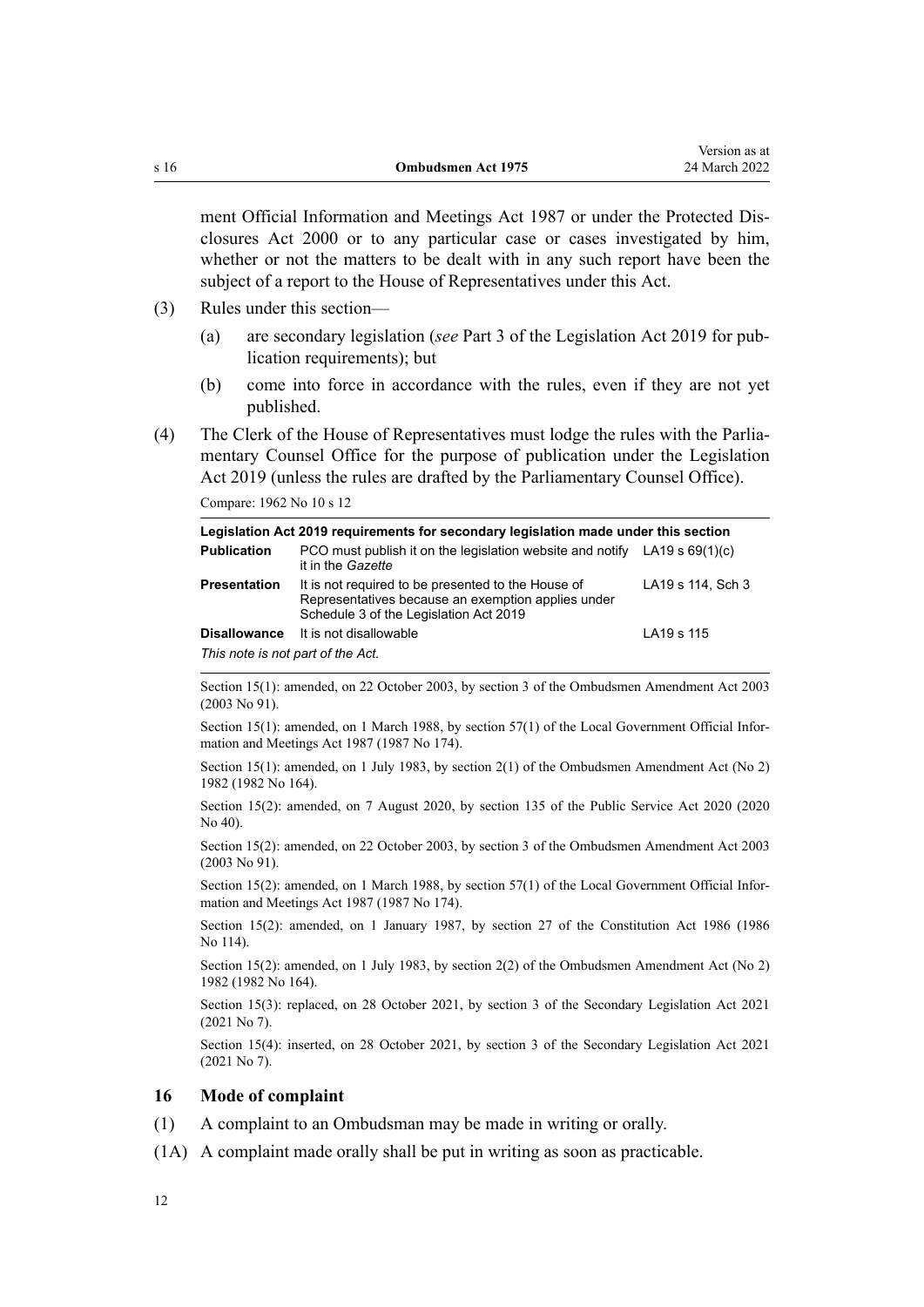<span id="page-12-0"></span>(2) Notwithstanding any provision in any enactment, where any letter appearing to be written by any person in custody on a charge or after conviction of any offence, or by any patient of any hospital within the meaning of the [Mental](http://legislation.govt.nz/pdflink.aspx?id=DLM262175) [Health \(Compulsory Assessment and Treatment\) Act 1992,](http://legislation.govt.nz/pdflink.aspx?id=DLM262175) is addressed to an Ombudsman it shall be immediately forwarded, unopened, to the Ombudsman by the person for the time being in charge of the place or institution where the writer of the letter is detained or of which he is a patient.

Compare: 1962 No 10 s 13

Section 16(1): replaced, on 9 December 1991, by section 2 of the Ombudsmen Amendment Act 1991 (1991 No 121).

Section 16(1A): inserted, on 9 December 1991, by section 2 of the Ombudsmen Amendment Act 1991 (1991 No 121).

Section 16(2): amended, on 1 November 1992, pursuant to [section 137\(1\)](http://legislation.govt.nz/pdflink.aspx?id=DLM264250) of the Mental Health (Compulsory Assessment and Treatment) Act 1992 (1992 No 46).

### **17 Ombudsman may refuse to investigate complaint**

- (1) An Ombudsman may refuse to investigate or further investigate a complaint if it appears to the Ombudsman that,—
	- (a) under the law or existing administrative practice, the complainant has an adequate remedy or right of appeal (other than the right to petition the House of Representatives) and it is, or would have been, reasonable for the complainant to resort to that remedy or right of appeal; or
	- (b) the complaint relates to a decision, recommendation, act, or omission that the complainant has known about for more than 12 months; or
	- (c) the subject matter of the complaint is trivial; or
	- (d) the complaint is frivolous or vexatious or is not made in good faith; or
	- (e) the complainant does not have a sufficient personal interest in the subject matter of the complaint; or
	- (f) having regard to all the circumstances of the case,—
		- (i) following preliminary inquiries, an investigation is unnecessary; or
		- (ii) having commenced an investigation, further investigation is unnecessary.
- (2) If an Ombudsman refuses to investigate or further investigate a complaint, the Ombudsman must inform the complainant of the decision and give his or her reasons for it.

Section 17: replaced, on 26 March 2015, by [section 4](http://legislation.govt.nz/pdflink.aspx?id=DLM6404408) of the Ombudsmen Amendment Act 2015 (2015 No 30).

### **17A Referral of complaint to Privacy Commissioner**

(1) Where, on receiving a complaint under this Act, an Ombudsman considers that the complaint relates, in whole or in part, to a matter that is more properly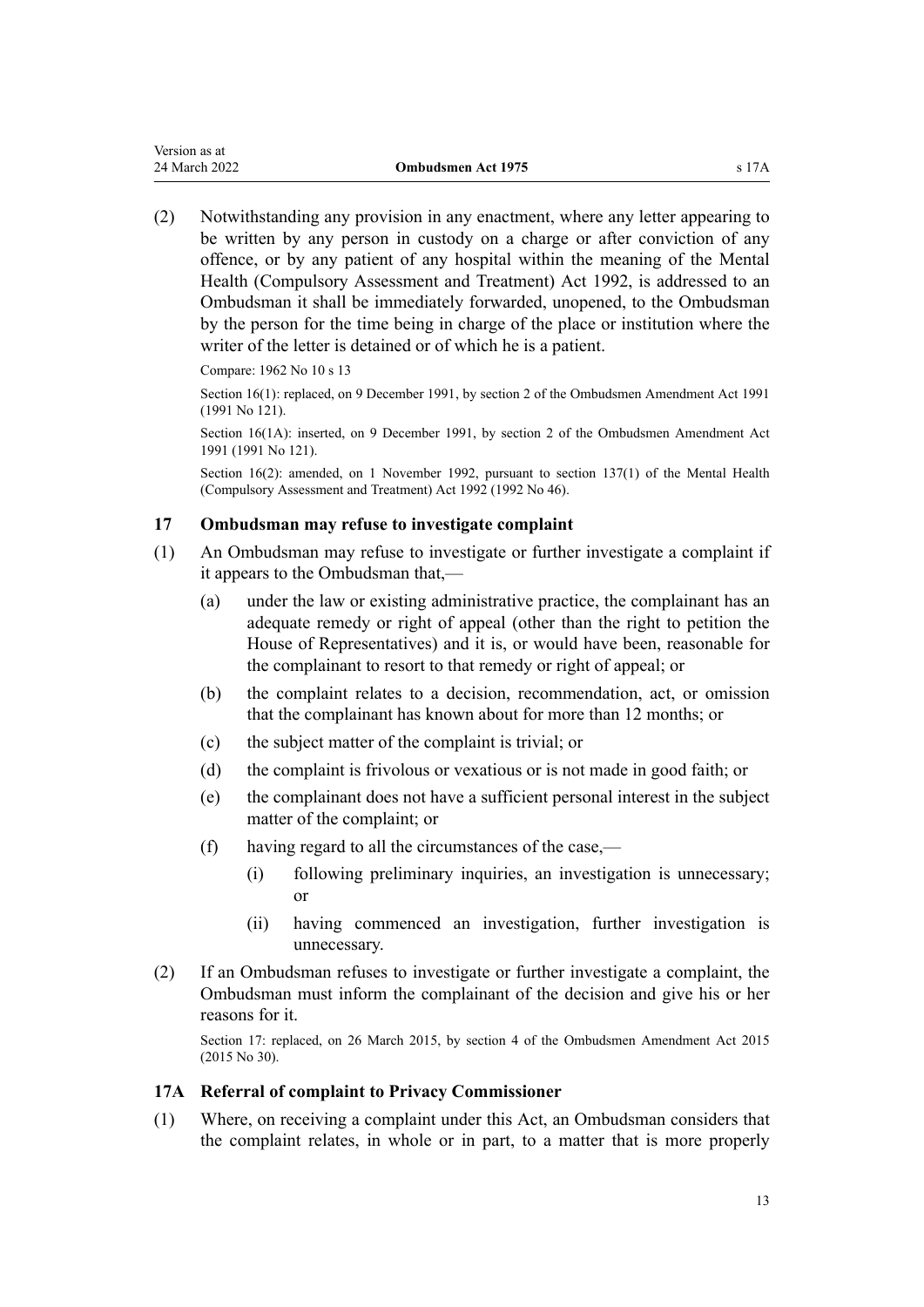<span id="page-13-0"></span>within the jurisdiction of the Privacy Commissioner under the [Privacy Act](http://legislation.govt.nz/pdflink.aspx?id=LMS23193) [2020](http://legislation.govt.nz/pdflink.aspx?id=LMS23193), the Ombudsman shall forthwith consult with the Privacy Commissioner in order to determine the appropriate means of dealing with the complaint.

- (2) As soon as practicable after consulting with the Privacy Commissioner under subsection (1), the Ombudsman shall determine whether the complaint should be dealt with, in whole or in part, under this Act.
- (3) If the Ombudsman determines that the complaint should be dealt with, in whole or in part, under the [Privacy Act 2020](http://legislation.govt.nz/pdflink.aspx?id=LMS23193), the Ombudsman shall forthwith refer the complaint or, as the case requires, the appropriate part of the complaint to the Privacy Commissioner to be dealt with accordingly, and shall notify the complainant of the action that has been taken.

Section 17A: inserted, on 1 July 1993, by section 2 of the Ombudsmen Amendment Act 1993 (1993 No 34).

Section 17A(1): amended, on 1 December 2020, by [section 217](http://legislation.govt.nz/pdflink.aspx?id=LMS23706) of the Privacy Act 2020 (2020 No 31).

Section 17A(3): amended, on 1 December 2020, by [section 217](http://legislation.govt.nz/pdflink.aspx?id=LMS23706) of the Privacy Act 2020 (2020 No 31).

#### **17B Referral of complaint to Health and Disability Commissioner**

- (1) Where, on receiving a complaint under this Act, an Ombudsman considers that the complaint relates, in whole or in part, to a matter that is more properly within the jurisdiction of the Health and Disability Commissioner under the [Health and Disability Commissioner Act 1994,](http://legislation.govt.nz/pdflink.aspx?id=DLM333583) the Ombudsman shall forthwith consult with the Health and Disability Commissioner in order to determine the appropriate means of dealing with the complaint.
- (2) As soon as practicable after consulting with the Health and Disability Commis‐ sioner under subsection (1), the Ombudsman shall determine whether the complaint should be dealt with, in whole or in part, under this Act.
- (3) If the Ombudsman determines that the complaint should be dealt with, in whole or in part, under the [Health and Disability Commissioner Act 1994,](http://legislation.govt.nz/pdflink.aspx?id=DLM333583) the Ombudsman shall forthwith refer the complaint or, as the case requires, the appropriate part of the complaint to the Health and Disability Commissioner to be dealt with accordingly, and shall notify the complainant of the action that has been taken.

Section 17B: inserted, on 1 July 1996, by [section 76\(1\)](http://legislation.govt.nz/pdflink.aspx?id=DLM334174) of the Health and Disability Commissioner Act 1994 (1994 No 88).

# **17C Referral of complaint to Inspector-General of Intelligence and Security**

(1) Where, on receiving a complaint under this Act, an Ombudsman considers that the complaint relates, in whole or in part, to a matter that is more properly within the jurisdiction of the Inspector-General of Intelligence and Security holding office under [section 157](http://legislation.govt.nz/pdflink.aspx?id=DLM6921170) of the Intelligence and Security Act 2017, the Ombudsman shall forthwith consult with the Inspector-General of Intelligence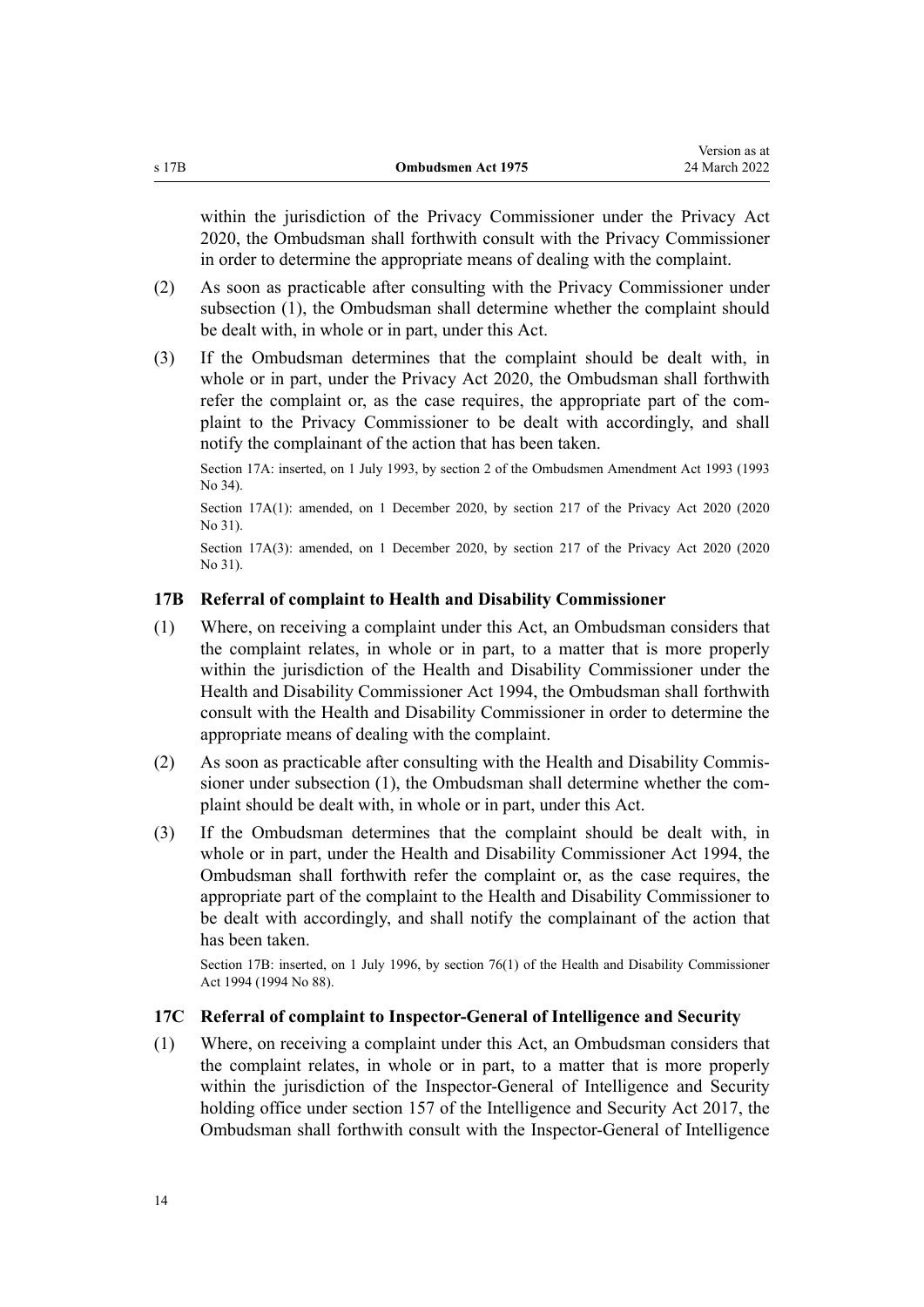<span id="page-14-0"></span>and Security in order to determine the appropriate means of dealing with the complaint.

- (2) As soon as practicable after consulting with the Inspector-General of Intelli‐ gence and Security under subsection (1), the Ombudsman shall determine whether the complaint should be dealt with, in whole or in part, under this Act.
- (3) If the Ombudsman determines that the complaint should be dealt with, in whole or in part, under [subpart 1](http://legislation.govt.nz/pdflink.aspx?id=DLM6921168) of Part 6 of the Intelligence and Security Act 2017, the Ombudsman shall forthwith refer the complaint or, as the case requires, the appropriate part of the complaint to the Inspector-General of Intel‐ ligence and Security to be dealt with accordingly, and shall notify the complai‐ nant of the action that has been taken.

Section 17C: inserted, on 2 July 1996, by [section 30](http://legislation.govt.nz/pdflink.aspx?id=DLM392551) of the Inspector-General of Intelligence and Security Act 1996 (1996 No 47).

Section 17C(1): amended, on 28 September 2017, by [section 335](http://legislation.govt.nz/pdflink.aspx?id=DLM6921475) of the Intelligence and Security Act 2017 (2017 No 10).

Section 17C(3): amended, on 28 September 2017, by [section 335](http://legislation.govt.nz/pdflink.aspx?id=DLM6921475) of the Intelligence and Security Act 2017 (2017 No 10).

#### **18 Proceedings of Ombudsmen**

- (1) Before investigating any matter under this Act, an Ombudsman shall inform the chief executive of the department (for the department and for a departmen‐ tal agency hosted by it or an interdepartmental executive board serviced by it) or the board of the interdepartmental venture affected, or, as the case may require, the chief executive of the organisation affected, of his intention to make the investigation.
- (2) Every investigation by an Ombudsman under this Act shall be conducted in private.
- (3) An Ombudsman may hear or obtain information from such persons as he thinks fit, and may make such inquiries as he thinks fit. It shall not be necessary for an Ombudsman to hold any hearing, and no person shall be entitled as of right to be heard by an Ombudsman:

provided that if at any time during the course of an investigation it appears to an Ombudsman that there may be sufficient grounds for his making any report or recommendation that may adversely affect any public service agency or organisation or person, he shall give to that public service agency or organisation or person an opportunity to be heard.

(4) In the case of an investigation relating to a public service agency or organisa‐ tion named in [Schedule 1,](#page-32-0) an Ombudsman may in his discretion at any time during or after the investigation consult a Minister who is concerned in the matter of the investigation, and an Ombudsman shall consult any Minister who so requests or to whom a recommendation which is the subject of the investigation has been made, after the Ombudsman has made the investigation and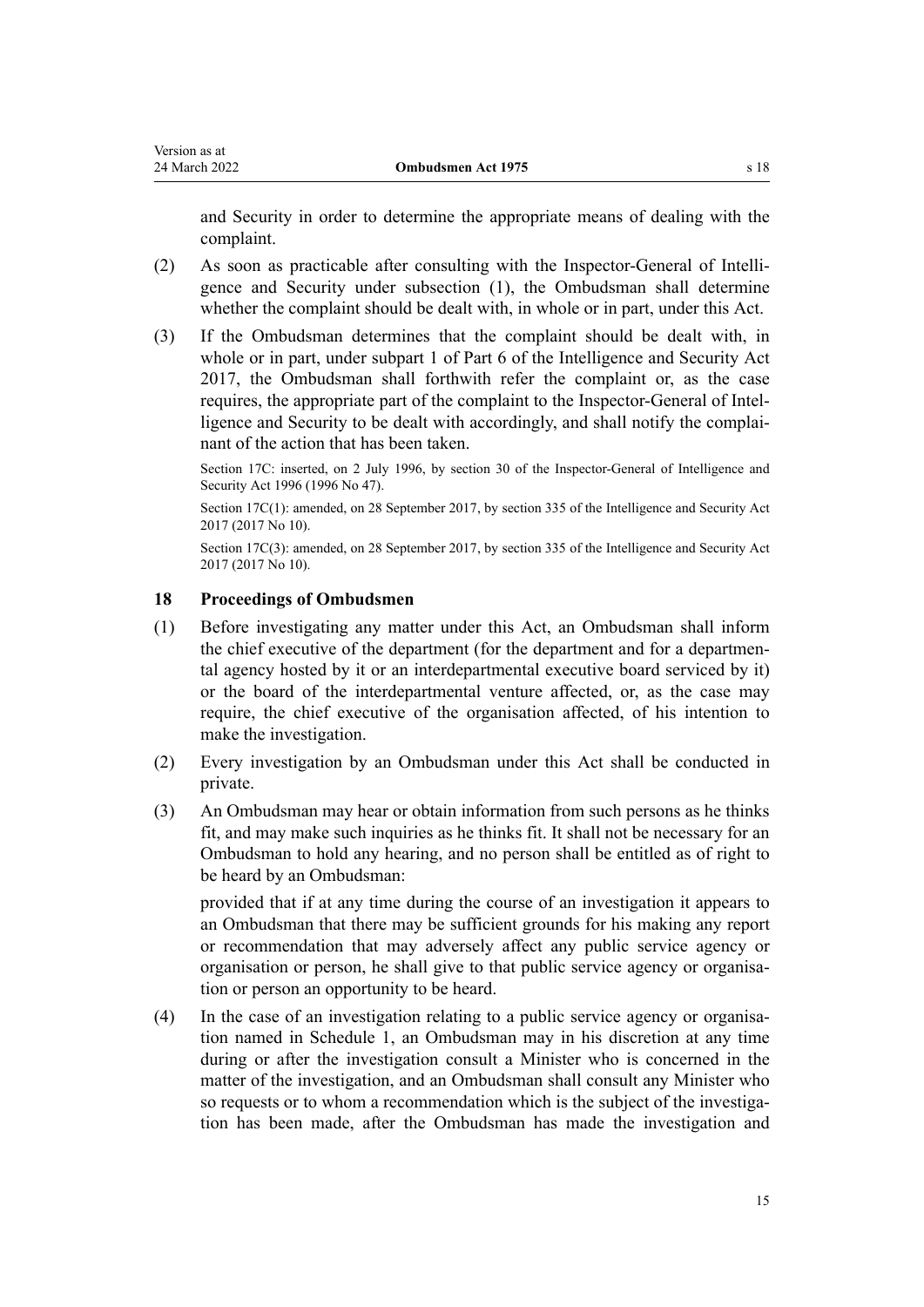<span id="page-15-0"></span>before he has formed a final opinion on any of the matters referred to in subsection (1) or subsection (2) of [section 22.](#page-21-0)

- (5) In the case of an investigation relating to an organisation named or specified in [Part 3](#page-57-0) of Schedule 1, an Ombudsman may in his discretion at any time during or after the investigation consult the mayor or chairperson of the organisation concerned, and an Ombudsman shall consult the mayor or chairperson of the organisation who so requests or to whom a recommendation which is the sub‐ ject of the investigation has been made, after the Ombudsman has made the investigation and before he has formed a final opinion on any of the matters referred to in subsection (1) or subsection (2) of [section 22](#page-21-0).
- (6) If, during or after any investigation, an Ombudsman is of opinion that there is substantial evidence of any significant breach of duty or misconduct on the part of any officer or employee of any public service agency or organisation, he shall refer the matter to the appropriate authority.
- (7) Subject to the provisions of this Act and of any rules made for the guidance of Ombudsmen by the House of Representatives and for the time being in force, an Ombudsman may regulate his procedure in such manner as he thinks fit.

Compare: 1962 No 10 s 15

Section 18(1): amended, on 7 August 2020, by [section 135](http://legislation.govt.nz/pdflink.aspx?id=LMS176959) of the Public Service Act 2020 (2020) No 40).

Section 18(1): amended, on 1 July 2003, by [section 262](http://legislation.govt.nz/pdflink.aspx?id=DLM174088) of the Local Government Act 2002 (2002 No 84).

Section 18(1): amended, on 1 April 1988, pursuant to [section 90\(d\)](http://legislation.govt.nz/pdflink.aspx?id=DLM130377) of the State Sector Act 1988 (1988 No 20).

Section 18(3): amended, on 7 August 2020, by [section 135](http://legislation.govt.nz/pdflink.aspx?id=LMS176959) of the Public Service Act 2020 (2020 No 40).

Section 18(4): amended, on 7 August 2020, by [section 135](http://legislation.govt.nz/pdflink.aspx?id=LMS176959) of the Public Service Act 2020 (2020 No 40).

Section 18(5): amended, on 1 July 2003, by [section 262](http://legislation.govt.nz/pdflink.aspx?id=DLM174088) of the Local Government Act 2002 (2002 No 84).

Section 18(6): amended, on 7 August 2020, by [section 135](http://legislation.govt.nz/pdflink.aspx?id=LMS176959) of the Public Service Act 2020 (2020 No 40).

Section 18(6): amended, on 23 November 1982, by section 2 of the Ombudsmen Amendment Act 1982 (1982 No 89).

#### **19 Evidence**

(1) Subject to the provisions of this section and of [section 20,](#page-18-0) an Ombudsman may from time to time require any person who in his opinion is able to give any information relating to any matter that is being investigated by the Ombudsman to furnish to him any such information, and to produce any documents or papers or things which in the Ombudsman's opinion relate to any such matter as aforesaid and which may be in the possession or under the control of that person. This subsection shall apply whether or not the person is an officer, employee, or member of any public service agency or organisation, and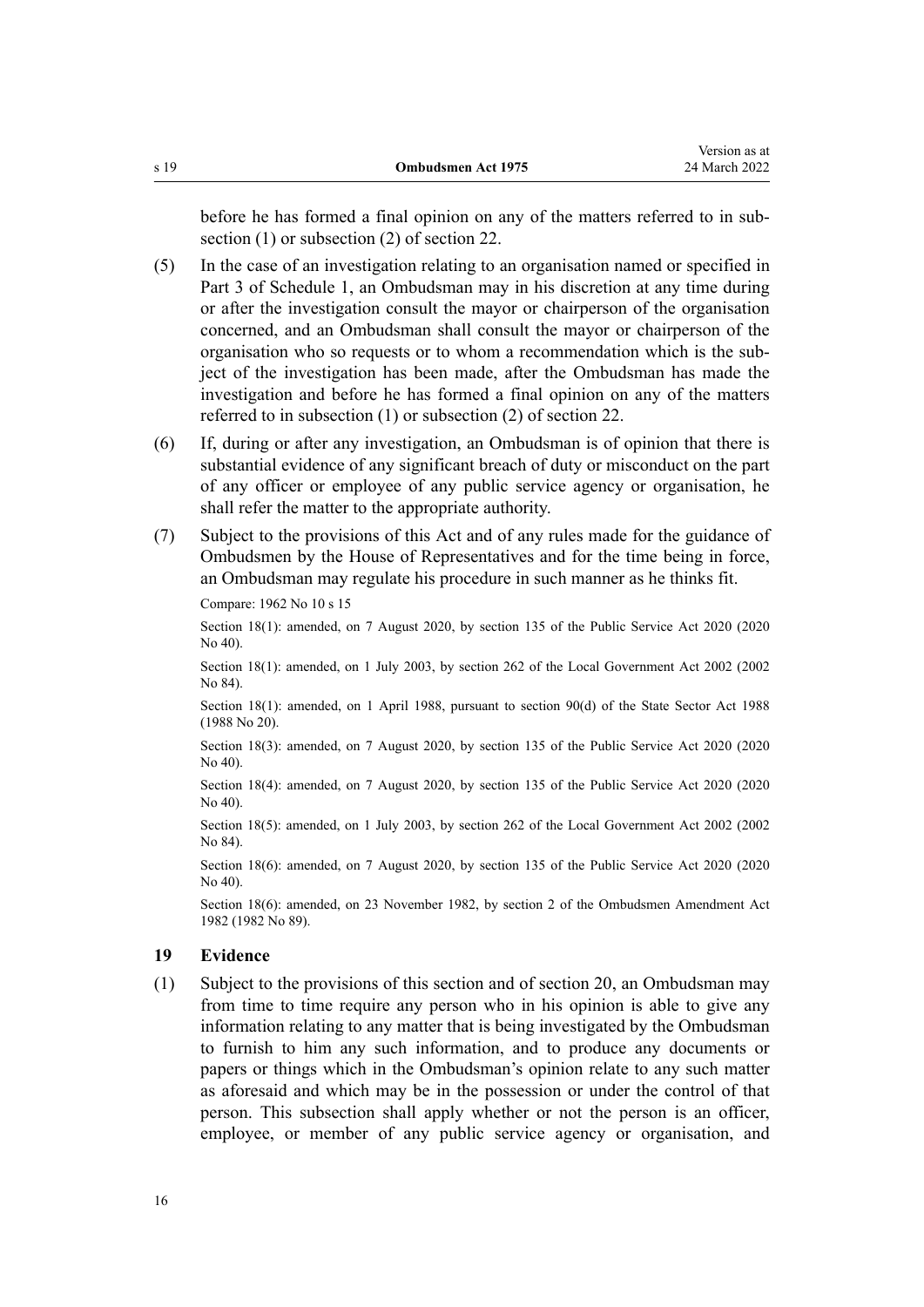whether or not such documents, papers, or things are in the custody or under the control of any public service agency or organisation.

- (2) An Ombudsman may summon before him and examine on oath—
	- (a) any person who is an officer or employee or member of any public ser‐ vice agency or organisation named or specified in [Schedule 1](#page-32-0) and who in the Ombudsman's opinion is able to give any such information as afore‐ said; or
	- (b) any complainant; or
	- (c) with the prior approval of the Attorney-General in each case, any other person who in the Ombudsman's opinion is able to give any such infor‐ mation—

and for that purpose may administer an oath. Every such examination by the Ombudsman shall be deemed to be a judicial proceeding within the meaning of [section 108](http://legislation.govt.nz/pdflink.aspx?id=DLM328793) of the Crimes Act 1961 (which relates to perjury).

- (3) Subject to this section and to [section 20\(1\),](#page-18-0) a person who is bound by the provisions of an enactment (being an Act or secondary legislation within the meaning of the [Legislation Act 2019](http://legislation.govt.nz/pdflink.aspx?id=DLM7298104) made by Order in Council) to maintain secrecy in relation to, or not to disclose, any matter may be required to supply any information to or answer any question put by an Ombudsman in relation to that matter, or to produce to an Ombudsman any document or paper or thing relating to it, even if compliance with that requirement would otherwise be in breach of the obligation of secrecy or non-disclosure.
- (4) Compliance with a requirement of an Ombudsman (being a requirement made pursuant to subsection (3)) is not a breach of the relevant obligation of secrecy or non-disclosure or of the enactment by which that obligation is imposed.
- (5) Every person shall have the same privileges in relation to the giving of infor‐ mation, the answering of questions, and the production of documents and papers and things as witnesses have in any court.
- (5A) In any investigation carried out under this Act pursuant to the [Official Informa‐](http://legislation.govt.nz/pdflink.aspx?id=DLM64784) [tion Act 1982](http://legislation.govt.nz/pdflink.aspx?id=DLM64784) or the [Local Government Official Information and Meetings Act](http://legislation.govt.nz/pdflink.aspx?id=DLM122241) [1987](http://legislation.govt.nz/pdflink.aspx?id=DLM122241), nothing in subsection (5) prevents an Ombudsman from—
	- (a) requiring, under subsection (1), the furnishing of any information or the production of any document, paper, or thing for which privilege is claimed by any person; and
	- (b) considering the information or inspecting any such document, paper, or thing—

for the purpose of determining whether the information, document, paper, or thing would be properly withheld, but not so as to give the Ombudsman any information, or enable the Ombudsman to make any use of the information, document, paper, or thing that he or she would not, apart from this subsection, be entitled to.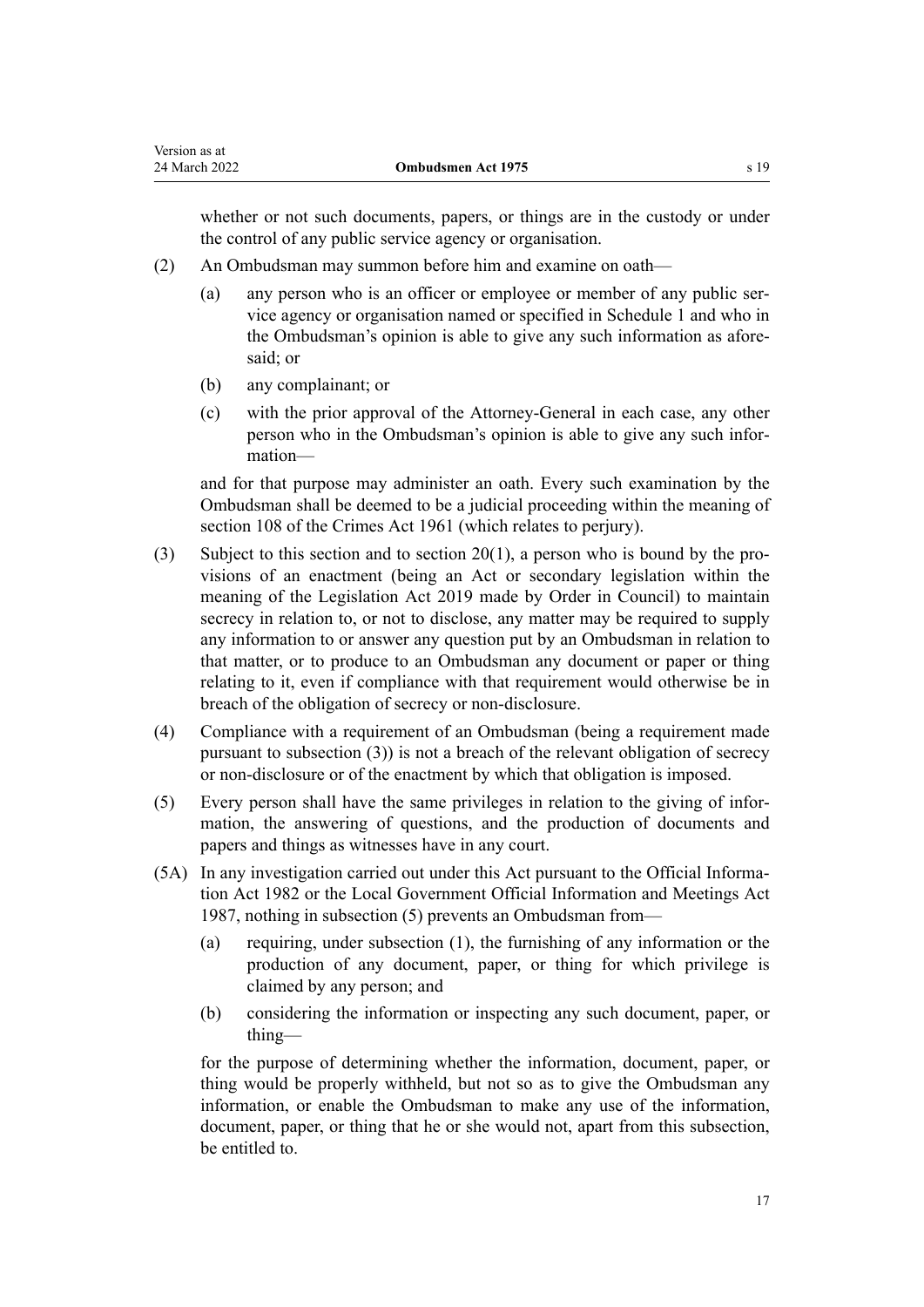- (5B) On the production of any information, document, paper, or thing pursuant to subsection (5A), the Ombudsman—
	- (a) must not release the information, document, paper, or thing, or any infor‐ mation derived from the document, paper, or thing to any person other than—
		- (i) the producer of the information, document, paper, or thing; or
		- (ii) any barrister or solicitor engaged by the Ombudsman for the pur‐ pose of providing legal advice as to whether the information, document, paper, or thing would be properly withheld by that pro‐ ducer under subsection (5); or
		- (iii) a court:
	- (b) may give his or her opinion only to the producer of the information, document, paper or thing and the complainant as to whether or not the claim of privilege is valid:
	- (c) must not take into account the information or any information in the document, paper, or thing in forming any opinion concerning the release of any other information, unless the Ombudsman considers the claim of privilege is not valid and has notified the person concerned of that deci‐ sion.
- (6) Except on the trial of any person for perjury within the meaning of the [Crimes](http://legislation.govt.nz/pdflink.aspx?id=DLM327381) [Act 1961](http://legislation.govt.nz/pdflink.aspx?id=DLM327381) in respect of his sworn testimony, no statement made or answer given by that or any other person in the course of any inquiry by or any proceedings before an Ombudsman shall be admissible in evidence against any person in any court or at any inquiry or in any other proceedings, and no evidence in respect of proceedings before an Ombudsman shall be given against any person.
- (7) No person shall be liable to prosecution for an offence against any enactment, other than this Act, by reason of his compliance with any requirement of an Ombudsman under this section.
- (8) Where any person is required by an Ombudsman to attend before him for the purposes of this section, the person shall be entitled to the same fees, allow‐ ances, and expenses as if he were a witness in a court, and the provisions of any regulations in that behalf made under the [Criminal Procedure Act 2011](http://legislation.govt.nz/pdflink.aspx?id=DLM3359902) and for the time being in force shall apply accordingly. For the purposes of this subsection an Ombudsman shall have the powers of a court under any such regulations to fix or disallow, in whole or in part, or increase the amounts payable thereunder.

Compare: 1962 No 10 s 16

Section 19(1): amended, on 7 August 2020, by [section 135](http://legislation.govt.nz/pdflink.aspx?id=LMS176959) of the Public Service Act 2020 (2020 No 40).

Section 19(2)(a): amended, on 7 August 2020, by [section 135](http://legislation.govt.nz/pdflink.aspx?id=LMS176959) of the Public Service Act 2020 (2020) No 40).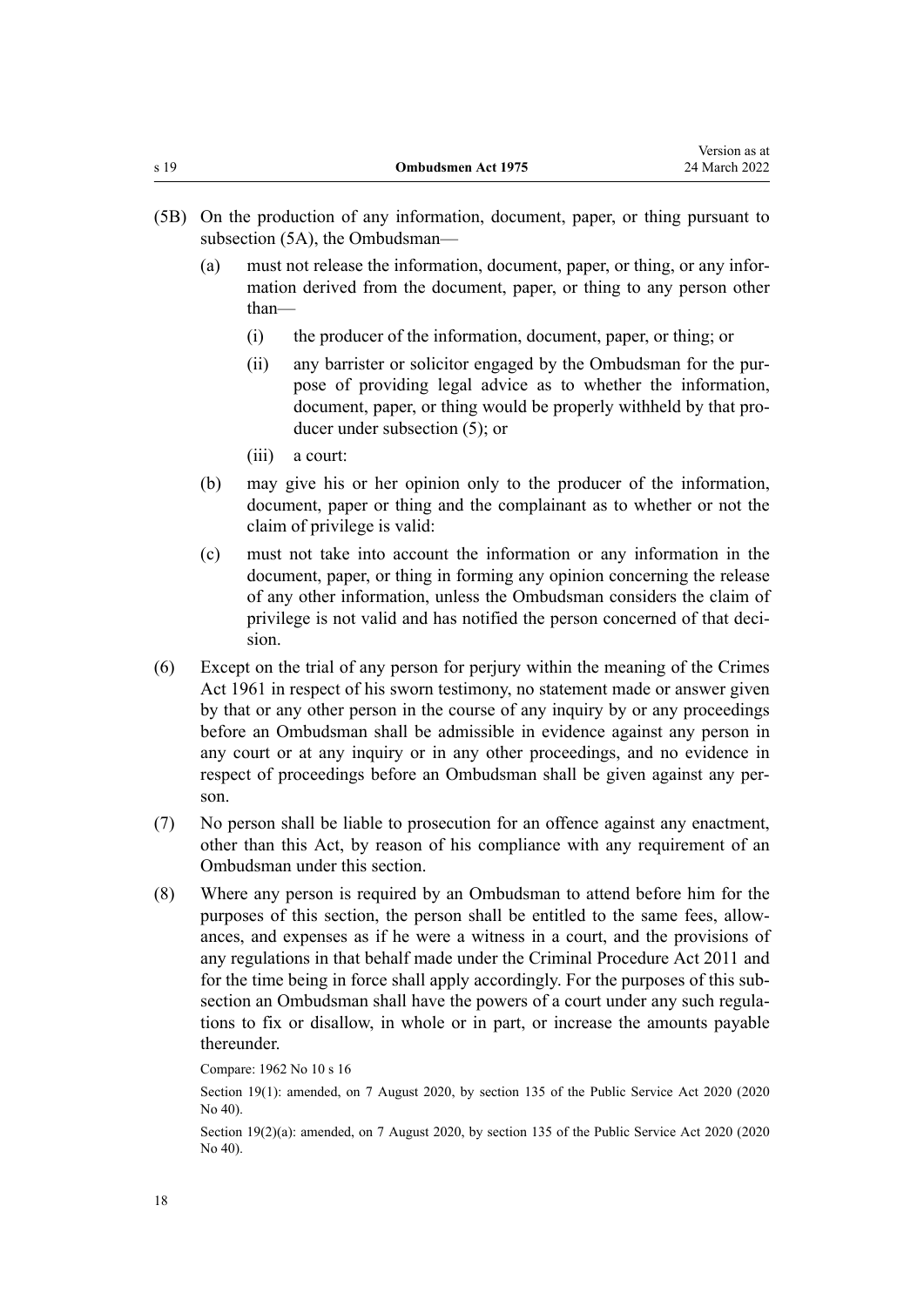<span id="page-18-0"></span>Section 19(3): replaced, on 5 August 2013, by [section 77\(3\)](http://legislation.govt.nz/pdflink.aspx?id=DLM2998633) of the Legislation Act 2012 (2012) No 119).

Section 19(3): amended, on 28 October 2021, by [section 3](http://legislation.govt.nz/pdflink.aspx?id=LMS268932) of the Secondary Legislation Act 2021 (2021 No 7).

Section 19(4): replaced, on 1 April 1987, by [section 24\(1\)](http://legislation.govt.nz/pdflink.aspx?id=DLM101352) of the Official Information Amendment Act 1987 (1987 No 8).

Section 19(5A): inserted, on 17 September 1997, by [section 2](http://legislation.govt.nz/pdflink.aspx?id=DLM412325) of the Ombudsmen Amendment Act 1997 (1997 No 72).

Section 19(5A): amended, on 15 December 2005, by [section 3](http://legislation.govt.nz/pdflink.aspx?id=DLM362245) of the Ombudsmen Amendment Act 2005 (2005 No 109).

Section 19(5B): inserted, on 17 September 1997, by [section 2](http://legislation.govt.nz/pdflink.aspx?id=DLM412325) of the Ombudsmen Amendment Act 1997 (1997 No 72).

Section 19(7): amended, on 1 July 1983, by section 3(2) of the Ombudsmen Amendment Act (No 2) 1982 (1982 No 164).

Section 19(8): amended, on 1 July 2013, by [section 413](http://legislation.govt.nz/pdflink.aspx?id=DLM3360714) of the Criminal Procedure Act 2011 (2011 No 81).

#### **20 Disclosure of certain matters not to be required**

- (1) Where the Attorney-General certifies that the giving of any information or the answering of any question or the production of any document or paper or thing—
	- (a) might prejudice the security, defence, or international relations of New Zealand (including New Zealand's relations with the government of any other country or with any international organisation), or the investigation or detection of offences; or
	- (b) might involve the disclosure of the deliberations of Cabinet; or
	- (c) might involve the disclosure of proceedings of Cabinet, or of any committee of Cabinet, relating to matters of a secret or confidential nature, and would be injurious to the public interest—

an Ombudsman shall not require the information or answer to be given or, as the case may be, the document or paper or thing to be produced.

(2) Subject to the provisions of subsection (1), the rule of law which authorises or requires the withholding of any document or paper, or the refusal to answer any question, on the ground that the disclosure of the document or paper or the answering of the question would be injurious to the public interest shall not apply in respect of any investigation by or proceedings before an Ombudsman. Compare: 1962 No 10 s 17

### **21 Ombudsmen and staff to maintain secrecy**

(1) Every Ombudsman and every person holding any office or appointment under the Chief Ombudsman shall be deemed for the purposes of [sections 105](http://legislation.govt.nz/pdflink.aspx?id=DLM328753) and [105A](http://legislation.govt.nz/pdflink.aspx?id=DLM328755) of the Crimes Act 1961 to be officials.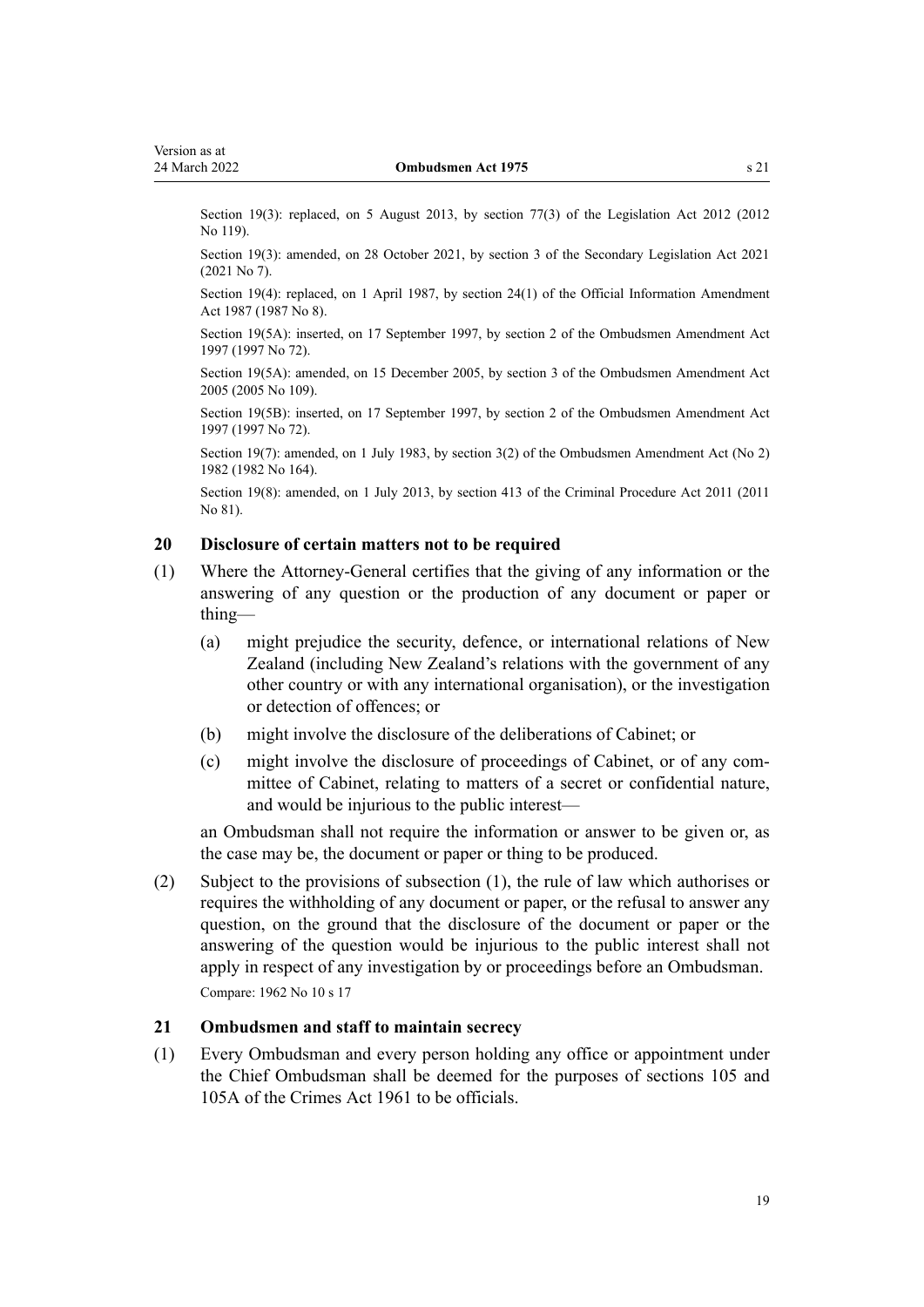Version as at

- <span id="page-19-0"></span>(2) Every Ombudsman and every such person as aforesaid shall maintain secrecy in respect of all matters that come to their knowledge in the exercise of their functions.
- (3) Every person holding any office or appointment under the Chief Ombudsman shall, before he begins to perform any official duty under this Act, take an oath, to be administered by an Ombudsman, that he will not divulge any information received by him under this Act except for the purpose of giving effect to this Act.
- (4) Notwithstanding anything in subsections (1) to (3), an Ombudsman may dis‐ close such matters as in the Ombudsman's opinion ought to be disclosed for the purposes of an investigation or in order to establish grounds for the Ombuds‐ man's conclusions and recommendations.
- (5) The power conferred by subsection (4) shall not extend to—
	- (a) any matter that might prejudice—
		- (i) the security, defence, or international relations of New Zealand (including New Zealand's relations with the government of any other country or with any international organisation); or
		- (ii) any interest protected by [section 7](http://legislation.govt.nz/pdflink.aspx?id=DLM65368) of the Official Information Act 1982; or
		- (iii) the prevention, investigation, or detection of offences; or
	- (b) any matter that might involve the disclosure of the deliberations of Cabinet; or
	- (c) any information, answer, document, paper, or thing obtained by an Ombudsman by reason only of compliance with a requirement made pursuant to subsection (3) of [section 19.](#page-15-0)

Compare: 1962 No 10 s 18

Section 21(1): amended, on 1 July 1983, by section 4 of the Ombudsmen Amendment Act (No 2) 1982 (1982 No 164).

Section 21(4): replaced, on 1 April 1987, by [section 24\(2\)](http://legislation.govt.nz/pdflink.aspx?id=DLM101352) of the Official Information Amendment Act 1987 (1987 No 8).

Section 21(5): inserted, on 1 April 1987, by [section 24\(2\)](http://legislation.govt.nz/pdflink.aspx?id=DLM101352) of the Official Information Amendment Act 1987 (1987 No 8).

### **21A Consultation with Privacy Commissioner**

Notwithstanding anything in [section 21,](#page-18-0) an Ombudsman may from time to time undertake consultation with the Privacy Commissioner under the [Privacy Act](http://legislation.govt.nz/pdflink.aspx?id=LMS23193) [2020](http://legislation.govt.nz/pdflink.aspx?id=LMS23193) in relation to any matter relating to the functions of the Ombudsman, including (without limitation) consultation—

- (a) for the purposes of making a determination under [section 17A](#page-12-0):
- $(b)$  in relation to any matter arising out of or in the course of an investigation under this Act or any other enactment: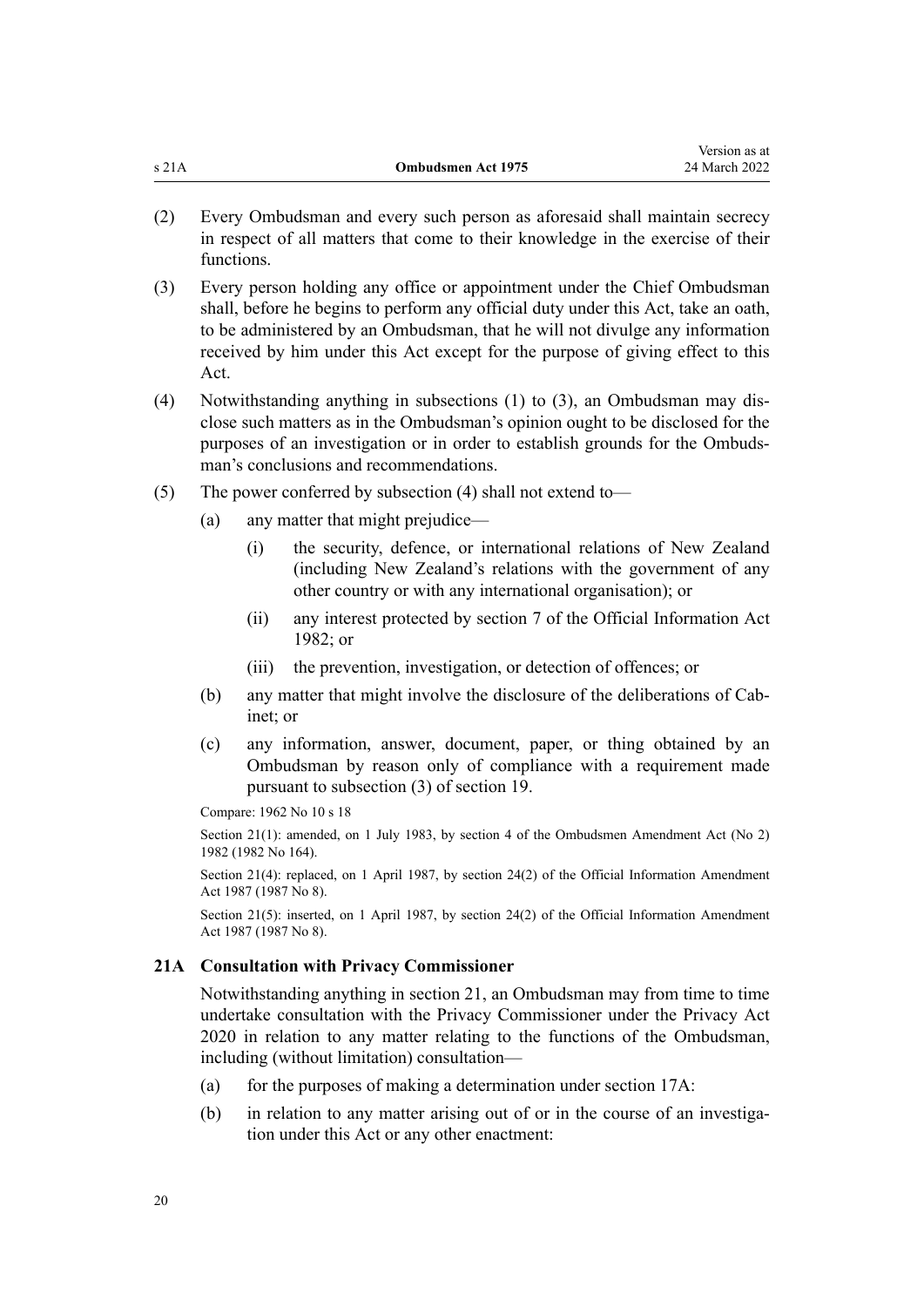<span id="page-20-0"></span>(c) in relation to any matter relating to privacy, whether or not the matter arises out of a particular complaint made under this Act,—

and for the purposes of any such consultation, an Ombudsman may disclose to the Privacy Commissioner such information as the Ombudsman considers necessary for that purpose.

Section 21A: inserted, on 1 July 1993, by section 3 of the Ombudsmen Amendment Act 1993 (1993 No 34).

Section 21A: amended, on 1 December 2020, by [section 217](http://legislation.govt.nz/pdflink.aspx?id=LMS23706) of the Privacy Act 2020 (2020 No 31).

### **21B Consultation with Health and Disability Commissioner**

Notwithstanding anything in [section 21,](#page-18-0) an Ombudsman may from time to time undertake consultation with the Health and Disability Commissioner under the [Health and Disability Commissioner Act 1994](http://legislation.govt.nz/pdflink.aspx?id=DLM333583) in relation to any matter relating to the functions of the Ombudsman, including (without limitation) consult‐ ation—

- (a) for the purposes of making a determination under [section 17B](#page-13-0):
- (b) in relation to any matter arising out of or in the course of an investigation under this Act or any other enactment:
- (c) in relation to any matter that is within the jurisdiction of the Health and Disability Commissioner, whether or not the matter arises out of a par‐ ticular complaint made under this Act,—

and, for the purposes of any such consultation, an Ombudsman may disclose to the Health and Disability Commissioner such information as the Ombudsman considers necessary for that purpose.

Section 21B: inserted, on 1 July 1996, by [section 76\(2\)](http://legislation.govt.nz/pdflink.aspx?id=DLM334174) of the Health and Disability Commissioner Act 1994 (1994 No 88).

## **21C Consultation with Inspector-General of Intelligence and Security**

Notwithstanding anything in [section 21,](#page-18-0) an Ombudsman may from time to time undertake consultation with the Inspector-General of Intelligence and Security holding office under [section 157](http://legislation.govt.nz/pdflink.aspx?id=DLM6921170) of the Intelligence and Security Act 2017 in relation to any matter relating to the functions of the Ombudsman, including (without limitation) consultation—

- (a) for the purposes of making a determination under section  $17C$ :
- (b) in relation to any matter arising out of or in the course of an investigation under this Act or any other enactment:
- (c) in relation to any matter that is within the jurisdiction of the Inspector-General of Intelligence and Security, whether or not the matter arises out of a particular complaint made under this Act,—

and for the purposes of any such consultation, an Ombudsman may disclose to the Inspector-General of Intelligence and Security such information as the Ombudsman considers necessary for that purpose.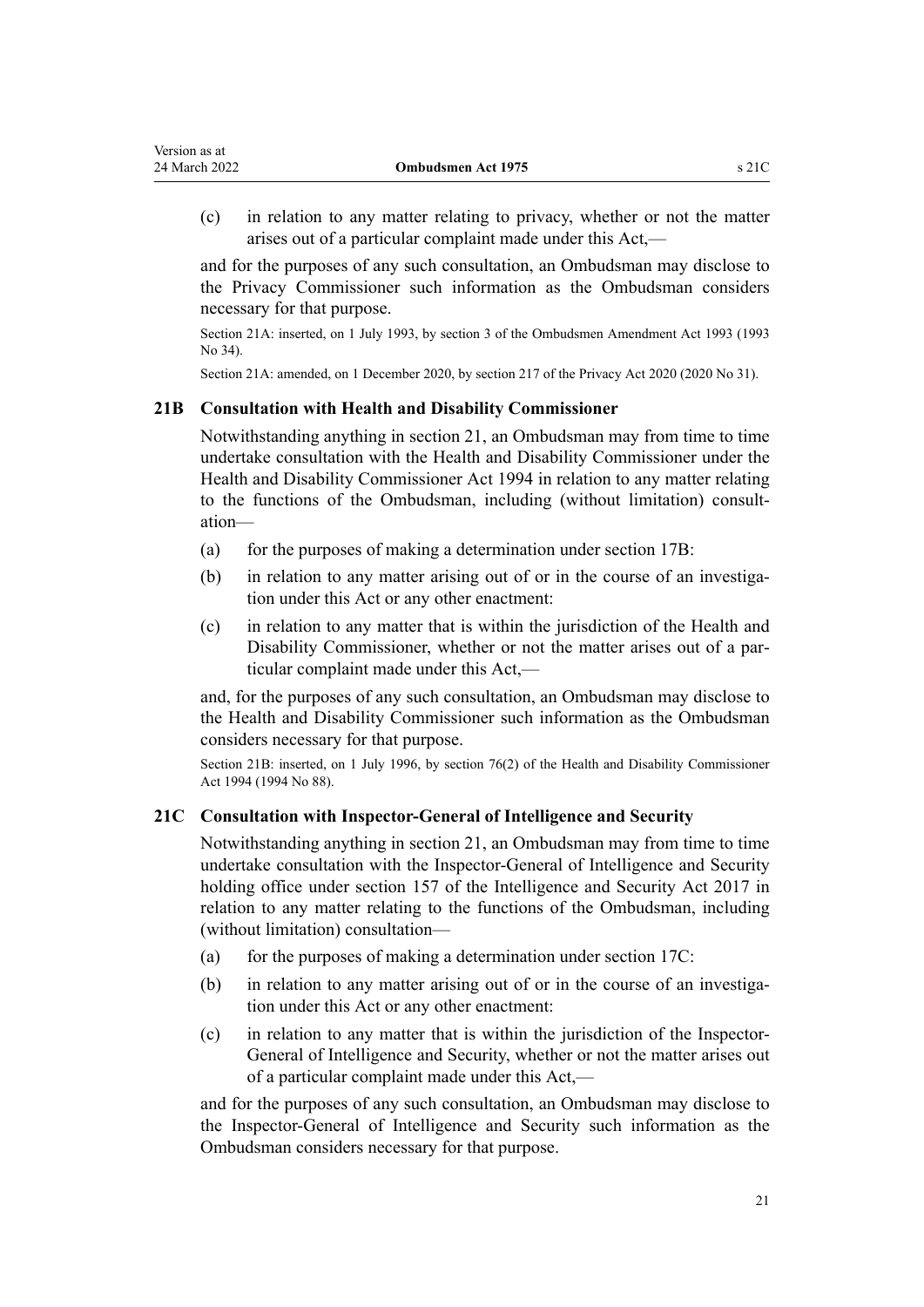<span id="page-21-0"></span>Section 21C: inserted, on 2 July 1996, by [section 31](http://legislation.govt.nz/pdflink.aspx?id=DLM392553) of the Inspector-General of Intelligence and Security Act 1996 (1996 No 47).

Section 21C: amended, on 28 September 2017, by [section 335](http://legislation.govt.nz/pdflink.aspx?id=DLM6921475) of the Intelligence and Security Act 2017 (2017 No 10).

#### **22 Procedure after investigation**

- (1) The provisions of this section shall apply in every case where, after making any investigation under this Act, an Ombudsman is of opinion that the decision, recommendation, act, or omission which was the subject matter of the investigation—
	- (a) appears to have been contrary to law; or
	- (b) was unreasonable, unjust, oppressive, or improperly discriminatory, or was in accordance with a rule of law or any legislation or a practice that is or may be unreasonable, unjust, oppressive, or improperly discriminatory; or
	- (c) was based wholly or partly on a mistake of law or fact; or
	- (d) was wrong.
- (2) The provisions of this section shall also apply in any case where an Ombuds‐ man is of opinion that in the making of the decision or recommendation, or in the doing or omission of the act, a discretionary power has been exercised for an improper purpose or on irrelevant grounds or on the taking into account of irrelevant considerations, or that, in the case of a decision made in the exercise of any discretionary power, reasons should have been given for the decision.
- (3) If in any case to which this section applies an Ombudsman is of opinion—
	- (a) that the matter should be referred to the appropriate authority for further consideration; or
	- (b) that the omission should be rectified; or
	- (c) that the decision should be cancelled or varied; or
	- (d) that any practice on which the decision, recommendation, act, or omis‐ sion was based should be altered; or
	- (e) that any law on which the decision, recommendation, act, or omission was based should be reconsidered; or
	- (f) that reasons should have been given for the decision; or
	- (g) that any other steps should be taken—

the Ombudsman shall report his opinion, and his reasons therefor, to the appro‐ priate department (for itself and for a departmental agency hosted by it or an interdepartmental executive board serviced by it) or interdepartmental venture or organisation, and may make such recommendations as he thinks fit. In any such case he may request the department or venture or organisation to notify him, within a specified time, of the steps (if any) that it proposes to take to give effect to his recommendations. The Ombudsman shall also, in the case of an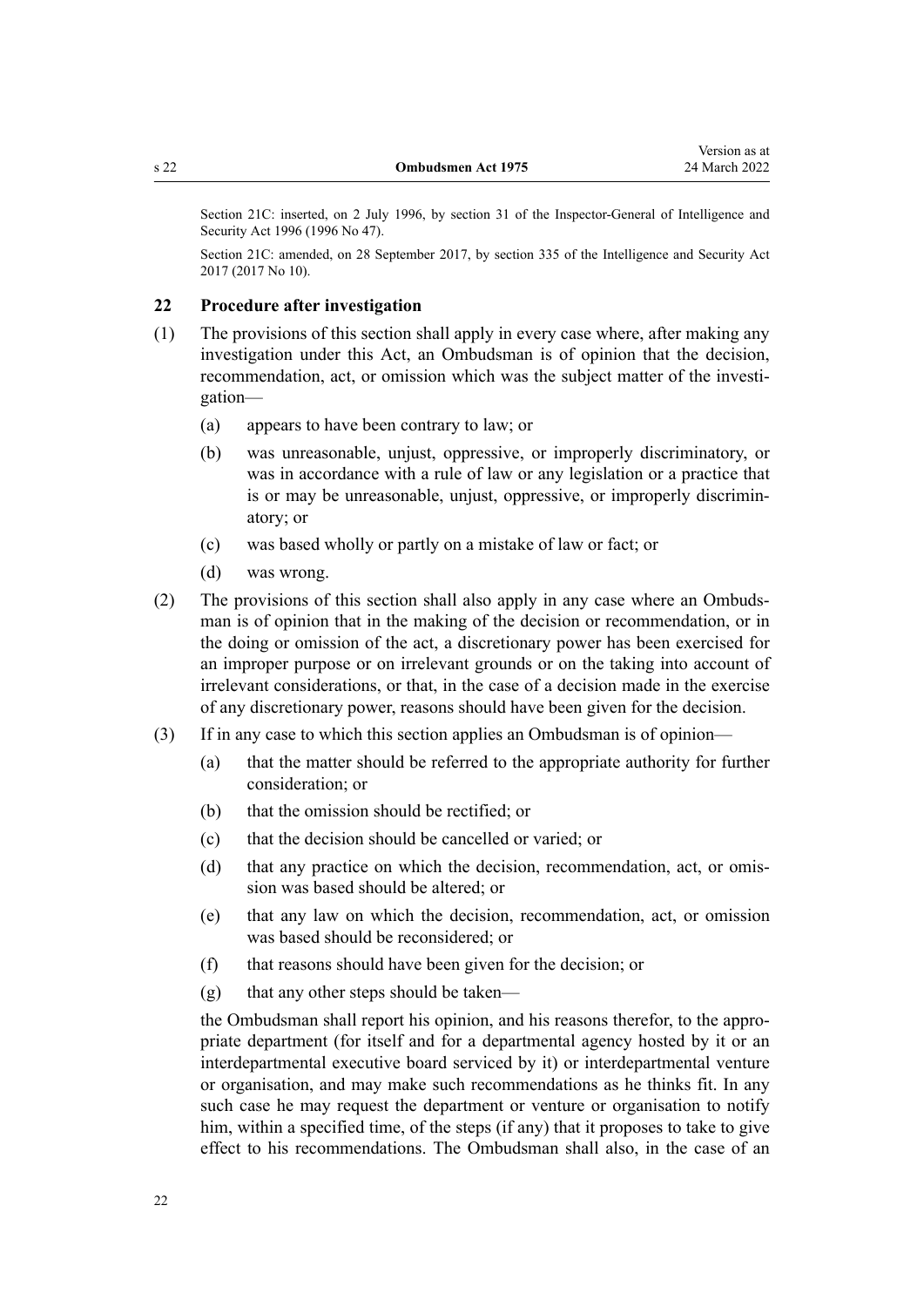<span id="page-22-0"></span>investigation relating to a department or venture or organisation named or specified in [Schedule 1,](#page-32-0) send a copy of his report or recommendations to the Min‐ ister concerned, and, in the case of an investigation relating to an organisation named or specified in [Part 3](#page-57-0) of Schedule 1, send a copy of his report or recommendations to the mayor or chairperson of the organisation concerned.

- (4) If within a reasonable time after the report is made no action is taken which seems to an Ombudsman to be adequate and appropriate, the Ombudsman, in his discretion, after considering the comments (if any) made by or on behalf of any public service agency or organisation affected, may send a copy of the report and recommendations to the Prime Minister, and may thereafter make such report to the House of Representatives on the matter as he thinks fit.
- (5) The Ombudsman shall attach to every report sent or made under subsection (4) a copy of any comments made by or on behalf of the public service agency or organisation affected.
- (6) Subsections (4) and (5) shall not apply in the case of an investigation relating to an organisation named or specified in [Part 3](#page-57-0) of Schedule 1.
- (7) Notwithstanding anything in this section, an Ombudsman shall not, in any report made under this Act, make any comment that is adverse to any person unless the person has been given an opportunity to be heard.

Compare: 1962 No 10 s 19

Section 22(1)(b): amended, on 28 October 2021, by [section 3](http://legislation.govt.nz/pdflink.aspx?id=LMS268932) of the Secondary Legislation Act 2021 (2021 No 7).

Section 22(3): amended, on 7 August 2020, by [section 135](http://legislation.govt.nz/pdflink.aspx?id=LMS176959) of the Public Service Act 2020 (2020 No 40).

Section 22(3): amended, on 1 July 2003, by [section 262](http://legislation.govt.nz/pdflink.aspx?id=DLM174088) of the Local Government Act 2002 (2002 No 84).

Section 22(4): amended, on 7 August 2020, by [section 135](http://legislation.govt.nz/pdflink.aspx?id=LMS176959) of the Public Service Act 2020 (2020 No 40).

Section 22(4): amended, on 1 January 1987, by [section 27](http://legislation.govt.nz/pdflink.aspx?id=DLM94261) of the Constitution Act 1986 (1986 No 114).

Section 22(5): amended, on 7 August 2020, by [section 135](http://legislation.govt.nz/pdflink.aspx?id=LMS176959) of the Public Service Act 2020 (2020) No 40).

## **23 Ombudsman may require publication of summary of report**

- (1) Where an Ombudsman has prepared a report under subsection (3) of [section 22](#page-21-0) relating to any organisation named or specified in [Part 3](#page-57-0) of Schedule 1, he may prepare and send to the chief executive of that organisation a written summary of the contents of his report and require that chief executive to make copies of that summary available during ordinary business hours for inspection by mem‐ bers of the public without charge. Any member of the public may make a copy of the whole or any part of the summary.
- (2) Before forwarding any such written summary to the appropriate chief executive under subsection (1), the Ombudsman shall send a copy of it in draft form to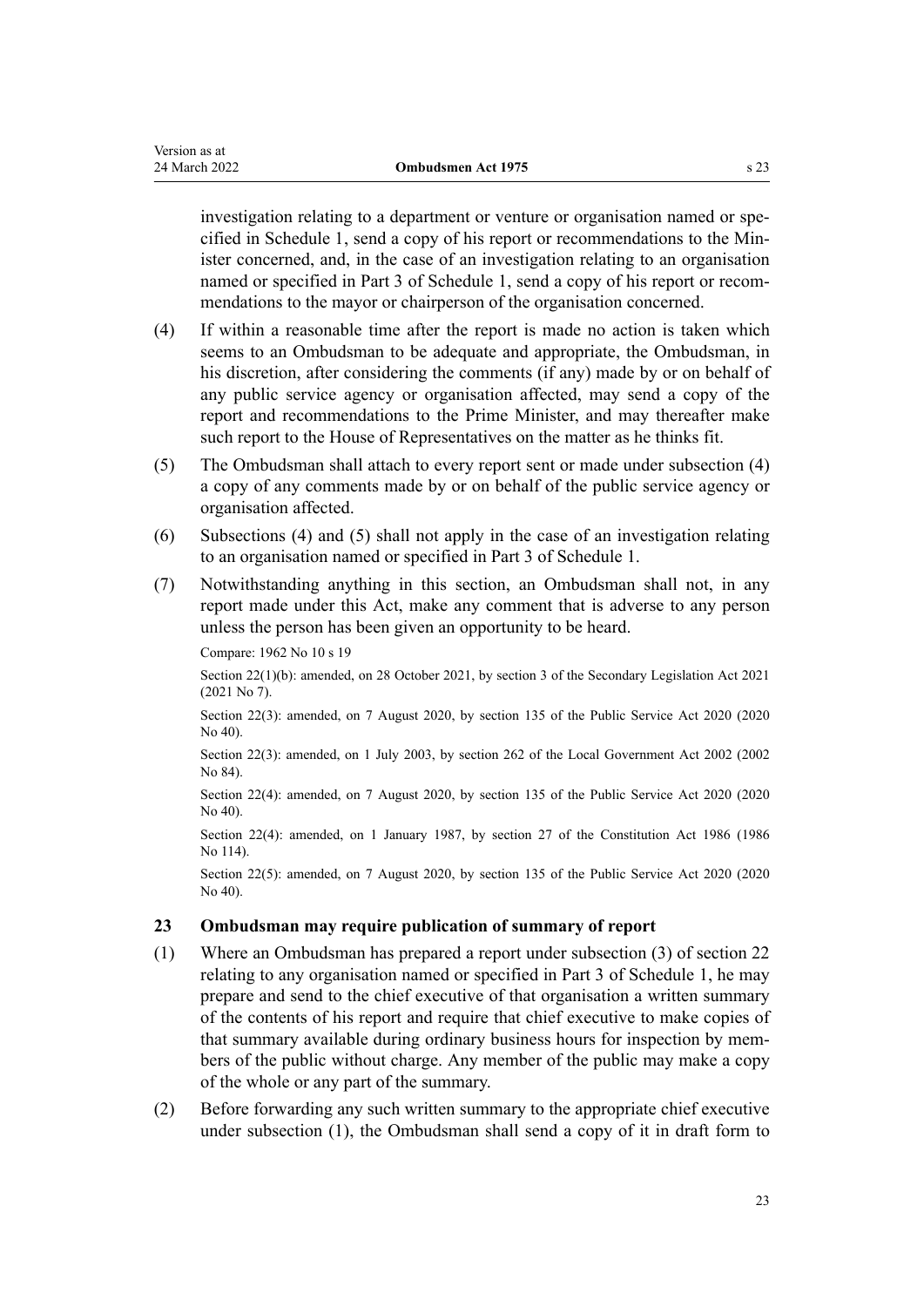<span id="page-23-0"></span>the organisation to which it relates for perusal, and shall, as far as practicable, incorporate in the summary any comments made to him by the organisation.

- $(3)$  Within 1 week after the report is received by the organisation, the chief executive of that organisation shall, at the expense of the organisation, give public notice in such form and in such newspapers as the Ombudsman shall require of the availability of the report for inspection and of the places where it may be inspected.
- (4) Every such report shall be made available for a period of 4 weeks from the date of the first publication of the public notice.

Section 23(1): amended, on 1 July 2003, by [section 262](http://legislation.govt.nz/pdflink.aspx?id=DLM174088) of the Local Government Act 2002 (2002 No 84).

Section 23(2): amended, on 1 July 2003, by [section 262](http://legislation.govt.nz/pdflink.aspx?id=DLM174088) of the Local Government Act 2002 (2002 No 84).

Section 23(3): amended, on 1 July 2003, by [section 262](http://legislation.govt.nz/pdflink.aspx?id=DLM174088) of the Local Government Act 2002 (2002 No 84).

### **24 Complainant to be informed of result of investigation**

- (1) Where, on any investigation following a complaint, an Ombudsman makes a recommendation under subsection (3) of [section 22](#page-21-0), and no action which seems to the Ombudsman to be adequate and appropriate is taken thereon within a reasonable time, the Ombudsman shall inform the complainant of his recommendation, and may make such comments on the matter as he thinks fit.
- (2) The Ombudsman shall in any case inform the complainant, in such manner and at such time as he thinks proper, of the result of the investigation. Compare: 1962 No 10 s 20

#### **25 Proceedings not to be questioned or to be subject to review**

No proceeding of an Ombudsman shall be held bad for want of form, and, except on the ground of lack of jurisdiction, no proceeding or decision of an Ombudsman shall be liable to be challenged, reviewed, quashed, or called in question in any court.

Compare: 1962 No 10 s 21

### **26 Proceedings privileged**

- (1) Subject to subsection (2),—
	- (a) no proceedings, civil or criminal, shall lie against any Ombudsman, or against any person holding any office or appointment under the Chief Ombudsman, for anything he may do or report or say in the course of the exercise or intended exercise of his functions under this Act or the Offi[cial Information Act 1982](http://legislation.govt.nz/pdflink.aspx?id=DLM64784) or the [Local Government Official Information](http://legislation.govt.nz/pdflink.aspx?id=DLM122241) [and Meetings Act 1987](http://legislation.govt.nz/pdflink.aspx?id=DLM122241) or the [Protected Disclosures Act 2000,](http://legislation.govt.nz/pdflink.aspx?id=DLM53465) unless it is shown that he acted in bad faith: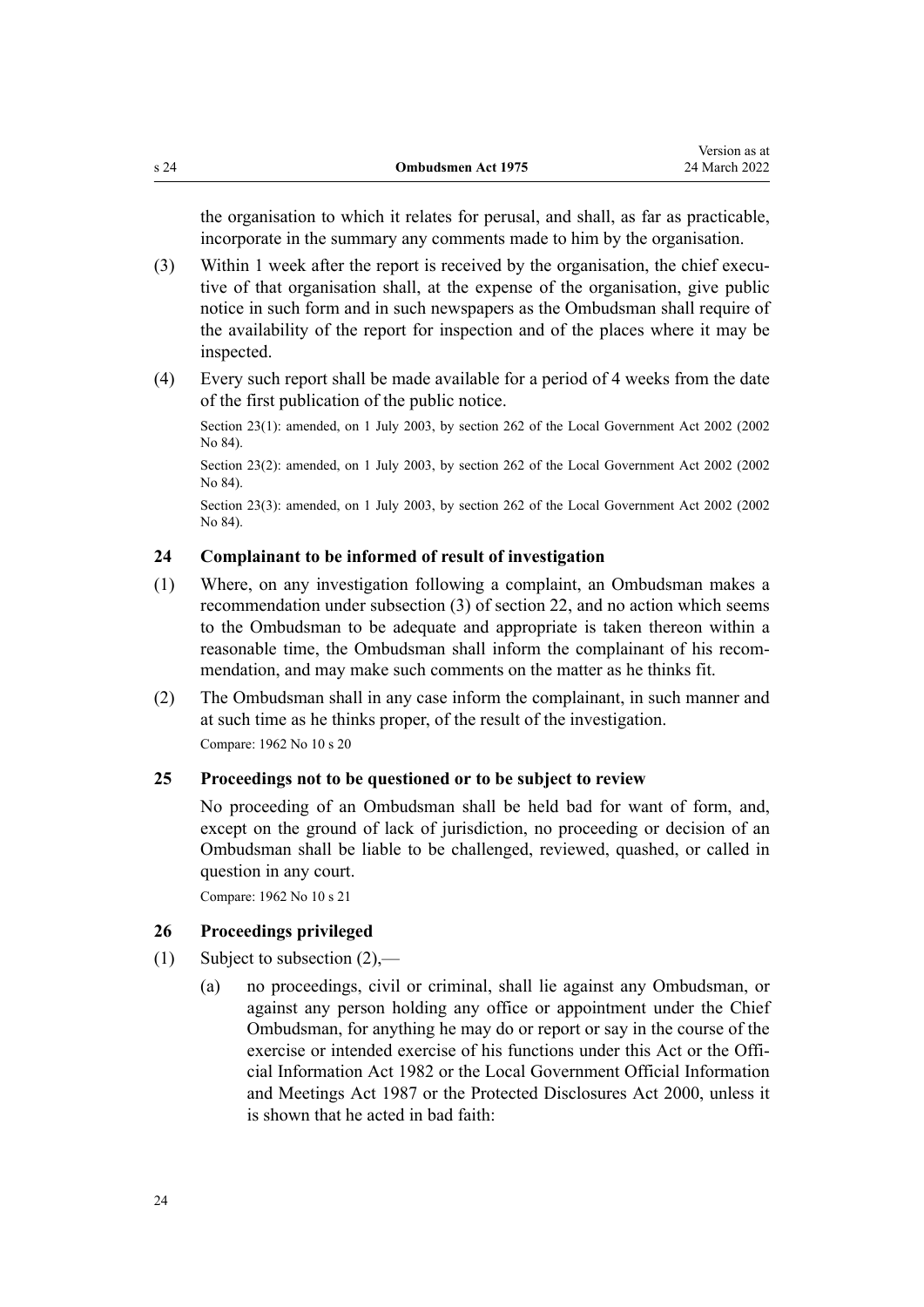Version as at

- (b) no Ombudsman, and no such person as aforesaid, shall be called to give evidence in any court, or in any proceedings of a judicial nature, in respect of anything coming to his knowledge in the exercise of his functions under this Act or the [Official Information Act 1982](http://legislation.govt.nz/pdflink.aspx?id=DLM64784) or the [Local](http://legislation.govt.nz/pdflink.aspx?id=DLM122241) [Government Official Information and Meetings Act 1987](http://legislation.govt.nz/pdflink.aspx?id=DLM122241) or the [Protec‐](http://legislation.govt.nz/pdflink.aspx?id=DLM53465) [ted Disclosures Act 2000](http://legislation.govt.nz/pdflink.aspx?id=DLM53465).
- (2) Nothing in subsection (1) applies in respect of proceedings for—
	- (a) an offence against [section 78](http://legislation.govt.nz/pdflink.aspx?id=DLM328526), [78AA\(1\)](http://legislation.govt.nz/pdflink.aspx?id=DLM7453603), [78A\(1\),](http://legislation.govt.nz/pdflink.aspx?id=DLM328528) [105](http://legislation.govt.nz/pdflink.aspx?id=DLM328753), [105A](http://legislation.govt.nz/pdflink.aspx?id=DLM328755), or [105B](http://legislation.govt.nz/pdflink.aspx?id=DLM328758) of the Crimes Act 1961; or
	- (b) the offence of conspiring to commit an offence against [section 78](http://legislation.govt.nz/pdflink.aspx?id=DLM328526), [78AA\(1\),](http://legislation.govt.nz/pdflink.aspx?id=DLM7453603) [78A\(1\),](http://legislation.govt.nz/pdflink.aspx?id=DLM328528) [105,](http://legislation.govt.nz/pdflink.aspx?id=DLM328753) [105A](http://legislation.govt.nz/pdflink.aspx?id=DLM328755), or [105B](http://legislation.govt.nz/pdflink.aspx?id=DLM328758) of the Crimes Act 1961; or
	- (c) the offence of attempting to commit an offence against [section 78](http://legislation.govt.nz/pdflink.aspx?id=DLM328526), [78AA\(1\),](http://legislation.govt.nz/pdflink.aspx?id=DLM7453603) [78A\(1\),](http://legislation.govt.nz/pdflink.aspx?id=DLM328528) [105,](http://legislation.govt.nz/pdflink.aspx?id=DLM328753) [105A](http://legislation.govt.nz/pdflink.aspx?id=DLM328755), or [105B](http://legislation.govt.nz/pdflink.aspx?id=DLM328758) of the Crimes Act 1961.
- (3) Anything said or any information supplied or any document, paper, or thing produced by any person in the course of any inquiry by or proceedings before an Ombudsman under this Act or the [Official Information Act 1982](http://legislation.govt.nz/pdflink.aspx?id=DLM64784) or the [Local Government Official Information and Meetings Act 1987](http://legislation.govt.nz/pdflink.aspx?id=DLM122241) or the [Protec‐](http://legislation.govt.nz/pdflink.aspx?id=DLM53465) [ted Disclosures Act 2000](http://legislation.govt.nz/pdflink.aspx?id=DLM53465) shall be privileged in the same manner as if the inquiry or proceedings were proceedings in a court.
- (4) For the purposes of [clause 3](http://legislation.govt.nz/pdflink.aspx?id=DLM281290) of Part 2 of Schedule 1 of the Defamation Act 1992, any report made by an Ombudsman under this Act, or under the [Official](http://legislation.govt.nz/pdflink.aspx?id=DLM64784) [Information Act 1982,](http://legislation.govt.nz/pdflink.aspx?id=DLM64784) or under the [Local Government Official Information and](http://legislation.govt.nz/pdflink.aspx?id=DLM122241) [Meetings Act 1987](http://legislation.govt.nz/pdflink.aspx?id=DLM122241), or under the [Protected Disclosures Act 2000,](http://legislation.govt.nz/pdflink.aspx?id=DLM53465) shall be deemed to be an official report made by a person holding an inquiry under the authority of the Parliament of New Zealand.

Section 26: replaced, on 1 July 1983, by section 5 of the Ombudsmen Amendment Act (No 2) 1982 (1982 No 164).

Section 26(1)(a): amended, on 22 October 2003, by [section 5\(1\)](http://legislation.govt.nz/pdflink.aspx?id=DLM218160) of the Ombudsmen Amendment Act 2003 (2003 No 91).

Section 26(1)(a): amended, on 1 March 1988, by [section 57\(1\)](http://legislation.govt.nz/pdflink.aspx?id=DLM123614) of the Local Government Official Information and Meetings Act 1987 (1987 No 174).

Section 26(1)(b): amended, on 22 October 2003, by [section 5\(1\)](http://legislation.govt.nz/pdflink.aspx?id=DLM218160) of the Ombudsmen Amendment Act 2003 (2003 No 91).

Section 26(1)(b): amended, on 1 March 1988, by [section 57\(1\)](http://legislation.govt.nz/pdflink.aspx?id=DLM123614) of the Local Government Official Information and Meetings Act 1987 (1987 No 174).

Section 26(2)(a): amended, on 28 September 2017, by [section 335](http://legislation.govt.nz/pdflink.aspx?id=DLM6921475) of the Intelligence and Security Act 2017 (2017 No 10).

Section 26(2)(b): amended, on 28 September 2017, by [section 335](http://legislation.govt.nz/pdflink.aspx?id=DLM6921475) of the Intelligence and Security Act 2017 (2017 No 10).

Section 26(2)(c): amended, on 28 September 2017, by [section 335](http://legislation.govt.nz/pdflink.aspx?id=DLM6921475) of the Intelligence and Security Act 2017 (2017 No 10).

Section 26(3): amended, on 22 October 2003, by [section 5\(1\)](http://legislation.govt.nz/pdflink.aspx?id=DLM218160) of the Ombudsmen Amendment Act 2003 (2003 No 91).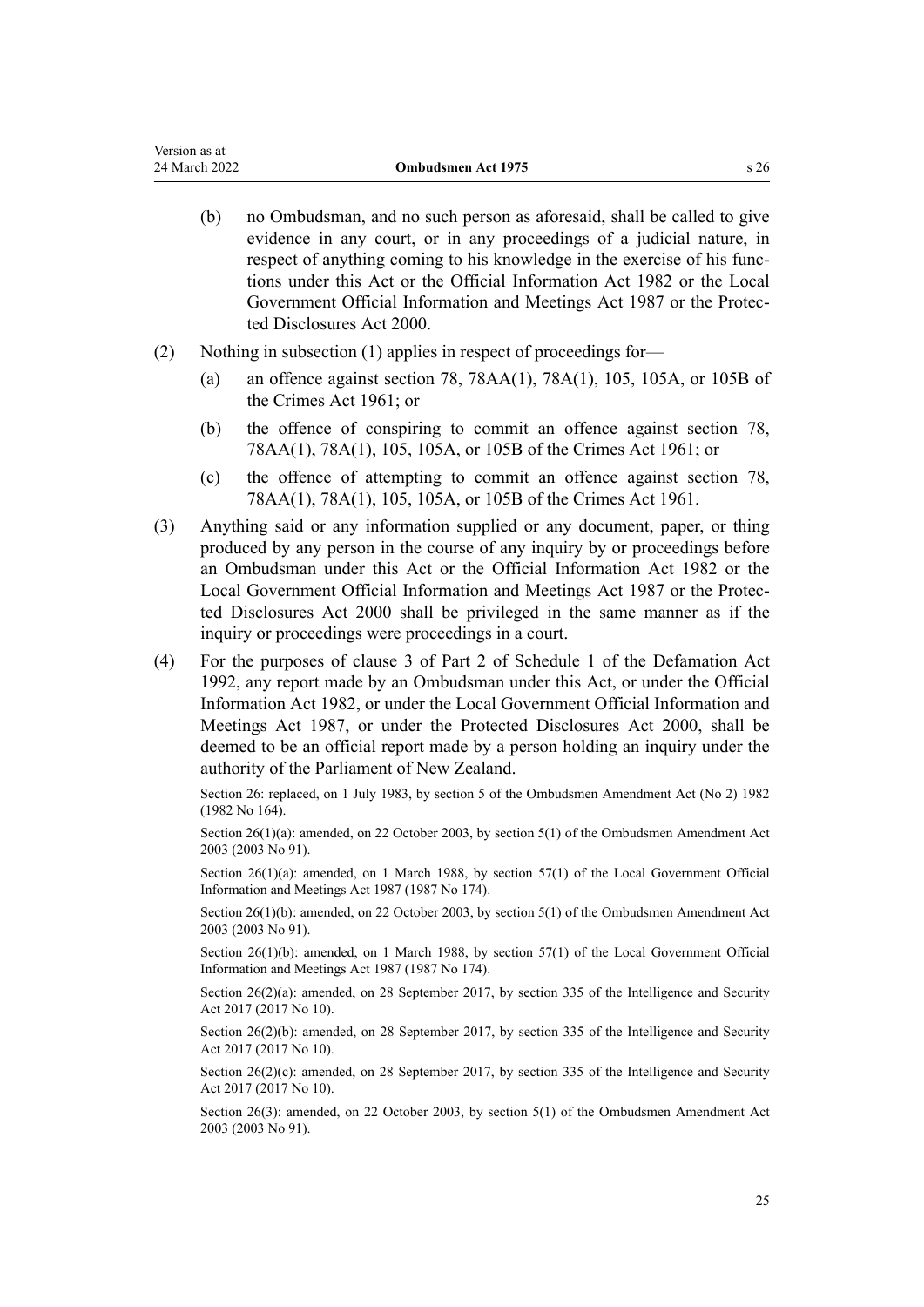<span id="page-25-0"></span>Section 26(3): amended, on 1 March 1988, by [section 57\(1\)](http://legislation.govt.nz/pdflink.aspx?id=DLM123614) of the Local Government Official Information and Meetings Act 1987 (1987 No 174).

Section 26(4): replaced, on 1 February 1993, by [section 56\(1\)](http://legislation.govt.nz/pdflink.aspx?id=DLM281277) of the Defamation Act 1992 (1992 No 105).

Section 26(4): amended, on 22 October 2003, by [section 5\(2\)](http://legislation.govt.nz/pdflink.aspx?id=DLM218160) of the Ombudsmen Amendment Act 2003 (2003 No 91).

#### *Miscellaneous provisions*

#### **27 Power of entry on premises**

- (1) For the purposes of this Act, but subject to the provisions of this section, an Ombudsman may at any time enter upon any premises occupied by any of the public service agencies or organisations named or specified in [Schedule 1](#page-32-0) and inspect the premises and, subject to the provisions of [sections 19](#page-15-0) and [20](#page-18-0), carry out therein any investigation that is within his jurisdiction.
- (2) Before entering upon any such premises an Ombudsman shall notify the chief executive of the department (for itself and for a departmental agency hosted by it or an interdepartmental executive board serviced by it) or the board of an interdepartmental venture or, as the case may require, the chief executive of the organisation by which the premises are occupied.
- (3) The Attorney-General may from time to time by notice to the Chief Ombuds‐ man exclude the application of subsection (1) to any specified premises or class of premises, if he is satisfied that the exercise of the power conferred by this section might prejudice the security, defence, or international relations of New Zealand, including New Zealand's relations with the government of any other country or with any international organisation.

Compare: 1962 No 10 s 23

Section 27(1): amended, on 7 August 2020, by [section 135](http://legislation.govt.nz/pdflink.aspx?id=LMS176959) of the Public Service Act 2020 (2020) No 40).

Section 27(2): amended, on 7 August 2020, by [section 135](http://legislation.govt.nz/pdflink.aspx?id=LMS176959) of the Public Service Act 2020 (2020) No 40).

Section 27(2): amended, on 1 July 2003, by [section 262](http://legislation.govt.nz/pdflink.aspx?id=DLM174088) of the Local Government Act 2002 (2002 No 84).

Section 27(2): amended, on 1 April 1988, pursuant to [section 90\(d\)](http://legislation.govt.nz/pdflink.aspx?id=DLM130377) of the State Sector Act 1988 (1988 No 20).

### **28 Delegation of powers by Ombudsman**

- (1) Any Ombudsman may from time to time, by writing under his hand, delegate to any person holding any office under him any of his powers under this Act, except this power of delegation and the power to make any report under this Act.
- (2) Any delegation under this section may be made to a specified person or to the holder for the time being of a specified office or to the holders of offices of a specified class.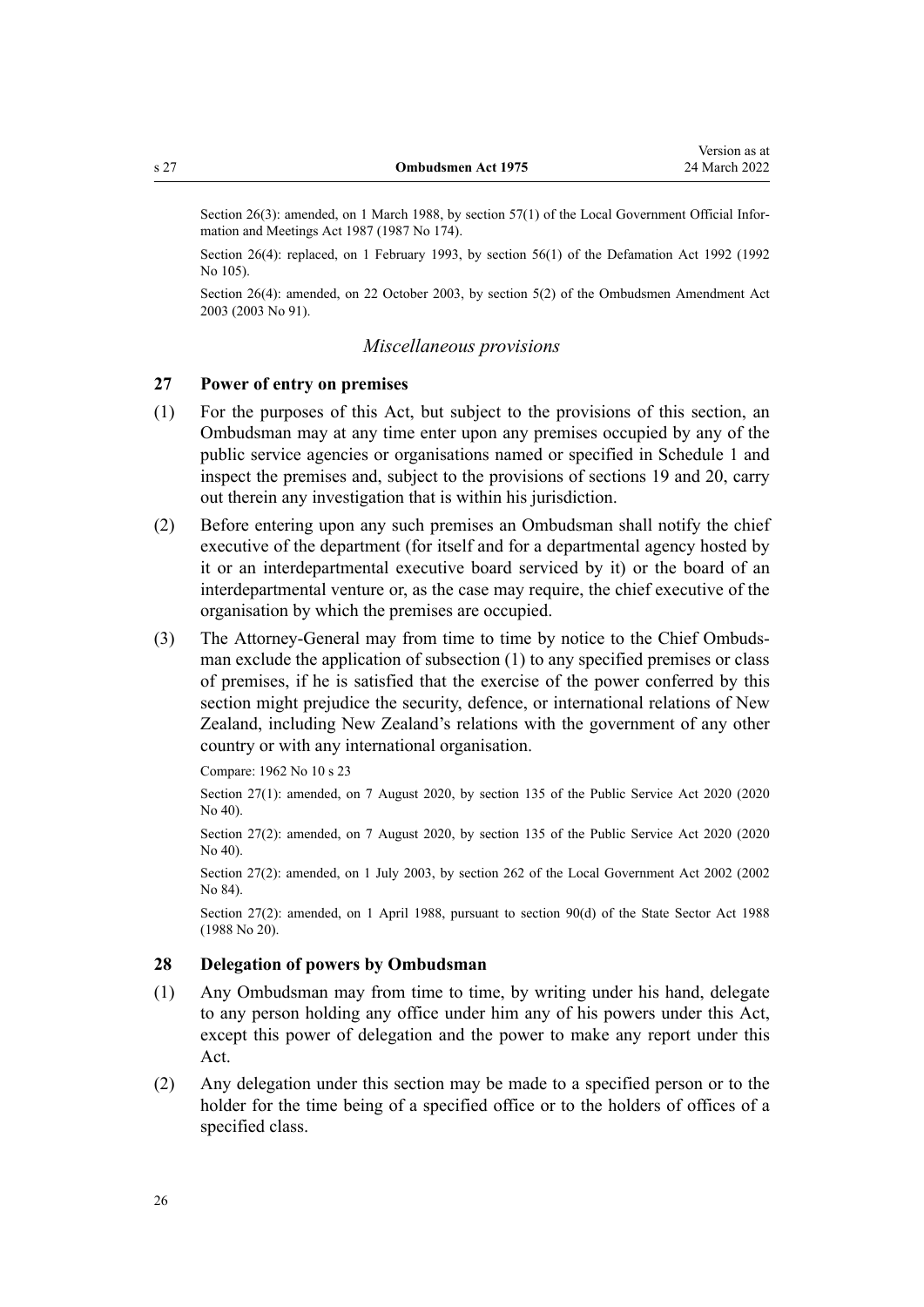- <span id="page-26-0"></span>(3) Every delegation under this section shall be revocable at will, and no such dele‐ gation shall prevent the exercise of any power by an Ombudsman.
- (4) Any such delegation may be made subject to such restrictions and conditions as the Ombudsman thinks fit, and may be made either generally or in relation to any particular case or class of cases.
- (5) Until any such delegation is revoked, it shall continue in force according to its tenor. In the event of the Ombudsman by whom it was made ceasing to hold office, it shall continue to have effect as if made by his successor.
- (6) Any person purporting to exercise any power of an Ombudsman by virtue of a delegation under this section shall, when required to do so, produce evidence of his authority to exercise the power.

Compare: 1962 No 10 s 24

Section 28(1): amended, on 2 September 1996, by section 3 of the Ombudsmen Amendment Act 1996 (1996 No 137).

### **28A Protection of name**

- (1) A person may not use the name "Ombudsman" in connection with any business, trade, or occupation or the provision of any service, whether for payment or otherwise, or hold themselves out to be an Ombudsman unless—
	- (a) the person is an Ombudsman appointed under [section 3](#page-4-0) of this Act; or
	- (b) the person is appointed by the Chief Ombudsman under [section 11](#page-7-0) of this Act as an officer or employee holding a position with a title that includes the word "Ombudsman"; or
	- (c) the person has been permitted by the Minister to use that name.
- (2) The Minister may only give permission under subsection (1)(c) to—
	- (a) a department named in [Part 1](#page-32-0) of Schedule 1 or an interdepartmental venture named in [Part 1C](#page-38-0) of Schedule 1:
	- (b) an organisation named in [Part 2](#page-38-0) of Schedule 1.
- (3) A person who contravenes this section commits an offence and is liable on conviction to a fine not exceeding \$1,000.
- (4) In this section, **Minister** means the Minister of the Crown who, under the authority of any warrant or with the authority of the Prime Minister, is for the time being responsible for the administration of this Act.

Section 28A: replaced, on 11 March 2020, by [section 5](http://legislation.govt.nz/pdflink.aspx?id=LMS190598) of the Ombudsmen (Protection of Name) Amendment Act 2020 (2020 No 3).

Section 28A(2)(a): replaced, on 7 August 2020, by [section 135](http://legislation.govt.nz/pdflink.aspx?id=LMS176959) of the Public Service Act 2020 (2020 No 40).

# **29 Annual report**

Without limiting the right of an Ombudsman to report at any other time, but subject to the provisions of subsection (7) of [section 22](#page-21-0) and to any rules for the guidance of the Ombudsmen made by the House of Representatives and for the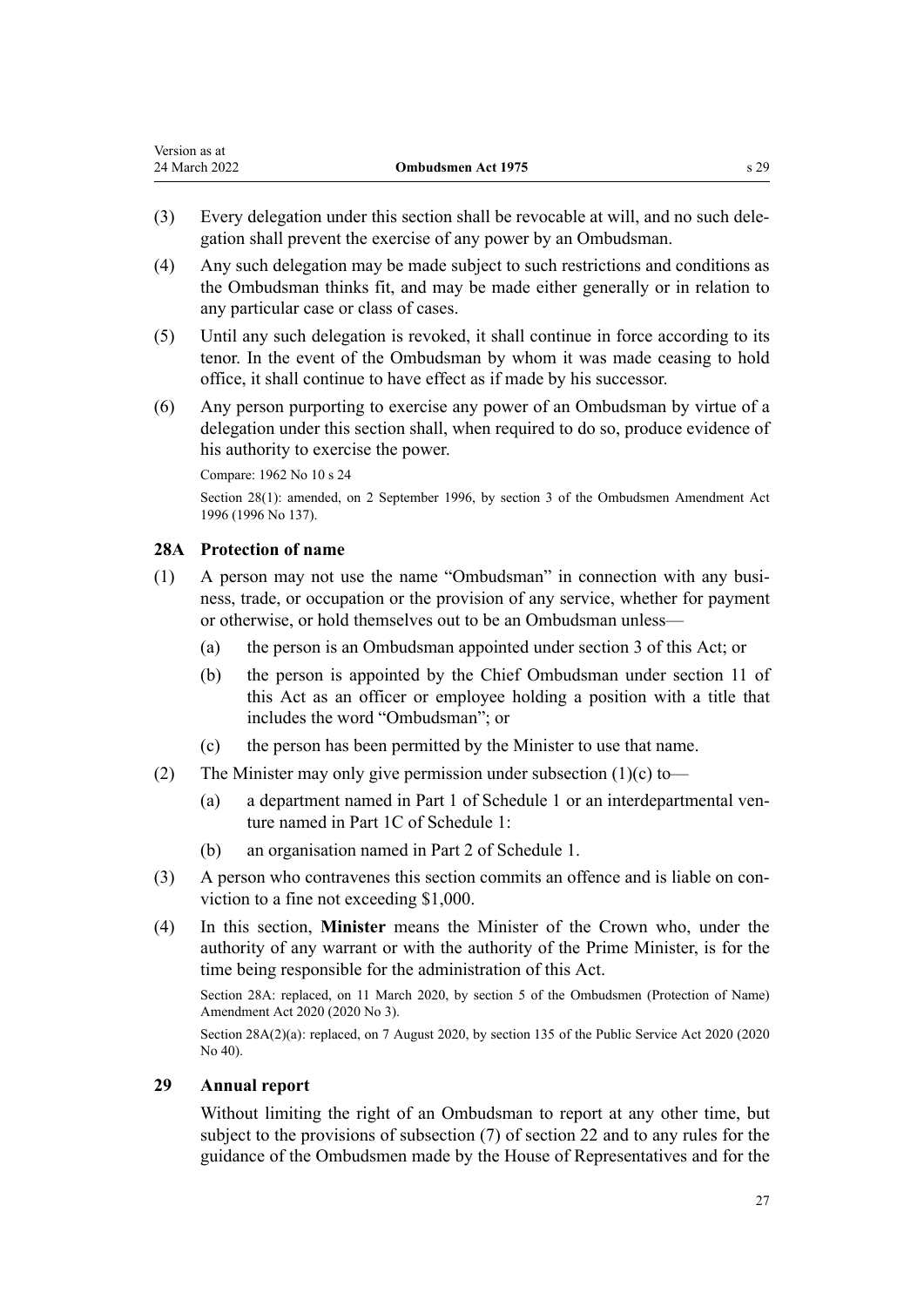<span id="page-27-0"></span>time being in force, the Ombudsmen shall in each year make a report to the House of Representatives on the exercise of their functions under this Act and the [Official Information Act 1982](http://legislation.govt.nz/pdflink.aspx?id=DLM64784) and the Local Government Official Informa[tion and Meetings Act 1987](http://legislation.govt.nz/pdflink.aspx?id=DLM122241) and the [Protected Disclosures Act 2000](http://legislation.govt.nz/pdflink.aspx?id=DLM53465).

Compare: 1962 No 10 s 25

Section 29: amended, on 22 October 2003, by [section 6](http://legislation.govt.nz/pdflink.aspx?id=DLM218161) of the Ombudsmen Amendment Act 2003 (2003 No 91).

Section 29: amended, on 1 January 1987, by [section 27](http://legislation.govt.nz/pdflink.aspx?id=DLM94261) of the Constitution Act 1986 (1986 No 114).

Section 29: amended, on 1 July 1983, by section 6 of the Ombudsmen Amendment Act (No 2) 1982 (1982 No 164).

### **30 Offences**

Every person commits an offence against this Act and is liable on conviction to a fine not exceeding \$200 who—

- (a) without lawful justification or excuse, wilfully obstructs, hinders, or resists an Ombudsman or any other person in the exercise of his powers under this Act:
- (b) without lawful justification or excuse, refuses or wilfully fails to comply with any lawful requirement of an Ombudsman or any other person under this Act:
- (c) wilfully makes any false statement to or misleads or attempts to mislead an Ombudsman or any other person in the exercise of his powers under this Act:
- (d) represents directly or indirectly that he holds any authority under this Act when he does not hold that authority.

```
Compare: 1962 No 10 s 26
```
Section 30: amended, on 1 July 2013, by [section 413](http://legislation.govt.nz/pdflink.aspx?id=DLM3360714) of the Criminal Procedure Act 2011 (2011 No 81).

#### **31 Money to be appropriated by Parliament for purposes of this Act**

Except as otherwise provided in this Act, all salaries and allowances and other expenditure payable or incurred under or in the administration of this Act shall be payable out of money to be appropriated by Parliament for the purpose. Compare: 1962 No 10 s 27

### **31A Audit**

- (1) The House of Representatives must appoint an auditor to audit the Ombuds‐ men.
- (2) The provisions of the [Public Audit Act 2001](http://legislation.govt.nz/pdflink.aspx?id=DLM88540) apply to any audit carried out by an auditor appointed under this section.
- (3) In carrying out the functions conferred by this section, the auditor has the same functions, duties, and powers as the Auditor-General.

Section 31A: replaced, on 1 July 2001, by [section 53](http://legislation.govt.nz/pdflink.aspx?id=DLM88957) of the Public Audit Act 2001 (2001 No 10).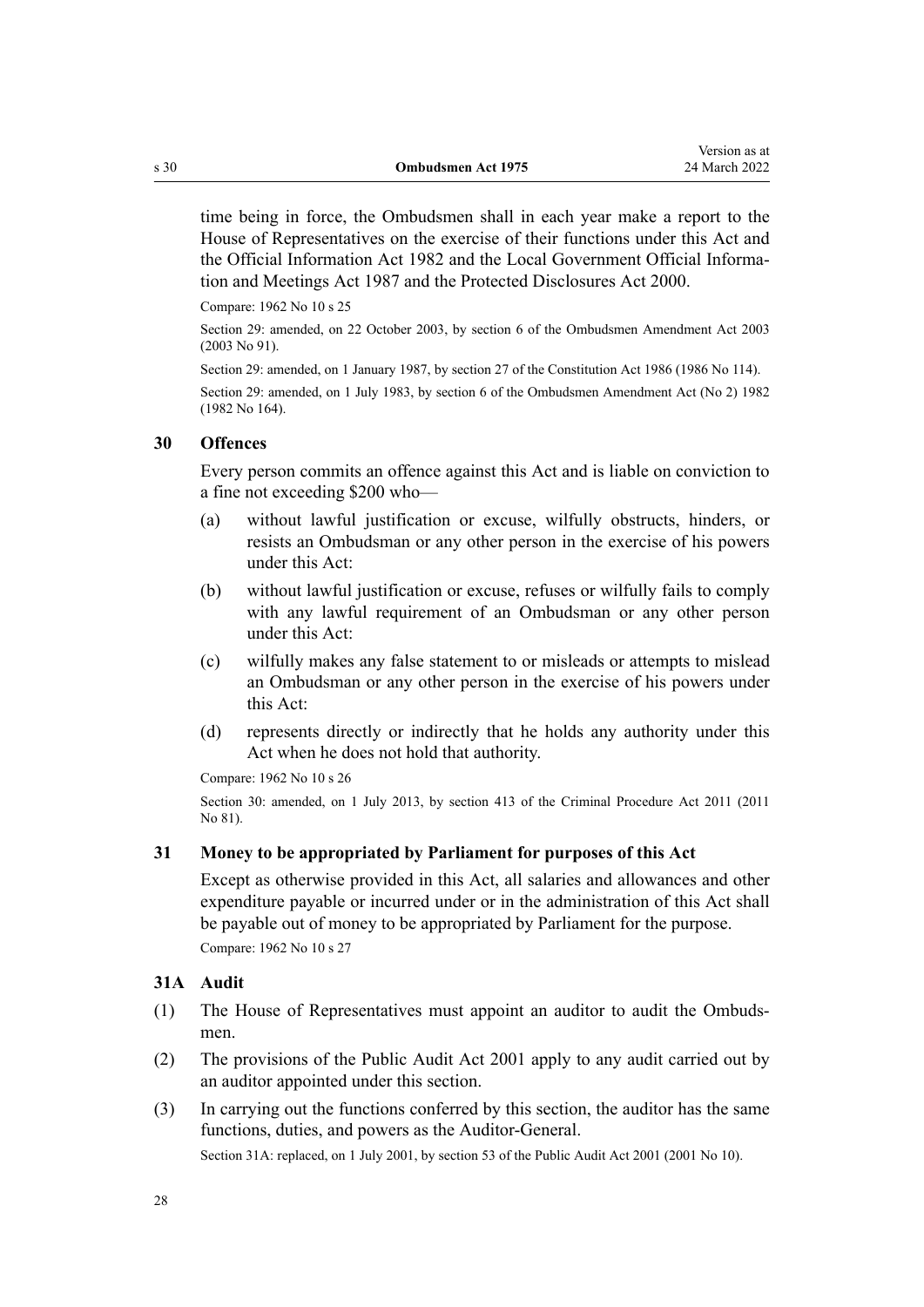### <span id="page-28-0"></span>**32 Power to amend Schedule 1 by Order in Council**

- (1) If a public service agency or an organisation named in [Schedule 1](#page-32-0) is abolished, or its name is altered, or if a new public service agency is created, or if a host or servicing department is changed, or if the name of a host or servicing depart‐ ment is changed, the Governor-General may, by Order in Council, amend the relevant Part of that schedule as may be necessary to—
	- (a) reflect the abolition or alteration, or include the name of the new public service agency in that Part:
	- (b) in the case of a departmental agency, make a corresponding amendment to include, remove, or alter a reference to its host department in the table in [Part 1A](#page-37-0) of Schedule 1:
	- (c) in the case of an interdepartmental executive board, make a correspond‐ ing amendment to include, remove, or alter a reference to its servicing department in the table in [Part 1B](#page-38-0) of Schedule 1.
- (1A) An order relating to the establishment of an interdepartmental executive board or an interdepartmental venture for the first time may also delete the words immediately below the table in [Part 1B](#page-38-0) of Schedule 1 or in [Part 1C](#page-38-0) of Schedule 1.
- (2) The Governor-General may from time to time, by Order in Council, amend [Part 2](#page-38-0) or [Part 3](#page-57-0) of Schedule 1 by—
	- (a) including therein the name of any local organisation or other organisation or the description of any class of local organisations or other organ‐ isations:
	- (b) omitting from the said [Part 2](#page-38-0) or [Part 3](#page-57-0) the name of any local organisation or other organisation or the description of any class of local organisations or other organisations, whether that name or description appeared in that Part as initially enacted or was included therein by any other Act or any Order in Council.
- (3) An order under this section is secondary legislation (*see* [Part 3](http://legislation.govt.nz/pdflink.aspx?id=DLM7298343) of the Legis‐ lation Act 2019 for publication requirements).

| Compare: 1962 No 10 s 28 |  |  |
|--------------------------|--|--|
|--------------------------|--|--|

| Legislation Act 2019 requirements for secondary legislation made under this section |                                                                                                         |                                    |  |
|-------------------------------------------------------------------------------------|---------------------------------------------------------------------------------------------------------|------------------------------------|--|
| <b>Publication</b>                                                                  | PCO must publish it on the legislation website and notify LA19 s $69(1)(c)$<br>it in the <i>Gazette</i> |                                    |  |
| <b>Presentation</b>                                                                 | The Minister must present it to the House of<br>Representatives                                         | LA19 s 114, Sch 1<br>cl $32(1)(a)$ |  |
| <b>Disallowance</b>                                                                 | It may be disallowed by the House of Representatives                                                    | LA19 ss 115, 116                   |  |
| This note is not part of the Act.                                                   |                                                                                                         |                                    |  |

Section 32(1): replaced, on 7 August 2020, by [section 115](http://legislation.govt.nz/pdflink.aspx?id=LMS359113) of the Public Service Act 2020 (2020 No 40).

Section 32(1A): inserted, on 7 August 2020, by [section 115](http://legislation.govt.nz/pdflink.aspx?id=LMS359113) of the Public Service Act 2020 (2020 No 40).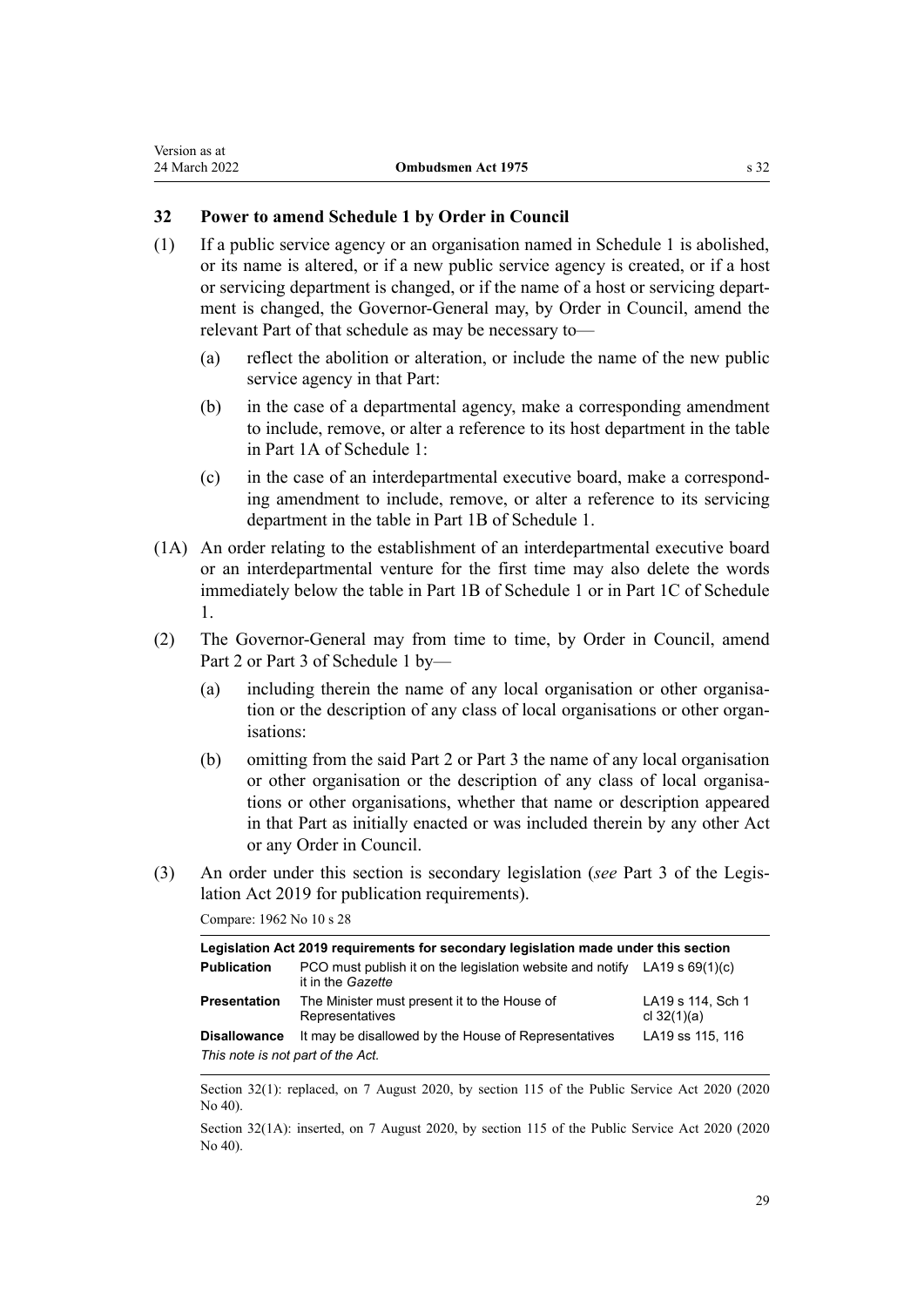<span id="page-29-0"></span>Section 32(3): inserted, on 28 October 2021, by [section 3](http://legislation.govt.nz/pdflink.aspx?id=LMS268932) of the Secondary Legislation Act 2021 (2021 No 7).

#### **32A Crimes of Torture Act 1989 not limited**

Nothing in this Act limits the operation of [Part 2](http://legislation.govt.nz/pdflink.aspx?id=DLM192866) of the Crimes of Torture Act 1989.

Section 32A: inserted, on 5 December 2006, by [section 13](http://legislation.govt.nz/pdflink.aspx?id=DLM393156) of the Crimes of Torture Amendment Act 2006 (2006 No 68).

### **33 Repeals, amendment, and savings**

- (1) Subject to subsection (5), the enactments specified in [Schedule 2](#page-62-0) are hereby repealed.
- (2) *Amendment(s) incorporated in the Act(s)*.
- (3) The provisions of this Act are in addition to the provisions of any other enactment or any rule of law under which any remedy or right of appeal or objection is provided for any person or any procedure is provided for the inquiry into or investigation of any matter, and nothing in this Act shall limit or affect any such remedy or right of appeal or objection or procedure as aforesaid.
- (4) Notwithstanding the repeal of subsection (1) of section 4 of the Parliamentary Commissioner (Ombudsman) Act 1962, any appointment made pursuant to a recommendation under that subsection shall continue in full force and effect until the dissolution or expiration of the Parliament that is in existence at the commencement of this Act.
- (5) The enactments specified in [Schedule 2](#page-62-0) shall continue in force in relation to the organisations specified in Part 3 of the Schedule of the Parliamentary Commis‐ sioner (Ombudsman) Act 1962, as added by section 2(6) of the Parliamentary Commissioner (Ombudsman) Amendment Act 1968, until [Part 3](#page-57-0) of Schedule 1 of this Act comes into force.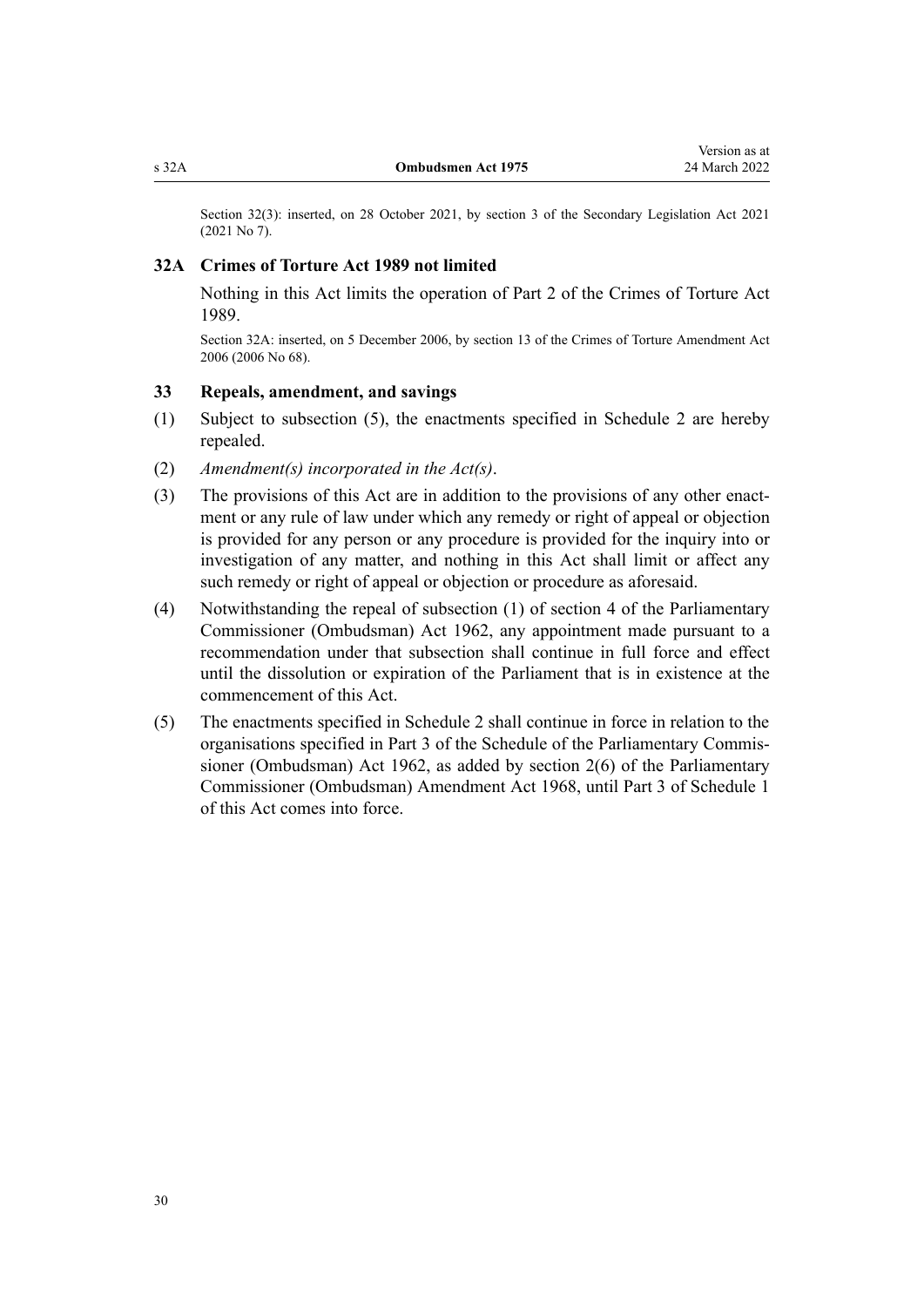# <span id="page-30-0"></span>**Schedule 1AA Transitional, savings, and related provisions**

 $s$  2A

Schedule 1AA: inserted, on 11 March 2020, by [section 6](http://legislation.govt.nz/pdflink.aspx?id=LMS190599) of the Ombudsmen (Protection of Name) Amendment Act 2020 (2020 No 3).

## **Part 1**

# **Provisions relating to Ombudsmen (Protection of Name) Amendment Act 2020**

Schedule 1AA Part 1: inserted, on 11 March 2020, by [section 6](http://legislation.govt.nz/pdflink.aspx?id=LMS190599) of the Ombudsmen (Protection of Name) Amendment Act 2020 (2020 No 3).

#### **1 Interpretation**

In this Part, **Amendment Act** means the [Ombudsmen \(Protection of Name\)](http://legislation.govt.nz/pdflink.aspx?id=LMS190584) [Amendment Act 2020](http://legislation.govt.nz/pdflink.aspx?id=LMS190584).

Schedule 1AA clause 1: inserted, on 11 March 2020, by [section 6](http://legislation.govt.nz/pdflink.aspx?id=LMS190599) of the Ombudsmen (Protection of Name) Amendment Act 2020 (2020 No 3).

### **2 Savings provision for Banking Ombudsman Scheme Limited**

Despite the enactment of the Amendment Act, the entity known as Banking Ombudsman Scheme Limited is entitled to continue to use "Banking Ombuds‐ man" in—

- (a) its current name; and
- (b) any new name arising from a restructure of that entity.

Schedule 1AA clause 2: inserted, on 11 March 2020, by [section 6](http://legislation.govt.nz/pdflink.aspx?id=LMS190599) of the Ombudsmen (Protection of Name) Amendment Act 2020 (2020 No 3).

### **3 Savings provision for Insurance & Financial Services Ombudsman Scheme Incorporated**

Despite the enactment of the Amendment Act, the entity known as Insurance & Financial Services Ombudsman Scheme Incorporated is entitled to continue to use "Insurance & Financial Services Ombudsman" in—

- (a) its current name; and
- (b) any new name arising from a restructure of that entity.

Schedule 1AA clause 3: inserted, on 11 March 2020, by [section 6](http://legislation.govt.nz/pdflink.aspx?id=LMS190599) of the Ombudsmen (Protection of Name) Amendment Act 2020 (2020 No 3).

### **4 Savings provision in respect of application by Financial Services Complaints Limited to use** "**Ombudsman**"

(1) This clause applies if the Chief Ombudsman consents (whether before or after the commencement of the Amendment Act) to FSCL's application under section 28A(1) of the Ombudsmen Act 1975 to use the name "Ombudsman".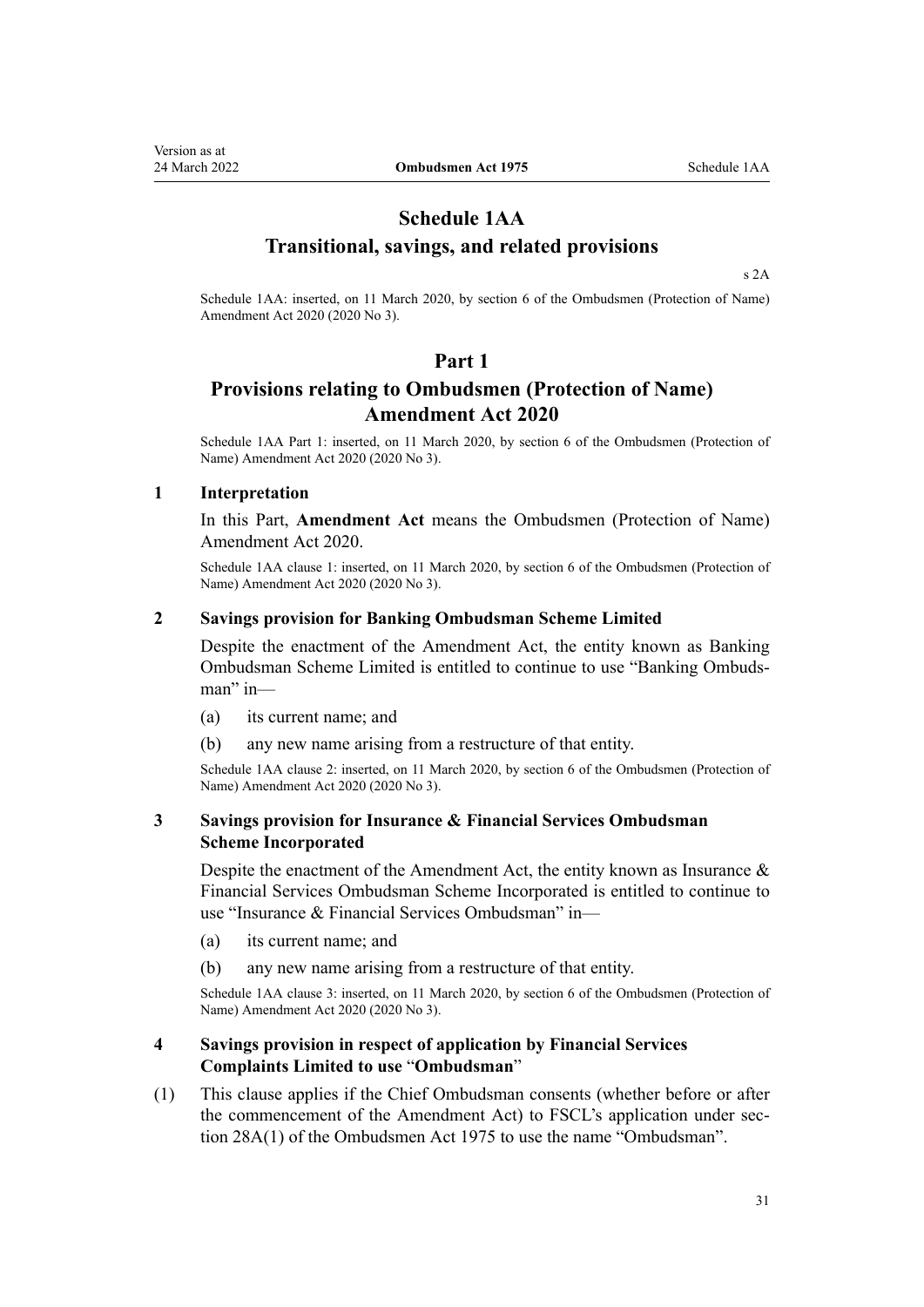| Schedule 1AA |                                                                                                                                                                              | <b>Ombudsmen Act 1975</b> | 24 March 2022 |
|--------------|------------------------------------------------------------------------------------------------------------------------------------------------------------------------------|---------------------------|---------------|
| (2)          | If this clause applies, FSCL may use "Ombudsman" in its name in accordance<br>with the consent given by the Chief Ombudsman as if the Amendment Act had<br>not been enacted. |                           |               |

Version as at

(3) In this clause, **FSCL** means Financial Services Complaints Limited, the appel‐ lant in the proceedings that were the subject of the judgment of the Court of Appeal reported in *Financial Services Complaints Limited v Chief Ombudsman* [2018] NZCA 27.

Schedule 1AA clause 4: inserted, on 11 March 2020, by [section 6](http://legislation.govt.nz/pdflink.aspx?id=LMS190599) of the Ombudsmen (Protection of Name) Amendment Act 2020 (2020 No 3).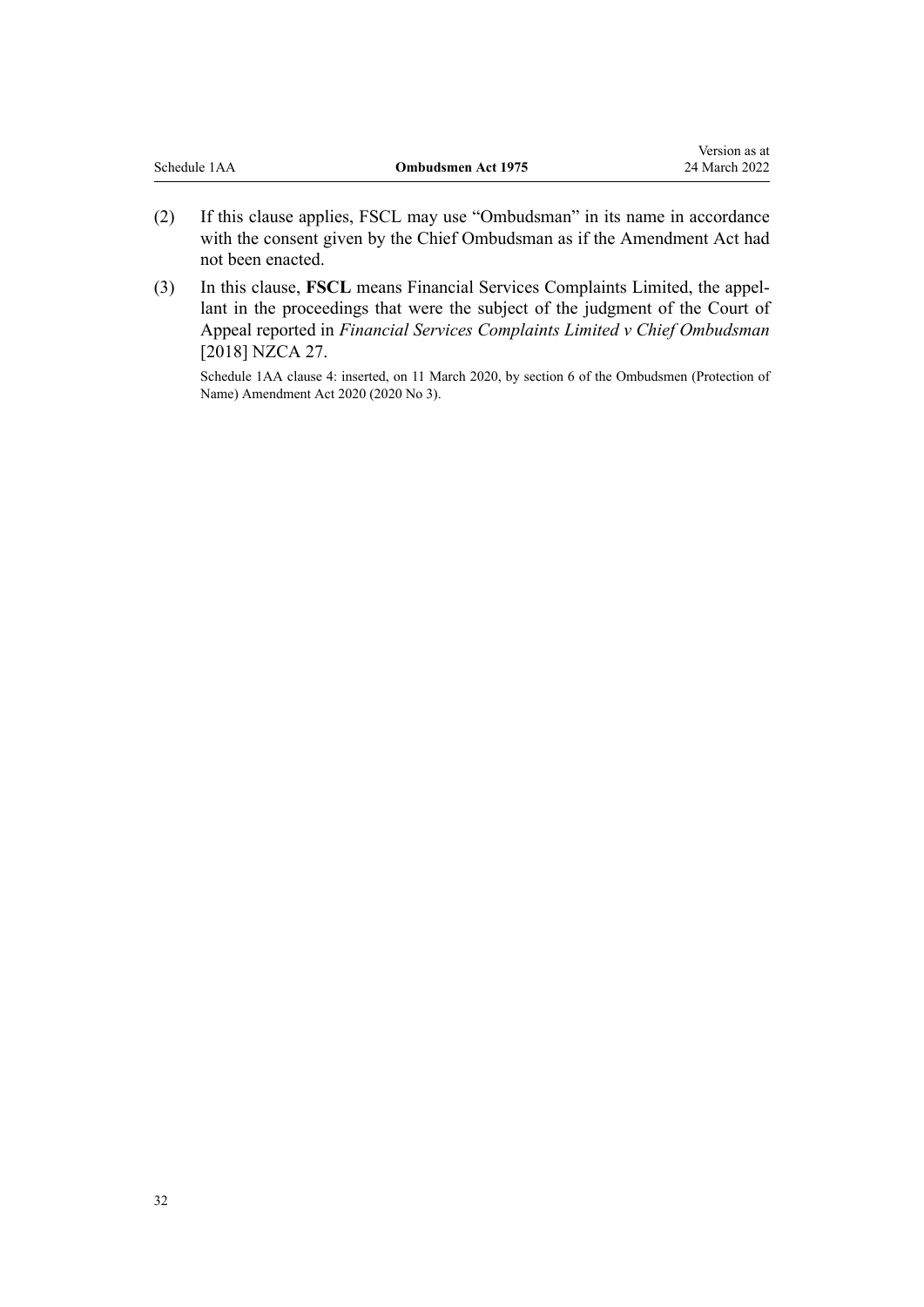# **Schedule 1**

# <span id="page-32-0"></span>**Public service agencies and organisations to which this Act applies**

[s 13](#page-8-0)

Schedule 1 heading: replaced, on 7 August 2020, by [section 116\(1\)](http://legislation.govt.nz/pdflink.aspx?id=LMS359120) of the Public Service Act 2020 (2020 No 40).

# **Part 1**

## **Government departments**

Crown Law Office

Department of Conservation

Department of Corrections

Department of Internal Affairs

Department of the Prime Minister and Cabinet

Education Review Office

Inland Revenue Department

Land Information New Zealand

Ministry for Culture and Heritage

Ministry for the Environment

Ministry for Pacific Peoples

Ministry for Primary Industries

Ministry for Women

Ministry of Business, Innovation, and Employment

Ministry of Defence

Ministry of Education

Ministry of Foreign Affairs and Trade

Ministry of Health

Ministry of Housing and Urban Development

Ministry of Justice

Ministry of Māori Development

Ministry of Social Development

Ministry of Transport

New Zealand Customs Service

New Zealand Defence Force

Oranga Tamariki—Ministry for Children

Parliamentary Counsel Office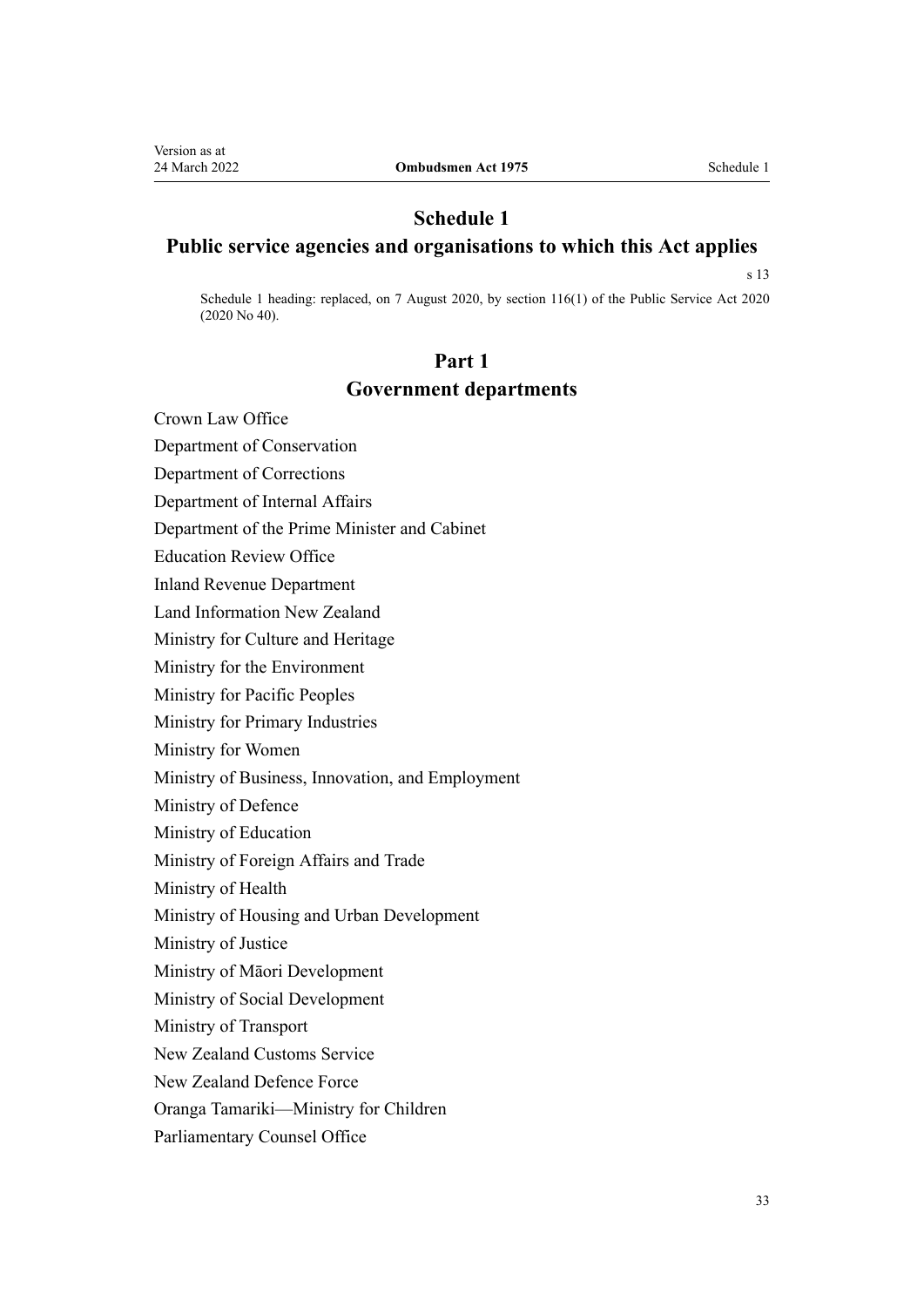#### Public Service Commission

Serious Fraud Office

Statistics New Zealand

#### Te Kāhui Whakamana Rua Tekau mā Iwa—Pike River Recovery Agency

#### Treasury

Schedule 1 Part 1 Archives New Zealand: repealed, on 1 February 2011, by [section 19](http://legislation.govt.nz/pdflink.aspx?id=DLM3431136) of the Public Records Amendment Act (No 2) 2010 (2010 No 133).

Schedule 1 Part 1 Archives New Zealand (Te Rua Mahara o te Kāwanatanga): repealed, on 1 Febru‐ ary 2011, by [section 19](http://legislation.govt.nz/pdflink.aspx?id=DLM3431136) of the Public Records Amendment Act (No 2) 2010 (2010 No 133).

Schedule 1 Part 1 Audit Department: repealed, on 1 July 2001, by [section 53](http://legislation.govt.nz/pdflink.aspx?id=DLM88957) of the Public Audit Act 2001 (2001 No 10).

Schedule 1 Part 1 Canterbury Earthquake Recovery Authority: repealed, on 1 February 2015, by [clause 3](http://legislation.govt.nz/pdflink.aspx?id=DLM6326513) of the Ombudsmen Act (Schedule 1—Canterbury Earthquake Recovery Authority) Order 2014 (LI 2014/373).

Schedule 1 Part 1 Customs Department: repealed, on 1 October 1996, by [section 289\(1\)](http://legislation.govt.nz/pdflink.aspx?id=DLM380185) of the Customs and Excise Act 1996 (1996 No 27).

Schedule 1 Part 1 Department for Courts: repealed, on 1 October 2003, by [section 12\(2\)](http://legislation.govt.nz/pdflink.aspx?id=DLM201376) of the State Sector Amendment Act 2003 (2003 No 41).

Schedule 1 Part 1 Department of Building and Housing: repealed, on 1 July 2012, by [clause 3\(1\)](http://legislation.govt.nz/pdflink.aspx?id=DLM4441506) of the Ombudsmen Act (Schedule 1—Ministry of Business, Innovation, and Employment) Order 2012 (SR 2012/90).

Schedule 1 Part 1 Department of Child, Youth and Family Services: repealed, on 1 July 2006, by [clause 3](http://legislation.govt.nz/pdflink.aspx?id=DLM382473) of the Ombudsmen Act (Schedule 1) Order (No 2) 2006 (SR 2006/129).

Schedule 1 Part 1 Department of Conservation: inserted, on 17 December 1985, by section 7(1) of the State Services Amendment Act (No 2) 1985 (1985 No 197).

Schedule 1 Part 1 Department of Corrections: inserted, on 1 October 1995, by [section 10\(3\)](http://legislation.govt.nz/pdflink.aspx?id=DLM367235) of the Department of Justice (Restructuring) Act 1995 (1995 No 39).

Schedule 1 Part 1 Department of Education: repealed, on 1 October 1989, by [section 142\(2\)](http://legislation.govt.nz/pdflink.aspx?id=DLM182043) of the Education Act 1989 (1989 No 80).

Schedule 1 Part 1 Department of Health: repealed, on 1 July 1993, by [section 30\(2\)\(a\)](http://legislation.govt.nz/pdflink.aspx?id=DLM295176) of the Health Sector (Transfers) Act 1993 (1993 No 23).

Schedule 1 Part 1 Department of Justice: repealed, on 1 December 2004, by [section 6\(3\)](http://legislation.govt.nz/pdflink.aspx?id=DLM367231) of the Department of Justice (Restructuring) Act 1995 (1995 No 39).

Schedule 1 Part 1 Department of Labour: repealed, on 1 July 2012, by [clause 3\(1\)](http://legislation.govt.nz/pdflink.aspx?id=DLM4441506) of the Ombudsmen Act (Schedule 1—Ministry of Business, Innovation, and Employment) Order 2012 (SR 2012/90).

Schedule 1 Part 1 Department of Lands and Survey: repealed, on 1 February 1990, by section 6 of the Survey Amendment Act (No 3) 1989 (1989 No 139).

Schedule 1 Part 1 Department of the Prime Minister and Cabinet: inserted, on 21 December 1989, by [clause 2\(1\)](http://legislation.govt.nz/pdflink.aspx?id=DLM134797) of the Ombudsmen Act Schedule 1 Order 1989 (SR 1989/406).

Schedule 1 Part 1 Department of Scientific and Industrial Research: repealed, on 10 April 1998, by [section 48\(2\)](http://legislation.govt.nz/pdflink.aspx?id=DLM265669) of the Crown Research Institutes Act 1992 (1992 No 47).

Schedule 1 Part 1 Department of Social Welfare: repealed (with effect on 1 October 2001), on 2 August 2003, by [section 12\(1\)](http://legislation.govt.nz/pdflink.aspx?id=DLM201376) of the State Sector Amendment Act 2003 (2003 No 41).

Schedule 1 Part 1 Department of Statistics: repealed, on 15 December 1994, by [section 2\(5\)](http://legislation.govt.nz/pdflink.aspx?id=DLM347442) of the Statistics Amendment Act 1994 (1994 No 159).

Schedule 1 Part 1 Department of Survey and Land Information: repealed, on 1 July 1996, by section 5 of the Survey Amendment Act 1996 (1996 No 55).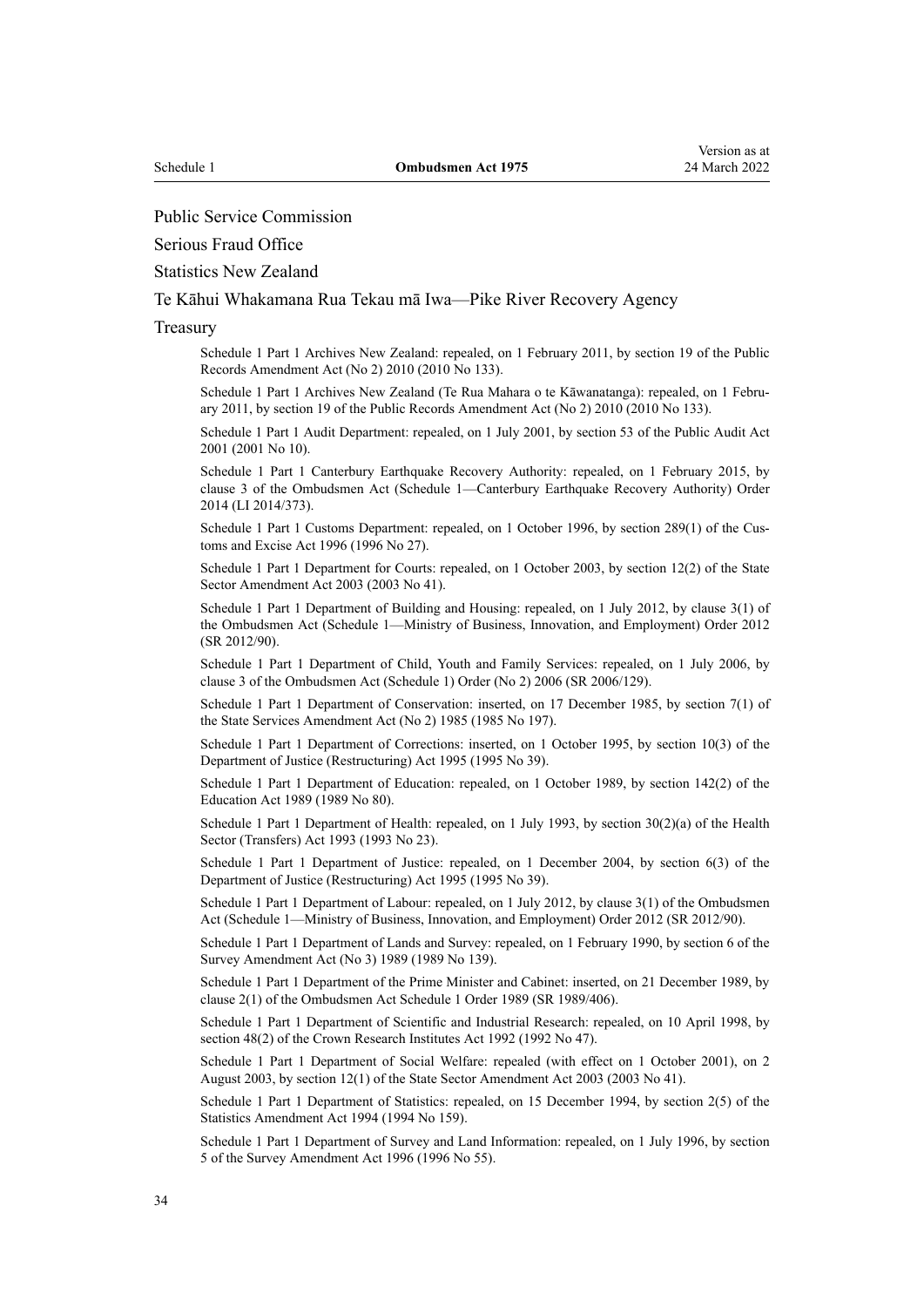Schedule 1 Part 1 Department of Trade and Industry: repealed, on 1 December 1988, by [section 4\(1\)](http://legislation.govt.nz/pdflink.aspx?id=DLM137557) of the Trade and Industry Act Repeal Act 1988 (1988 No 156).

Schedule 1 Part 1 Department of Work and Income: repealed (with effect on 1 October 2001), on 2 August 2003, by [section 12\(1\)](http://legislation.govt.nz/pdflink.aspx?id=DLM201376) of the State Sector Amendment Act 2003 (2003 No 41).

Schedule 1 Part 1 Education Review and Audit Agency: repealed, on 1 October 1989, by [section](http://legislation.govt.nz/pdflink.aspx?id=DLM182043) [142\(2\)](http://legislation.govt.nz/pdflink.aspx?id=DLM182043) of the Education Act 1989 (1989 No 80).

Schedule 1 Part 1 Education Review Office: inserted, on 1 October 1989, by [section 142\(2\)](http://legislation.govt.nz/pdflink.aspx?id=DLM182043) of the Education Act 1989 (1989 No 80).

Schedule 1 Part 1 Export Guarantee General Manager: repealed, on 1 January 2003, by [clause 3](http://legislation.govt.nz/pdflink.aspx?id=DLM171047) of the Ombudsmen (Schedule 1) Order 2002 (SR 2002/385).

Schedule 1 Part 1 Export Guarantee Office: repealed, on 1 January 2003, by [clause 3](http://legislation.govt.nz/pdflink.aspx?id=DLM171047) of the Ombuds‐ men (Schedule 1) Order 2002 (SR 2002/385).

Schedule 1 Part 1 Government Life Insurance Corporation: repealed, on 20 August 1990, by [section](http://legislation.govt.nz/pdflink.aspx?id=DLM114551) [31\(3\)](http://legislation.govt.nz/pdflink.aspx?id=DLM114551) of the Tower Corporation Act 1990 (1990 No 2 (P)).

Schedule 1 Part 1 Government Life Insurance Office: repealed, on 1 October 1983, by section 32(4)(a) of the Government Life Insurance Corporation Act 1983 (1983 No 15).

Schedule 1 Part 1 Government Printing Office: repealed, on 31 December 1990, by [section 30\(1\)](http://legislation.govt.nz/pdflink.aspx?id=DLM195514) of the Acts and Regulations Publication Act 1989 (1989 No 142).

Schedule 1 Part 1 Government Superannuation Fund Department: repealed, on 7 May 1999, by sec[tion 2\(a\)](http://legislation.govt.nz/pdflink.aspx?id=DLM24764) of the Ombudsmen Amendment Act 1999 (1999 No 44).

Schedule 1 Part 1 Housing Corporation of New Zealand: repealed, on 1 July 2001, by [section 24\(1\)](http://legislation.govt.nz/pdflink.aspx?id=DLM96736) of the Housing Corporation Amendment Act 2001 (2001 No 37).

Schedule 1 Part 1 Iwi Transition Agency: repealed, on 1 January 1992, by section 9(1) of the Ministry of Maori Development Act 1991 (1991 No 145).

Schedule 1 Part 1 Land Information New Zealand: inserted, on 1 July 1996, by section 5 of the Survey Amendment Act 1996 (1996 No 55).

Schedule 1 Part 1 Legislative Department: repealed, on 1 October 1985, by section 67(2) of the Parliamentary Service Act 1985 (1985 No 128).

Schedule 1 Part 1 Maori and Island Affairs Department: repealed, on 1 October 1989, by [section 10](http://legislation.govt.nz/pdflink.aspx?id=DLM170435) of the Maori Affairs Restructuring Act 1989 (1989 No 68).

Schedule 1 Part 1 The Maori Trust Office: repealed, on 1 July 2009, pursuant to [section 30\(2\)\(b\)](http://legislation.govt.nz/pdflink.aspx?id=DLM1583888) of the Māori Trustee Amendment Act 2009 (2009 No 12).

Schedule 1 Part 1 Māori Trustee: repealed, on 24 October 2019, by [section 102\(1\)\(a\)](http://legislation.govt.nz/pdflink.aspx?id=LMS59036) of the Statutes Amendment Act 2019 (2019 No 56).

Schedule 1 Part 1 Mines Department: repealed, on 1 April 1978, by section 26 of the Ministry of Energy Act 1977 (1977 No 33).

Schedule 1 Part 1 Ministry for Culture and Heritage: inserted, on 1 October 2000, by [section 12](http://legislation.govt.nz/pdflink.aspx?id=DLM67196) of the Archives, Culture, and Heritage Reform Act 2000 (2000 No 32).

Schedule 1 Part 1 Ministry for the Environment: inserted, on 17 December 1985, by section 7(3) of the State Services Amendment Act (No 2) 1985 (1985 No 197).

Schedule 1 Part 1 Ministry for Pacific Peoples: inserted, on 1 December 2015, by [clause 3\(2\)](http://legislation.govt.nz/pdflink.aspx?id=DLM6627335) of the Ombudsmen Act (Schedule 1—Ministry for Pacific Peoples) Order 2015 (LI 2015/246).

Schedule 1 Part 1 Ministry for Primary Industries: inserted, on 30 April 2012, by [clause 3\(2\)](http://legislation.govt.nz/pdflink.aspx?id=DLM4361558) of the Ombudsmen Act (Schedule 1—Ministry for Primary Industries) Order 2012 (SR 2012/56).

Schedule 1 Part 1 Ministry for Vulnerable Children, Oranga Tamariki: repealed, on 18 January 2018, by [clause 3\(1\)](http://legislation.govt.nz/pdflink.aspx?id=DLM7518316) of the Ombudsmen Act (Schedule 1—Oranga Tamariki—Ministry for Children) Order 2017 (LI 2017/301).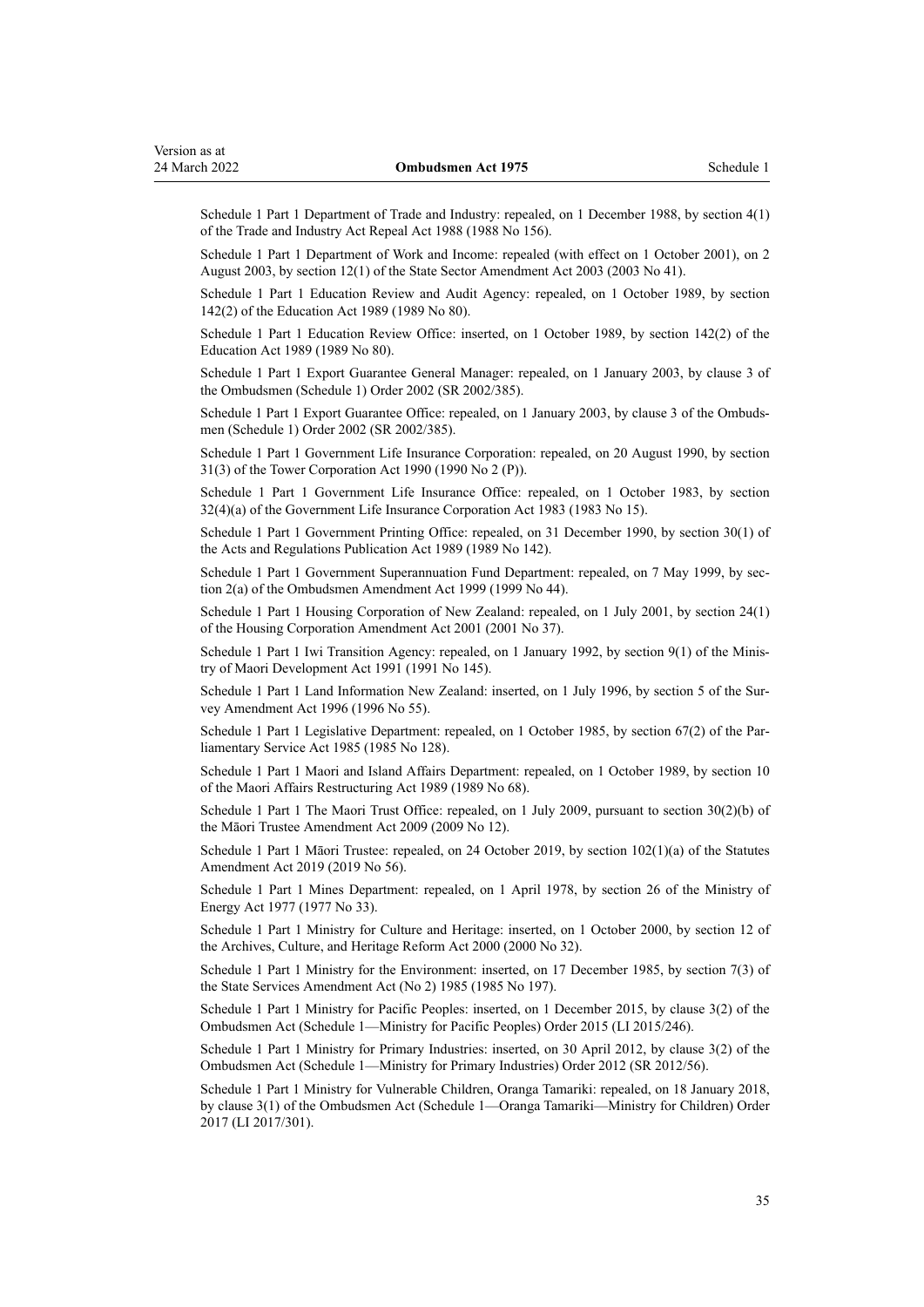Schedule 1 Part 1 Ministry for Women: inserted, on 1 December 2015, by [clause 3\(2\)](http://legislation.govt.nz/pdflink.aspx?id=DLM6627352) of the Ombuds‐ men Act (Schedule 1—Ministry for Women) Order 2015 (LI 2015/247).

Schedule 1 Part 1 Ministry of Agriculture: repealed, on 1 March 1998, by [section 4](http://legislation.govt.nz/pdflink.aspx?id=DLM418617) of the Ministries of Agriculture and Forestry (Restructuring) Act 1997 (1997 No 100).

Schedule 1 Part 1 Ministry of Agriculture and Fisheries: repealed, on 1 July 1995, by [section 5](http://legislation.govt.nz/pdflink.aspx?id=DLM366836) of the Ministry of Agriculture and Fisheries (Restructuring) Act 1995 (1995 No 31).

Schedule 1 Part 1 Ministry of Agriculture and Forestry: repealed, on 30 April 2012, by [clause 3\(1\)](http://legislation.govt.nz/pdflink.aspx?id=DLM4361558) of the Ombudsmen Act (Schedule 1—Ministry for Primary Industries) Order 2012 (SR 2012/56).

Schedule 1 Part 1 Ministry of Business, Innovation, and Employment: inserted, on 1 July 2012, by [clause 3\(2\)](http://legislation.govt.nz/pdflink.aspx?id=DLM4441506) of the Ombudsmen Act (Schedule 1—Ministry of Business, Innovation, and Employ‐ ment) Order 2012 (SR 2012/90).

Schedule 1 Part 1 Ministry of Civil Defence: repealed, on 1 December 2002, by [section 117](http://legislation.govt.nz/pdflink.aspx?id=DLM151437) of the Civil Defence Emergency Management Act 2002 (2002 No 33).

Schedule 1 Part 1 Ministry of Commerce: repealed, on 7 September 2000, by [section 8\(1\)](http://legislation.govt.nz/pdflink.aspx?id=DLM67109) of the Ministry of Economic Development Act 2000 (2000 No 28).

Schedule 1 Part 1 Ministry of Cultural Affairs: repealed, on 1 October 2000, by [section 12](http://legislation.govt.nz/pdflink.aspx?id=DLM67196) of the Archives, Culture, and Heritage Reform Act 2000 (2000 No 32).

Schedule 1 Part 1 Ministry of Economic Development: repealed, on 1 July 2012, by [clause 3\(1\)](http://legislation.govt.nz/pdflink.aspx?id=DLM4441506) of the Ombudsmen Act (Schedule 1—Ministry of Business, Innovation, and Employment) Order 2012 (SR 2012/90).

Schedule 1 Part 1 Ministry of Education: inserted, on 1 October 1989, by [section 142\(2\)](http://legislation.govt.nz/pdflink.aspx?id=DLM182043) of the Education Act 1989 (1989 No 80).

Schedule 1 Part 1 Ministry of Energy: repealed, on 31 December 1990, by [section 3\(3\)](http://legislation.govt.nz/pdflink.aspx?id=DLM194765) of the Energy (Fuels, Levies, and References) Act 1989 (1989 No 140).

Schedule 1 Part 1 Ministry of Energy Resources: repealed, on 1 April 1978, by section 26 of the Ministry of Energy Act 1977 (1977 No 33).

Schedule 1 Part 1 Ministry of External Relations and Trade: repealed, on 1 July 1993, by section 6(1) of the Foreign Affairs Amendment Act 1993 (1993 No 48).

Schedule 1 Part 1 Ministry of Fisheries: repealed, on 1 July 2011, by [clause 3](http://legislation.govt.nz/pdflink.aspx?id=DLM3698306) of the Ombudsmen Act (Schedule 1—Ministry of Fisheries) Order 2011 (SR 2011/137).

Schedule 1 Part 1 Ministry of Foreign Affairs: repealed, on 1 December 1988, by [section 14\(1\)](http://legislation.govt.nz/pdflink.aspx?id=DLM138741) of the Foreign Affairs Act 1988 (1988 No 159).

Schedule 1 Part 1 Ministry of Foreign Affairs and Trade: inserted, on 1 July 1993, by [section 6\(1\)](http://legislation.govt.nz/pdflink.aspx?id=DLM302525) of the Foreign Affairs Amendment Act 1993 (1993 No 48).

Schedule 1 Part 1 Ministry of Forestry: repealed, on 1 March 1998, by [section 4](http://legislation.govt.nz/pdflink.aspx?id=DLM418617) of the Ministries of Agriculture and Forestry (Restructuring) Act 1997 (1997 No 100).

Schedule 1 Part 1 Ministry of Health: inserted, on 1 July 1993, by [section 30\(2\)\(b\)](http://legislation.govt.nz/pdflink.aspx?id=DLM295176) of the Health Sector (Transfers) Act 1993 (1993 No 23).

Schedule 1 Part 1 Ministry of Housing: repealed, on 1 November 2004, by [clause 3\(1\)](http://legislation.govt.nz/pdflink.aspx?id=DLM292296) of the Ombudsmen (Schedule 1) Order 2004 (SR 2004/351).

Schedule 1 Part 1 Ministry of Housing and Urban Development: inserted, on 1 August 2018, by [clause 3](http://legislation.govt.nz/pdflink.aspx?id=LMS51669) of the Ombudsmen Act (Schedule 1—Ministry of Housing and Urban Development) Order 2018 (LI 2018/106).

Schedule 1 Part 1 Ministry of Justice: inserted, on 1 October 1995, by [section 5\(2\)](http://legislation.govt.nz/pdflink.aspx?id=DLM367230) of the Department of Justice (Restructuring) Act 1995 (1995 No 39).

Schedule 1 Part 1 Ministry of Maori Affairs: repealed, on 1 January 1992, by [section 9\(1\)](http://legislation.govt.nz/pdflink.aspx?id=DLM257786) of the Ministry of Maori Development Act 1991 (1991 No 145).

Schedule 1 Part 1 Ministry of Māori Development: inserted, on 1 January 1992, by [section 9\(1\)](http://legislation.govt.nz/pdflink.aspx?id=DLM257786) of the Ministry of Maori Development Act 1991 (1991 No 145).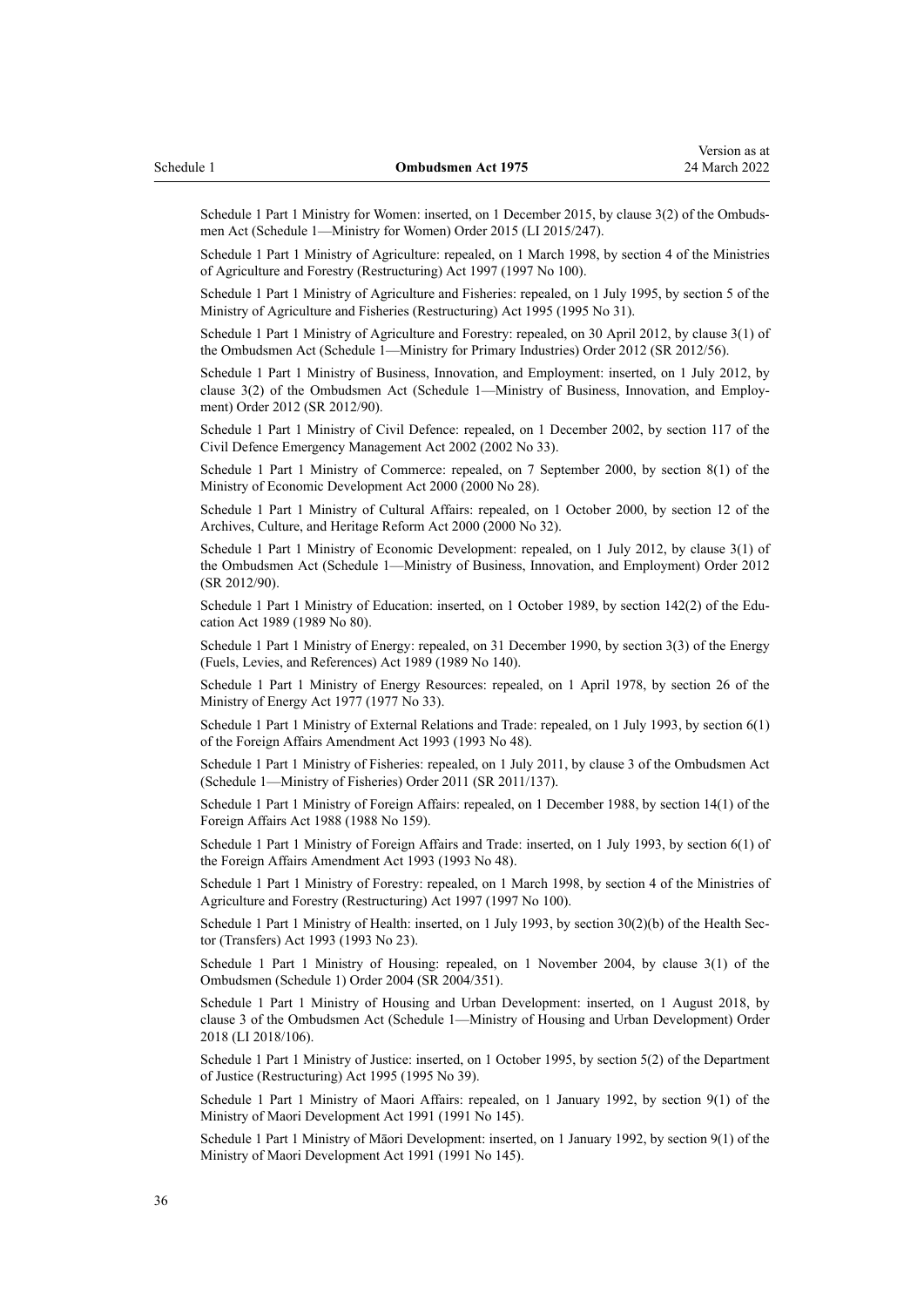Schedule 1 Part 1 Ministry of Māori Development: amended, on 24 October 2019, by [section](http://legislation.govt.nz/pdflink.aspx?id=LMS59036) [102\(1\)\(b\)](http://legislation.govt.nz/pdflink.aspx?id=LMS59036) of the Statutes Amendment Act 2019 (2019 No 56).

Schedule 1 Part 1 Ministry of Pacific Island Affairs: repealed, on 1 December 2015, by [clause 3\(1\)](http://legislation.govt.nz/pdflink.aspx?id=DLM6627335) of the Ombudsmen Act (Schedule 1—Ministry for Pacific Peoples) Order 2015 (LI 2015/246).

Schedule 1 Part 1 Ministry of Recreation and Sport: repealed, on 1 January 2003, by [clause 3](http://legislation.govt.nz/pdflink.aspx?id=DLM171047) of the Ombudsmen (Schedule 1) Order 2002 (SR 2002/385).

Schedule 1 Part 1 Ministry of Research, Science, and Technology: repealed, on 1 February 2011, by [section 18](http://legislation.govt.nz/pdflink.aspx?id=DLM3431046) of the Research, Science, and Technology Act 2010 (2010 No 131).

Schedule 1 Part 1 Ministry of Science and Innovation: repealed, on 1 July 2012, by [clause 3\(1\)](http://legislation.govt.nz/pdflink.aspx?id=DLM4441506) of the Ombudsmen Act (Schedule 1—Ministry of Business, Innovation, and Employment) Order 2012 (SR 2012/90).

Schedule 1 Part 1 Ministry of Social Development: inserted (with effect on 1 October 2001), on 2 August 2003, by [section 12\(1\)](http://legislation.govt.nz/pdflink.aspx?id=DLM201376) of the State Sector Amendment Act 2003 (2003 No 41).

Schedule 1 Part 1 Ministry of Women's Affairs: repealed, on 1 December 2015, by [clause 3\(1\)](http://legislation.govt.nz/pdflink.aspx?id=DLM6627352) of the Ombudsmen Act (Schedule 1—Ministry for Women) Order 2015 (LI 2015/247).

Schedule 1 Part 1 Ministry of Works and Development: repealed, on 1 April 1988, by section 2(a) of the Ombudsmen Amendment Act 1988 (1988 No 77).

Schedule 1 Part 1 Ministry of Youth Affairs: repealed, on 1 November 2004, by [clause 3\(1\)](http://legislation.govt.nz/pdflink.aspx?id=DLM292296) of the Ombudsmen (Schedule 1) Order 2004 (SR 2004/351).

Schedule 1 Part 1 National Library Department: repealed, on 1 February 2011, by [section 18](http://legislation.govt.nz/pdflink.aspx?id=DLM3430033) of the National Library of New Zealand (Te Puna Mātauranga o Aotearoa) Amendment Act 2010 (2010 No 132).

Schedule 1 Part 1 National Provident Fund Department: repealed, on 24 October 2019, by [section](http://legislation.govt.nz/pdflink.aspx?id=LMS59036) [102\(1\)\(c\)](http://legislation.govt.nz/pdflink.aspx?id=LMS59036) of the Statutes Amendment Act 2019 (2019 No 56).

Schedule 1 Part 1 New Zealand Customs Service: inserted, on 1 October 1996, by [section 289\(1\)](http://legislation.govt.nz/pdflink.aspx?id=DLM380185) of the Customs and Excise Act 1996 (1996 No 27).

Schedule 1 Part 1 New Zealand Defence Force: inserted, on 1 July 1993, by section 5(1) of the Ombudsmen Amendment Act 1993 (1993 No 34).

Schedule 1 Part 1 New Zealand Electricity Department: repealed, on 1 April 1978, by section 26 of the Ministry of Energy Act 1977 (1977 No 33).

Schedule 1 Part 1 New Zealand Food Safety Authority: repealed, on 1 July 2010, by [clause 3](http://legislation.govt.nz/pdflink.aspx?id=DLM2894891) of the Ombudsmen Act (Schedule 1—New Zealand Food Safety Authority) Order 2010 (SR 2010/92).

Schedule 1 Part 1 New Zealand Forest Service: repealed, on 1 April 1987, by section 32(1) of the State-Owned Enterprises Act 1986 (1986 No 124).

Schedule 1 Part 1 New Zealand Government Railways Department: repealed, on 1 April 1982, by section 120(3)(a) of the New Zealand Railways Corporation Act 1981 (1981 No 119).

Schedule 1 Part 1 New Zealand Tourism Department: repealed, on 8 August 1990, by section 3(2) of the New Zealand Tourism Department Amendment Act 1990 (1990 No 87).

Schedule 1 Part 1 Office of the State Services Commission: repealed, on 24 October 2019, by [section](http://legislation.govt.nz/pdflink.aspx?id=LMS59036) [102\(1\)\(d\)](http://legislation.govt.nz/pdflink.aspx?id=LMS59036) of the Statutes Amendment Act 2019 (2019 No 56).

Schedule 1 Part 1 Office of Youth Affairs: repealed, on 7 May 1999, by [section 2\(b\)](http://legislation.govt.nz/pdflink.aspx?id=DLM24764) of the Ombuds‐ men Amendment Act 1999 (1999 No 44).

Schedule 1 Part 1 Oranga Tamariki—Ministry for Children: inserted, on 18 January 2018, by [clause](http://legislation.govt.nz/pdflink.aspx?id=DLM7518316) [3\(2\)](http://legislation.govt.nz/pdflink.aspx?id=DLM7518316) of the Ombudsmen Act (Schedule 1—Oranga Tamariki—Ministry for Children) Order 2017 (LI 2017/301).

Schedule 1 Part 1 Police Department: repealed, on 19 December 1989, by section 18 of the Police Amendment Act 1989 (1989 No 138).

Schedule 1 Part 1 Post Office: repealed, on 21 December 1989, by [clause 2\(7\)](http://legislation.govt.nz/pdflink.aspx?id=DLM134797) of the Ombudsmen Act Schedule 1 Order 1989 (SR 1989/406).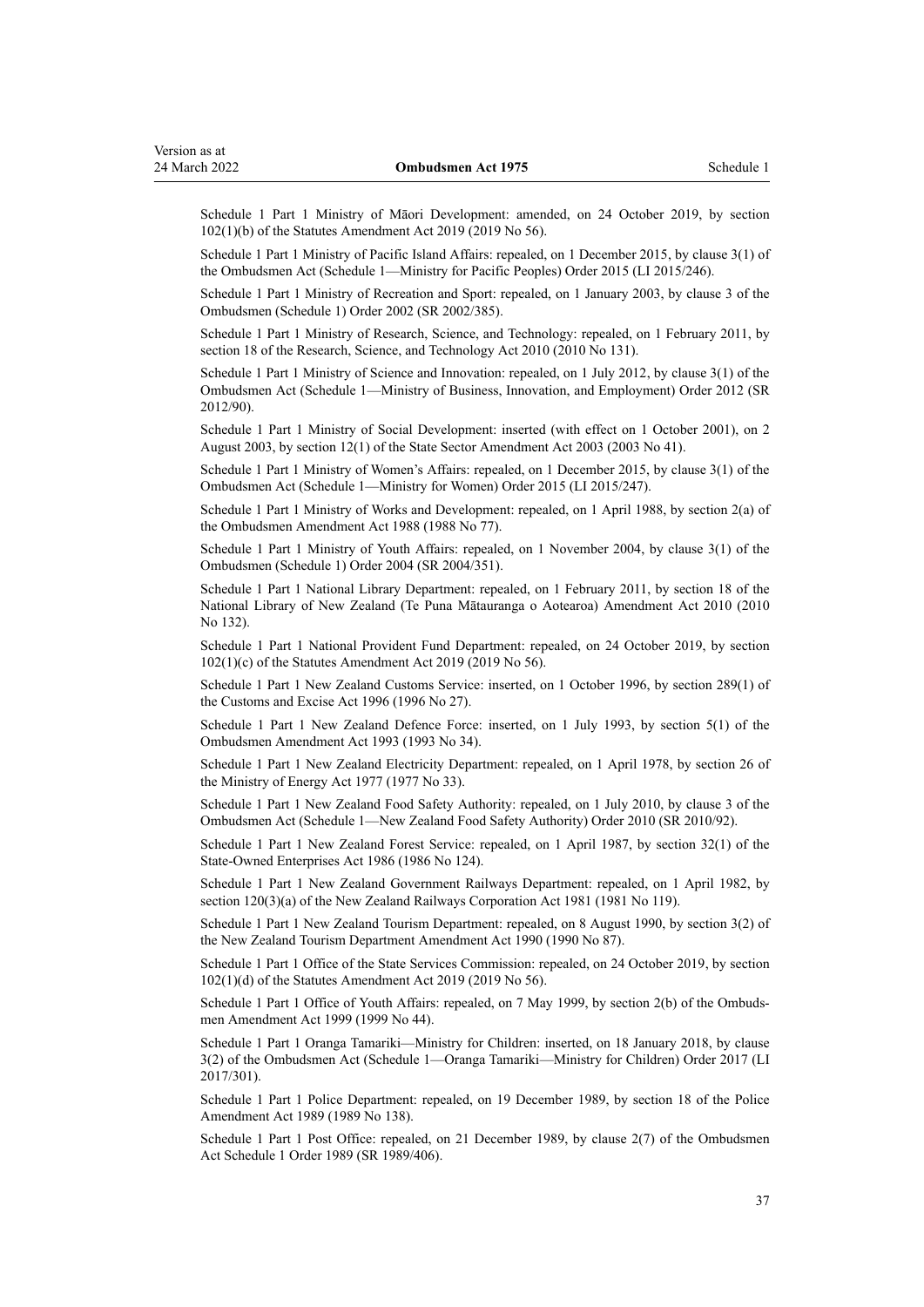Schedule 1 Part 1 Prime Minister's Department: repealed, on 1 January 2003, by [clause 3](http://legislation.govt.nz/pdflink.aspx?id=DLM171047) of the Ombudsmen (Schedule 1) Order 2002 (SR 2002/385).

Schedule 1 Part 1 Public Service Commission: inserted, on 7 August 2020, by [section 135](http://legislation.govt.nz/pdflink.aspx?id=LMS176959) of the Public Service Act 2020 (2020 No 40).

Schedule 1 Part 1 Public Trust Office: repealed, on 1 March 2002, by [section 170\(1\)](http://legislation.govt.nz/pdflink.aspx?id=DLM124529) of the Public Trust Act 2001 (2001 No 100).

Schedule 1 Part 1 Rural Banking and Finance Corporation of New Zealand: repealed, on 31 October 1989, by [section 21\(1\)](http://legislation.govt.nz/pdflink.aspx?id=DLM191709) of the Rural Banking and Finance Corporation of New Zealand Act 1989 (1989 No 81).

Schedule 1 Part 1 Serious Fraud Office: inserted, on 21 December 1989, by [clause 2\(8\)](http://legislation.govt.nz/pdflink.aspx?id=DLM134797) of the Ombudsmen Act Schedule 1 Order 1989 (SR 1989/406).

Schedule 1 Part 1 State Insurance Office: repealed, on 28 June 1990, by [section 21\(2\)\(a\)](http://legislation.govt.nz/pdflink.aspx?id=DLM210424) of the State Insurance Act 1990 (1990 No 36).

Schedule 1 Part 1 State Services Commission: repealed, on 7 August 2020, by [section 135](http://legislation.govt.nz/pdflink.aspx?id=LMS176959) of the Public Service Act 2020 (2020 No 40).

Schedule 1 Part 1 Statistics New Zealand: inserted, on 15 December 1994, by [section 2\(5\)](http://legislation.govt.nz/pdflink.aspx?id=DLM347442) of the Statistics Amendment Act 1994 (1994 No 159).

Schedule 1 Part 1 Te Kāhui Whakamana Rua Tekau mā Iwa—Pike River Recovery Agency: inserted, on 31 January 2018, by [clause 3](http://legislation.govt.nz/pdflink.aspx?id=DLM7495512) of the Ombudsmen Act (Schedule 1—Te Kāhui Whakamana Rua Tekau mā Iwa—Pike River Recovery Agency) Order 2017 (LI 2017/293).

Schedule 1 Part 1 Tourist and Publicity Department: repealed, on 1 November 1991, by [section 18\(2\)](http://legislation.govt.nz/pdflink.aspx?id=DLM249395) of the New Zealand Tourism Board Act 1991 (1991 No 110).

Schedule 1 Part 1 Valuation Department: repealed, on 1 July 1998, by section  $14(1)(a)$  of the Valuation Department (Restructuring) Act 1998 (1998 No 70).

#### **Part 1A**

#### **Departmental agencies and host departments**

Schedule 1 Part 1A: inserted, on 7 August 2020, by [section 116\(2\)](http://legislation.govt.nz/pdflink.aspx?id=LMS359120) of the Public Service Act 2020 (2020 No 40).

| <b>Host department</b>                       |
|----------------------------------------------|
| Ministry of Health                           |
| Ministry of Health                           |
| Ministry of Health                           |
| Department of Internal Affairs               |
| Department of the Prime Minister and Cabinet |
| Ministry of Justice                          |
| <b>Public Service Commission</b>             |
|                                              |

Schedule 1 Part 1A Health New Zealand: inserted, on 1 September 2021, by [clause 4](http://legislation.govt.nz/pdflink.aspx?id=LMS514787) of the Ombudsmen (Health New Zealand and Māori Health Authority) Order 2021 (LI 2021/187).

Schedule 1 Part 1A Māori Health Authority: inserted, on 1 September 2021, by [clause 4](http://legislation.govt.nz/pdflink.aspx?id=LMS514787) of the Ombudsmen (Health New Zealand and Māori Health Authority) Order 2021 (LI 2021/187).

Schedule 1 Part 1A Ministry for Ethnic Communities: inserted, on 1 July 2021, by [clause 3](http://legislation.govt.nz/pdflink.aspx?id=LMS474737) of the Ombudsmen (Ministry for Ethnic Communities) Order 2021 (LI 2021/79).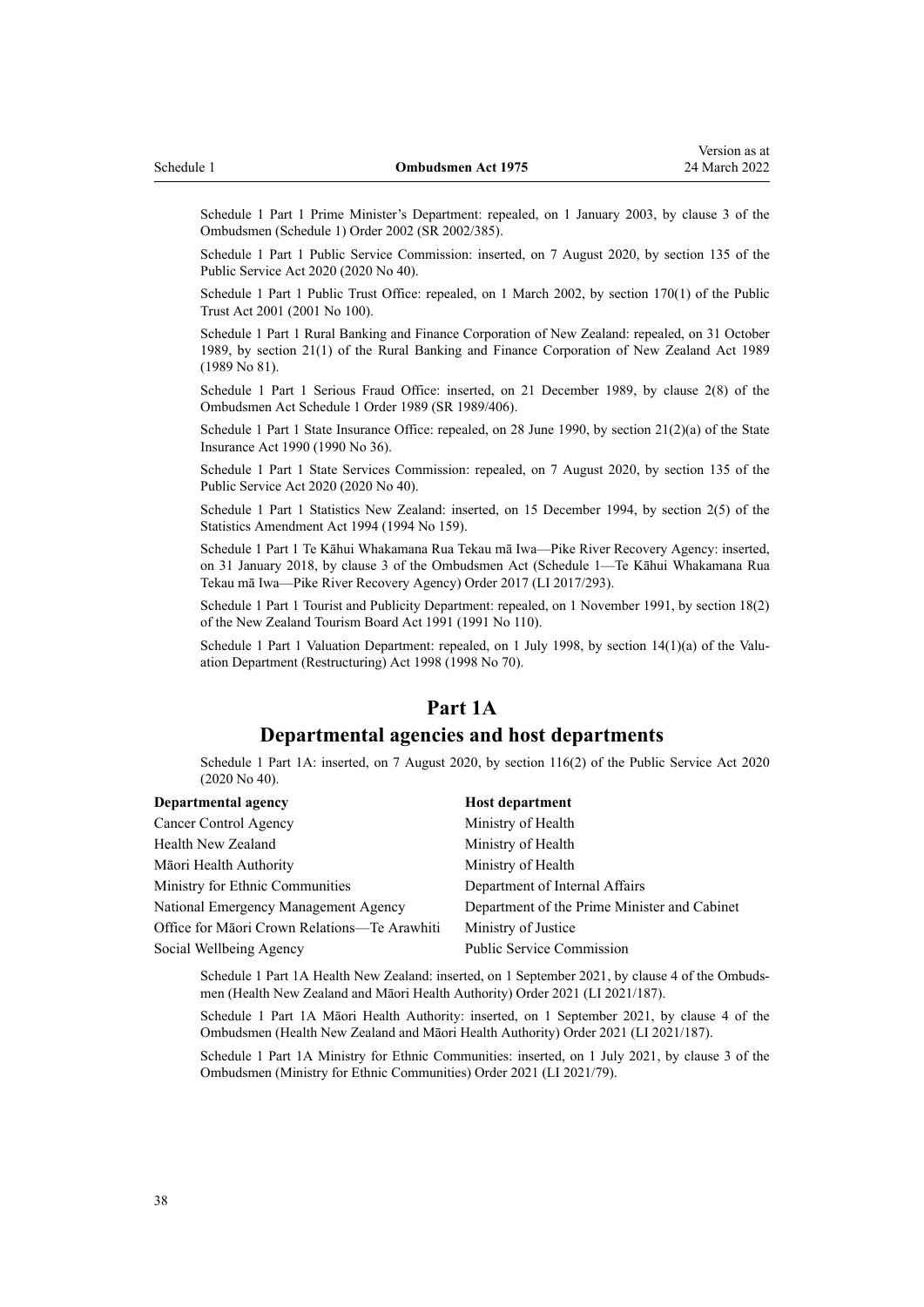# **Part 1B**

#### **Interdepartmental executive boards and servicing departments**

Schedule 1 Part 1B: inserted, on 7 August 2020, by [section 116\(2\)](http://legislation.govt.nz/pdflink.aspx?id=LMS359120) of the Public Service Act 2020 (2020 No 40).

#### **Interdepartmental executive board Servicing department**

Executive Board for the Elimination of Family Violence and Sexual Violence

Strategic Planning Reform Board Ministry for the Environment

Border Executive Board New Zealand Customs Service Ministry of Justice

Schedule 1 Part 1B Border Executive Board: inserted, on 11 January 2021, by [clause 3](http://legislation.govt.nz/pdflink.aspx?id=LMS436126) of the Ombudsmen (Border Executive Board) Order 2020 (LI 2020/306).

Schedule 1 Part 1B Executive Board for the Elimination of Family Violence and Sexual Violence: inserted, on 24 March 2022, by [clause 4](http://legislation.govt.nz/pdflink.aspx?id=LMS641483) of the Ombudsmen (Executive Board for the Elimination of Family Violence and Sexual Violence) Order 2022 (SL 2022/43).

Schedule 1 Part 1B Strategic Planning Reform Board: inserted, on 29 April 2021, by [clause 3](http://legislation.govt.nz/pdflink.aspx?id=LMS464609) of the Ombudsmen (Strategic Planning Reform Board) Order 2021 (LI 2021/55).

# **Part 1C**

#### **Interdepartmental ventures**

Schedule 1 Part 1C: inserted, on 7 August 2020, by [section 116\(2\)](http://legislation.govt.nz/pdflink.aspx?id=LMS359120) of the Public Service Act 2020 (2020 No 40).

No interdepartmental ventures have been established as at the date on which this schedule was inserted into this Act by [section 116](http://legislation.govt.nz/pdflink.aspx?id=LMS359120) of the Public Service Act 2020.

#### **Part 2**

#### **Organisations other than local organisations**

Accident Compensation Corporation

Accreditation Council

Airways Corporation of New Zealand Limited

Animal Control Products Limited

Animal Remedies Board

Approved Agency under the [Harmful Digital Communications Act 2015](http://legislation.govt.nz/pdflink.aspx?id=DLM5711800), in its role under that Act

Arts Board

Arts Council of New Zealand Toi Aotearoa

AsureQuality Limited

Aviation Security Service

Board established by [section 8](http://legislation.govt.nz/pdflink.aspx?id=DLM345011) of the Charities Act 2005

Board of Māori Affairs

Board of Trustees of the National Provident Fund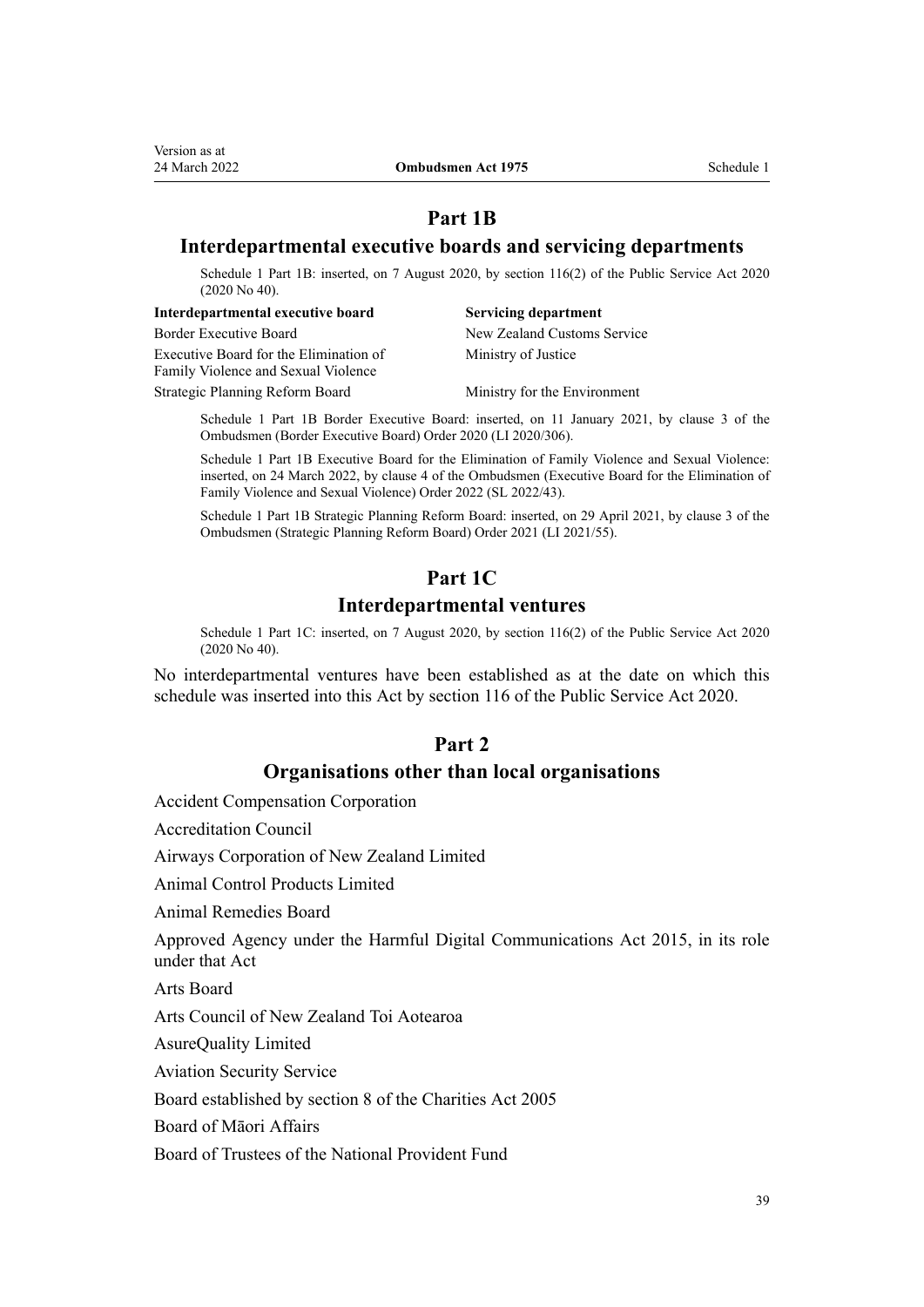Boards constituted under [subpart 5](http://legislation.govt.nz/pdflink.aspx?id=LMS171675) of Part 3 of the Education and Training Act 2020

Broadcasting Commission

Broadcasting Standards Authority

Building Practitioners Board

Callaghan Innovation

Chartered Professional Engineers Council and every subsidiary of the Chartered Pro‐ fessional Engineers Council

Children's Commissioner

Civil Aviation Authority of New Zealand

Climate Change Commission

Commerce Commission

Community arts providers designated under the Arts Council of New Zealand Toi Aotearoa Act 1994 or the [Arts Council of New Zealand Toi Aotearoa Act 2014](http://legislation.govt.nz/pdflink.aspx?id=DLM3007300)

Companies named in [Schedule 4A](http://legislation.govt.nz/pdflink.aspx?id=DLM5466801) of the Public Finance Act 1989

Crown entities within the meaning of [section 7](http://legislation.govt.nz/pdflink.aspx?id=DLM329641) of the Crown Entities Act 2004 (other than the Independent Police Conduct Authority)

Crown Irrigation Investments Limited

Crown Research Institutes

Dispute resolution panels established under [subpart 9](http://legislation.govt.nz/pdflink.aspx?id=LMS171838) of Part 3 of the Education and Training Act 2020

District health boards

District Health Boards New Zealand Incorporated

Drug Free Sport New Zealand

Earthquake Commission

Education New Zealand

Electoral Commission

Electricity Authority

Electricity Corporation of New Zealand Limited

Energy Efficiency and Conservation Authority

Environmental Protection Authority

External Reporting Board

Financial Markets Authority

Fire and Emergency New Zealand

Gambling Commission

Game Animal Council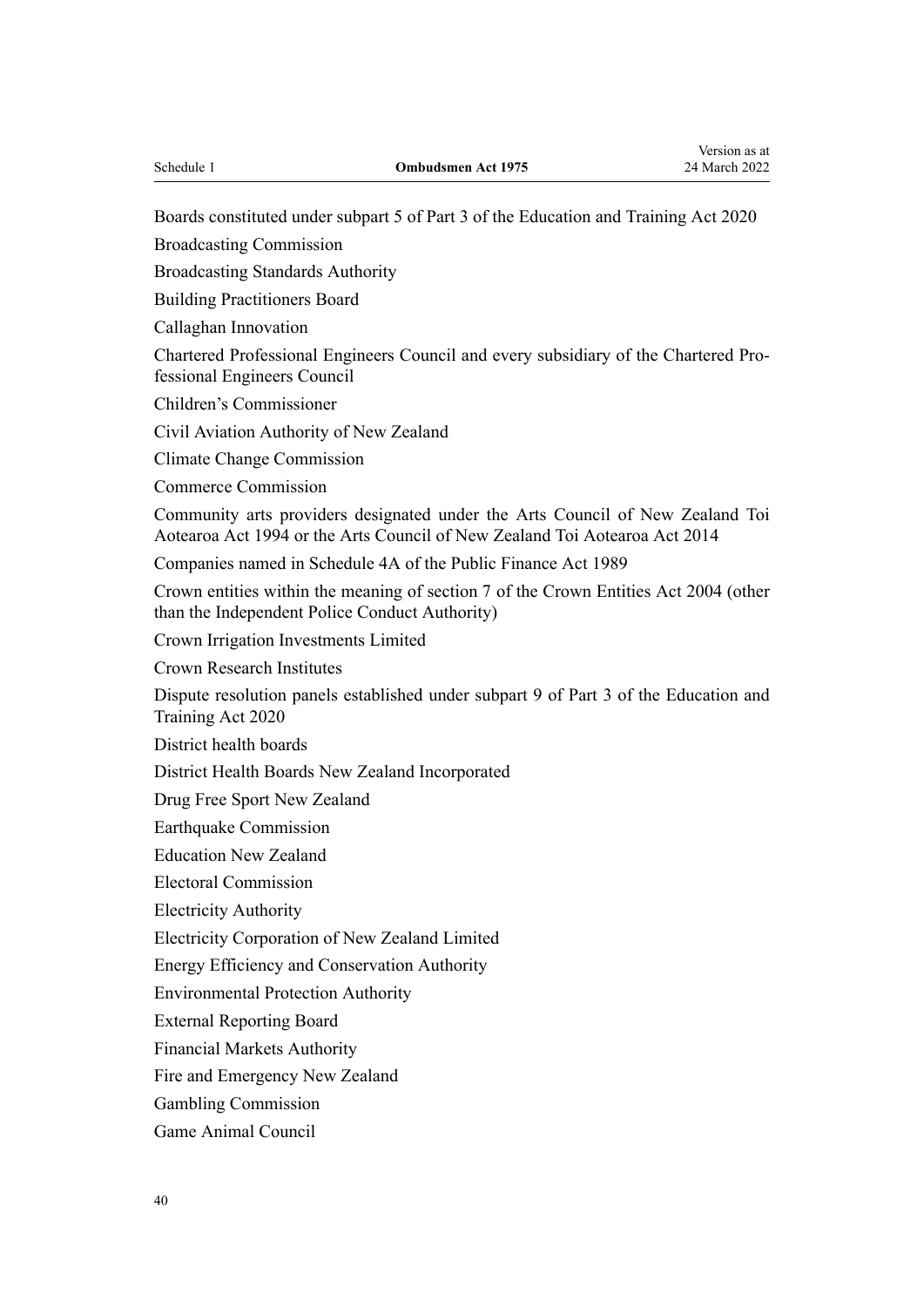Geographical indications committees established under the [Geographical Indications](http://legislation.govt.nz/pdflink.aspx?id=DLM390755) [\(Wine and Spirits\) Registration Act 2006](http://legislation.govt.nz/pdflink.aspx?id=DLM390755)

Government Superannuation Appeals Board

Government Superannuation Fund Authority and any subsidiary of that authority

Guardians of New Zealand Superannuation and any subsidiary of the Guardians of New Zealand Superannuation

Health and Disability Commissioner

Health Promotion Agency

Health Quality and Safety Commission

Health Research Council of New Zealand

Heritage New Zealand Pouhere Taonga

Human Rights Commission

Institutions established under [subpart 3](http://legislation.govt.nz/pdflink.aspx?id=LMS202419) of Part 4 of the Education and Training Act 2020

Kāinga Ora–Homes and Communities

KiwiRail Holdings Limited

Kordia Group Limited

Landcorp Farming Limited

Law Commission

Learning Media Limited

Local Government Commission

Management agencies under the [Biosecurity Act 1993](http://legislation.govt.nz/pdflink.aspx?id=DLM314622), if they are corporate bodies, in their role under pest management plans or pathway management plans

Māori Heritage Council

Māori Purposes Fund Board

Māori Television Service and every subsidiary of the Māori Television Service (if any)

Māori Trustee

Maritime New Zealand

Medicines Classification Committee

Medicines Review Committee

Mental Health and Wellbeing Commission

Meteorological Service of New Zealand Limited

Mortality review committees

Museum of New Zealand Te Papa Tongarewa Board

National Animal Ethics Advisory Committee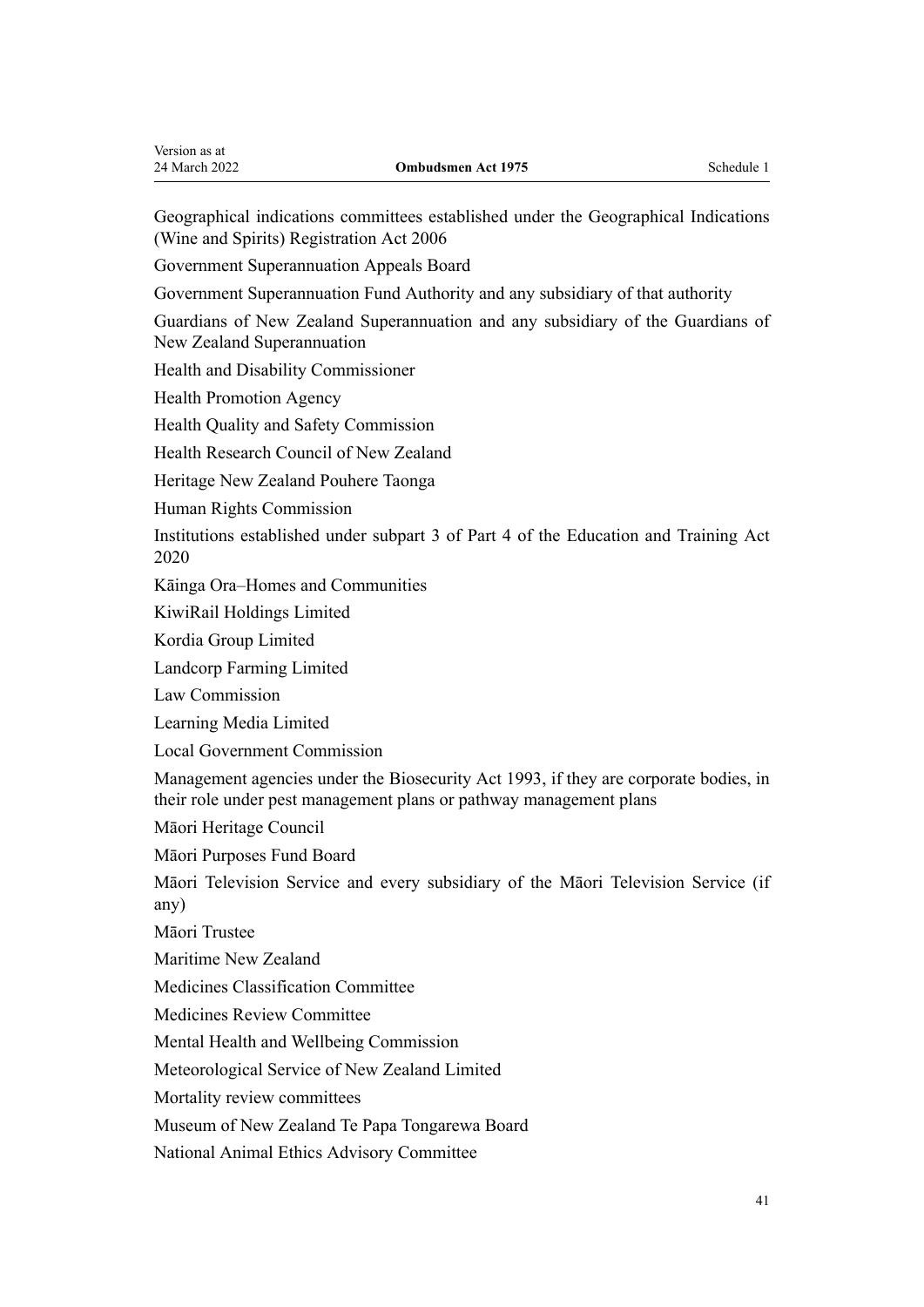National Animal Identification and Tracing Organisation

National Animal Welfare Advisory Committee

National Pacific Radio Trust

The Network for Learning Limited

New Zealand 1990 Commission

New Zealand Antarctic Institute

New Zealand Artificial Limb Service

New Zealand Blood Service

New Zealand Conservation Authority

New Zealand Film Commission

New Zealand Fish and Game Council

New Zealand Forestry Council

New Zealand Game Bird Habitat Trust Board

New Zealand Geographic Board Ngā Pou Taunaha o Aotearoa

New Zealand Horticulture Export Authority

New Zealand Infrastructure Commission/Te Waihanga

New Zealand Lotteries Commission

New Zealand Post Limited

New Zealand Productivity Commission

New Zealand Qualifications Authority

New Zealand Railways Corporation

New Zealand Registered Architects' Board and every subsidiary of the New Zealand Registered Architects' Board

New Zealand Symphony Orchestra and any subsidiary of the New Zealand Sym‐ phony Orchestra

New Zealand Tourism Board

New Zealand Trade and Enterprise and any subsidiary of New Zealand Trade and Enterprise

New Zealand Transport Agency

New Zealand Venture Investment Fund Limited

New Zealand Walking Access Commission

Office of Film and Literature Classification

Pacific Islands Polynesian Education Foundation Board

Parliamentary Service

Pharmaceutical Management Agency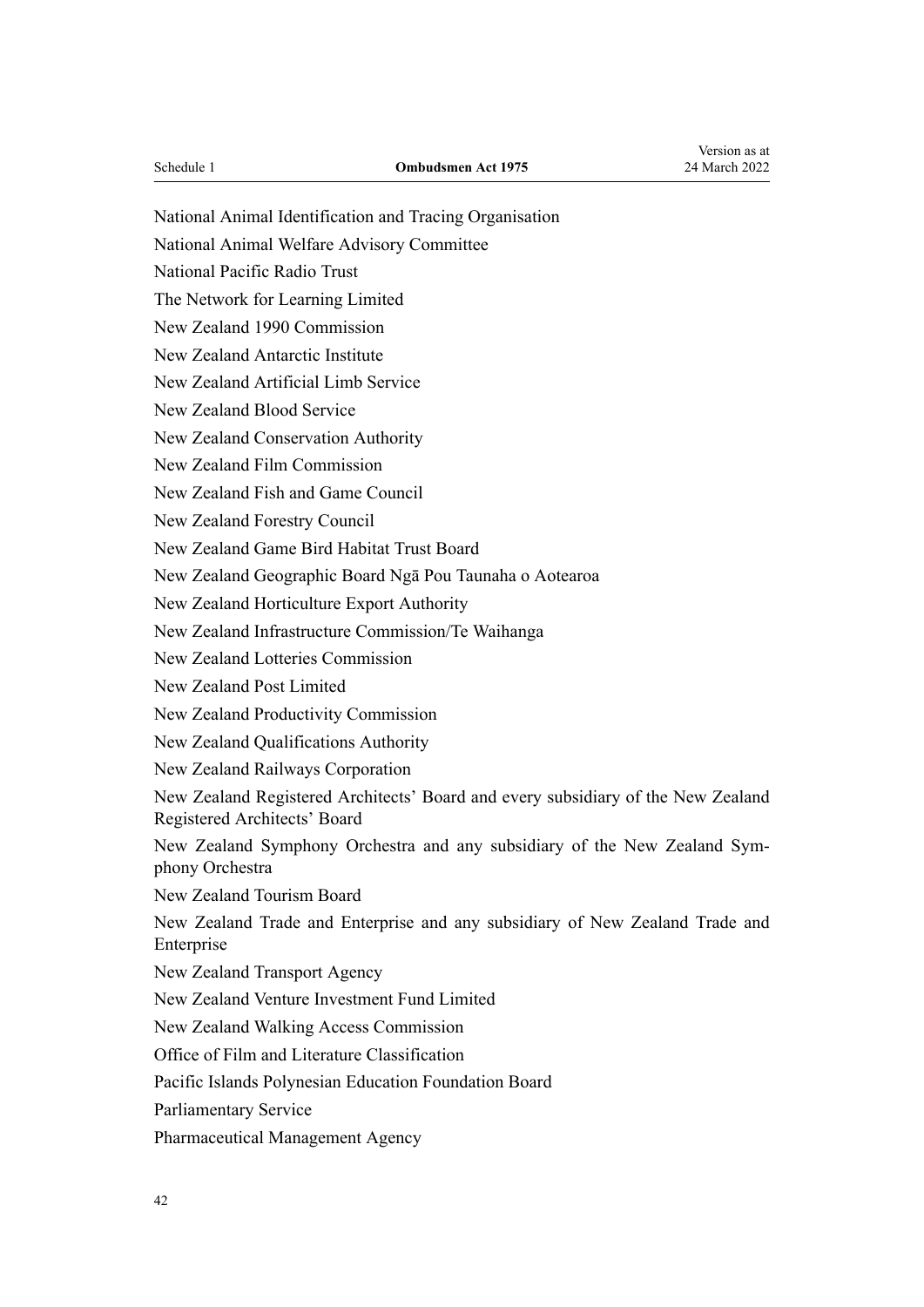Plumbers, Gasfitters, and Drainlayers Board

Police

Privacy Commissioner

Private Security Personnel Licensing Authority

Psychoactive Substances Appeals Committee

Psychoactive Substances Expert Advisory Committee

Public Trust

Quotable Value Limited

Radio New Zealand Limited

Related companies of Crown Research Institutes (within the meaning of [section](#page-2-0)  $2(2)(a)$ 

Related companies of district health boards (within the meaning of section  $2(2)(b)$ )

Related companies of State enterprises (within the meaning of section  $2(2)(c)$ )

Retirement Commissioner

Social Workers Registration Board

Sport and Recreation New Zealand

SPVs (special purpose vehicles) within the meaning of [section 7\(1\)](http://legislation.govt.nz/pdflink.aspx?id=LMS235113) of the Infrastructure Funding and Financing Act 2020, in their role under that Act and under a levy order made under that Act

Takeovers Panel

Tāmaki Redevelopment Company Limited

Taumata Arowai–the Water Services Regulator

Te Mātāwai

Te Pūkenga—New Zealand Institute of Skills and Technology

Te Reo Whakapuaki Irirangi (Māori Broadcasting Funding Agency)

Te Taura Whiri I Te Reo Māori (Māori Language Commission)

Te Urewera Board as defined in [section 7](http://legislation.govt.nz/pdflink.aspx?id=DLM6183614) of the Te Urewera Act 2014

Te Waka Toi

Teaching Council of Aotearoa New Zealand

Television New Zealand Limited

Tertiary Education Commission

Transitional New Zealand Fish and Game Council

Transport Accident Investigation Commission

Transpower New Zealand Limited

Veterans' Affairs New Zealand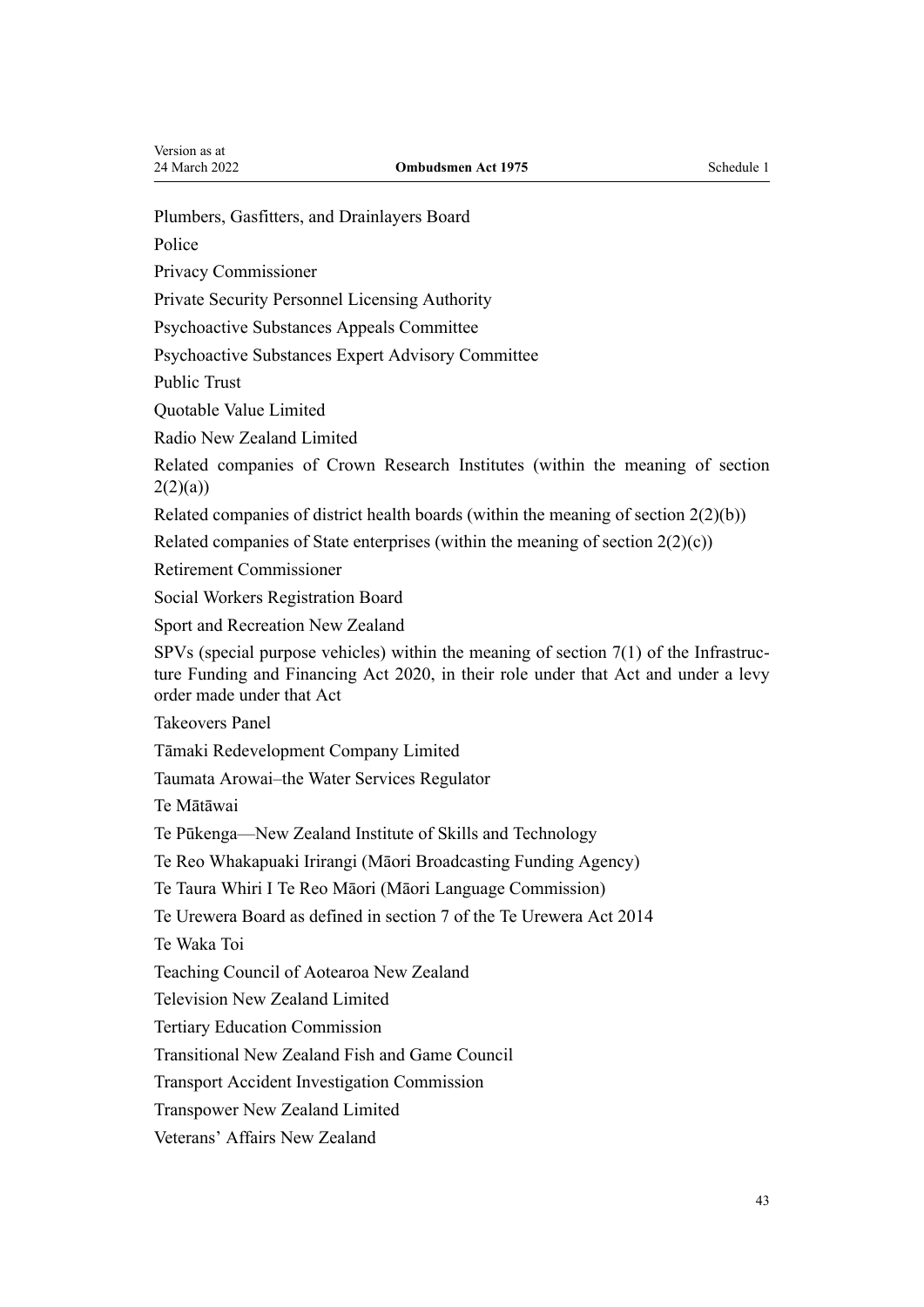#### Vice-Chancellors Committee

Workforce development councils established under [section 363](http://legislation.govt.nz/pdflink.aspx?id=LMS253764) of the Education and Training Act 2020

#### WorkSafe New Zealand

Schedule 1 Part 2 A workforce development council established under section 479 of the Education Act 1989: repealed, on 1 August 2020, by [section 668](http://legislation.govt.nz/pdflink.aspx?id=LMS367713) of the Education and Training Act 2020 (2020 No 38).

Schedule 1 Part 2 Accident Compensation Commission: repealed, on 1 April 1983, pursuant to section 122(8) of the Accident Compensation Act 1982 (1982 No 181).

Schedule 1 Part 2 Accident Compensation Corporation: inserted, on 1 July 1999, by section 415(1) of the Accident Insurance Act 1998 (1998 No 114).

Schedule 1 Part 2 Accident Rehabilitation and Compensation Insurance Corporation: repealed, on 1 July 1999, by section 415(1) of the Accident Insurance Act 1998 (1998 No 114).

Schedule 1 Part 2 Accounting Standards Review Board: repealed, on 1 July 2011, by [section 12](http://legislation.govt.nz/pdflink.aspx?id=DLM3701759) of the Financial Reporting Amendment Act 2011 (2011 No 22).

Schedule 1 Part 2 Accreditation Council: inserted, on 21 October 2015, by [section 45\(2\)](http://legislation.govt.nz/pdflink.aspx?id=DLM5947001) of the Stand‐ ards and Accreditation Act 2015 (2015 No 91).

Schedule 1 Part 2 Agricultural Chemicals Board: repealed, on 1 April 1987, by [section 24\(3\)\(a\)](http://legislation.govt.nz/pdflink.aspx?id=DLM101352) of the Official Information Amendment Act 1987 (1987 No 8).

Schedule 1 Part 2 Agricultural Pests Destruction Council: repealed, on 24 October 2019, by [section](http://legislation.govt.nz/pdflink.aspx?id=LMS59036) [102\(2\)\(a\)](http://legislation.govt.nz/pdflink.aspx?id=LMS59036) of the Statutes Amendment Act 2019 (2019 No 56).

Schedule 1 Part 2 AgriQuality Limited: repealed, on 29 November 2007, by [clause 4](http://legislation.govt.nz/pdflink.aspx?id=DLM981292) of the State-Owned Enterprises (AsureQuality Limited) Order 2007 (SR 2007/330).

Schedule 1 Part 2 Agriquality New Zealand Limited: repealed, on 6 May 2004, by [clause 4](http://legislation.govt.nz/pdflink.aspx?id=DLM252871) of the State-Owned Enterprises (AgriQuality Limited) Order 2004 (SR 2004/87).

Schedule 1 Part 2 Airways Corporation of New Zealand Limited: inserted, on 1 April 1987, by sec[tion 32\(1\)](http://legislation.govt.nz/pdflink.aspx?id=DLM98437) of the State-Owned Enterprises Act 1986 (1986 No 124).

Schedule 1 Part 2 Alcohol Advisory Council of New Zealand: repealed, on 1 July 2012, by [section 26](http://legislation.govt.nz/pdflink.aspx?id=DLM4484110) of the New Zealand Public Health and Disability Amendment Act 2012 (2012 No 41).

Schedule 1 Part 2 Animal Control Products Limited: inserted, on 25 January 2005, by [section 5](http://legislation.govt.nz/pdflink.aspx?id=DLM333210) of the State-Owned Enterprises Amendment Act 2004 (2004 No 116).

Schedule 1 Part 2 Approved Agency under the Harmful Digital Communications Act 2015, in its role under that Act: inserted, on 21 November 2016, by [section 28](http://legislation.govt.nz/pdflink.aspx?id=DLM6124419) of the Harmful Digital Communications Act 2015 (2015 No 63).

Schedule 1 Part 2 Arts Board: inserted, on 1 July 1994, by [section 34\(1\)](http://legislation.govt.nz/pdflink.aspx?id=DLM330648) of the Arts Council of New Zealand Toi Aotearoa Act 1994 (1994 No 19).

Schedule 1 Part 2 Arts Council of New Zealand Toi Aotearoa: inserted, on 1 July 1994, by [section](http://legislation.govt.nz/pdflink.aspx?id=DLM330648) [34\(1\)](http://legislation.govt.nz/pdflink.aspx?id=DLM330648) of the Arts Council of New Zealand Toi Aotearoa Act 1994 (1994 No 19).

Schedule 1 Part 2 Asure New Zealand Limited: repealed, on 1 October 2007, by [clause 3](http://legislation.govt.nz/pdflink.aspx?id=DLM972982) of the State-Owned Enterprises (Asure New Zealand Limited) Order 2007 (SR 2007/273).

Schedule 1 Part 2 AsureQuality Limited: inserted, on 29 November 2007, by [clause 4](http://legislation.govt.nz/pdflink.aspx?id=DLM981292) of the State-Owned Enterprises (AsureQuality Limited) Order 2007 (SR 2007/330).

Schedule 1 Part 2 At Work Insurance Limited: repealed, on 1 January 2003, by [clause 4\(1\)](http://legislation.govt.nz/pdflink.aspx?id=DLM171048) of the Ombudsmen (Schedule 1) Order 2002 (SR 2002/385).

Schedule 1 Part 2 Authority for Advanced Vocational Awards: repealed, on 23 July 1990, by [section](http://legislation.govt.nz/pdflink.aspx?id=DLM212679) [50\(1\)](http://legislation.govt.nz/pdflink.aspx?id=DLM212679) of the Education Amendment Act 1990 (1990 No 60).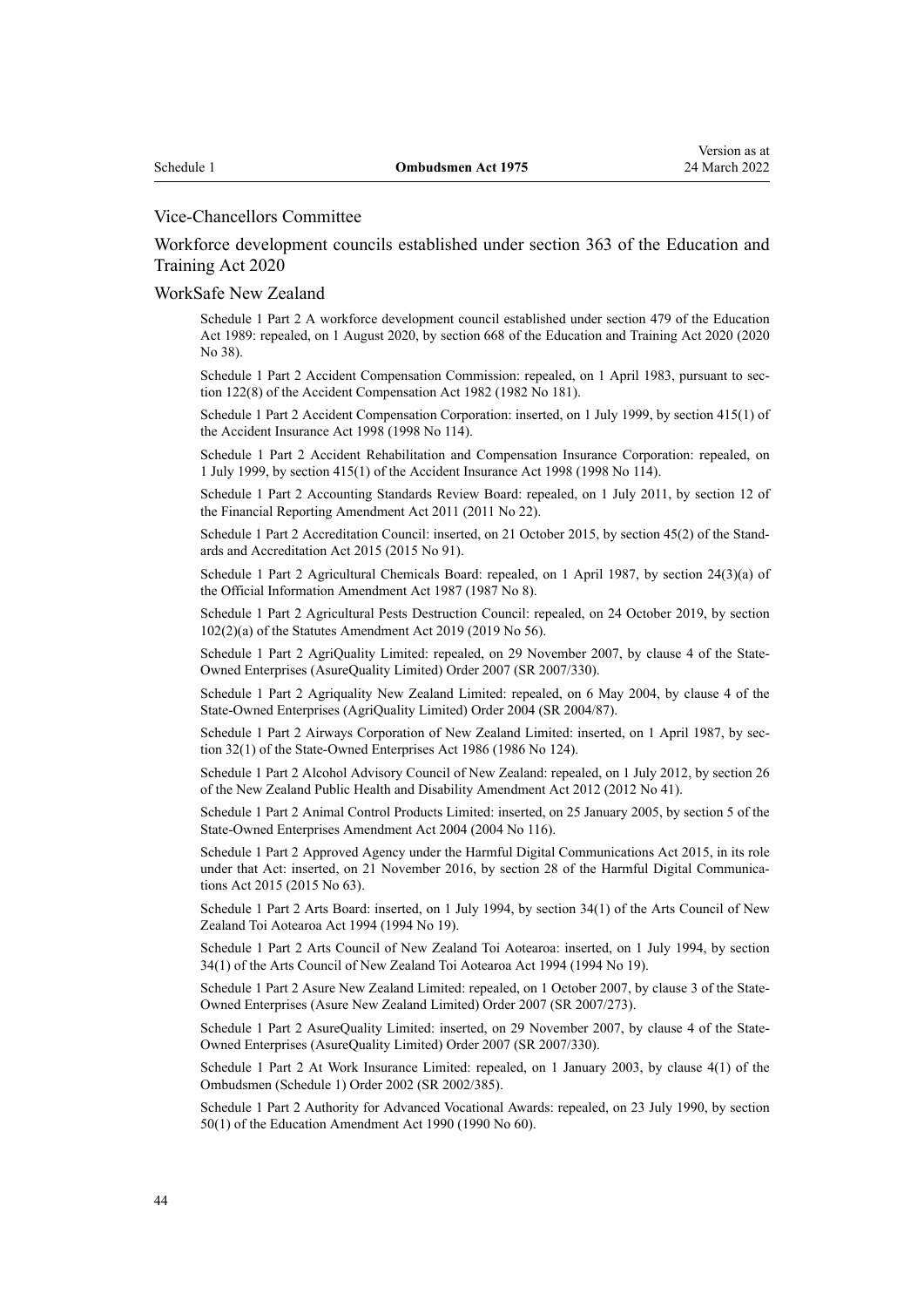Schedule 1 Part 2 Aviation Security Service: inserted, on 1 December 2006, by [clause 3\(2\)](http://legislation.govt.nz/pdflink.aspx?id=DLM413373) of the Ombudsmen Act (Schedule 1) Order (No 3) 2006 (SR 2006/322).

Schedule 1 Part 2 Blood transfusion trust established under section 92J of the Health Act 1956: repealed, on 4 July 1998, by [section 10](http://legislation.govt.nz/pdflink.aspx?id=DLM428199) of the Health Amendment Act 1998 (1998 No 86).

Schedule 1 Part 2 Board established by section 8 of the Charities Act 2005: inserted, on 1 July 2012, by [section 16\(2\)](http://legislation.govt.nz/pdflink.aspx?id=DLM4484647) of the Charities Amendment Act (No 2) 2012 (2012 No 43).

Schedule 1 Part 2 Board of Māori Affairs: amended, on 24 October 2019, by [section 102\(2\)\(b\)](http://legislation.govt.nz/pdflink.aspx?id=LMS59036) of the Statutes Amendment Act 2019 (2019 No 56).

Schedule 1 Part 2 Board of Trustees of the National Art Gallery, the National Museum, and the National War Memorial: repealed, on 1 July 1992, by [section 36](http://legislation.govt.nz/pdflink.aspx?id=DLM260283) of the Museum of New Zealand Te Papa Tongarewa Act 1992 (1992 No 19).

Schedule 1 Part 2 Board of Trustees of the National Provident Fund: inserted, on 1 January 2003, by [clause 4\(3\)](http://legislation.govt.nz/pdflink.aspx?id=DLM171048) of the Ombudsmen (Schedule 1) Order 2002 (SR 2002/385).

Schedule 1 Part 2 Boards constituted under subpart 5 of Part 3 of the Education and Training Act 2020: inserted, on 1 August 2020, by [section 668](http://legislation.govt.nz/pdflink.aspx?id=LMS367713) of the Education and Training Act 2020 (2020 No 38).

Schedule 1 Part 2 Boards of trustees constituted under Part 9 of the Education Act 1989: repealed, on 1 August 2020, by [section 668](http://legislation.govt.nz/pdflink.aspx?id=LMS367713) of the Education and Training Act 2020 (2020 No 38).

Schedule 1 Part 2 Broadcasting Commission: inserted, on 1 July 1989, by [section 88](http://legislation.govt.nz/pdflink.aspx?id=DLM158930) of the Broadcasting Act 1989 (1989 No 25).

Schedule 1 Part 2 Broadcasting Standards Authority: inserted, on 25 January 2005, by [section 131\(1\)](http://legislation.govt.nz/pdflink.aspx?id=DLM330399) of the Crown Entities Act 2004 (2004 No 115).

Schedule 1 Part 2 Building Industry Authority: repealed, on 31 March 2005, by [section 414](http://legislation.govt.nz/pdflink.aspx?id=DLM309090) of the Building Act 2004 (2004 No 72).

Schedule 1 Part 2 Building Performance Guarantee Corporation: repealed, on 1 January 1988, by [section 2\(1\)\(e\)](http://legislation.govt.nz/pdflink.aspx?id=DLM125656) of the Finance Act 1987 (1987 No 200).

Schedule 1 Part 2 Building Performance Guarantee Corporation Act 1977: repealed, on 1 April 1987, by [section 24\(3\)\(b\)](http://legislation.govt.nz/pdflink.aspx?id=DLM101352) of the Official Information Amendment Act 1987 (1987 No 8).

Schedule 1 Part 2 Building Practitioners Board: inserted, on 31 March 2005, by [section 414](http://legislation.govt.nz/pdflink.aspx?id=DLM309090) of the Building Act 2004 (2004 No 72).

Schedule 1 Part 2 Business Development Boards established pursuant to the Business Development Boards Act 1991: repealed, on 22 October 2003, by [section 4\(1\)](http://legislation.govt.nz/pdflink.aspx?id=DLM216542) of the Business Development Boards Act Repeal Act 2003 (2003 No 64).

Schedule 1 Part 2 Callaghan Innovation: inserted, on 1 February 2013, by [section 21](http://legislation.govt.nz/pdflink.aspx?id=DLM4732765) of the Callaghan Innovation Act 2012 (2012 No 94).

Schedule 1 Part 2 Canteen Fund Board: repealed, on 1 October 1987, by [section 5\(3\)](http://legislation.govt.nz/pdflink.aspx?id=DLM100574) of the Patriotic and Canteen Funds Amendment Act 1987 (1987 No 4).

Schedule 1 Part 2 Career Development and Transition Education Service: repealed, on 25 June 1993, by [section 21\(4\)](http://legislation.govt.nz/pdflink.aspx?id=DLM302615) of the Education Amendment Act 1993 (1993 No 51).

Schedule 1 Part 2 Career Services: repealed, on 30 August 2011, by [section 49\(3\)](http://legislation.govt.nz/pdflink.aspx?id=DLM3612399) of the Education Amendment Act 2011 (2011 No 66).

Schedule 1 Part 2 Careers New Zealand: repealed, on 1 July 2017, by [section 161\(2\)](http://legislation.govt.nz/pdflink.aspx?id=DLM6929049) of the Education (Update) Amendment Act 2017 (2017 No 20).

Schedule 1 Part 2 Careers Service: repealed, on 1 August 2000, by [clause 4\(1\)](http://legislation.govt.nz/pdflink.aspx?id=DLM6021) of the Education (Change of Name of Education Entities) Order 2000 (SR 2000/117).

Schedule 1 Part 2 Casino Control Authority: repealed, on 1 July 2004, by [section 374](http://legislation.govt.nz/pdflink.aspx?id=DLM210735) of the Gambling Act 2003 (2003 No 51).

Schedule 1 Part 2 Charities Commission: repealed, on 1 July 2012, by [section 16\(2\)](http://legislation.govt.nz/pdflink.aspx?id=DLM4484647) of the Charities Amendment Act (No 2) 2012 (2012 No 43).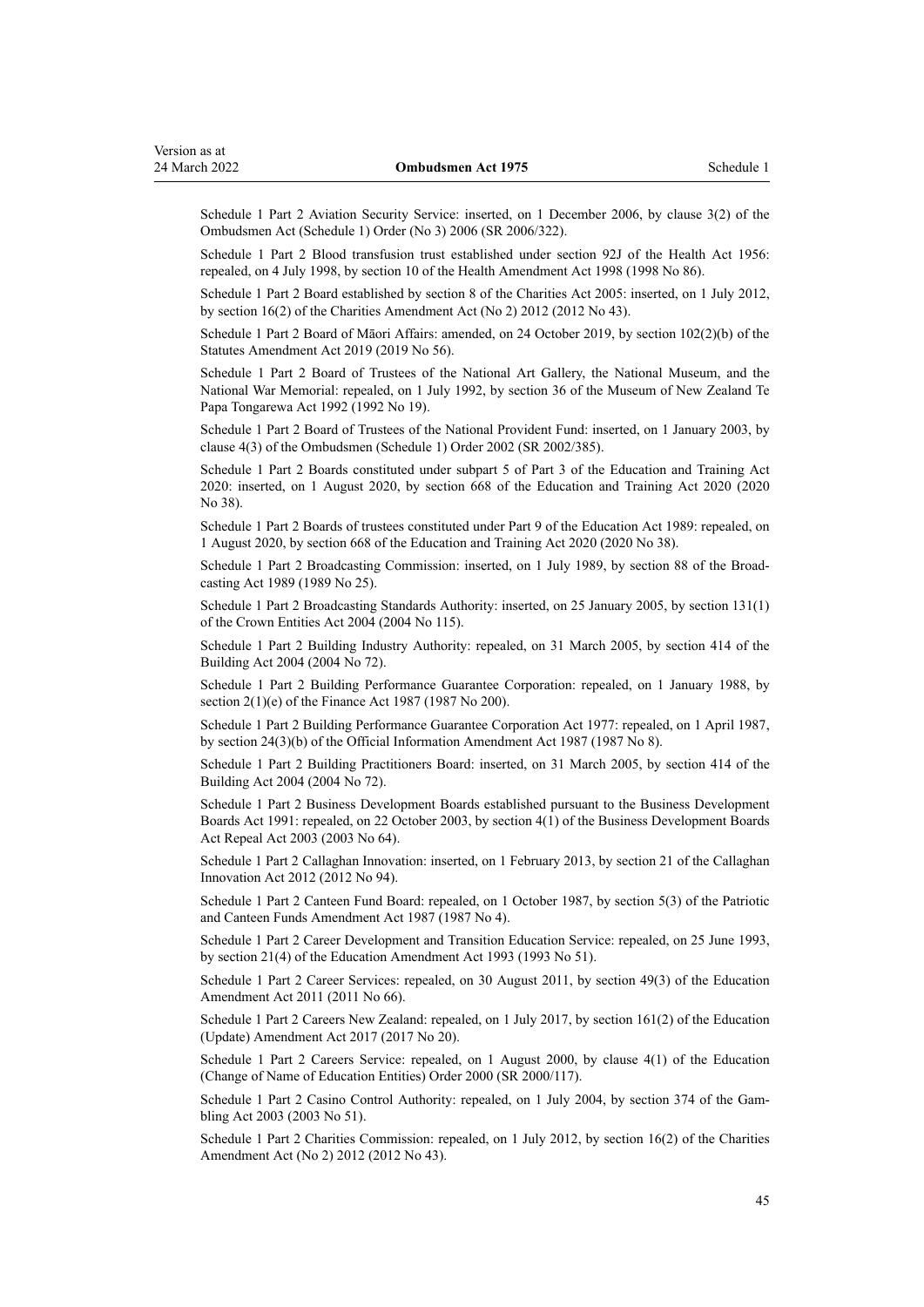Schedule 1 Part 2 Chartered Professional Engineers Council and every subsidiary of the Chartered Professional Engineers Council: inserted, on 1 July 2002, by [section 69\(1\)](http://legislation.govt.nz/pdflink.aspx?id=DLM145116) of the Chartered Profes‐ sional Engineers of New Zealand Act 2002 (2002 No 17).

Schedule 1 Part 2 Children's Commissioner: inserted, on 26 November 2003, by [section 37](http://legislation.govt.nz/pdflink.aspx?id=DLM230914) of the Children's Commissioner Act 2003 (2003 No 121).

Schedule 1 Part 2 Children's Health Camps Board: repealed, on 1 April 2000, by [section 7](http://legislation.govt.nz/pdflink.aspx?id=DLM49649) of the Children's Health Camps Board Dissolution Act 1999 (1999 No 141).

Schedule 1 Part 2 Civil Aviation Authority of New Zealand: inserted, on 10 August 1992, by [section](http://legislation.govt.nz/pdflink.aspx?id=DLM269410) [39](http://legislation.govt.nz/pdflink.aspx?id=DLM269410) of the Civil Aviation Amendment Act 1992 (1992 No 75).

Schedule 1 Part 2 Climate Change Commission: inserted, on 14 November 2019, by [section 12](http://legislation.govt.nz/pdflink.aspx?id=LMS183854) of the Climate Change Response (Zero Carbon) Amendment Act 2019 (2019 No 61).

Schedule 1 Part 2 Coal Corporation of New Zealand Limited: repealed, on 24 October 1997, by [clause 3](http://legislation.govt.nz/pdflink.aspx?id=DLM239992) of the State-Owned Enterprises (Solid Energy New Zealand Limited) Order 1997 (SR 1997/277).

Schedule 1 Part 2 Commerce Commission: inserted, on 25 January 2005, by [section 131\(1\)](http://legislation.govt.nz/pdflink.aspx?id=DLM330399) of the Crown Entities Act 2004 (2004 No 115).

Schedule 1 Part 2 Commissioner for Children: repealed, on 26 November 2003, by [section 37](http://legislation.govt.nz/pdflink.aspx?id=DLM230914) of the Children's Commissioner Act 2003 (2003 No 121).

Schedule 1 Part 2 Community arts providers designated under the Arts Council of New Zealand Toi Aotearoa Act 1994: inserted, on 1 July 1994, by [section 34\(1\)](http://legislation.govt.nz/pdflink.aspx?id=DLM330648) of the Arts Council of New Zealand Toi Aotearoa Act 1994 (1994 No 19).

Schedule 1 Part 2 Community arts providers designated under the Arts Council of New Zealand Toi Aotearoa Act 1994: amended, on 30 April 2014, by [section 27](http://legislation.govt.nz/pdflink.aspx?id=DLM3007375) of the Arts Council of New Zealand Toi Aotearoa Act 2014 (2014 No 1).

Schedule 1 Part 2 Companies named in Schedule 4A of the Public Finance Act 1989: inserted, on 18 July 2013, by [section 57](http://legislation.govt.nz/pdflink.aspx?id=DLM5326333) of the Public Finance Amendment Act 2013 (2013 No 50).

Schedule 1 Part 2 Contact Energy Limited: repealed, on 18 June 1999, by [section 3\(7\)](http://legislation.govt.nz/pdflink.aspx?id=DLM431912) of the State-Owned Enterprises (Contact Energy Limited) Amendment Act 1998 (1998 No 99).

Schedule 1 Part 2 Crown Asset Management Limited: repealed, on 18 July 2013, by [section 57](http://legislation.govt.nz/pdflink.aspx?id=DLM5326333) of the Public Finance Amendment Act 2013 (2013 No 50).

Schedule 1 Part 2 Crown entities within the meaning of section 7 of the Crown Entities Act 2004 (other than the Independent Police Conduct Authority): inserted, on 25 January 2005, by [section](http://legislation.govt.nz/pdflink.aspx?id=DLM330399) [131\(2\)](http://legislation.govt.nz/pdflink.aspx?id=DLM330399) of the Crown Entities Act 2004 (2004 No 115).

Schedule 1 Part 2 Crown entities within the meaning of section 7 of the Crown Entities Act 2004 (other than the Independent Police Conduct Authority): amended, on 29 November 2007, by [section](http://legislation.govt.nz/pdflink.aspx?id=DLM967974) [26](http://legislation.govt.nz/pdflink.aspx?id=DLM967974) of the Independent Police Conduct Authority Amendment Act 2007 (2007 No 38).

Schedule 1 Part 2 Crown Fibre Holdings Limited: repealed, on 18 July 2013, by [section 57](http://legislation.govt.nz/pdflink.aspx?id=DLM5326333) of the Public Finance Amendment Act 2013 (2013 No 50).

Schedule 1 Part 2 Crown Forestry Management Limited: repealed, on 1 January 2003, by [section 22](http://legislation.govt.nz/pdflink.aspx?id=DLM136179) of the Finance Act (No 2) 1988 (1988 No 128).

Schedule 1 Part 2 Crown health enterprises: repealed, on 1 July 1998, by section 5(4) of the Health and Disability Services Amendment Act 1998 (1998 No 74).

Schedule 1 Part 2 Crown Health Financing Agency: repealed, on 1 July 2012, by [section 34](http://legislation.govt.nz/pdflink.aspx?id=DLM4484121) of the New Zealand Public Health and Disability Amendment Act 2012 (2012 No 41).

Schedule 1 Part 2 Crown Irrigation Investments Limited: inserted, on 8 August 2013, by [clause 3](http://legislation.govt.nz/pdflink.aspx?id=DLM5314406) of the Ombudsmen Act (Schedule 1—Crown Irrigation Investments Limited) Order 2013 (SR 2013/291).

Schedule 1 Part 2 Crown Research Institutes: inserted, on 1 July 1992, by [section 46\(1\)](http://legislation.govt.nz/pdflink.aspx?id=DLM265666) of the Crown Research Institutes Act 1992 (1992 No 47).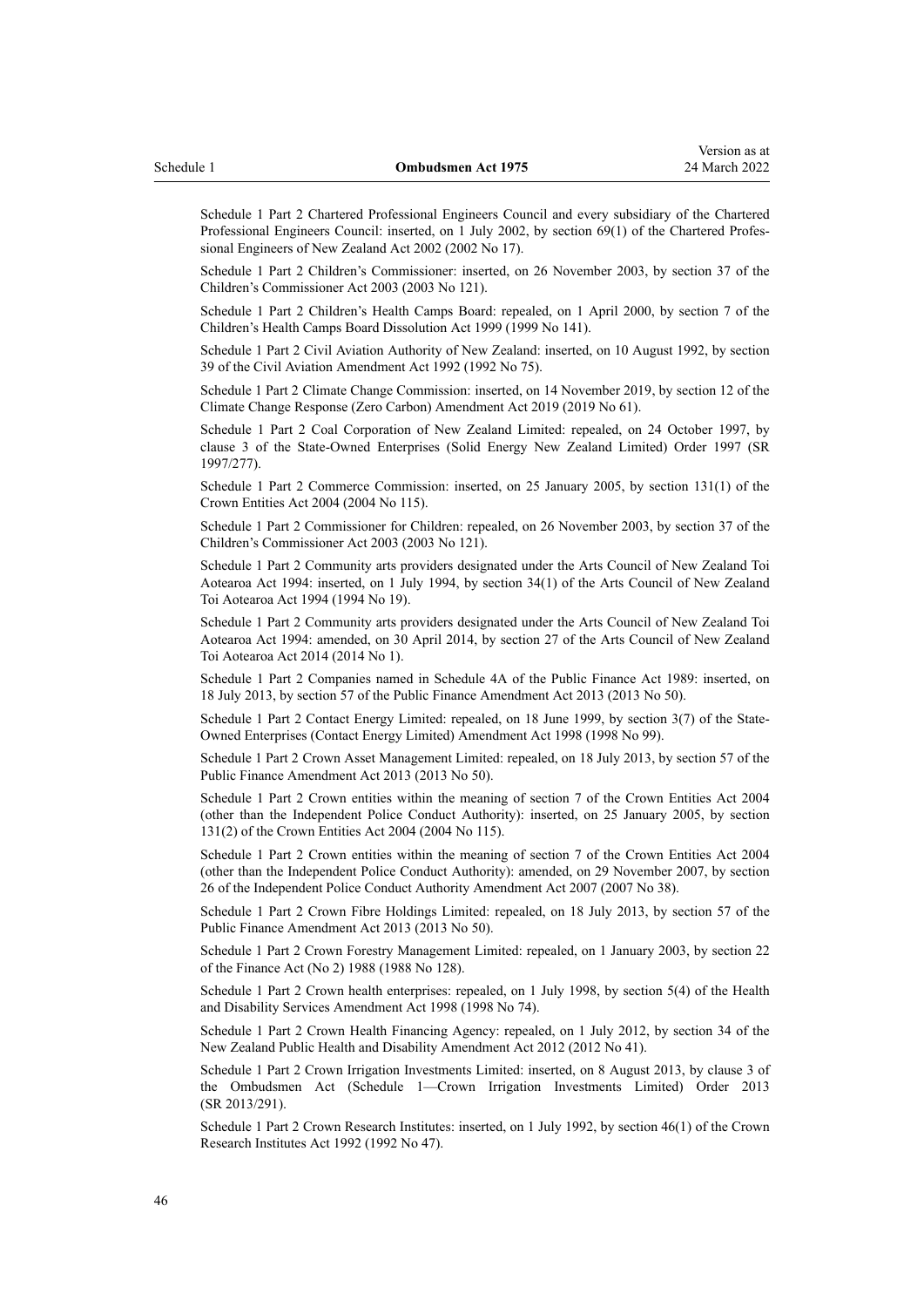Schedule 1 Part 2 Decimal Currency Board: repealed, on 1 January 2003, by [clause 4\(1\)](http://legislation.govt.nz/pdflink.aspx?id=DLM171048) of the Ombudsmen (Schedule 1) Order 2002 (SR 2002/385).

Schedule 1 Part 2 Dispute resolution panels established under subpart 9 of Part 3 of the Education and Training Act 2020: inserted, on 1 August 2020, by [section 668](http://legislation.govt.nz/pdflink.aspx?id=LMS367713) of the Education and Training Act 2020 (2020 No 38).

Schedule 1 Part 2 Dispute Resolution Services Limited: repealed, on 18 July 2013, by [section 57](http://legislation.govt.nz/pdflink.aspx?id=DLM5326333) of the Public Finance Amendment Act 2013 (2013 No 50).

Schedule 1 Part 2 District health boards: inserted, on 1 January 2001, by [section 111\(1\)](http://legislation.govt.nz/pdflink.aspx?id=DLM81644) of the New Zealand Public Health and Disability Act 2000 (2000 No 91).

Schedule 1 Part 2 District Health Boards New Zealand Incorporated: inserted, on 3 September 2007, by [clause 3](http://legislation.govt.nz/pdflink.aspx?id=DLM442446) of the Ombudsmen Act (Schedule 1) Order (No 2) 2007 (SR 2007/191).

Schedule 1 Part 2 District Legal Services Committees: repealed, on 1 February 2001, by [section 128](http://legislation.govt.nz/pdflink.aspx?id=DLM73105) of the Legal Services Act 2000 (2000 No 42).

Schedule 1 Part 2 Drinking-water assessors appointed under section 69ZK of the Health Act 1956: repealed, on 15 November 2021, by [section 206\(1\)](http://legislation.govt.nz/pdflink.aspx?id=LMS374952) of the Water Services Act 2021 (2021 No 36).

Schedule 1 Part 2 Drug Free Sport New Zealand: inserted, on 1 July 2007, by [section 61](http://legislation.govt.nz/pdflink.aspx?id=DLM390404) of the Sports Anti-Doping Act 2006 (2006 No 58).

Schedule 1 Part 2 Early Childhood Development Board: repealed, on 6 April 2004, by [section 7\(b\)](http://legislation.govt.nz/pdflink.aspx?id=DLM241067) of the Education (Disestablishment of Early Childhood Development Board) Amendment Act 2004 (2004 No 14).

Schedule 1 Part 2 Early Childhood Development Unit Board: repealed, on 1 August 2000, by [clause](http://legislation.govt.nz/pdflink.aspx?id=DLM6021) [4\(1\)](http://legislation.govt.nz/pdflink.aspx?id=DLM6021) of the Education (Change of Name of Education Entities) Order 2000 (SR 2000/117).

Schedule 1 Part 2 Earthquake and War Damage Commission: repealed, on 1 January 1994, by [section](http://legislation.govt.nz/pdflink.aspx?id=DLM306786) [38](http://legislation.govt.nz/pdflink.aspx?id=DLM306786) of the Earthquake Commission Act 1993 (1993 No 84).

Schedule 1 Part 2 Earthquake Commission: inserted, on 1 January 1994, by [section 38](http://legislation.govt.nz/pdflink.aspx?id=DLM306786) of the Earthquake Commission Act 1993 (1993 No 84).

Schedule 1 Part 2 Education and Training Support Agency: repealed, on 1 August 2000, by [clause](http://legislation.govt.nz/pdflink.aspx?id=DLM6021) [4\(1\)](http://legislation.govt.nz/pdflink.aspx?id=DLM6021) of the Education (Change of Name of Education Entities) Order 2000 (SR 2000/117).

Schedule 1 Part 2 Education Council of Aotearoa New Zealand: repealed, on 29 September 2018, by [section 12](http://legislation.govt.nz/pdflink.aspx?id=LMS9418) of the Education (Teaching Council of Aotearoa New Zealand) Amendment Act 2018 (2018 No 35).

Schedule 1 Part 2 Education New Zealand: inserted, on 30 August 2011, by [section 49\(2\)](http://legislation.govt.nz/pdflink.aspx?id=DLM3612399) of the Education Amendment Act 2011 (2011 No 66).

Schedule 1 Part 2 Electoral Commission: inserted, on 1 July 1994, by section 282 of the Electoral Act 1993 (1993 No 87).

Schedule 1 Part 2 Electricity Authority: inserted, on 1 November 2010, by [section 166](http://legislation.govt.nz/pdflink.aspx?id=DLM2634629) of the Electricity Industry Act 2010 (2010 No 116).

Schedule 1 Part 2 Electricity Commission and every subsidiary of the Electricity Commission: repealed, on 1 November 2010, by [section 166](http://legislation.govt.nz/pdflink.aspx?id=DLM2634629) of the Electricity Industry Act 2010 (2010 No 116).

Schedule 1 Part 2 Electricity Corporation of New Zealand Limited: inserted, on 1 April 1987, by [section 32\(1\)](http://legislation.govt.nz/pdflink.aspx?id=DLM98437) of the State-Owned Enterprises Act 1986 (1986 No 124).

Schedule 1 Part 2 Electricity Governance Board and every subsidiary of the Electricity Governance Board: repealed, on 18 October 2004, by section 24(1) of the Electricity Amendment Act 2004 (2004 No 80).

Schedule 1 Part 2 Energy Efficiency and Conservation Authority: inserted, on 1 July 2000, by [section](http://legislation.govt.nz/pdflink.aspx?id=DLM55733) [40](http://legislation.govt.nz/pdflink.aspx?id=DLM55733) of the Energy Efficiency and Conservation Act 2000 (2000 No 14).

Schedule 1 Part 2 Environmental Protection Authority: inserted, on 1 July 2011, by [section 53\(1\)](http://legislation.govt.nz/pdflink.aspx?id=DLM3366997) of the Environmental Protection Authority Act 2011 (2011 No 14).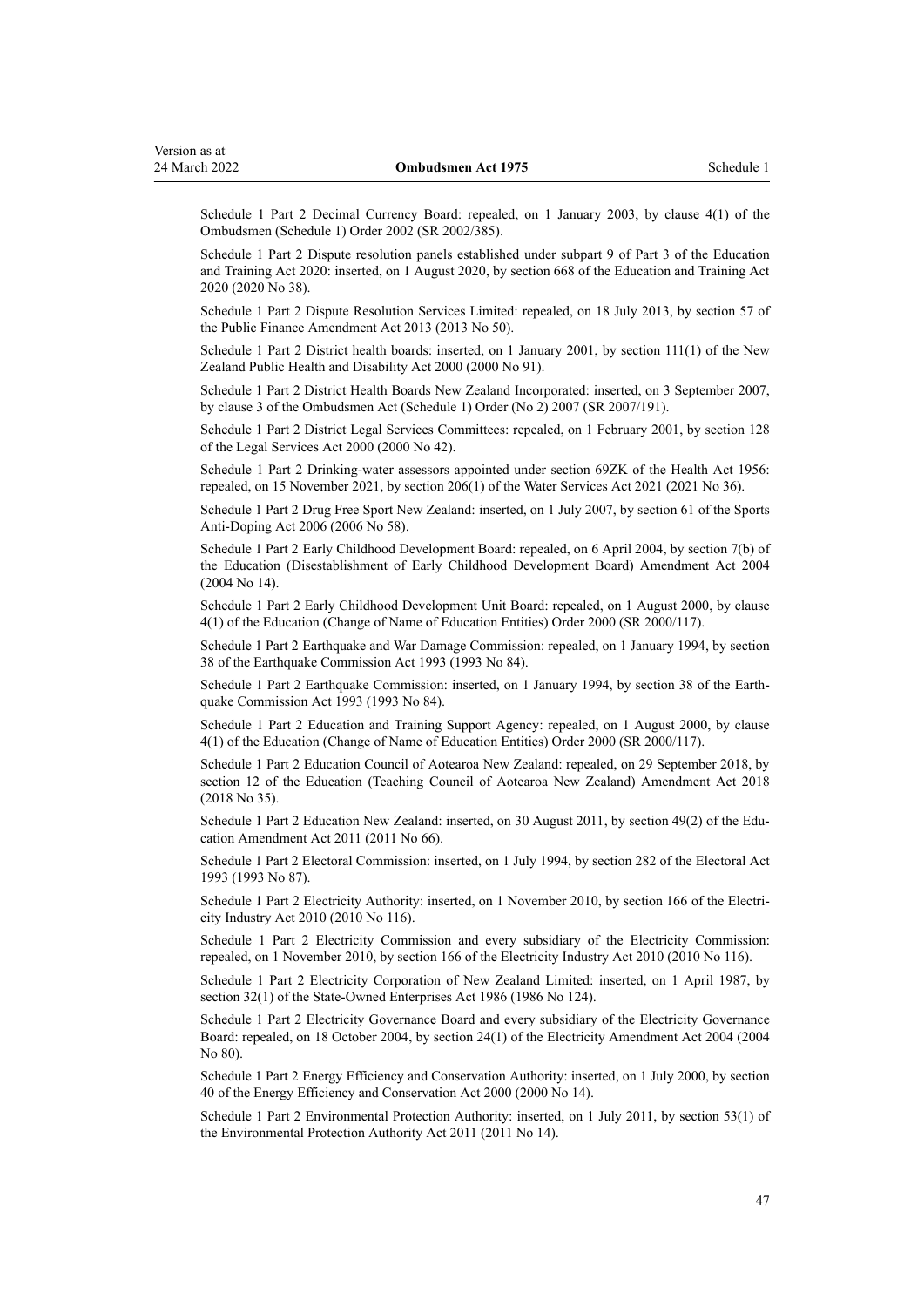Schedule 1 Part 2 Environmental Risk Management Authority: repealed, on 1 July 2011, by [section](http://legislation.govt.nz/pdflink.aspx?id=DLM3366997) [53\(1\)](http://legislation.govt.nz/pdflink.aspx?id=DLM3366997) of the Environmental Protection Authority Act 2011 (2011 No 14).

Schedule 1 Part 2 External Reporting Board: inserted, on 1 July 2011, by [section 12](http://legislation.govt.nz/pdflink.aspx?id=DLM3701759) of the Financial Reporting Amendment Act 2011 (2011 No 22).

Schedule 1 Part 2 Families Commission: repealed, on 30 June 2018, by [section 11](http://legislation.govt.nz/pdflink.aspx?id=LMS11616) of the Families Commission Act Repeal Act 2018 (2018 No 10).

Schedule 1 Part 2 Financial Markets Authority: inserted, on 1 May 2011, by [section 82](http://legislation.govt.nz/pdflink.aspx?id=DLM3231793) of the Financial Markets Authority Act 2011 (2011 No 5).

Schedule 1 Part 2 Fire and Emergency New Zealand: inserted, on 1 July 2017, by [section 197](http://legislation.govt.nz/pdflink.aspx?id=DLM6678752) of the Fire and Emergency New Zealand Act 2017 (2017 No 17).

Schedule 1 Part 2 Fire Service Commission: repealed, on 1 April 1987, by [section 24\(3\)\(c\)](http://legislation.govt.nz/pdflink.aspx?id=DLM101352) of the Official Information Amendment Act 1987 (1987 No 8).

Schedule 1 Part 2 Forestry Corporation of New Zealand Limited: repealed, on 1 October 1996, by [section 5](http://legislation.govt.nz/pdflink.aspx?id=DLM248290) of the Finance Act 1991 (1991 No 93).

Schedule 1 Part 2 Foundation for Research, Science, and Technology: repealed, on 1 February 2011, by [section 18](http://legislation.govt.nz/pdflink.aspx?id=DLM3431046) of the Research, Science, and Technology Act 2010 (2010 No 131).

Schedule 1 Part 2 Gambling Commission: inserted, on 1 July 2004, by [section 374](http://legislation.govt.nz/pdflink.aspx?id=DLM210735) of the Gambling Act 2003 (2003 No 51).

Schedule 1 Part 2 Game Animal Council: inserted, on 28 November 2013, by [section 41\(2\)](http://legislation.govt.nz/pdflink.aspx?id=DLM4105502) of the Game Animal Council Act 2013 (2013 No 98).

Schedule 1 Part 2 GCS Limited: repealed, on 29 December 1994, by [section 6\(1\)](http://legislation.govt.nz/pdflink.aspx?id=DLM332898) of the Finance Act 1994 (1994 No 73).

Schedule 1 Part 2 Genesis Energy Limited: repealed, on 7 March 2014, by [section 6\(2\)](http://legislation.govt.nz/pdflink.aspx?id=DLM4326323) of the State-Owned Enterprises Amendment Act 2012 (2012 No 44).

Schedule 1 Part 2 Genesis Power Limited: repealed, on 21 November 2013, by [clause 4](http://legislation.govt.nz/pdflink.aspx?id=DLM5651205) of the State-Owned Enterprises (Genesis Energy Limited) Order 2013 (SR 2013/435).

Schedule 1 Part 2 Geographical indications committees established under the Geographical Indications (Wine and Spirits) Registration Act 2006: inserted, on 27 July 2017, by [section 64\(2\)](http://legislation.govt.nz/pdflink.aspx?id=DLM391102) of the Geographical Indications (Wine and Spirits) Registration Act 2006 (2006 No 60).

Schedule 1 Part 2 Government Life Insurance Corporation: repealed, on 20 August 1990, by [section](http://legislation.govt.nz/pdflink.aspx?id=DLM114551) [31\(3\)](http://legislation.govt.nz/pdflink.aspx?id=DLM114551) of the Tower Corporation Act 1990 (1990 No 2 (P)).

Schedule 1 Part 2 Government Property Services Limited: repealed, on 1 January 2003, by [section 16](http://legislation.govt.nz/pdflink.aspx?id=DLM136164) of the Finance Act (No 2) 1988 (1988 No 128).

Schedule 1 Part 2 Government Stores Board: repealed, on 1 January 1989, by [section 19\(2\)](http://legislation.govt.nz/pdflink.aspx?id=DLM136170) of the Finance Act (No 2) 1988 (1988 No 128).

Schedule 1 Part 2 Government Superannuation Appeals Board: inserted, on 1 October 1995, by sec[tion 31](http://legislation.govt.nz/pdflink.aspx?id=DLM366271) of the Government Superannuation Fund Amendment Act 1995 (1995 No 28).

Schedule 1 Part 2 Government Superannuation Board: repealed, on 1 October 1995, by [section 31](http://legislation.govt.nz/pdflink.aspx?id=DLM366271) of the Government Superannuation Fund Amendment Act 1995 (1995 No 28).

Schedule 1 Part 2 Government Superannuation Fund Authority and any subsidiary of that authority: inserted, on 2 October 2001, by [section 36](http://legislation.govt.nz/pdflink.aspx?id=DLM98897) of the Government Superannuation Fund Amendment Act 2001 (2001 No 47).

Schedule 1 Part 2 Government Supply Brokerage Corporation (NZ) Limited: repealed, on 17 March 1992, by [section 11\(1\)](http://legislation.govt.nz/pdflink.aspx?id=DLM248706) of the Finance Act 1991 (1991 No 93).

Schedule 1 Part 2 Guardians of New Zealand Superannuation and any subsidiary of the Guardians of New Zealand Superannuation: inserted, on 12 October 2001, by [section 74](http://legislation.govt.nz/pdflink.aspx?id=DLM114864) of the New Zealand Superannuation and Retirement Income Act 2001 (2001 No 84).

Schedule 1 Part 2 Hazards Control Commission: repealed, on 2 July 2001, by [section 149](http://legislation.govt.nz/pdflink.aspx?id=DLM385160) of the Hazardous Substances and New Organisms Act 1996 (1996 No 30).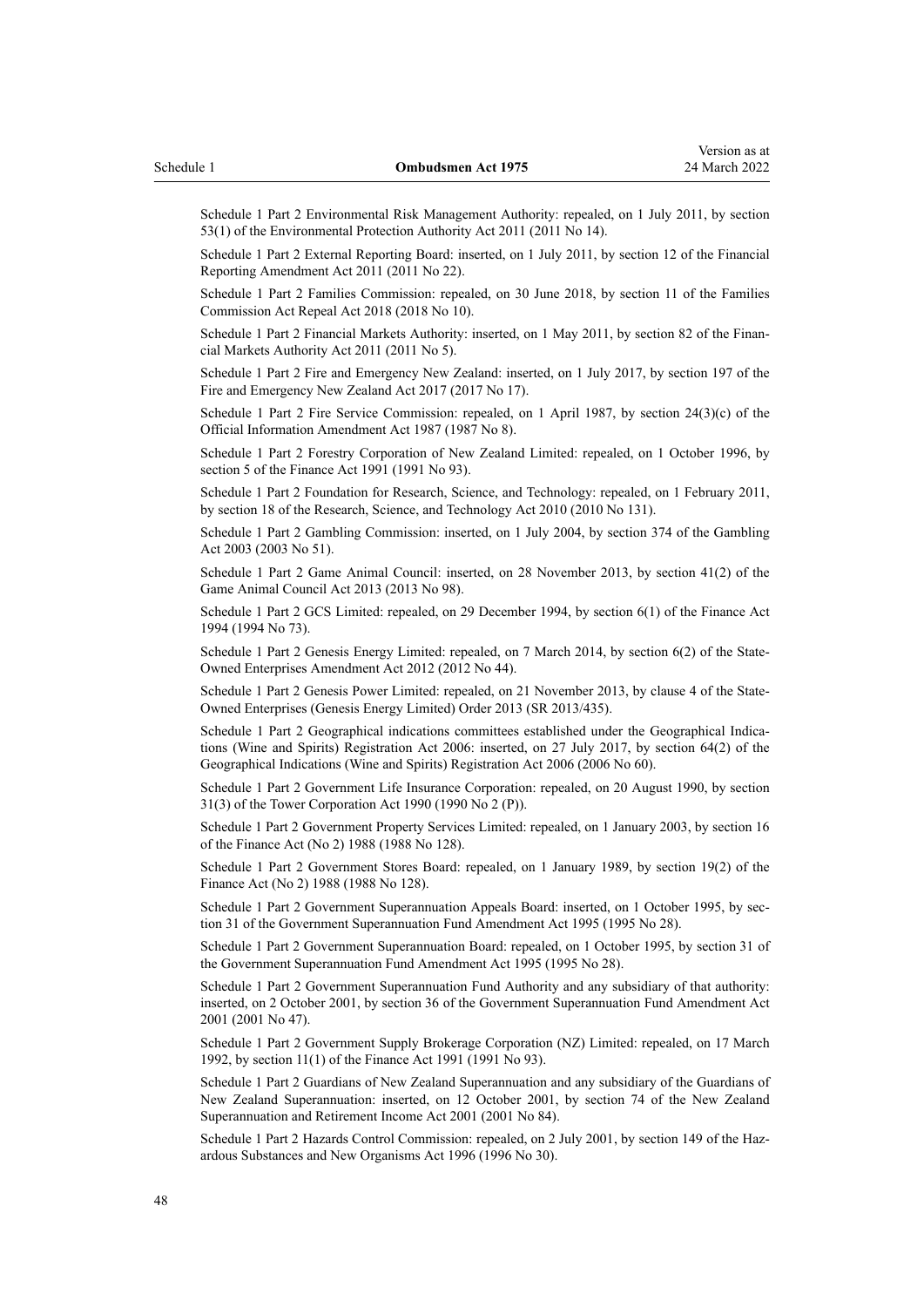Schedule 1 Part 2 Health and Disability Commissioner: inserted, on 21 October 1994, by [section](http://legislation.govt.nz/pdflink.aspx?id=DLM334174) [76\(3\)](http://legislation.govt.nz/pdflink.aspx?id=DLM334174) of the Health and Disability Commissioner Act 1994 (1994 No 88).

Schedule 1 Part 2 Health Benefits Limited: repealed, on 18 July 2013, by [section 57](http://legislation.govt.nz/pdflink.aspx?id=DLM5326333) of the Public Finance Amendment Act 2013 (2013 No 50).

Schedule 1 Part 2 Health Funding Authority: repealed, on 1 January 2001, by [section 111\(1\)](http://legislation.govt.nz/pdflink.aspx?id=DLM81644) of the New Zealand Public Health and Disability Act 2000 (2000 No 91).

Schedule 1 Part 2 Health Promotion Agency: inserted, on 1 July 2012, by [section 26](http://legislation.govt.nz/pdflink.aspx?id=DLM4484110) of the New Zealand Public Health and Disability Amendment Act 2012 (2012 No 41).

Schedule 1 Part 2 Health Quality and Safety Commission: inserted, on 9 November 2010, by [section](http://legislation.govt.nz/pdflink.aspx?id=DLM2901056) [30\(2\)](http://legislation.govt.nz/pdflink.aspx?id=DLM2901056) of the New Zealand Public Health and Disability Amendment Act 2010 (2010 No 118).

Schedule 1 Part 2 Health Research Council of New Zealand: inserted, on 25 January 2005, by [section](http://legislation.govt.nz/pdflink.aspx?id=DLM330399) [131\(1\)](http://legislation.govt.nz/pdflink.aspx?id=DLM330399) of the Crown Entities Act 2004 (2004 No 115).

Schedule 1 Part 2 Health Service Personnel Commission: repealed, on 1 January 2003, by [clause 4\(1\)](http://legislation.govt.nz/pdflink.aspx?id=DLM171048) of the Ombudsmen (Schedule 1) Order 2002 (SR 2002/385).

Schedule 1 Part 2 Health Sponsorship Council: repealed, on 1 July 2012, by [section 26](http://legislation.govt.nz/pdflink.aspx?id=DLM4484110) of the New Zealand Public Health and Disability Amendment Act 2012 (2012 No 41).

Schedule 1 Part 2 Heritage New Zealand Pouhere Taonga: inserted, on 20 May 2014, by [section 107](http://legislation.govt.nz/pdflink.aspx?id=DLM4005646) of the Heritage New Zealand Pouhere Taonga Act 2014 (2014 No 26).

Schedule 1 Part 2 Hillary Commission for Recreation and Sport: repealed, on 1 July 1992, pursuant to section 4(4) of the Sport, Fitness, and Leisure Amendment Act 1992 (1992 No 18).

Schedule 1 Part 2 Hillary Commission for Sport, Fitness, and Leisure: repealed, on 1 January 2003, by section 62 of the Sport and Recreation New Zealand Act 2002 (2002 No 38).

Schedule 1 Part 2 Hospital and health services: repealed, on 1 January 2001, by [section 111\(1\)](http://legislation.govt.nz/pdflink.aspx?id=DLM81644) of the New Zealand Public Health and Disability Act 2000 (2000 No 91).

Schedule 1 Part 2 Housing New Zealand Corporation: repealed, on 1 October 2019, by [section 33](http://legislation.govt.nz/pdflink.aspx?id=LMS191136) of the Kāinga Ora–Homes and Communities Act 2019 (2019 No 50).

Schedule 1 Part 2 Housing New Zealand Limited: repealed, on 1 October 2019, by [section 33](http://legislation.govt.nz/pdflink.aspx?id=LMS191136) of the Kāinga Ora–Homes and Communities Act 2019 (2019 No 50).

Schedule 1 Part 2 Human Rights Commission: inserted, on 1 February 1994, by [section 145](http://legislation.govt.nz/pdflink.aspx?id=DLM305710) of the Human Rights Act 1993 (1993 No 82).

Schedule 1 Part 2 Hydro Energy Limited: repealed, on 16 April 1999, by [clause 3](http://legislation.govt.nz/pdflink.aspx?id=DLM282624) of the State-Owned Enterprises (Meridian Energy Limited) Order 1999 (SR 1999/101).

Schedule 1 Part 2 Industry New Zealand: repealed, on 1 July 2003, by [section 84](http://legislation.govt.nz/pdflink.aspx?id=DLM197801) of the New Zealand Trade and Enterprise Act 2003 (2003 No 27).

Schedule 1 Part 2 Institutions established under Part 14 of the Education Act 1989: repealed, on 1 August 2020, by [section 668](http://legislation.govt.nz/pdflink.aspx?id=LMS367713) of the Education and Training Act 2020 (2020 No 38).

Schedule 1 Part 2 Institutions established under subpart 3 of Part 4 of the Education and Training Act 2020: inserted, on 1 August 2020, by [section 668](http://legislation.govt.nz/pdflink.aspx?id=LMS367713) of the Education and Training Act 2020 (2020 No 38).

Schedule 1 Part 2 Kāinga Ora–Homes and Communities: inserted, on 1 October 2019, by [section 33](http://legislation.govt.nz/pdflink.aspx?id=LMS191136) of the Kāinga Ora–Homes and Communities Act 2019 (2019 No 50).

Schedule 1 Part 2 KiwiRail Holdings Limited: inserted, on 31 December 2012, by [clause 4](http://legislation.govt.nz/pdflink.aspx?id=DLM4898507) of the State-Owned Enterprises (KiwiRail Holdings Limited) Order 2012 (SR 2012/346).

Schedule 1 Part 2 Kordia Group Limited: inserted, on 22 March 2007, by [clause 4\(2\)\(b\)](http://legislation.govt.nz/pdflink.aspx?id=DLM426135) of the State-Owned Enterprises (Kordia Group Limited) Order 2007 (SR 2007/17).

Schedule 1 Part 2 Land Corporation Limited: repealed, on 12 April 2001, by [clause 4](http://legislation.govt.nz/pdflink.aspx?id=DLM21620) of the State-Owned Enterprises (Landcorp Farming Limited) Order 2001 (SR 2001/23).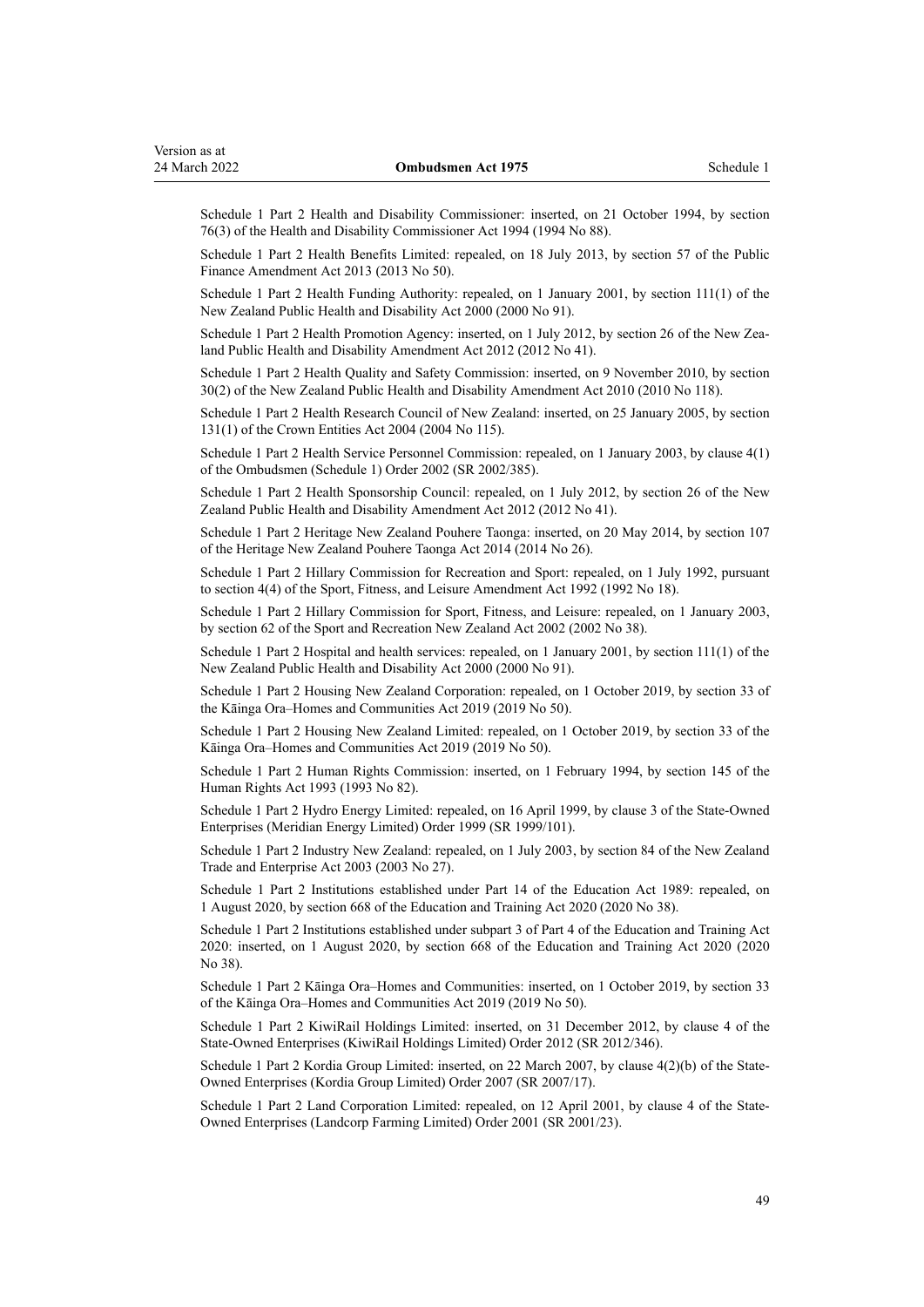Schedule 1 Part 2 Land Settlement Board: repealed, on 1 February 1990, by section 6 of the Survey Amendment Act (No 3) 1989 (1989 No 139).

Schedule 1 Part 2 Land Transport New Zealand: repealed, on 1 August 2008, by [section 50\(1\)](http://legislation.govt.nz/pdflink.aspx?id=DLM1313622) of the Land Transport Management Amendment Act 2008 (2008 No 47).

Schedule 1 Part 2 Land Transport Safety Authority of New Zealand: repealed, on 1 December 2004, by [section 19\(1\)](http://legislation.govt.nz/pdflink.aspx?id=DLM321838) of the Land Transport Management Amendment Act 2004 (2004 No 97).

Schedule 1 Part 2 Landcorp Farming Limited: inserted, on 12 April 2001, by [clause 4](http://legislation.govt.nz/pdflink.aspx?id=DLM21620) of the State-Owned Enterprises (Landcorp Farming Limited) Order 2001 (SR 2001/23).

Schedule 1 Part 2 Law Commission: inserted, on 25 January 2005, by [section 131\(1\)](http://legislation.govt.nz/pdflink.aspx?id=DLM330399) of the Crown Entities Act 2004 (2004 No 115).

Schedule 1 Part 2 Learning Media Limited: inserted, on 25 June 1993, by [section 28](http://legislation.govt.nz/pdflink.aspx?id=DLM302623) of the Education Amendment Act 1993 (1993 No 51).

Schedule 1 Part 2 Learning State Limited: repealed, on 18 July 2013, by [section 57](http://legislation.govt.nz/pdflink.aspx?id=DLM5326333) of the Public Finance Amendment Act 2013 (2013 No 50).

Schedule 1 Part 2 Legal Services Agency: repealed, on 1 July 2011, by section 144 of the Legal Services Act 2011 (2011 No 4).

Schedule 1 Part 2 Legal Services Board: repealed, on 1 February 2001, by [section 128](http://legislation.govt.nz/pdflink.aspx?id=DLM73105) of the Legal Services Act 2000 (2000 No 42).

Schedule 1 Part 2 Local Government Commission: inserted, on 22 October 2019, by [section 43](http://legislation.govt.nz/pdflink.aspx?id=DLM6868357) of the Local Government Act 2002 Amendment Act 2019 (2019 No 54).

Schedule 1 Part 2 Management agencies under the Biosecurity Act 1993: inserted, on 18 September 2012, by [section 89](http://legislation.govt.nz/pdflink.aspx?id=DLM3388546) of the Biosecurity Law Reform Act 2012 (2012 No 73).

Schedule 1 Part 2 Management Council and Special Councils under the National Art Gallery, Museum, and War Memorial Act 1972: repealed, on 1 January 2003, by [clause 4\(1\)](http://legislation.govt.nz/pdflink.aspx?id=DLM171048) of the Ombuds‐ men (Schedule 1) Order 2002 (SR 2002/385).

Schedule 1 Part 2 Maori Education Foundation: repealed, on 1 January 2003, by [clause 4\(1\)](http://legislation.govt.nz/pdflink.aspx?id=DLM171048) of the Ombudsmen (Schedule 1) Order 2002 (SR 2002/385).

Schedule 1 Part 2 Māori Heritage Council: inserted, on 1 July 1993, by [section 118\(2\)](http://legislation.govt.nz/pdflink.aspx?id=DLM301645) of the Historic Places Act 1993 (1993 No 38).

Schedule 1 Part 2 Māori Heritage Council: amended, on 24 October 2019, by [section 102\(2\)\(c\)](http://legislation.govt.nz/pdflink.aspx?id=LMS59036) of the Statutes Amendment Act 2019 (2019 No 56).

Schedule 1 Part 2 Māori Purposes Fund Board: amended, on 24 October 2019, by [section 102\(2\)\(d\)](http://legislation.govt.nz/pdflink.aspx?id=LMS59036) of the Statutes Amendment Act 2019 (2019 No 56).

Schedule 1 Part 2 Māori Television Service and every subsidiary of the Māori Television Service (if any): inserted, on 8 May 2003, by section 57 of the Māori Television Service (Te Aratuku Whakaata Irirangi Māori) Act 2003 (2003 No 21).

Schedule 1 Part 2 Maori Trustee: repealed, on 1 July 2009, by [section 30\(1\)](http://legislation.govt.nz/pdflink.aspx?id=DLM1583888) of the Māori Trustee Amendment Act 2009 (2009 No 12).

Schedule 1 Part 2 Māori Trustee: inserted, on 1 July 2009, by [section 30\(1\)](http://legislation.govt.nz/pdflink.aspx?id=DLM1583888) of the Māori Trustee Amendment Act 2009 (2009 No 12).

Schedule 1 Part 2 Marginal Lands Board: repealed, on 1 April 1987, by [section 24\(3\)\(d\)](http://legislation.govt.nz/pdflink.aspx?id=DLM101352) of the Official Information Amendment Act 1987 (1987 No 8).

Schedule 1 Part 2 Maritime New Zealand: inserted, on 1 July 2005, by [section 11\(3\)](http://legislation.govt.nz/pdflink.aspx?id=DLM322600) of the Maritime Transport Amendment Act 2004 (2004 No 98).

Schedule 1 Part 2 Maritime Safety Authority of New Zealand: repealed, on 1 July 2005, by [section](http://legislation.govt.nz/pdflink.aspx?id=DLM322600) [11\(3\)](http://legislation.govt.nz/pdflink.aspx?id=DLM322600) of the Maritime Transport Amendment Act 2004 (2004 No 98).

Schedule 1 Part 2 Medicines Classification Committee: inserted, on 1 August 1984, by [section 113\(a\)](http://legislation.govt.nz/pdflink.aspx?id=DLM56594) of the Medicines Act 1981 (1981 No 118).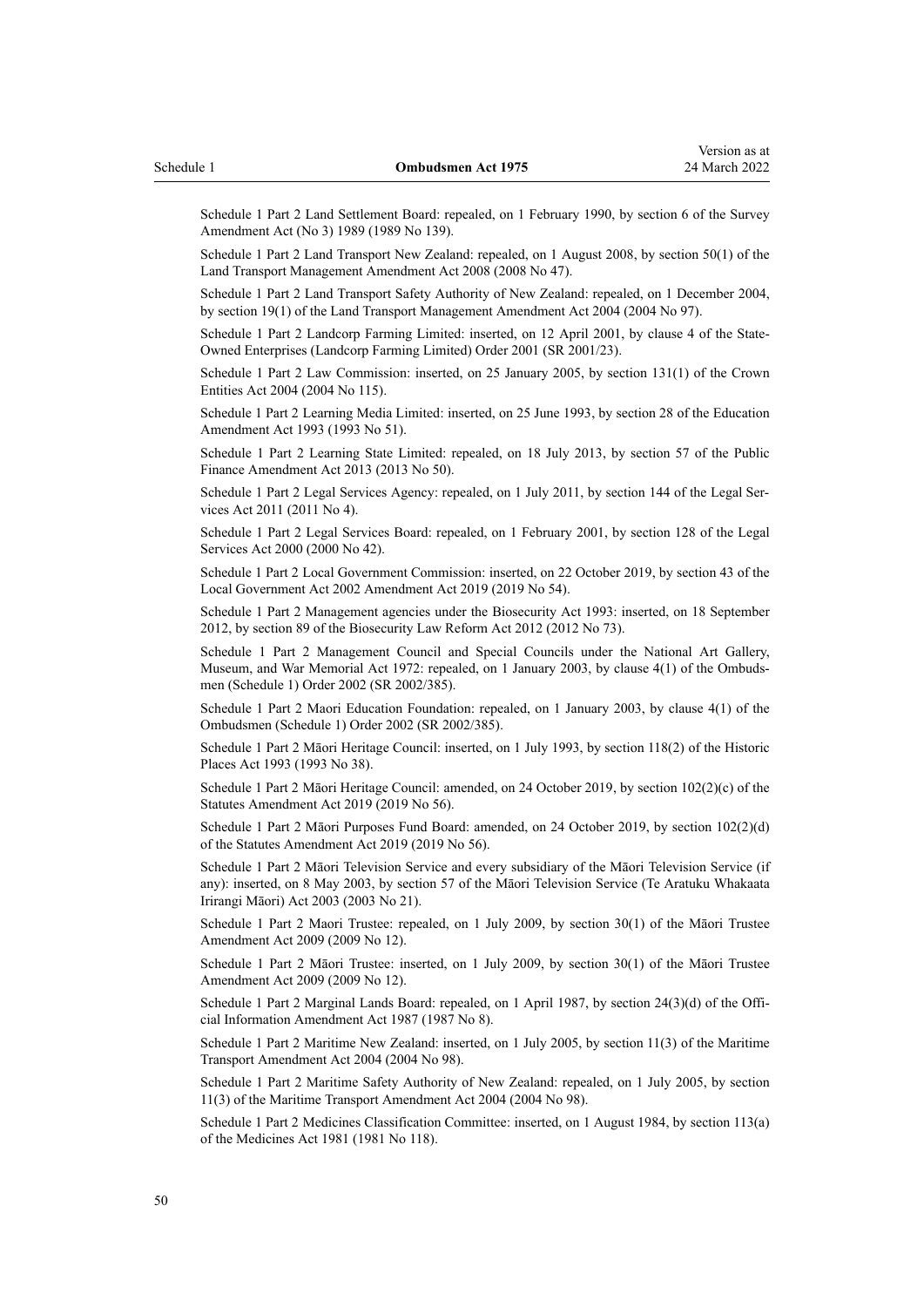Schedule 1 Part 2 Medicines Review Committee: inserted, on 1 August 1984, by [section 113\(a\)](http://legislation.govt.nz/pdflink.aspx?id=DLM56594) of the Medicines Act 1981 (1981 No 118).

Schedule 1 Part 2 Mental Health and Wellbeing Commission: inserted, on 9 February 2021, by sec[tion 18](http://legislation.govt.nz/pdflink.aspx?id=LMS281195) of the Mental Health and Wellbeing Commission Act 2020 (2020 No 32).

Schedule 1 Part 2 Mental Health Commission: repealed, on 1 July 2012, by [section 7\(2\)](http://legislation.govt.nz/pdflink.aspx?id=DLM4484313) of the Mental Health Commission Amendment Act 2012 (2012 No 42).

Schedule 1 Part 2 Meridian Energy Limited: repealed, on 30 August 2013, by [section 6\(3\)](http://legislation.govt.nz/pdflink.aspx?id=DLM4326323) of the State-Owned Enterprises Amendment Act 2012 (2012 No 44).

Schedule 1 Part 2 Meteorological Service of New Zealand Limited: inserted, on 30 June 1992, by [clause 3](http://legislation.govt.nz/pdflink.aspx?id=DLM165477) of the State-Owned Enterprises Order 1992 (SR 1992/181).

Schedule 1 Part 2 Mighty River Power Limited: repealed, on 8 March 2013, by [section 6\(4\)](http://legislation.govt.nz/pdflink.aspx?id=DLM4326323) of the State-Owned Enterprises Amendment Act 2012 (2012 No 44).

Schedule 1 Part 2 Mortality review committees: inserted, on 1 January 2001, by [section 111\(1\)](http://legislation.govt.nz/pdflink.aspx?id=DLM81644) of the New Zealand Public Health and Disability Act 2000 (2000 No 91).

Schedule 1 Part 2 Museum of New Zealand Te Papa Tongarewa Board: inserted, on 1 July 1992, by [section 36](http://legislation.govt.nz/pdflink.aspx?id=DLM260283) of the Museum of New Zealand Te Papa Tongarewa Act 1992 (1992 No 19).

Schedule 1 Part 2 National Animal Ethics Advisory Committee: inserted, on 1 January 2000, by sec[tion 195](http://legislation.govt.nz/pdflink.aspx?id=DLM51966) of the Animal Welfare Act 1999 (1999 No 142).

Schedule 1 Part 2 National Animal Identification and Tracing Organisation: inserted, on 21 February 2012, by [section 75](http://legislation.govt.nz/pdflink.aspx?id=DLM3430572) of the National Animal Identification and Tracing Act 2012 (2012 No 2).

Schedule 1 Part 2 National Animal Welfare Advisory Committee: inserted, on 1 January 2000, by [section 195](http://legislation.govt.nz/pdflink.aspx?id=DLM51966) of the Animal Welfare Act 1999 (1999 No 142).

Schedule 1 Part 2 National Civil Defence Committee: repealed, on 1 December 2002, by [section 117](http://legislation.govt.nz/pdflink.aspx?id=DLM151437) of the Civil Defence Emergency Management Act 2002 (2002 No 33).

Schedule 1 Part 2 National Hydatids Council: repealed, on 1 October 1993, by [section 168\(1\)](http://legislation.govt.nz/pdflink.aspx?id=DLM316769) of the Biosecurity Act 1993 (1993 No 95).

Schedule 1 Part 2 National Pacific Radio Trust: inserted, on 1 December 2006, by [clause 3\(2\)](http://legislation.govt.nz/pdflink.aspx?id=DLM413373) of the Ombudsmen Act (Schedule 1) Order (No 3) 2006 (SR 2006/322).

Schedule 1 Part 2 National Parks and Reserves Authority: repealed, on 10 April 1990, by [section 37](http://legislation.govt.nz/pdflink.aspx?id=DLM208750) of the Conservation Law Reform Act 1990 (1990 No 31).

Schedule 1 Part 2 National Parks Authority: repealed, on 1 April 1981, by [section 80\(1\)](http://legislation.govt.nz/pdflink.aspx?id=DLM38526) of the National Parks Act 1980 (1980 No 66).

Schedule 1 Part 2 National Provident Fund Board: repealed, on 1 January 2003, by [clause 4\(2\)](http://legislation.govt.nz/pdflink.aspx?id=DLM171048) of the Ombudsmen (Schedule 1) Order 2002 (SR 2002/385).

Schedule 1 Part 2 National Provident Management Company Limited: repealed, on 17 April 1992, by [section 18](http://legislation.govt.nz/pdflink.aspx?id=DLM248720) of the Finance Act 1991 (1991 No 93).

Schedule 1 Part 2 National Roads Board: repealed, on 1 October 1989, by [section 116\(4\)](http://legislation.govt.nz/pdflink.aspx?id=DLM175926) of the Government Roading Powers Act 1989 (1989 No 75).

Schedule 1 Part 2 National Water and Soil Conservation Authority: repealed, on 1 April 1988, by section 2(b) of the Ombudsmen Amendment Act 1988 (1988 No 77).

Schedule 1 Part 2 The Network for Learning Limited: inserted, on 27 September 2012, by [clause 3](http://legislation.govt.nz/pdflink.aspx?id=DLM4673912) of the Ombudsmen Act (Schedule 1—The Network for Learning Limited) Order 2012 (SR 2012/223).

Schedule 1 Part 2 New Zealand 1990 Commission: inserted, on 10 December 1988, by section 15 of the New Zealand 1990 Commission Act 1988 (1988 No 168).

Schedule 1 Part 2 New Zealand Antarctic Institute: inserted, on 1 July 1996, by [section 18](http://legislation.govt.nz/pdflink.aspx?id=DLM391307) of the New Zealand Antarctic Institute Act 1996 (1996 No 38).

Schedule 1 Part 2 New Zealand Army: repealed, on 1 July 1993, by section 5(2)(a) of the Ombudsmen Amendment Act 1993 (1993 No 34).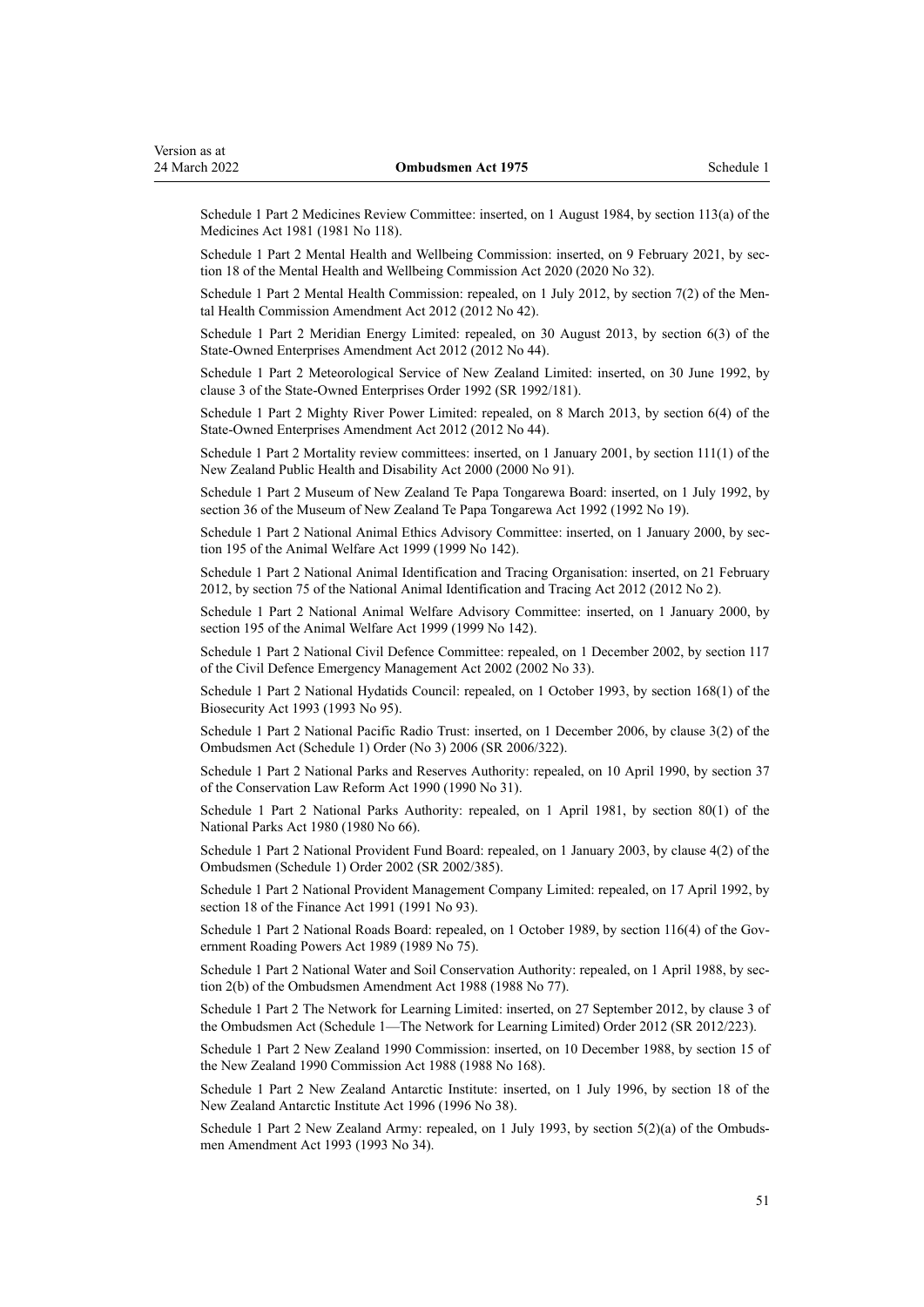Schedule 1 Part 2 New Zealand Artificial Limb Board: inserted, on 1 April 1990, by [section 40\(b\)](http://legislation.govt.nz/pdflink.aspx?id=DLM204542) of the Social Welfare (Transitional Provisions) Act 1990 (1990 No 26).

Schedule 1 Part 2 New Zealand Artificial Limb Service: amended, on 5 December 2013, by [section](http://legislation.govt.nz/pdflink.aspx?id=DLM5627445) [27](http://legislation.govt.nz/pdflink.aspx?id=DLM5627445) of the Social Welfare (Transitional Provisions) Amendment Act 2013 (2013 No 132).

Schedule 1 Part 2 New Zealand Blood Service: inserted, on 1 January 2001, by [section 111\(1\)](http://legislation.govt.nz/pdflink.aspx?id=DLM81644) of the New Zealand Public Health and Disability Act 2000 (2000 No 91).

Schedule 1 Part 2 New Zealand Conservation Authority: inserted, on 10 April 1990, by [section 37](http://legislation.govt.nz/pdflink.aspx?id=DLM208750) of the Conservation Law Reform Act 1990 (1990 No 31).

Schedule 1 Part 2 New Zealand Council for Recreation and Sport: repealed, on 1 April 1987, by [section 40\(1\)\(f\)](http://legislation.govt.nz/pdflink.aspx?id=DLM102238) of the Sport, Fitness, and Leisure Act 1987 (1987 No 13).

Schedule 1 Part 2 New Zealand Defence Council: repealed, on 1 July 1993, by section 5(2)(b) of the Ombudsmen Amendment Act 1993 (1993 No 34).

Schedule 1 Part 2 New Zealand Fast Forward Limited: repealed, on 24 December 2009, by [clause 3](http://legislation.govt.nz/pdflink.aspx?id=DLM2539531) of the Ombudsmen Act (Schedule 1) Order 2009 (SR 2009/354).

Schedule 1 Part 2 New Zealand Film Commission: inserted, on 25 January 2005, by [section 131\(1\)](http://legislation.govt.nz/pdflink.aspx?id=DLM330399) of the Crown Entities Act 2004 (2004 No 115).

Schedule 1 Part 2 New Zealand Fire Service Commission: repealed, on 1 July 2017, by [section 197](http://legislation.govt.nz/pdflink.aspx?id=DLM6678752) of the Fire and Emergency New Zealand Act 2017 (2017 No 17).

Schedule 1 Part 2 New Zealand Fish and Game Council: inserted, on 10 April 1990, by [section 37](http://legislation.govt.nz/pdflink.aspx?id=DLM208750) of the Conservation Law Reform Act 1990 (1990 No 31).

Schedule 1 Part 2 New Zealand Food Safety Authority: repealed, on 1 July 2007, by [clause 4](http://legislation.govt.nz/pdflink.aspx?id=DLM440094) of the Ombudsmen Act (Schedule 1) Order 2007 (SR 2007/164).

Schedule 1 Part 2 New Zealand Forest Service: repealed, on 1 April 1987, by section 32(1) of the State-Owned Enterprises Act 1986 (1986 No 124).

Schedule 1 Part 2 New Zealand Forestry Corporation Limited: repealed, on 31 May 1996, by clause 3 of the State-Owned Enterprises (Crown Forestry Management Limited) Order 1996 (SR 1996/122).

Schedule 1 Part 2 New Zealand Forestry Council: inserted, on 16 December 1983, by section 34(1) of the New Zealand Forestry Council Act 1983 (1983 No 137).

Schedule 1 Part 2 New Zealand Game Bird Habitat Trust Board: inserted, on 17 May 1993, by section 6 of the Wildlife Amendment Act 1993 (1993 No 39).

Schedule 1 Part 2 New Zealand Geographic Board Ngā Pou Taunaha o Aotearoa: inserted, on 1 November 2008, by [section 38](http://legislation.govt.nz/pdflink.aspx?id=DLM1065526) of the New Zealand Geographic Board (Ngā Pou Taunaha o Aotea‐ roa) Act 2008 (2008 No 30).

Schedule 1 Part 2 New Zealand Historic Places Trust (Pouhere Taonga): repealed, on 20 May 2014, by [section 107](http://legislation.govt.nz/pdflink.aspx?id=DLM4005646) of the Heritage New Zealand Pouhere Taonga Act 2014 (2014 No 26).

Schedule 1 Part 2 New Zealand Horticulture Export Authority: inserted, on 16 July 1987, by [section](http://legislation.govt.nz/pdflink.aspx?id=DLM118177) [64\(4\)](http://legislation.govt.nz/pdflink.aspx?id=DLM118177) of the New Zealand Horticulture Export Authority Act 1987 (1987 No 93).

Schedule 1 Part 2 New Zealand Infrastructure Commission/Te Waihanga: inserted, on 26 September 2019, by [section 27](http://legislation.govt.nz/pdflink.aspx?id=LMS155617) of the New Zealand Infrastructure Commission/Te Waihanga Act 2019 (2019 No 51).

Schedule 1 Part 2 New Zealand Institute of Skills and Technology: repealed, on 25 September 2020, by [clause 4\(2\)](http://legislation.govt.nz/pdflink.aspx?id=LMS408582) of the Education (Name Change for NZIST) Order 2020 (LI 2020/260).

Schedule 1 Part 2 New Zealand Liquid Fuels Investment Limited: repealed, on 20 July 1990, by sec[tion 4\(1\)](http://legislation.govt.nz/pdflink.aspx?id=DLM210987) of the State-Owned Enterprises Amendment Act (No 2) 1990 (1990 No 49).

Schedule 1 Part 2 New Zealand Lotteries Commission: inserted, on 1 June 1987, by section 12 of the Gaming and Lotteries Amendment Act 1987 (1987 No 76).

Schedule 1 Part 2 New Zealand Māori Arts and Crafts Institute: repealed, on 25 July 2020, by [section](http://legislation.govt.nz/pdflink.aspx?id=LMS119052) [17\(b\)](http://legislation.govt.nz/pdflink.aspx?id=LMS119052) of the New Zealand Māori Arts and Crafts Institute Vesting Act 2020 (2020 No 37).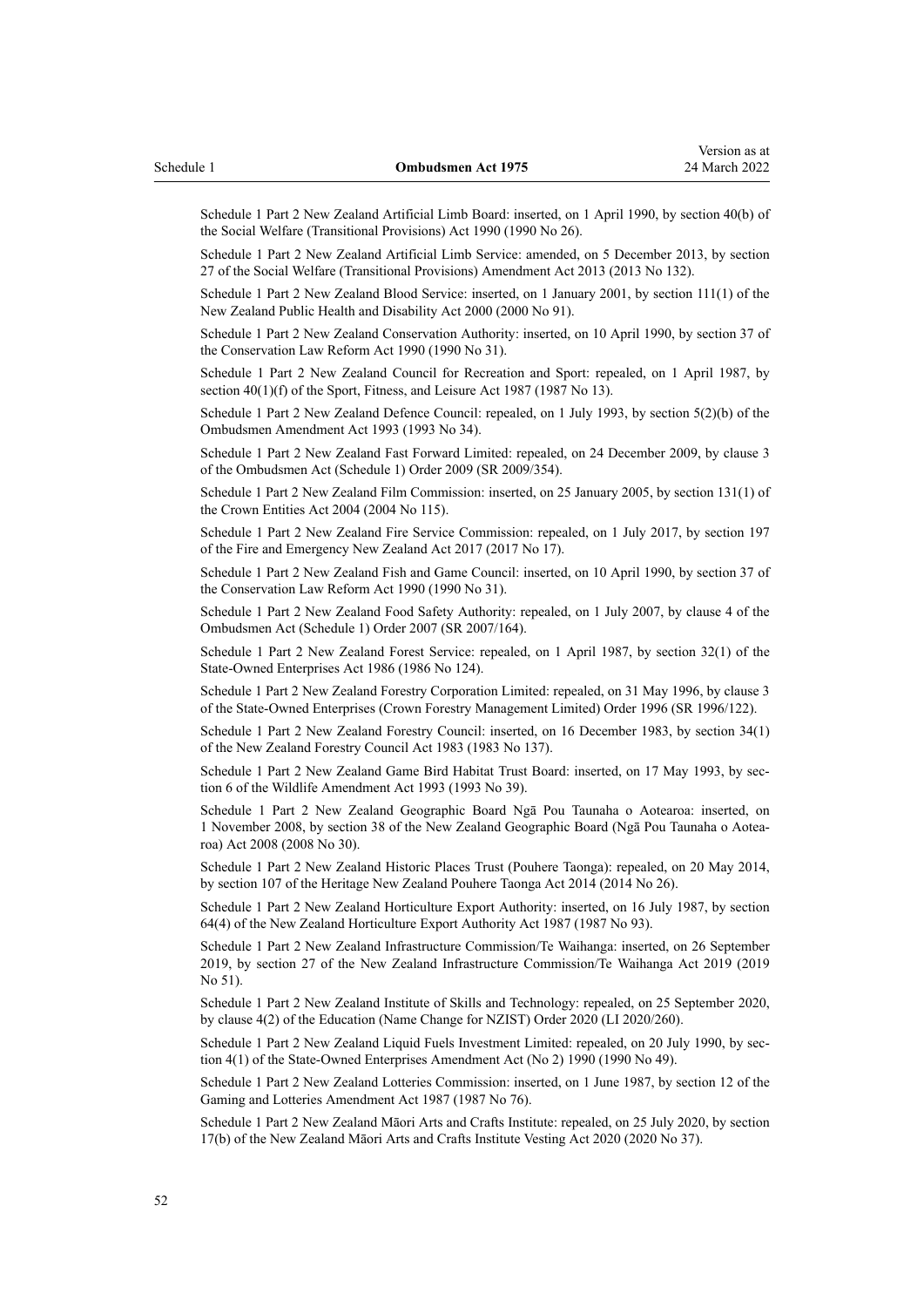Schedule 1 Part 2 New Zealand Naval Board: repealed, on 1 July 1993, by section 5(2)(c) of the Ombudsmen Amendment Act 1993 (1993 No 34).

Schedule 1 Part 2 New Zealand Naval Forces: repealed, on 1 July 1993, by section 5(2)(d) of the Ombudsmen Amendment Act 1993 (1993 No 34).

Schedule 1 Part 2 New Zealand Patriotic Fund Board: repealed, on 1 October 1987, by [section 5\(3\)](http://legislation.govt.nz/pdflink.aspx?id=DLM100574) of the Patriotic and Canteen Funds Amendment Act 1987 (1987 No 4).

Schedule 1 Part 2 New Zealand Post Limited: inserted, on 1 April 1987, by [section 32\(1\)](http://legislation.govt.nz/pdflink.aspx?id=DLM98437) of the State-Owned Enterprises Act 1986 (1986 No 124).

Schedule 1 Part 2 New Zealand Productivity Commission: inserted, on 21 December 2010, by sec[tion 16](http://legislation.govt.nz/pdflink.aspx?id=DLM3104343) of the New Zealand Productivity Commission Act 2010 (2010 No 136).

Schedule 1 Part 2 New Zealand Qualifications Authority: inserted, on 23 July 1990, by [section 50\(1\)](http://legislation.govt.nz/pdflink.aspx?id=DLM212679) of the Education Amendment Act 1990 (1990 No 60).

Schedule 1 Part 2 New Zealand Railways Corporation: inserted, on 1 April 1982, by [section](http://legislation.govt.nz/pdflink.aspx?id=DLM58277) [120\(3\)\(b\)](http://legislation.govt.nz/pdflink.aspx?id=DLM58277) of the New Zealand Railways Corporation Act 1981 (1981 No 119).

Schedule 1 Part 2 New Zealand Registered Architects' Board and every subsidiary of the New Zealand Registered Architects' Board: inserted, on 1 July 2005, by [section 82\(1\)](http://legislation.govt.nz/pdflink.aspx?id=DLM344094) of the Registered Architects Act 2005 (2005 No 38).

Schedule 1 Part 2 New Zealand Sports Drug Agency: repealed, on 1 July 2007, by [section 61](http://legislation.govt.nz/pdflink.aspx?id=DLM390404) of the Sports Anti-Doping Act 2006 (2006 No 58).

Schedule 1 Part 2 New Zealand Symphony Orchestra and any subsidiary of the New Zealand Symphony Orchestra: inserted, on 6 April 2004, by [section 36](http://legislation.govt.nz/pdflink.aspx?id=DLM243147) of the New Zealand Symphony Orchestra Act 2004 (2004 No 20).

Schedule 1 Part 2 New Zealand Symphony Orchestra Limited: repealed, on 6 April 2004, by [section](http://legislation.govt.nz/pdflink.aspx?id=DLM243147) [36](http://legislation.govt.nz/pdflink.aspx?id=DLM243147) of the New Zealand Symphony Orchestra Act 2004 (2004 No 20).

Schedule 1 Part 2 New Zealand Teachers Council: repealed, on 1 July 2015, by [section 44\(3\)](http://legislation.govt.nz/pdflink.aspx?id=DLM5989259) of the Education Amendment Act 2015 (2015 No 1).

Schedule 1 Part 2 New Zealand Tourism Board: inserted, on 1 November 1991, by [section 18\(2\)](http://legislation.govt.nz/pdflink.aspx?id=DLM249395) of the New Zealand Tourism Board Act 1991 (1991 No 110).

Schedule 1 Part 2 New Zealand Trade and Enterprise and any subsidiary of New Zealand Trade and Enterprise: inserted, on 1 July 2003, by [section 84](http://legislation.govt.nz/pdflink.aspx?id=DLM197801) of the New Zealand Trade and Enterprise Act 2003 (2003 No 27).

Schedule 1 Part 2 New Zealand Trade Development Board: repealed, on 1 July 2003, by [section 84](http://legislation.govt.nz/pdflink.aspx?id=DLM197801) of the New Zealand Trade and Enterprise Act 2003 (2003 No 27).

Schedule 1 Part 2 New Zealand Trades Certification Board: repealed, on 1 January 2003, by [clause](http://legislation.govt.nz/pdflink.aspx?id=DLM171048) [4\(1\)](http://legislation.govt.nz/pdflink.aspx?id=DLM171048) of the Ombudsmen (Schedule 1) Order 2002 (SR 2002/385).

Schedule 1 Part 2 New Zealand Transport Agency: inserted, on 1 August 2008, by [section 50\(1\)](http://legislation.govt.nz/pdflink.aspx?id=DLM1313622) of the Land Transport Management Amendment Act 2008 (2008 No 47).

Schedule 1 Part 2 New Zealand Venture Investment Fund: inserted, on 1 January 2003, by [clause 4\(4\)](http://legislation.govt.nz/pdflink.aspx?id=DLM171048) of the Ombudsmen (Schedule 1) Order 2002 (SR 2002/385).

Schedule 1 Part 2 New Zealand Venture Investment Fund: amended, on 25 January 2005, by section 131(1) of the Crown Entities Act 2004 (2004 No 115).

Schedule 1 Part 2 New Zealand Walking Access Commission: inserted, on 30 September 2008, by [section 82](http://legislation.govt.nz/pdflink.aspx?id=DLM1244216) of the Walking Access Act 2008 (2008 No 101).

Schedule 1 Part 2 Office of Film and Literature Classification: inserted, on 1 October 1994, by sec[tion 150\(1\)](http://legislation.govt.nz/pdflink.aspx?id=DLM314425) of the Films, Videos, and Publications Classification Act 1993 (1993 No 94).

Schedule 1 Part 2 Parent Advocacy Council: repealed, on 1 January 2003, by [clause 4\(1\)](http://legislation.govt.nz/pdflink.aspx?id=DLM171048) of the Ombudsmen (Schedule 1) Order 2002 (SR 2002/385).

Schedule 1 Part 2 Parliamentary Service: inserted, on 1 July 2000, by [section 36](http://legislation.govt.nz/pdflink.aspx?id=DLM56324) of the Parliamentary Service Act 2000 (2000 No 17).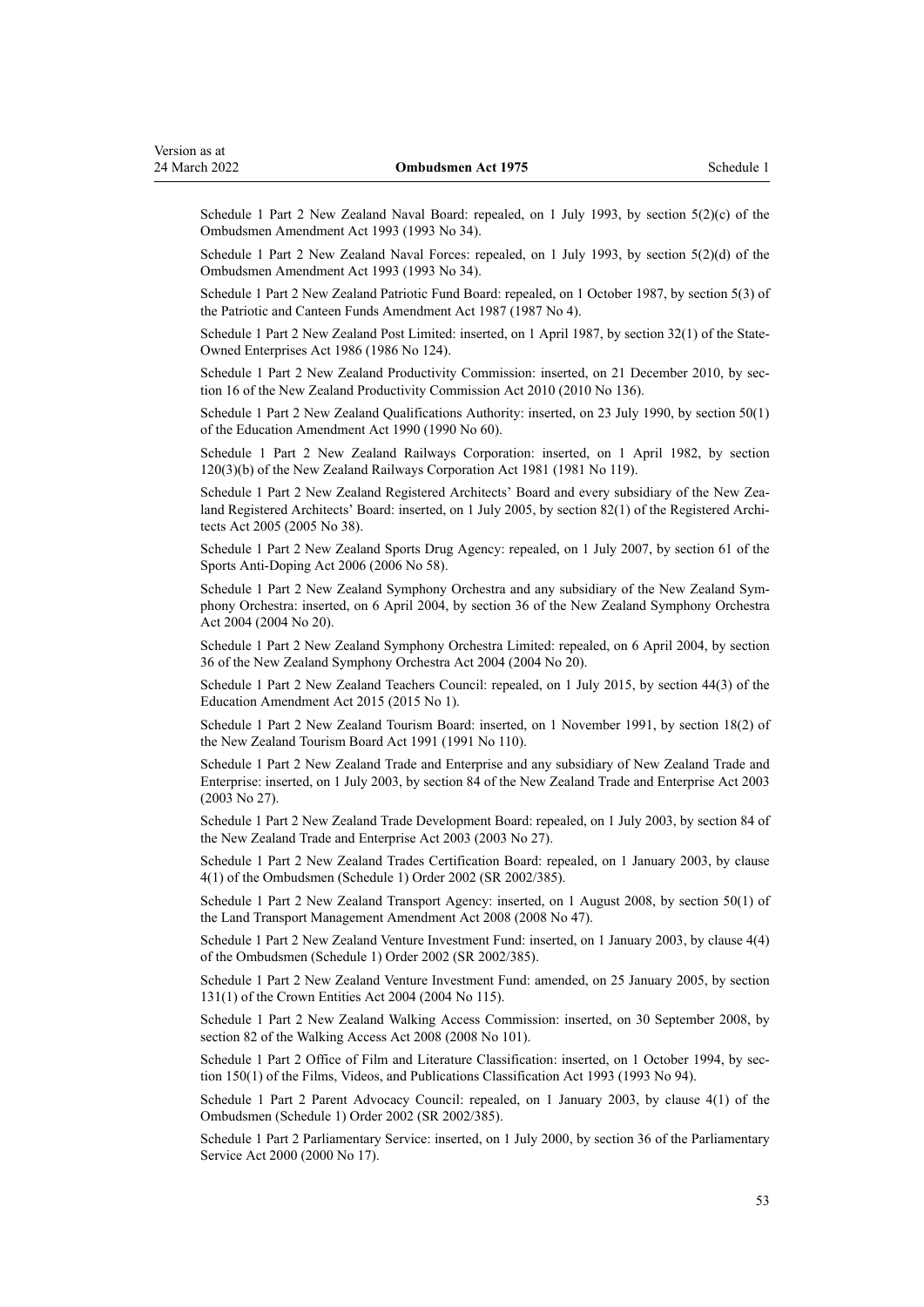Schedule 1 Part 2 Parliamentary Service Commission: repealed, on 1 July 2000, by [section 36](http://legislation.govt.nz/pdflink.aspx?id=DLM56324) of the Parliamentary Service Act 2000 (2000 No 17).

Schedule 1 Part 2 Passenger Complaints Board: repealed, on 10 April 1992, by section 2(3) of the Transport Services Licensing Amendment Act 1992 (1992 No 28).

Schedule 1 Part 2 Patriotic and Canteen Funds Board: repealed, on 17 May 2005, by [section 21](http://legislation.govt.nz/pdflink.aspx?id=DLM348933) of the Patriotic and Canteen Funds Amendment Act 2005 (2005 No 65).

Schedule 1 Part 2 Pest Destruction Council: repealed, on 1 July 1983, by section 7(2) of the Ombudsmen Amendment Act (No 2) 1982 (1982 No 164).

Schedule 1 Part 2 Pesticides Board: repealed, on 2 July 2001, by [section 149](http://legislation.govt.nz/pdflink.aspx?id=DLM385160) of the Hazardous Sub‐ stances and New Organisms Act 1996 (1996 No 30).

Schedule 1 Part 2 Pharmaceutical Management Agency: inserted, on 1 January 2001, by [section](http://legislation.govt.nz/pdflink.aspx?id=DLM81644) [111\(1\)](http://legislation.govt.nz/pdflink.aspx?id=DLM81644) of the New Zealand Public Health and Disability Act 2000 (2000 No 91).

Schedule 1 Part 2 Plumbers, Gasfitters, and Drainlayers Board: inserted, on 1 April 2010, by [section](http://legislation.govt.nz/pdflink.aspx?id=DLM397798) [185](http://legislation.govt.nz/pdflink.aspx?id=DLM397798) of the Plumbers, Gasfitters, and Drainlayers Act 2006 (2006 No 74).

Schedule 1 Part 2 Poisons Committee: repealed, on 1 August 1984, by [section 113\(b\)](http://legislation.govt.nz/pdflink.aspx?id=DLM56594) of the Medicines Act 1981 (1981 No 118).

Schedule 1 Part 2 Post Office Bank Limited: repealed, on 17 March 1989, by section 4 of the Post Office Bank Amendment Act 1988 (1988 No 173).

Schedule 1 Part 2 Power Company Limited: repealed, on 20 March 1998, by [section 32](http://legislation.govt.nz/pdflink.aspx?id=DLM328925) of the Southland Electricity Act 1993 (1993 No 147).

Schedule 1 Part 2 Privacy Commissioner: inserted, on 25 January 2005, by [section 131\(1\)](http://legislation.govt.nz/pdflink.aspx?id=DLM330399) of the Crown Entities Act 2004 (2004 No 115).

Schedule 1 Part 2 Private Security Personnel Licensing Authority: inserted, on 1 April 2011, by sec[tion 121\(1\)](http://legislation.govt.nz/pdflink.aspx?id=DLM1594656) of the Private Security Personnel and Private Investigators Act 2010 (2010 No 115).

Schedule 1 Part 2 Psychoactive Substances Appeals Committee: inserted, on 18 July 2013, pursuant to [section 110\(1\)](http://legislation.govt.nz/pdflink.aspx?id=DLM5043149) of the Psychoactive Substances Act 2013 (2013 No 53).

Schedule 1 Part 2 Psychoactive Substances Expert Advisory Committee: inserted, on 18 July 2013, pursuant to [section 110\(1\)](http://legislation.govt.nz/pdflink.aspx?id=DLM5043149) of the Psychoactive Substances Act 2013 (2013 No 53).

Schedule 1 Part 2 Public Health Commission: repealed, on 22 January 1996, by [section 3\(3\)](http://legislation.govt.nz/pdflink.aspx?id=DLM371289) of the Health and Disability Services Amendment Act 1995 (1995 No 84).

Schedule 1 Part 2 Public Trust: inserted, on 1 March 2002, by [section 170\(1\)](http://legislation.govt.nz/pdflink.aspx?id=DLM124529) of the Public Trust Act 2001 (2001 No 100).

Schedule 1 Part 2 Queen Elizabeth the Second Arts Council of New Zealand: repealed, on 1 July 1994, by [section 34\(1\)](http://legislation.govt.nz/pdflink.aspx?id=DLM330648) of the Arts Council of New Zealand Toi Aotearoa Act 1994 (1994 No 19).

Schedule 1 Part 2 Quotable Value Limited: inserted, on 25 January 2005, by [section 5](http://legislation.govt.nz/pdflink.aspx?id=DLM333210) of the State-Owned Enterprises Amendment Act 2004 (2004 No 116).

Schedule 1 Part 2 Quotable Value New Zealand Limited: repealed, on 25 January 2005, by [section 5](http://legislation.govt.nz/pdflink.aspx?id=DLM333210) of the State-Owned Enterprises Amendment Act 2004 (2004 No 116).

Schedule 1 Part 2 Radio Company Limited: repealed, on 5 July 1996, by [section 2](http://legislation.govt.nz/pdflink.aspx?id=DLM368674) of the Radio New Zealand Act (No 2) 1995 (1995 No 53).

Schedule 1 Part 2 Radio New Zealand Limited: replaced, on 1 December 1995, by [section 20](http://legislation.govt.nz/pdflink.aspx?id=DLM368655) of the Radio New Zealand Act 1995 (1995 No 52).

Schedule 1 Part 2 Regenerate Christchurch: repealed, on the close of 30 June 2020, by [section 18\(2\)](http://legislation.govt.nz/pdflink.aspx?id=LMS312453) of the Greater Christchurch Regeneration Amendment Act 2020 (2020 No 27).

Schedule 1 Part 2 Regional Employment and Access Councils: repealed, on 1 January 2003, by [clause 4\(1\)](http://legislation.govt.nz/pdflink.aspx?id=DLM171048) of the Ombudsmen (Schedule 1) Order 2002 (SR 2002/385).

Schedule 1 Part 2 Regional health authorities: repealed, on 1 July 1998, by section 5(4) of the Health and Disability Services Amendment Act 1998 (1998 No 74).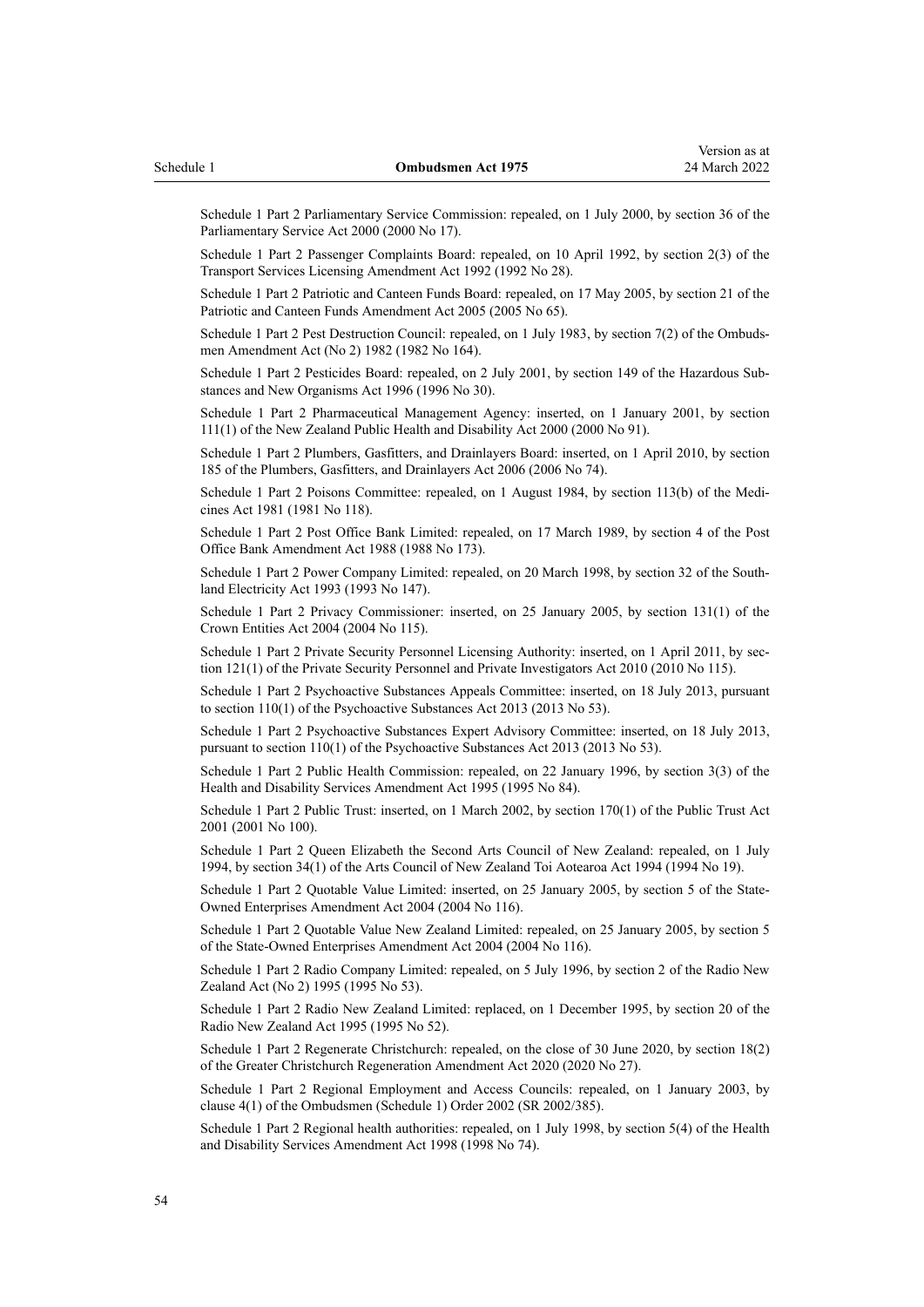Schedule 1 Part 2 Rehabilitation Board: repealed, on 1 January 2003, by [clause 4\(1\)](http://legislation.govt.nz/pdflink.aspx?id=DLM171048) of the Ombuds‐ men (Schedule 1) Order 2002 (SR 2002/385).

Schedule 1 Part 2 Related companies of Crown health enterprises: repealed, on 1 July 1998, by section 5(4) of the Health and Disability Services Amendment Act 1998 (1998 No 74).

Schedule 1 Part 2 Related companies of Crown Research Institutes: inserted, on 1 July 1992, by sec[tion 46\(1\)](http://legislation.govt.nz/pdflink.aspx?id=DLM265666) of the Crown Research Institutes Act 1992 (1992 No 47).

Schedule 1 Part 2 Related companies of Crown Research Institutes: amended, on 5 December 2013, by [section 14](http://legislation.govt.nz/pdflink.aspx?id=DLM5620822) of the Companies Amendment Act 2013 (2013 No 111).

Schedule 1 Part 2 Related companies of district health boards: inserted, on 1 January 2001, by [section](http://legislation.govt.nz/pdflink.aspx?id=DLM81644) [111\(1\)](http://legislation.govt.nz/pdflink.aspx?id=DLM81644) of the New Zealand Public Health and Disability Act 2000 (2000 No 91).

Schedule 1 Part 2 Related companies of district health boards: amended, on 5 December 2013, by [section 14](http://legislation.govt.nz/pdflink.aspx?id=DLM5620822) of the Companies Amendment Act 2013 (2013 No 111).

Schedule 1 Part 2 Related companies of hospital and health services: repealed, on 1 January 2001, by [section 111\(1\)](http://legislation.govt.nz/pdflink.aspx?id=DLM81644) of the New Zealand Public Health and Disability Act 2000 (2000 No 91).

Schedule 1 Part 2 Related companies of State enterprises: inserted, on 10 April 1992, by section 3 of the Ombudsmen Amendment Act 1992 (1992 No 25).

Schedule 1 Part 2 Related companies of State enterprises: amended, on 5 December 2013, by [section](http://legislation.govt.nz/pdflink.aspx?id=DLM5620822) [14](http://legislation.govt.nz/pdflink.aspx?id=DLM5620822) of the Companies Amendment Act 2013 (2013 No 111).

Schedule 1 Part 2 Research and Education Advanced Network New Zealand Limited: repealed, on 18 July 2013, by [section 57](http://legislation.govt.nz/pdflink.aspx?id=DLM5326333) of the Public Finance Amendment Act 2013 (2013 No 50).

Schedule 1 Part 2 Residual Health Management Unit: repealed, on 17 May 2005, by [section 5\(2\)](http://legislation.govt.nz/pdflink.aspx?id=DLM348477) of the New Zealand Public Health and Disability Amendment Act 2005 (2005 No 63).

Schedule 1 Part 2 Retirement Commissioner: inserted, on 1 April 1994, by section 20 of the Retire‐ ment Income Act 1993 (1993 No 148).

Schedule 1 Part 2 Road Traffic Safety Research Council: repealed, on 1 January 2003, by [clause 4\(1\)](http://legislation.govt.nz/pdflink.aspx?id=DLM171048) of the Ombudsmen (Schedule 1) Order 2002 (SR 2002/385).

Schedule 1 Part 2 Royal New Zealand Air Force: repealed, on 1 July 1993, by section 5(2)(e) of the Ombudsmen Amendment Act 1993 (1993 No 34).

Schedule 1 Part 2 Securities Commission: repealed, on 1 May 2011, by [section 82](http://legislation.govt.nz/pdflink.aspx?id=DLM3231793) of the Financial Markets Authority Act 2011 (2011 No 5).

Schedule 1 Part 2 Skill New Zealand: repealed, on 1 January 2003, by [section 59](http://legislation.govt.nz/pdflink.aspx?id=DLM166273) of the Education (Tertiary Reform) Amendment Act 2002 (2002 No 50).

Schedule 1 Part 2 Social Security Commission: repealed, on 21 December 1989, by [clause 3](http://legislation.govt.nz/pdflink.aspx?id=DLM134799) of the Ombudsmen Act Schedule 1 Order 1989 (SR 1989/406).

Schedule 1 Part 2 Social Welfare Commission: repealed, on 1 January 2003, by [clause 4\(1\)](http://legislation.govt.nz/pdflink.aspx?id=DLM171048) of the Ombudsmen (Schedule 1) Order 2002 (SR 2002/385).

Schedule 1 Part 2 Social Workers Registration Board: inserted, on 1 November 2003, by [section 149](http://legislation.govt.nz/pdflink.aspx?id=DLM190655) of the Social Workers Registration Act 2003 (2003 No 17).

Schedule 1 Part 2 Soil Conservation and Rivers Control Council: repealed, on 1 April 1984, by section 2(3) of the Soil Conservation and Rivers Control Amendment Act 1983 (1983 No 152).

Schedule 1 Part 2 Solid Energy New Zealand Limited: repealed, on 20 December 2019, by [section](http://legislation.govt.nz/pdflink.aspx?id=DLM4326323) [6\(5\)](http://legislation.govt.nz/pdflink.aspx?id=DLM4326323) of the State-Owned Enterprises Amendment Act 2012 (2012 No 44).

Schedule 1 Part 2 South Pacific Arts Committee: repealed, on 24 October 2019, by section  $102(2)(f)$ of the Statutes Amendment Act 2019 (2019 No 56).

Schedule 1 Part 2 Southern Response Earthquake Services Limited: repealed, on 18 July 2013, by [section 57](http://legislation.govt.nz/pdflink.aspx?id=DLM5326333) of the Public Finance Amendment Act 2013 (2013 No 50).

Schedule 1 Part 2 Special Education Service Board: repealed, on 1 August 2000, by [clause 4\(1\)](http://legislation.govt.nz/pdflink.aspx?id=DLM6021) of the Education (Change of Name of Education Entities) Order 2000 (SR 2000/117).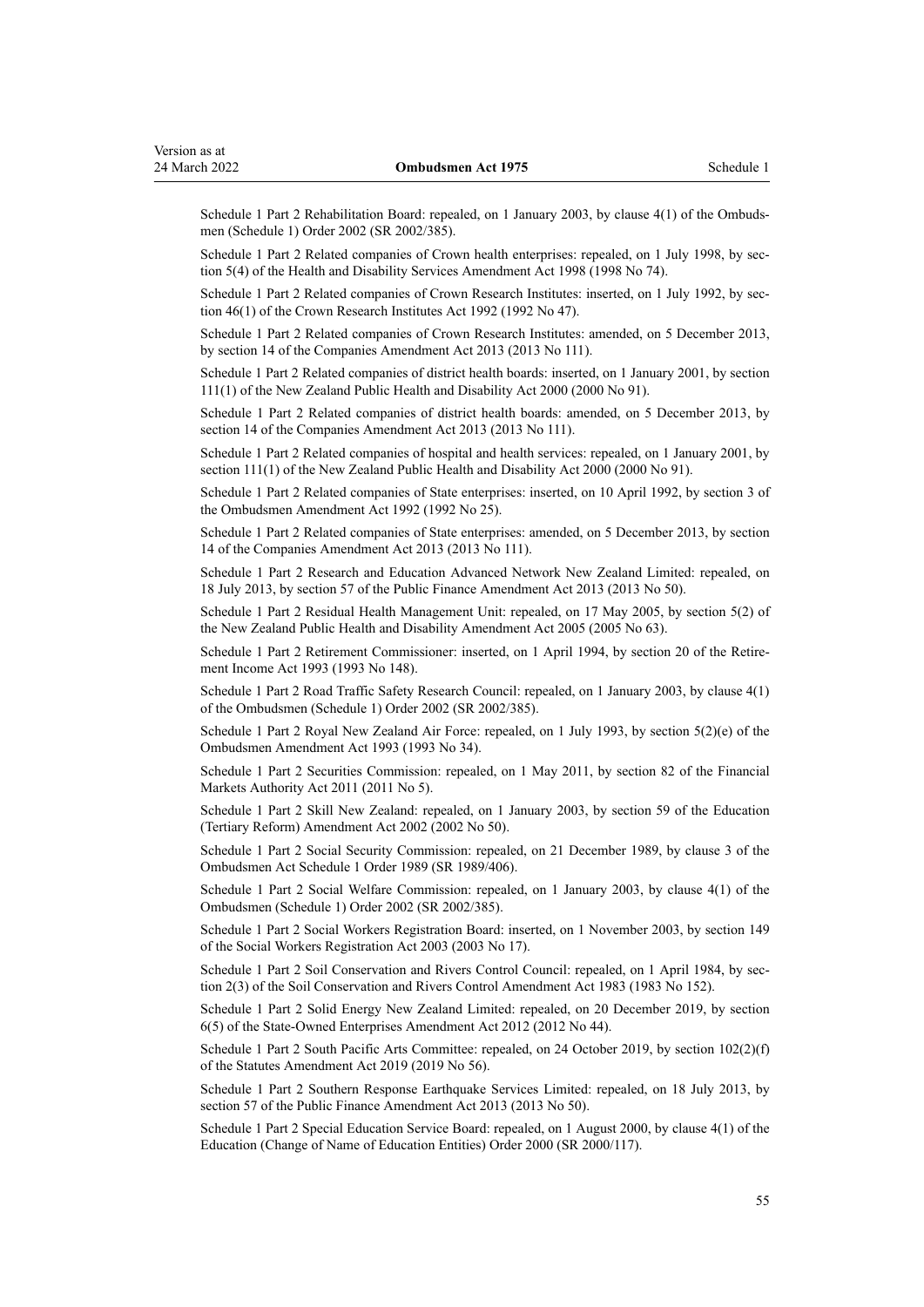Schedule 1 Part 2 Specialist Education Services Board: repealed, on 25 October 2001, by [section](http://legislation.govt.nz/pdflink.aspx?id=DLM119207) [94\(b\)](http://legislation.govt.nz/pdflink.aspx?id=DLM119207) of the Education Standards Act 2001 (2001 No 88).

Schedule 1 Part 2 Sponsors (within the meaning of section 2(1) of the Education Act 1989) when performing a standing-down, suspension, exclusion, or expulsion function: repealed, on 24 October 2018, by [section 24](http://legislation.govt.nz/pdflink.aspx?id=LMS8587) of the Education Amendment Act 2018 (2018 No 40).

Schedule 1 Part 2 Sport and Recreation New Zealand: inserted, on 1 January 2003, by [section 62](http://legislation.govt.nz/pdflink.aspx?id=DLM157684) of the Sport and Recreation New Zealand Act 2002 (2002 No 38).

Schedule 1 Part 2 SPVs (special purpose vehicles): inserted, on 7 August 2020, by [section 161](http://legislation.govt.nz/pdflink.aspx?id=LMS276471) of the Infrastructure Funding and Financing Act 2020 (2020 No 47).

Schedule 1 Part 2 Standards Council: repealed, on 1 March 2016, by [section 45\(1\)](http://legislation.govt.nz/pdflink.aspx?id=DLM5947001) of the Standards and Accreditation Act 2015 (2015 No 91).

Schedule 1 Part 2 State Insurance Investment Board: repealed, on 28 June 1990, by [section 21\(2\)\(b\)](http://legislation.govt.nz/pdflink.aspx?id=DLM210424) of the State Insurance Act 1990 (1990 No 36).

Schedule 1 Part 2 State Services Commission: repealed, on 24 October 2019, by section  $102(2)(g)$  of the Statutes Amendment Act 2019 (2019 No 56).

Schedule 1 Part 2 Takeovers Panel: inserted, on 25 January 2005, by [section 131\(1\)](http://legislation.govt.nz/pdflink.aspx?id=DLM330399) of the Crown Entities Act 2004 (2004 No 115).

Schedule 1 Part 2 Tāmaki Redevelopment Company Limited: inserted, on 31 August 2012, by [clause](http://legislation.govt.nz/pdflink.aspx?id=DLM4693013) [3](http://legislation.govt.nz/pdflink.aspx?id=DLM4693013) of the Ombudsmen Act (Schedule 1—Tāmaki Redevelopment Company Limited) Order 2012 (SR 2012/251).

Schedule 1 Part 2 Taumata Arowai–the Water Services Regulator: inserted, on 1 March 2021, by [section 21](http://legislation.govt.nz/pdflink.aspx?id=LMS294399) of the Taumata Arowai–the Water Services Regulator Act 2020 (2020 No 52).

Schedule 1 Part 2 Te Komihana Mo Te Reo Maori: repealed, on 20 June 1991, by section 2(6)(b) of the Maori Language Amendment Act 1991 (1991 No 40).

Schedule 1 Part 2 Te Mātāwai: inserted, on 30 April 2016, by [section 50](http://legislation.govt.nz/pdflink.aspx?id=DLM6174613) of Te Ture mō Te Reo Māori 2016/the Māori Language Act 2016 (2016 No 17).

Schedule 1 Part 2 Te Pūkenga—New Zealand Institute of Skills and Technology: inserted, on 25 September 2020, by [clause 4\(2\)](http://legislation.govt.nz/pdflink.aspx?id=LMS408582) of the Education (Name Change for NZIST) Order 2020 (LI 2020/260).

Schedule 1 Part 2 Te Reo Whakapuaki Irirangi: inserted, on 1 July 1993, by [section 23](http://legislation.govt.nz/pdflink.aspx?id=DLM304208) of the Broadcasting Amendment Act 1993 (1993 No 69).

Schedule 1 Part 2 Te Reo Whakapuaki Irirangi: amended, on 25 January 2005, by [section 131\(1\)](http://legislation.govt.nz/pdflink.aspx?id=DLM330399) of the Crown Entities Act 2004 (2004 No 115).

Schedule 1 Part 2 Te Taura Whiri I Te Reo Māori: inserted, on 20 June 1991, by section 2(6)(a) of the Maori Language Amendment Act 1991 (1991 No 40).

Schedule 1 Part 2 Te Taura Whiri I Te Reo Māori: amended, on 25 January 2005, by [section 131\(1\)](http://legislation.govt.nz/pdflink.aspx?id=DLM330399) of the Crown Entities Act 2004 (2004 No 115).

Schedule 1 Part 2 Te Urewera Board: inserted, on 28 July 2014, by [section 138](http://legislation.govt.nz/pdflink.aspx?id=DLM6183949) of the Te Urewera Act 2014 (2014 No 51).

Schedule 1 Part 2 Te Waka Toi: inserted, on 1 July 1994, by [section 34\(1\)](http://legislation.govt.nz/pdflink.aspx?id=DLM330648) of the Arts Council of New Zealand Toi Aotearoa Act 1994 (1994 No 19).

Schedule 1 Part 2 Teacher Registration Board: repealed, on 1 February 2002, by [section 83](http://legislation.govt.nz/pdflink.aspx?id=DLM118875) of the Education Standards Act 2001 (2001 No 88).

Schedule 1 Part 2 Teaching Council of Aotearoa New Zealand: inserted, on 29 September 2018, by [section 12](http://legislation.govt.nz/pdflink.aspx?id=LMS9418) of the Education (Teaching Council of Aotearoa New Zealand) Amendment Act 2018 (2018 No 35).

Schedule 1 Part 2 Technicians Certification Authority of New Zealand: repealed, on 1 April 1987, by [section 24\(3\)\(e\)](http://legislation.govt.nz/pdflink.aspx?id=DLM101352) of the Official Information Amendment Act 1987 (1987 No 8).

Schedule 1 Part 2 Telecom Corporation of New Zealand Limited: repealed, on 12 September 1990, by [section 6](http://legislation.govt.nz/pdflink.aspx?id=DLM203569) of the Finance Act 1990 (1990 No 20).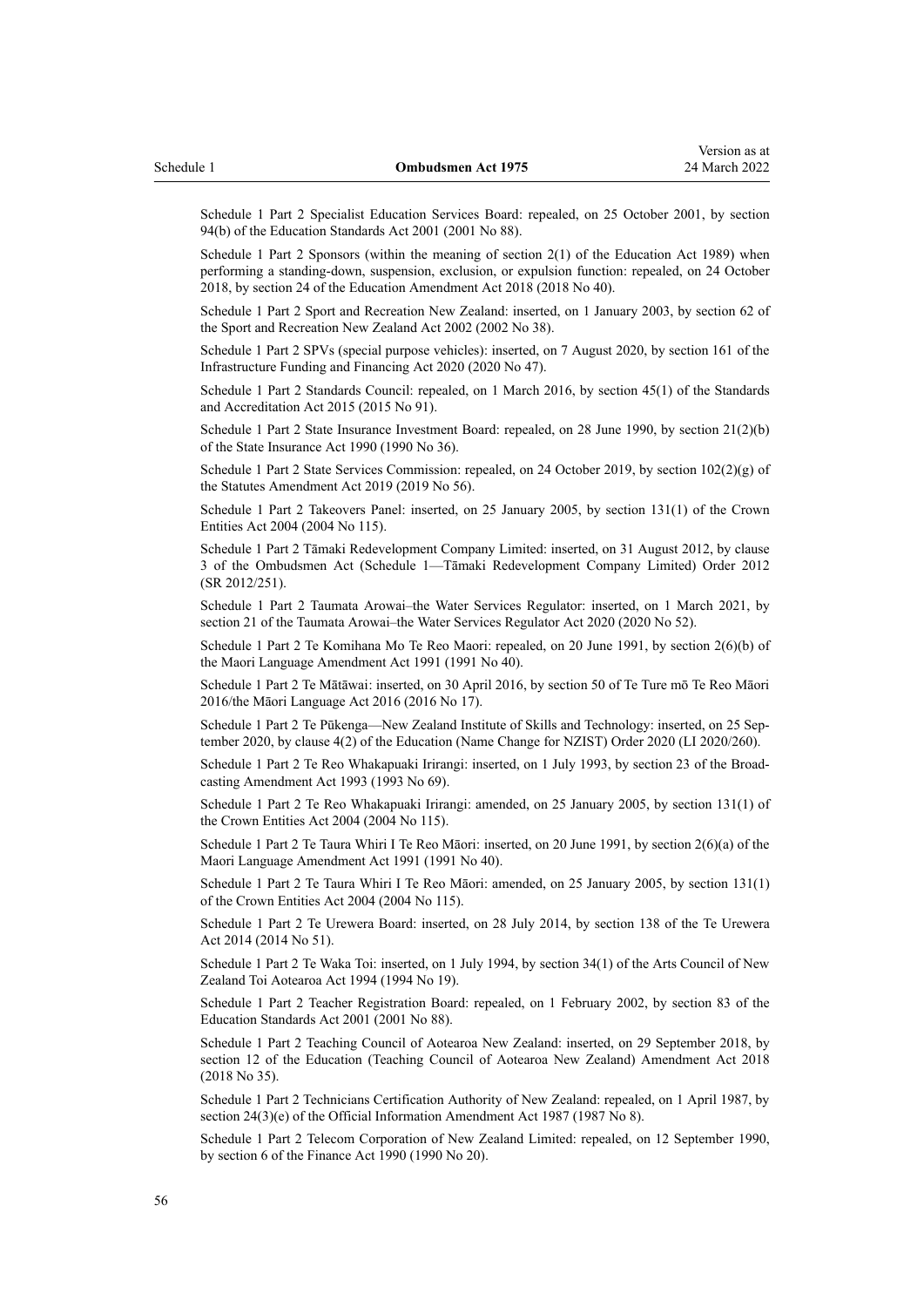Schedule 1 Part 2 Television New Zealand Limited: inserted, on 29 November 1988, by section 9 of the State-Owned Enterprises Amendment Act (No 4) 1988 (1988 No 162).

Schedule 1 Part 2 Terralink NZ Limited: repealed, on 1 December 2006, by [clause 3\(1\)](http://legislation.govt.nz/pdflink.aspx?id=DLM413373) of the Ombudsmen Act (Schedule 1) Order (No 3) 2006 (SR 2006/322).

Schedule 1 Part 2 Tertiary Education Commission: inserted, on 1 January 2003, by [section 59](http://legislation.govt.nz/pdflink.aspx?id=DLM166273) of the Education (Tertiary Reform) Amendment Act 2002 (2002 No 50).

Schedule 1 Part 2 Tertiary Research Board: repealed, on 1 January 2003, by [clause 4\(1\)](http://legislation.govt.nz/pdflink.aspx?id=DLM171048) of the Ombudsmen (Schedule 1) Order 2002 (SR 2002/385).

Schedule 1 Part 2 Testing Laboratory Registration Council: repealed, on 21 October 2015, by [section](http://legislation.govt.nz/pdflink.aspx?id=DLM5947001) [45\(2\)](http://legislation.govt.nz/pdflink.aspx?id=DLM5947001) of the Standards and Accreditation Act 2015 (2015 No 91).

Schedule 1 Part 2 Timberlands West Coast Limited: repealed, on 1 December 2015, by [section 24](http://legislation.govt.nz/pdflink.aspx?id=DLM248734) of the Finance Act 1991 (1991 No 93).

Schedule 1 Part 2 Trade Union Education Authority: repealed, on 4 December 1992, by [section 12](http://legislation.govt.nz/pdflink.aspx?id=DLM280654) of the Union Representatives Education Leave Act Repeal Act 1992 (1992 No 102).

Schedule 1 Part 2 Trans Power New Zealand Limited: repealed, on 21 November 1997, by clause 3(1) of the State-Owned Enterprises (Transpower New Zealand Limited) Order 1997 (SR 1997/299).

Schedule 1 Part 2 Transfund New Zealand: repealed, on 1 December 2004, by [section 19\(1\)](http://legislation.govt.nz/pdflink.aspx?id=DLM321838) of the Land Transport Management Amendment Act 2004 (2004 No 97).

Schedule 1 Part 2 Transit New Zealand: repealed, on 1 August 2008, by [section 50\(1\)](http://legislation.govt.nz/pdflink.aspx?id=DLM1313622) of the Land Transport Management Amendment Act 2008 (2008 No 47).

Schedule 1 Part 2 Transitional New Zealand Fish and Game Council: inserted, on 10 April 1990, by [section 37](http://legislation.govt.nz/pdflink.aspx?id=DLM208750) of the Conservation Law Reform Act 1990 (1990 No 31).

Schedule 1 Part 2 Transmission Holdings Limited: repealed, on 22 March 2007, by [clause 4\(2\)\(a\)](http://legislation.govt.nz/pdflink.aspx?id=DLM426135) of the State-Owned Enterprises (Kordia Group Limited) Order 2007 (SR 2007/17).

Schedule 1 Part 2 Transport Accident Investigation Commission: inserted, on 1 September 1990, by [section 16](http://legislation.govt.nz/pdflink.aspx?id=DLM221899) of the Transport Accident Investigation Commission Act 1990 (1990 No 99).

Schedule 1 Part 2 Transpower New Zealand Limited: inserted, on 21 November 1997, by clause 3(1) of the State-Owned Enterprises (Transpower New Zealand Limited) Order 1997 (SR 1997/299).

Schedule 1 Part 2 Urban Public Passenger Transport Council: repealed, on 1 April 1981, by section 52(7) of the Urban Transport Act 1980 (1980 No 156).

Schedule 1 Part 2 Urban Transport Council: repealed, on 1 October 1989, by [section 116\(1\)](http://legislation.govt.nz/pdflink.aspx?id=DLM175926) of the Government Roading Powers Act 1989 (1989 No 75).

Schedule 1 Part 2 Valuation New Zealand Limited: repealed, on 1 January 2003, by [clause 4\(5\)](http://legislation.govt.nz/pdflink.aspx?id=DLM171048) of the Ombudsmen (Schedule 1) Order 2002 (SR 2002/385).

Schedule 1 Part 2 Vehicle Testing New Zealand Limited: repealed, on 6 October 1999, by [section](http://legislation.govt.nz/pdflink.aspx?id=DLM30524) [4\(7\)](http://legislation.govt.nz/pdflink.aspx?id=DLM30524) of the State-Owned Enterprises (Meteorological Service of New Zealand Limited and Vehicle Testing New Zealand Limited) Amendment Act 1999 (1999 No 65).

Schedule 1 Part 2 Veterans' Affairs New Zealand: inserted, on 1 December 2006, by [clause 3\(2\)](http://legislation.govt.nz/pdflink.aspx?id=DLM413373) of the Ombudsmen Act (Schedule 1) Order (No 3) 2006 (SR 2006/322).

Schedule 1 Part 2 Vice-Chancellors Committee: inserted, on 23 July 1990, by [section 50\(1\)](http://legislation.govt.nz/pdflink.aspx?id=DLM212679) of the Education Amendment Act 1990 (1990 No 60).

Schedule 1 Part 2 Vocational Training Council: repealed, on 23 July 1990, by [section 50\(1\)](http://legislation.govt.nz/pdflink.aspx?id=DLM212679) of the Education Amendment Act 1990 (1990 No 60).

Schedule 1 Part 2 Waikato SOE Limited: repealed, on 16 April 1999, by [clause 3](http://legislation.govt.nz/pdflink.aspx?id=DLM282635) of the State-Owned Enterprises (Mighty River Power Limited) Order 1999 (SR 1999/102).

Schedule 1 Part 2 Water Resources Council: repealed, on 1 April 1984, by section 2(4) of the Water and Soil Conservation Amendment Act 1983 (1983 No 151).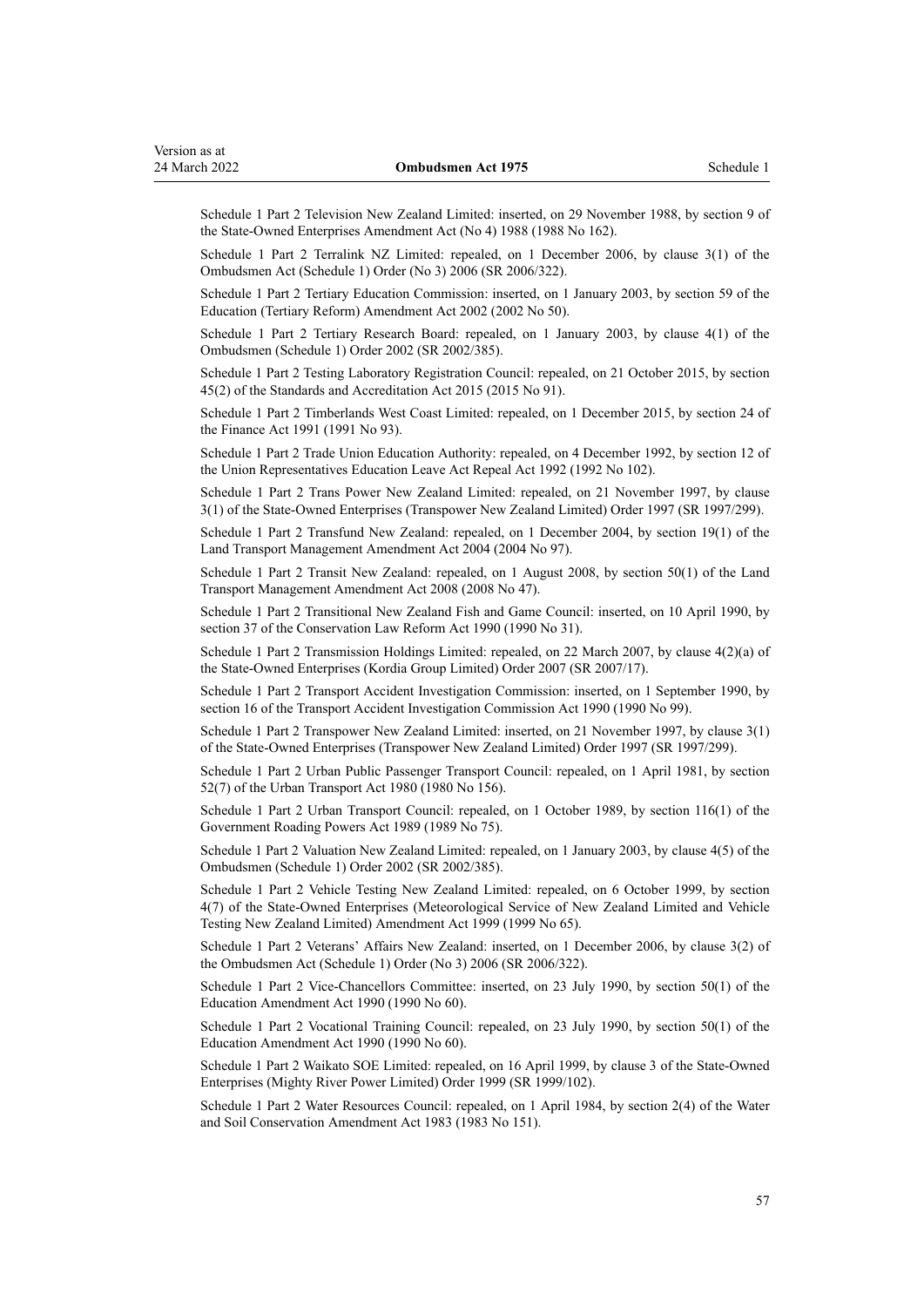Schedule 1 Part 2 Waterfront Industry Restructuring Authority: repealed, on 1 October 1992, by sec[tion 51\(d\)](http://legislation.govt.nz/pdflink.aspx?id=DLM169930) of the Waterfront Industry Restructuring Act 1989 (1989 No 66).

Schedule 1 Part 2 Workforce development councils established under section 363 of the Education and Training Act 2020: inserted, on 1 August 2020, by [section 668](http://legislation.govt.nz/pdflink.aspx?id=LMS367713) of the Education and Training Act 2020 (2020 No 38).

Schedule 1 Part 2 Works and Development Services Corporation (NZ) Limited: repealed, on 1 January 2003, by [clause 4\(1\)](http://legislation.govt.nz/pdflink.aspx?id=DLM171048) of the Ombudsmen (Schedule 1) Order 2002 (SR 2002/385).

Schedule 1 Part 2 WorkSafe New Zealand: inserted, on 16 December 2013, by [section 22](http://legislation.govt.nz/pdflink.aspx?id=DLM5302071) of the WorkSafe New Zealand Act 2013 (2013 No 94).

# **Part 3 Local organisations**

Airport authorities

Aotea Centre Board of Management

Area welfare executive committees established under section 7K of the Social Security Act 1964

Auckland Council

Auckland Museum Trust Board

Canterbury Museum Trust Board

Catchment boards

Chatham Islands Council

Christchurch Drainage Board

Christchurch Transport Board

City councils

Civil Defence Emergency Management Groups established under the [Civil Defence](http://legislation.govt.nz/pdflink.aspx?id=DLM149788) [Emergency Management Act 2002](http://legislation.govt.nz/pdflink.aspx?id=DLM149788)

Community boards

Conservation boards

Council of the Auckland Institute and Museum

Council-controlled organisations within the meaning of the [Local Government Act](http://legislation.govt.nz/pdflink.aspx?id=DLM170872) [2002](http://legislation.govt.nz/pdflink.aspx?id=DLM170872)

District councils

District executive committees established under section 7K of the Social Security Act 1964

Domain Boards

Dunedin Drainage and Sewerage Board

Fish and Game Councils

Greytown Trust Lands Trustees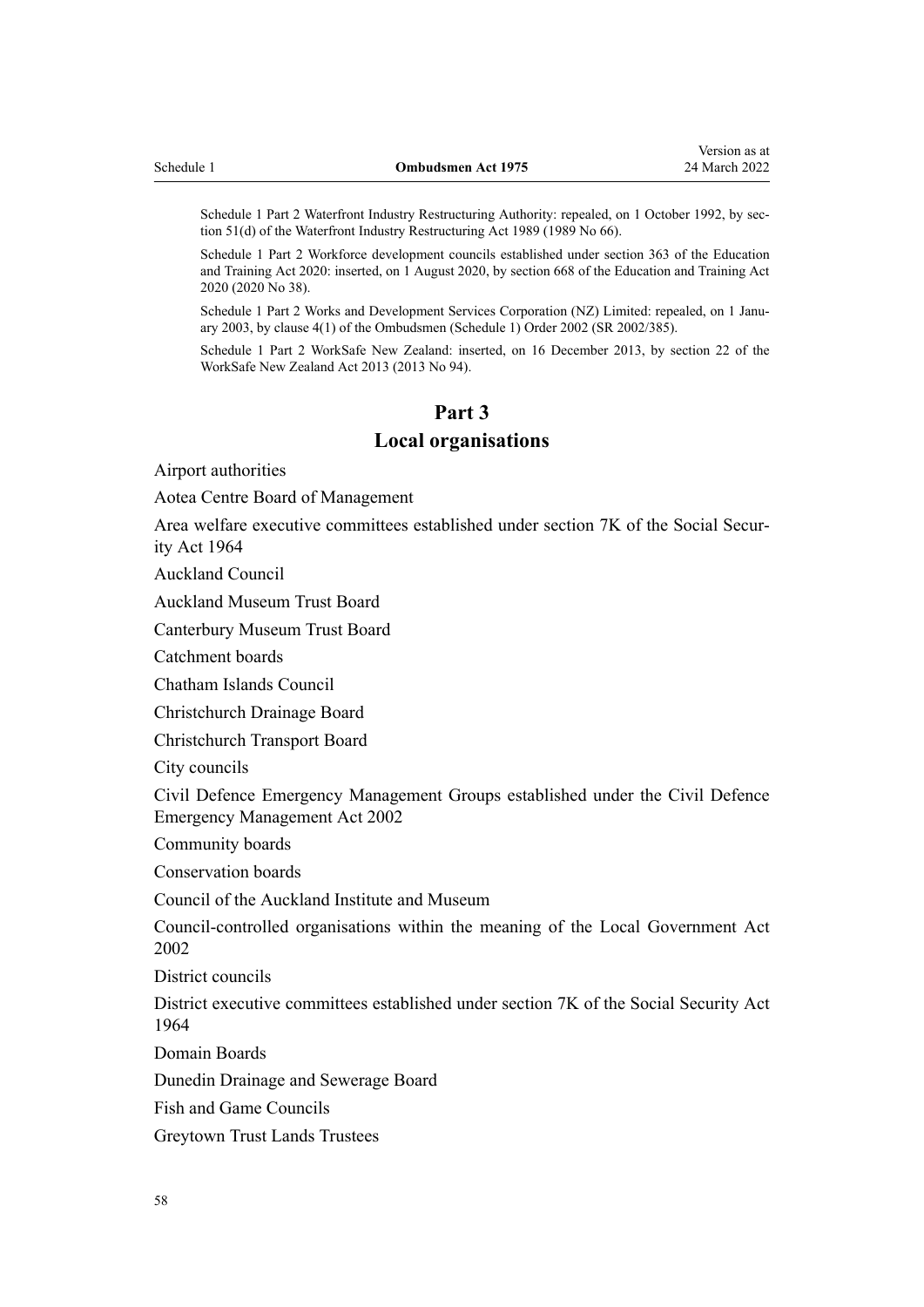Harbour boards Hauraki Gulf Maritime Park Board Hawke's Bay Crematorium Board Hutt Valley Drainage Board Institution management committees established under section 7M of the Social Security Act 1964 Irrigation boards Lake District Waterways Authority Licensing trusts Local boards within the meaning of the [Local Government Act 2002](http://legislation.govt.nz/pdflink.aspx?id=DLM170872) Masterton Trust Lands Trust Museum of Transport and Technology Board Nassella Tussock Boards North Shore Drainage Board Ohai Railway Board Otago Museum Trust Board Provincial Patriotic Councils Public reserves special boards, trusts, or trust boards Rangitaiki Drainage Board Regional councils Regional Planning Authorities Riccarton Bush Trustees Scenic boards South Canterbury Wallaby Board Transitional Fish and Game Councils Waimakariri-Ashley Water Supply Board Wairarapa Cadet Training Farm Trust Board Wellington Regional Water Board Schedule 1 Part 3 America's Cup Planning Authority: repealed, on 1 August 1990, by [section 2\(2\)](http://legislation.govt.nz/pdflink.aspx?id=DLM214603) of the America's Cup (Planning) Act Repeal Act 1990 (1990 No 76). Schedule 1 Part 3 Aotea Centre Board of Management: inserted, on 17 December 1985, by [section](http://legislation.govt.nz/pdflink.aspx?id=DLM77330) [19\(7\)](http://legislation.govt.nz/pdflink.aspx?id=DLM77330) of the Auckland Aotea Centre Empowering Act 1985 (1985 No 9 (L)).

Schedule 1 Part 3 Approved organisations under the Dog Control and Hydatids Act 1982: repealed, on 1 July 1996, by [section 79](http://legislation.govt.nz/pdflink.aspx?id=DLM375484) of the Dog Control Act 1996 (1996 No 13).

Schedule 1 Part 3 Area health boards: repealed, on 1 July 1993, by [section 30\(4\)](http://legislation.govt.nz/pdflink.aspx?id=DLM295176) of the Health Sector (Transfers) Act 1993 (1993 No 23).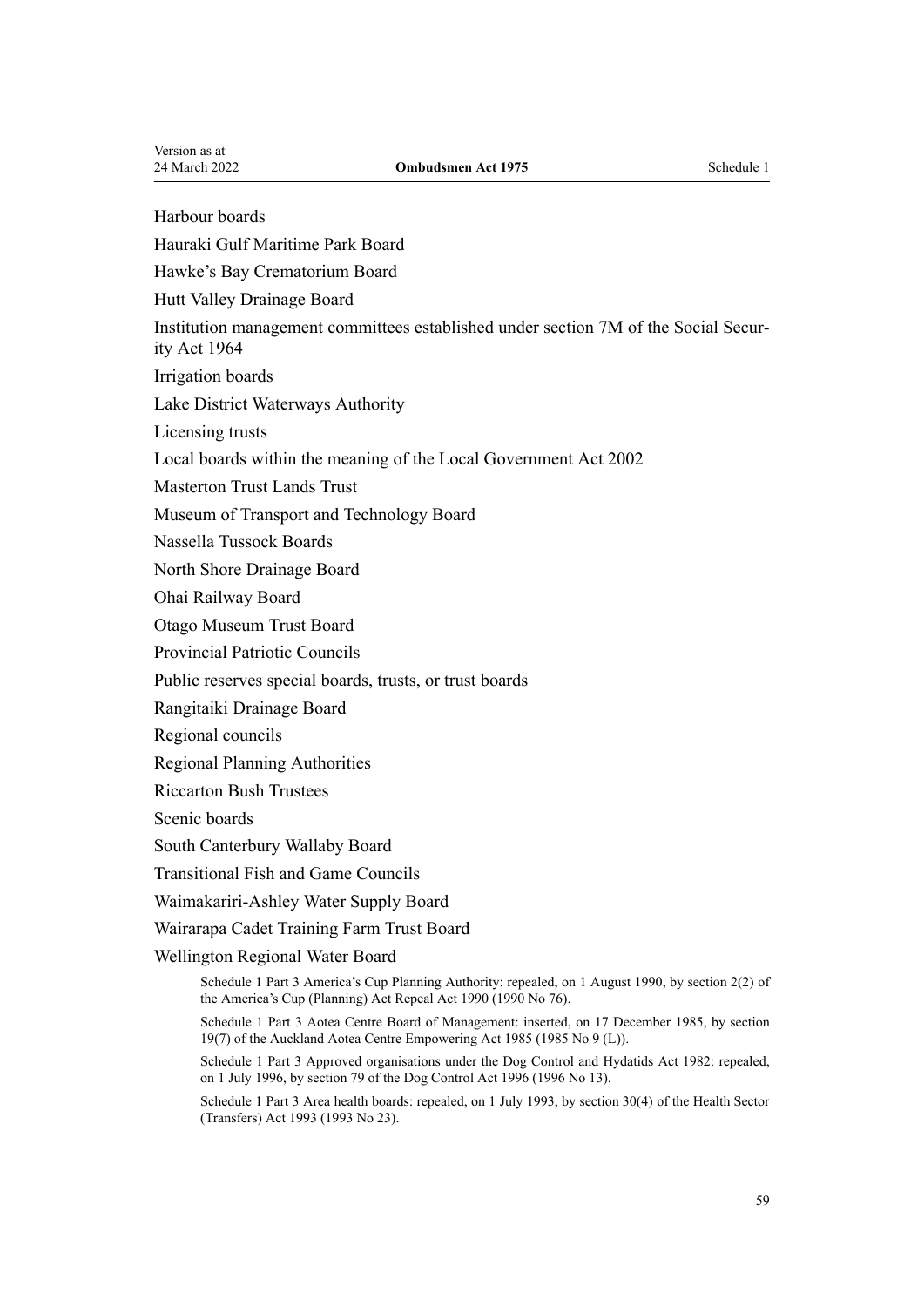Schedule 1 Part 3 Area welfare executive committees established under section 7K of the Social Security Act 1964: inserted, on 21 December 1989, by [clause 4\(1\)](http://legislation.govt.nz/pdflink.aspx?id=DLM135400) of the Ombudsmen Act Schedule 1 Order 1989 (SR 1989/406).

Schedule 1 Part 3 Auckland Council: inserted, on 1 November 2010, by [section 113\(1\)](http://legislation.govt.nz/pdflink.aspx?id=DLM3016880) of the Local Government (Auckland Transitional Provisions) Act 2010 (2010 No 37).

Schedule 1 Part 3 Auckland Harbour Bridge Authority: repealed, on 1 April 1984, by [section 17\(1\)](http://legislation.govt.nz/pdflink.aspx?id=DLM75141) of the Auckland Harbour Bridge Authority Dissolution Act 1983 (1983 No 153).

Schedule 1 Part 3 Auckland Institute and Museum Trust Board: repealed, on 16 December 1988, by section 2 of the Ombudsmen Amendment Act (No 2) 1988 (1988 No 205).

Schedule 1 Part 3 Auckland Museum Trust Board: inserted, on 2 September 1996, by section 32(1) of the Auckland War Memorial Museum Act 1996 (1996 No 4 (L)).

Schedule 1 Part 3 Auckland Regional Authority: repealed, on 1 November 2010, by [section 113\(1\)](http://legislation.govt.nz/pdflink.aspx?id=DLM3016880) of the Local Government (Auckland Transitional Provisions) Act 2010 (2010 No 37).

Schedule 1 Part 3 Auckland Regional Services Trust: repealed, on 1 October 1998, by [section 11\(1\)](http://legislation.govt.nz/pdflink.aspx?id=DLM428815) of the Local Government Amendment Act 1998 (1998 No 89).

Schedule 1 Part 3 Boards of Trustees constituted under Part 9 of the Education Act 1989: repealed, on 19 January 1994, by [clause 3](http://legislation.govt.nz/pdflink.aspx?id=DLM184892) of the Ombudsmen Act Schedule 1 Order 1993 (SR 1993/421).

Schedule 1 Part 3 Boards of trustees under the School Trustees Act 1989: repealed, on 1 October 1989, by [section 142\(2\)](http://legislation.govt.nz/pdflink.aspx?id=DLM182043) of the Education Act 1989 (1989 No 80).

Schedule 1 Part 3 Borough councils: repealed, on 1 July 1991, by [section 25\(1\)](http://legislation.govt.nz/pdflink.aspx?id=DLM229888) of the Local Government Amendment Act 1991 (1991 No 49).

Schedule 1 Part 3 Camp committees under the Children's Health Camps Act 1972: repealed, on 1 April 2000, by [section 7](http://legislation.govt.nz/pdflink.aspx?id=DLM49649) of the Children's Health Camps Board Dissolution Act 1999 (1999 No 141).

Schedule 1 Part 3 Catchment commissions: repealed, on 1 April 1988, by section 2(c) of the Ombudsmen Amendment Act 1988 (1988 No 77).

Schedule 1 Part 3 Chatham Islands Council: inserted, on 1 November 1995, by [section 32\(1\)](http://legislation.govt.nz/pdflink.aspx?id=DLM368047) of the Chatham Islands Council Act 1995 (1995 No 41).

Schedule 1 Part 3 Chatham Islands County Council: repealed, on 1 November 1995, by [section 32\(1\)](http://legislation.govt.nz/pdflink.aspx?id=DLM368047) of the Chatham Islands Council Act 1995 (1995 No 41).

Schedule 1 Part 3 Christchurch-Lyttelton Road Tunnel Authority: repealed, on 1 April 1984, by sec[tion 17\(1\)](http://legislation.govt.nz/pdflink.aspx?id=DLM75141) of the Auckland Harbour Bridge Authority Dissolution Act 1983 (1983 No 153).

Schedule 1 Part 3 Civil Defence Emergency Management Groups established under the Civil Defence Emergency Management Act 2002: inserted, on 1 December 2002, by [section 117](http://legislation.govt.nz/pdflink.aspx?id=DLM151437) of the Civil Defence Emergency Management Act 2002 (2002 No 33).

Schedule 1 Part 3 Committees of management of secondary schools: repealed, on 18 May 1989, by section 24(3)(a) of the School Trustees Act 1989 (1989 No 3).

Schedule 1 Part 3 Community boards: inserted, on 1 July 1991, by [section 25\(2\)](http://legislation.govt.nz/pdflink.aspx?id=DLM229888) of the Local Government Amendment Act 1991 (1991 No 49).

Schedule 1 Part 3 Conservation boards: inserted, on 10 April 1990, by [section 37](http://legislation.govt.nz/pdflink.aspx?id=DLM208750) of the Conservation Law Reform Act 1990 (1990 No 31).

Schedule 1 Part 3 Council of the Auckland Institute and Museum: inserted, on 16 December 1988, by section 2 of the Ombudsmen Amendment Act (No 2) 1988 (1988 No 205).

Schedule 1 Part 3 Council-controlled organisations within the meaning of the Local Government Act 2002: inserted, on 1 July 2003, by [section 262](http://legislation.govt.nz/pdflink.aspx?id=DLM174088) of the Local Government Act 2002 (2002 No 84).

Schedule 1 Part 3 County councils: repealed, on 1 July 1991, by [section 25\(1\)](http://legislation.govt.nz/pdflink.aspx?id=DLM229888) of the Local Government Amendment Act 1991 (1991 No 49).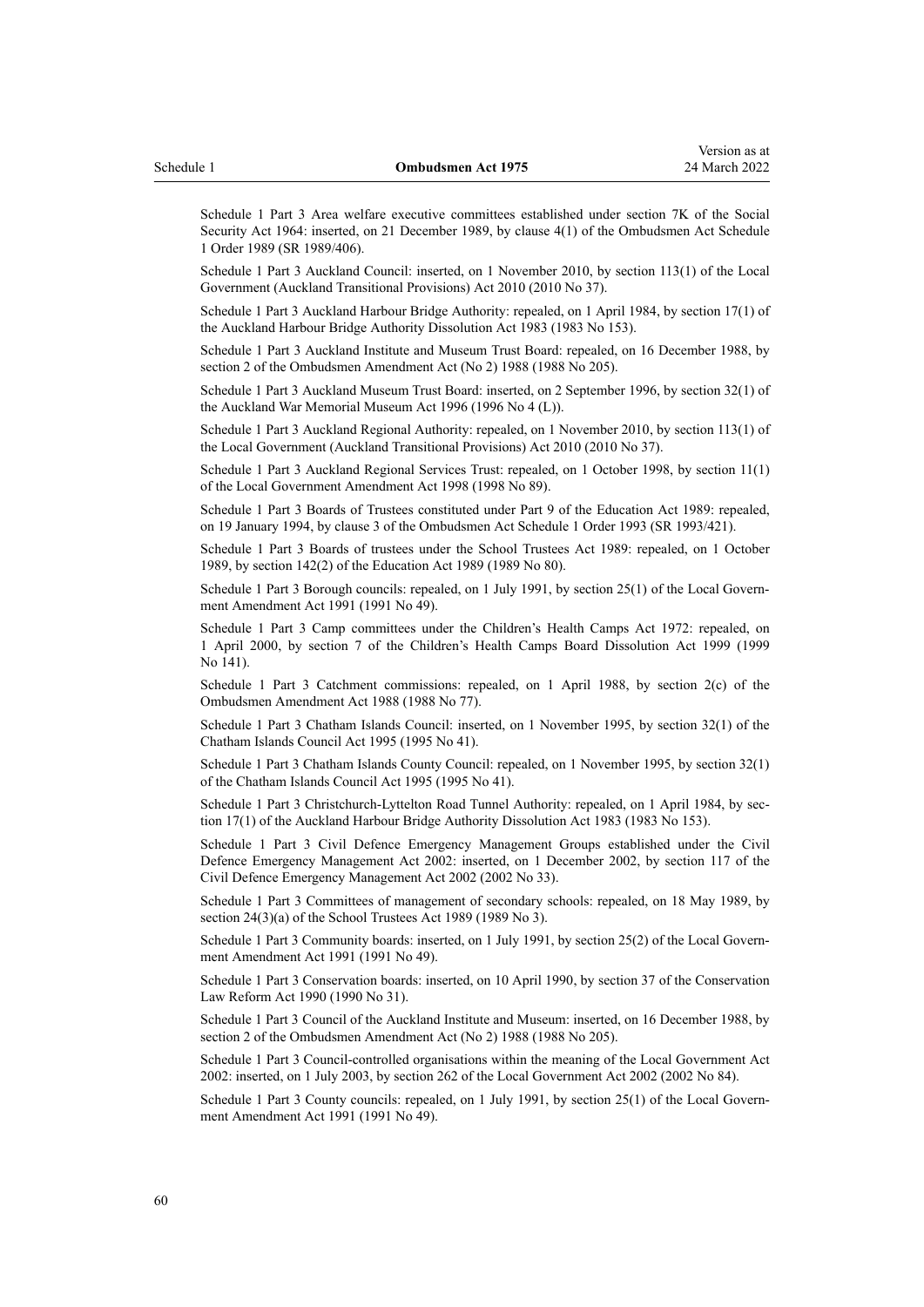Schedule 1 Part 3 District executive committees established under section 7K of the Social Security Act 1964: inserted, on 21 December 1989, by [clause 4\(2\)](http://legislation.govt.nz/pdflink.aspx?id=DLM135400) of the Ombudsmen Act Schedule 1 Order 1989 (SR 1989/406).

Schedule 1 Part 3 District roads councils: repealed, on 1 July 1991, by [section 25\(1\)](http://legislation.govt.nz/pdflink.aspx?id=DLM229888) of the Local Government Amendment Act 1991 (1991 No 49).

Schedule 1 Part 3 Drainage boards: repealed, on 1 July 1991, by [section 25\(1\)](http://legislation.govt.nz/pdflink.aspx?id=DLM229888) of the Local Government Amendment Act 1991 (1991 No 49).

Schedule 1 Part 3 Education boards: repealed, on 1 October 1989, pursuant to [section 143\(1\)](http://legislation.govt.nz/pdflink.aspx?id=DLM182044) of the Education Act 1989 (1989 No 80).

Schedule 1 Part 3 Electric power boards: repealed, on 7 October 1994, by [section 96\(1\)](http://legislation.govt.nz/pdflink.aspx?id=DLM268395) of the Energy Companies Act 1992 (1992 No 56).

Schedule 1 Part 3 Fire boards: repealed, on 1 July 2017, by [section 197](http://legislation.govt.nz/pdflink.aspx?id=DLM6678752) of the Fire and Emergency New Zealand Act 2017 (2017 No 17).

Schedule 1 Part 3 Fish and Game Councils: inserted, on 10 April 1990, by [section 37](http://legislation.govt.nz/pdflink.aspx?id=DLM208750) of the Conservation Law Reform Act 1990 (1990 No 31).

Schedule 1 Part 3 Governing bodies of community colleges: repealed, on 1 January 1991, by [section](http://legislation.govt.nz/pdflink.aspx?id=DLM212679) [50\(4\)](http://legislation.govt.nz/pdflink.aspx?id=DLM212679) of the Education Amendment Act 1990 (1990 No 60).

Schedule 1 Part 3 Governing bodies of secondary schools: repealed, on 18 May 1989, by section 24(3)(a) of the School Trustees Act 1989 (1989 No 3).

Schedule 1 Part 3 Governing bodies of teachers' colleges: repealed, on 1 January 1991, by [section](http://legislation.govt.nz/pdflink.aspx?id=DLM212679) [50\(4\)](http://legislation.govt.nz/pdflink.aspx?id=DLM212679) of the Education Amendment Act 1990 (1990 No 60).

Schedule 1 Part 3 Governing bodies of technical institutes: repealed, on 1 January 1991, by [section](http://legislation.govt.nz/pdflink.aspx?id=DLM212679) [50\(4\)](http://legislation.govt.nz/pdflink.aspx?id=DLM212679) of the Education Amendment Act 1990 (1990 No 60).

Schedule 1 Part 3 Greytown Trust Lands Trustees: inserted, on 22 August 1979, by section 38 of the Greytown District Trust Lands Act 1979 (1979 No 4 (L)).

Schedule 1 Part 3 Hospital boards: repealed, on 1 December 2006, by [clause 4](http://legislation.govt.nz/pdflink.aspx?id=DLM413374) of the Ombudsmen Act (Schedule 1) Order (No 3) 2006 (SR 2006/322).

Schedule 1 Part 3 Infrastructure Auckland: repealed, on 1 July 2004, by [section 47](http://legislation.govt.nz/pdflink.aspx?id=DLM301337) of the Local Government (Auckland) Amendment Act 2004 (2004 No 57).

Schedule 1 Part 3 Institution management committees established under section 7M of the Social Security Act 1964: inserted, on 21 December 1989, by [clause 4\(3\)](http://legislation.govt.nz/pdflink.aspx?id=DLM135400) of the Ombudsmen Act Schedule 1 Order 1989 (SR 1989/406).

Schedule 1 Part 3 Lake District Waterways Authority: inserted, on 1 July 1991, by [section 25\(4\)](http://legislation.govt.nz/pdflink.aspx?id=DLM229888) of the Local Government Amendment Act 1991 (1991 No 49).

Schedule 1 Part 3 Local authority trading enterprises under Part 34A of the Local Government Act 1974: repealed, on 1 July 2003, by [section 262](http://legislation.govt.nz/pdflink.aspx?id=DLM174088) of the Local Government Act 2002 (2002 No 84).

Schedule 1 Part 3 Local boards within the meaning of the Local Government Act 2002: inserted, on 8 August 2014, by [section 78](http://legislation.govt.nz/pdflink.aspx?id=DLM5707315) of the Local Government Act 2002 Amendment Act 2014 (2014 No 55).

Schedule 1 Part 3 Marlborough Forestry Corporation: repealed, on 1 July 1996, by section 11(2) of the Marlborough Forestry Corporation Act Repeal Act 1996 (1996 No 2 (L)).

Schedule 1 Part 3 Museum of Transport and Technology Board: inserted, on 1 April 2000, by [section](http://legislation.govt.nz/pdflink.aspx?id=DLM119840) [28\(1\)](http://legislation.govt.nz/pdflink.aspx?id=DLM119840) of the Museum of Transport and Technology Act 2000 (2000 No 1 (P)).

Schedule 1 Part 3 National park board committees: repealed, on 1 April 1981, pursuant to section 72(1) of the Naitonal Parks Act 1980 (1980 No 66).

Schedule 1 Part 3 National park boards: repealed, on 1 April 1981, by section 80(1) of the National Parks Act 1980 (1980 No 66).

Schedule 1 Part 3 National parks and reserves boards: repealed, on 10 April 1990, by [section 37](http://legislation.govt.nz/pdflink.aspx?id=DLM208750) of the Conservation Law Reform Act 1990 (1990 No 31).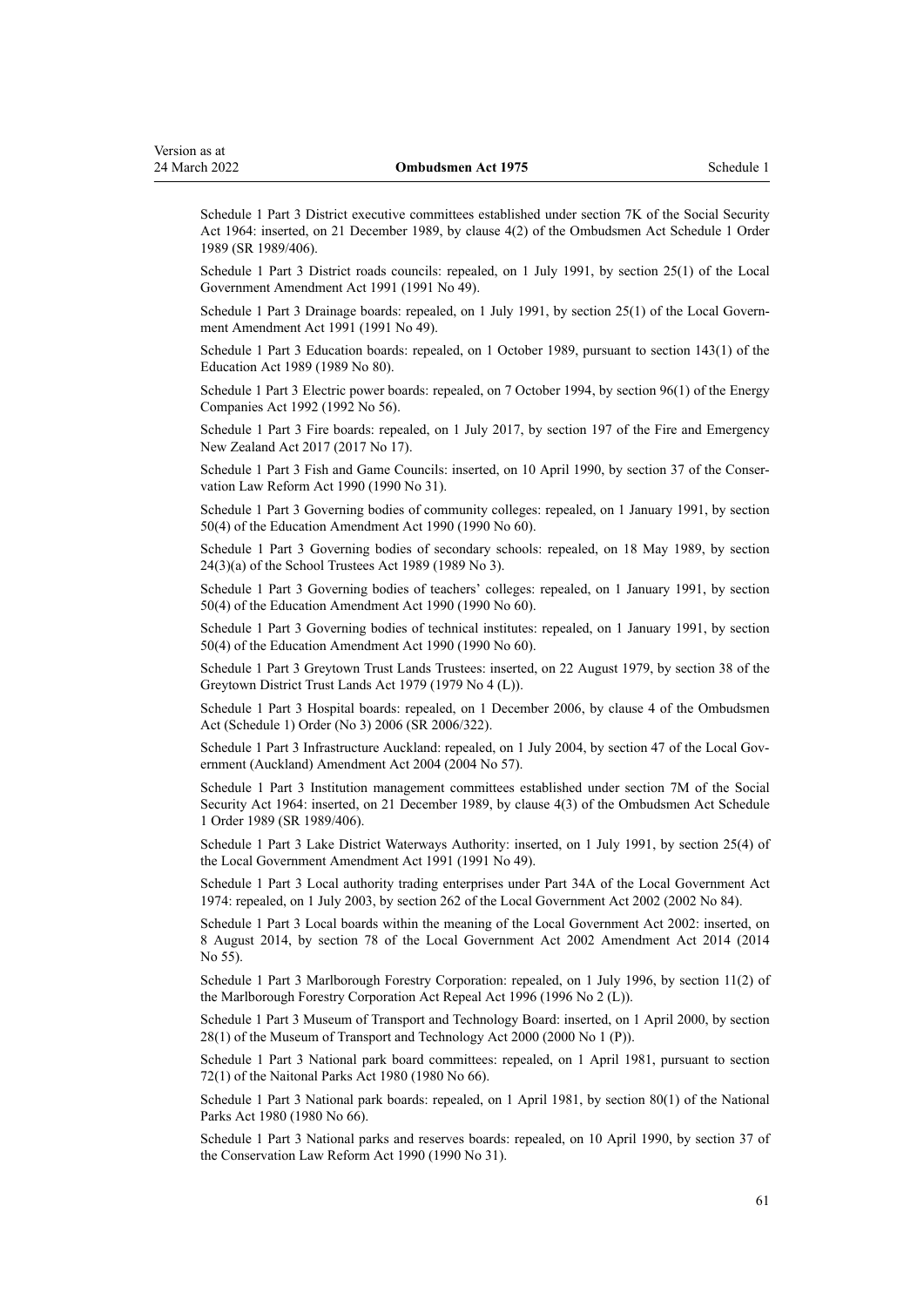Schedule 1 Part 3 Pest destruction boards: repealed, on 1 July 1991, by [section 25\(1\)](http://legislation.govt.nz/pdflink.aspx?id=DLM229888) of the Local Government Amendment Act 1991 (1991 No 49).

Schedule 1 Part 3 Regional civil defence committees: repealed, on 1 December 2002, by [section 117](http://legislation.govt.nz/pdflink.aspx?id=DLM151437) of the Civil Defence Emergency Management Act 2002 (2002 No 33).

Schedule 1 Part 3 Regional water boards: repealed, on 1 July 1991, by [section 25\(1\)](http://legislation.govt.nz/pdflink.aspx?id=DLM229888) of the Local Government Amendment Act 1991 (1991 No 49).

Schedule 1 Part 3 River boards: repealed, on 1 July 1991, by [section 25\(1\)](http://legislation.govt.nz/pdflink.aspx?id=DLM229888) of the Local Government Amendment Act 1991 (1991 No 49).

Schedule 1 Part 3 Rotorua Area Electricity Supply Authority: repealed, on 7 October 1994, by sec[tion 96\(1\)](http://legislation.govt.nz/pdflink.aspx?id=DLM268395) of the Energy Companies Act 1992 (1992 No 56).

Schedule 1 Part 3 Secondary schools councils: repealed, on 1 October 1989, pursuant to [section](http://legislation.govt.nz/pdflink.aspx?id=DLM182044) [143\(1\)](http://legislation.govt.nz/pdflink.aspx?id=DLM182044) of the Education Act 1989 (1989 No 80).

Schedule 1 Part 3 Selwyn Plantation Board: repealed, on 8 October 1998, by [section 20\(2\)](http://legislation.govt.nz/pdflink.aspx?id=DLM80697) of the Selwyn Plantation Board Empowering Act 1992 (1992 No 4 (L)).

Schedule 1 Part 3 Town councils: repealed, on 1 July 1991, by [section 25\(1\)](http://legislation.govt.nz/pdflink.aspx?id=DLM229888) of the Local Government Amendment Act 1991 (1991 No 49).

Schedule 1 Part 3 Transitional Fish and Game Councils: inserted, on 10 April 1990, by [section 37](http://legislation.govt.nz/pdflink.aspx?id=DLM208750) of the Conservation Law Reform Act 1990 (1990 No 31).

Schedule 1 Part 3 United councils: repealed, on 1 July 1991, by [section 25\(1\)](http://legislation.govt.nz/pdflink.aspx?id=DLM229888) of the Local Government Amendment Act 1991 (1991 No 49).

Schedule 1 Part 3 Waikato Electricity Authority and any electricity company as defined in section 2 of the Waikato Electricity Authority Act 1988: repealed, on 26 October 1993, by [section 79\(2\)](http://legislation.govt.nz/pdflink.aspx?id=DLM268363) of the Energy Companies Act 1992 (1992 No 56).

Schedule 1 Part 3 Waikato Valley Authority: repealed, on 1 April 1988, by section 2(c) of the Ombudsmen Amendment Act 1988 (1988 No 77).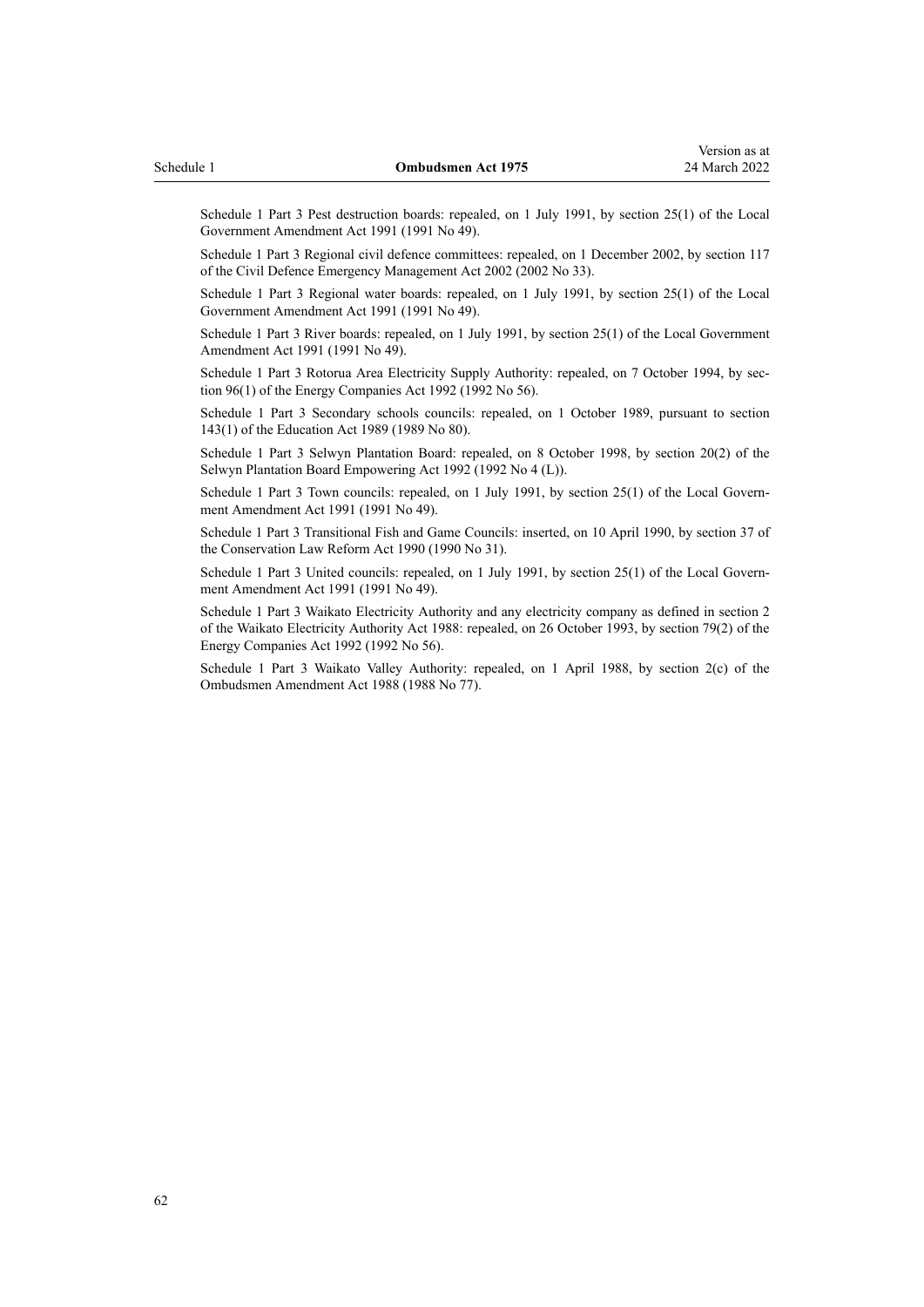# **Schedule 2 Enactments repealed**

[s 33\(1\)](#page-29-0)

#### **Accident Compensation Act 1972 (1972 No 43)**

*Amendment(s) incorporated in the Act(s).*

# **Decimal Currency Amendment Act 1965 (1965 No 124)**

*Amendment(s) incorporated in the Act(s).*

# **Defence Act 1971 (1971 No 52)** *Amendment(s) incorporated in the Act(s).*

# **Department of Social Welfare Act 1971 (1971 No 60)**

*Amendment(s) incorporated in the [Act\(s\).](http://legislation.govt.nz/pdflink.aspx?id=DLM405035)*

# **Export Guarantee Act 1964 (1964 No 50)**

*Amendment(s) incorporated in the [Act\(s\).](http://legislation.govt.nz/pdflink.aspx?id=DLM354065)*

# **Finance Act (No 2) 1967 (1967 No 159)**

*Amendment(s) incorporated in the [Act\(s\).](http://legislation.govt.nz/pdflink.aspx?id=DLM385580)*

# **Housing Corporation Act 1974 (1974 No 19)**

*Amendment(s) incorporated in the [Act\(s\).](http://legislation.govt.nz/pdflink.aspx?id=DLM412723)*

# **Maori and Island Affairs Department Act 1968 (1968 No 14)**

*Amendment(s) incorporated in the Act(s).*

# **Ministry of Agriculture and Fisheries Amendment Act 1972 (1972 No 3)**

*Amendment(s) incorporated in the Act(s).*

# **Ministry of Energy Resources Act 1972 (1972 No 12)**

*Amendment(s) incorporated in the Act(s).*

# **Ministry of Transport Act 1968 (1968 No 39)**

*Amendment(s) incorporated in the Act(s).*

# **Ministry of Transport Amendment Act 1972 (1972 No 4)**

*Amendment(s) incorporated in the Act(s).*

#### **Parliamentary Commissioner (Ombudsman) Act 1962 (1962 No 10)**

**Parliamentary Commissioner (Ombudsman) Amendment Act 1968 (1968 No 138)**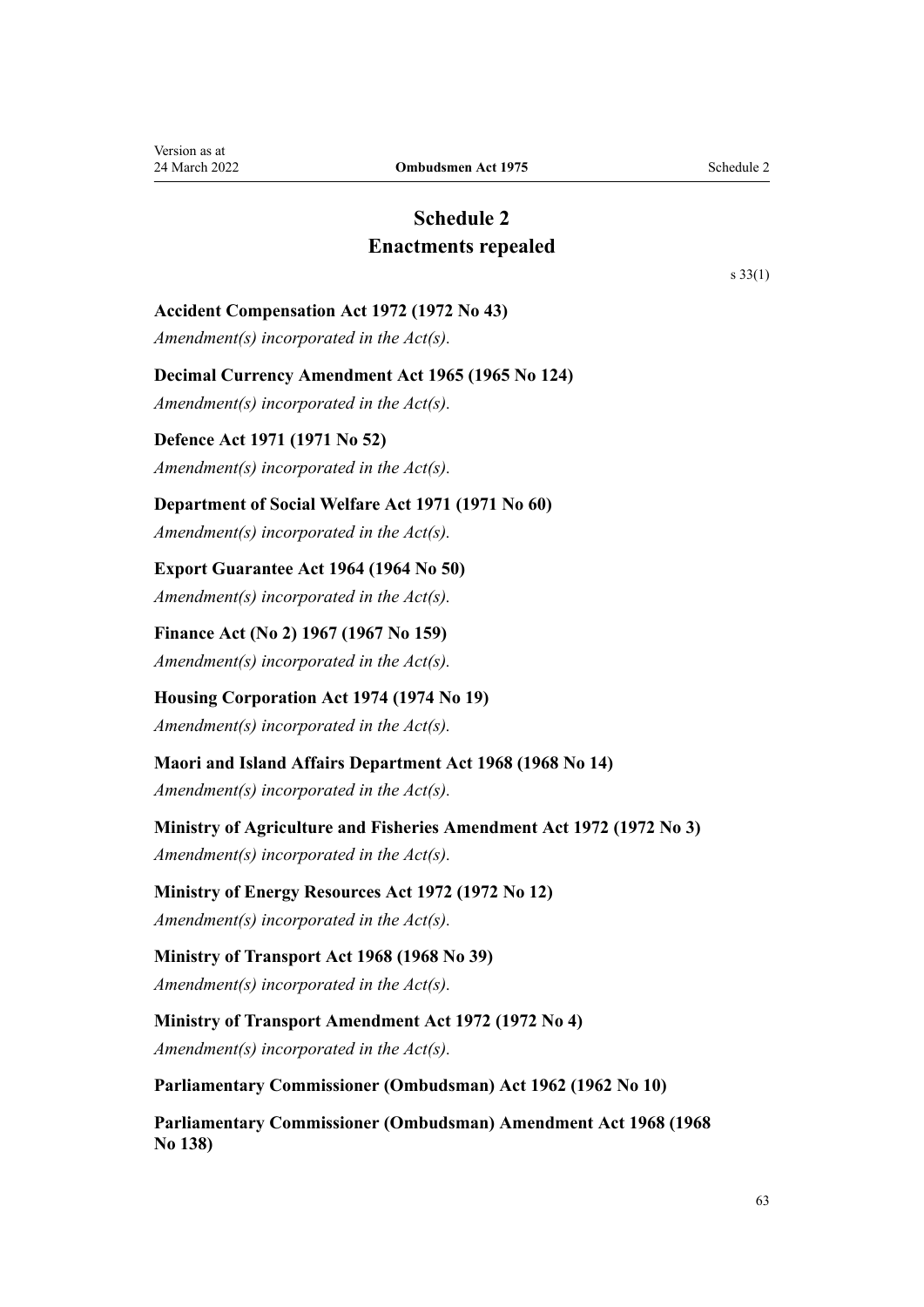#### **Parliamentary Commissioner (Ombudsman) Amendment Act 1969 (1969 No 121)**

#### **Parliamentary Commissioner (Ombudsman) Amendment Act 1970 (1970 No 96)**

#### **Rural Banking and Finance Corporation Act 1974 (1974 No 3)**

*Amendment(s) incorporated in the Act(s).*

# **State Advances Corporation Act 1965 (1965 No 47)**

*Amendment(s) incorporated in the [Act\(s\)](http://legislation.govt.nz/pdflink.aspx?id=DLM373712)*.

#### **Water and Soil Conservation Act 1967 (1967 No 135)**

*Amendment(s) incorporated in the Act(s).*

# **Water and Soil Conservation Amendment Act (No 2) 1971 (1971 No 154)**

*Amendment(s) incorporated in the Act(s).*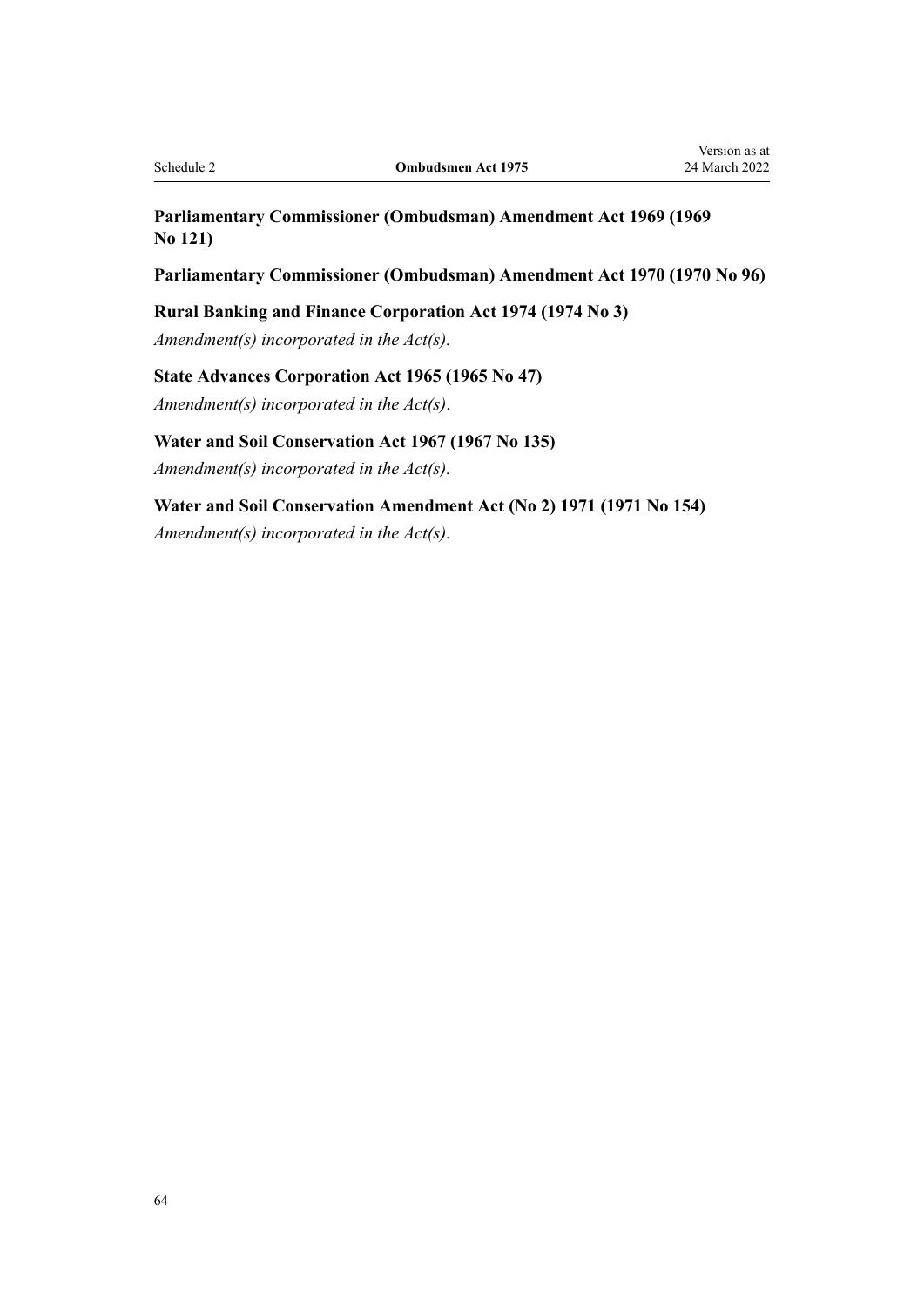#### **Notes**

#### *1 General*

This is a consolidation of the Ombudsmen Act 1975 that incorporates the amendments made to the legislation so that it shows the law as at its stated date.

#### *2 Legal status*

A consolidation is taken to correctly state, as at its stated date, the law enacted or made by the legislation consolidated and by the amendments. This presump‐ tion applies unless the contrary is shown.

[Section 78](http://legislation.govt.nz/pdflink.aspx?id=DLM7298365) of the Legislation Act 2019 provides that this consolidation, published as an electronic version, is an official version. A printed version of legis‐ lation that is produced directly from this official electronic version is also an official version.

#### *3 Editorial and format changes*

The Parliamentary Counsel Office makes editorial and format changes to con‐ solidations using the powers under [subpart 2](http://legislation.govt.nz/pdflink.aspx?id=DLM7298371) of Part 3 of the Legislation Act 2019. See also [PCO editorial conventions for consolidations](http://www.pco.govt.nz/editorial-conventions/).

#### *4 Amendments incorporated in this consolidation*

[Ombudsmen \(Executive Board for the Elimination of Family Violence and Sexual Violence\) Order](http://legislation.govt.nz/pdflink.aspx?id=LMS641476) [2022](http://legislation.govt.nz/pdflink.aspx?id=LMS641476) (SL 2022/43) Water Services Act 2021 (2021 No 36): [section 206\(1\)](http://legislation.govt.nz/pdflink.aspx?id=LMS374952)

[Ombudsmen \(Health New Zealand and Māori Health Authority\) Order 2021](http://legislation.govt.nz/pdflink.aspx?id=LMS514780) (LI 2021/187) [Ombudsmen \(Ministry for Ethnic Communities\) Order 2021](http://legislation.govt.nz/pdflink.aspx?id=LMS474731) (LI 2021/79) [Ombudsmen \(Strategic Planning Reform Board\) Order 2021](http://legislation.govt.nz/pdflink.aspx?id=LMS464603) (LI 2021/55) Secondary Legislation Act 2021 (2021 No 7): [section 3](http://legislation.govt.nz/pdflink.aspx?id=LMS268932) [Ombudsmen \(Border Executive Board\) Order 2020](http://legislation.govt.nz/pdflink.aspx?id=LMS436120) (LI 2020/306) Education (Name Change for NZIST) Order 2020 (LI 2020/260): [clause 4\(2\)](http://legislation.govt.nz/pdflink.aspx?id=LMS408582) Taumata Arowai–the Water Services Regulator Act 2020 (2020 No 52): [section 21](http://legislation.govt.nz/pdflink.aspx?id=LMS294399) Infrastructure Funding and Financing Act 2020 (2020 No 47): [section 161](http://legislation.govt.nz/pdflink.aspx?id=LMS276471) Public Service Act 2020 (2020 No 40): [sections 113–116,](http://legislation.govt.nz/pdflink.aspx?id=LMS359111) [135](http://legislation.govt.nz/pdflink.aspx?id=LMS176959) Education and Training Act 2020 (2020 No 38): [section 668](http://legislation.govt.nz/pdflink.aspx?id=LMS367713) New Zealand Māori Arts and Crafts Institute Vesting Act 2020 (2020 No 37): [section 17\(b\)](http://legislation.govt.nz/pdflink.aspx?id=LMS119052) Mental Health and Wellbeing Commission Act 2020 (2020 No 32): [section 18](http://legislation.govt.nz/pdflink.aspx?id=LMS281195) Privacy Act 2020 (2020 No 31): [section 217](http://legislation.govt.nz/pdflink.aspx?id=LMS23706) Greater Christchurch Regeneration Amendment Act 2020 (2020 No 27): [section 18\(2\)](http://legislation.govt.nz/pdflink.aspx?id=LMS312453) [Ombudsmen \(Protection of Name\) Amendment Act 2020](http://legislation.govt.nz/pdflink.aspx?id=LMS190584) (2020 No 3) Climate Change Response (Zero Carbon) Amendment Act 2019 (2019 No 61): [section 12](http://legislation.govt.nz/pdflink.aspx?id=LMS183854) Statutes Amendment Act 2019 (2019 No 56): [Part 29](http://legislation.govt.nz/pdflink.aspx?id=LMS59037)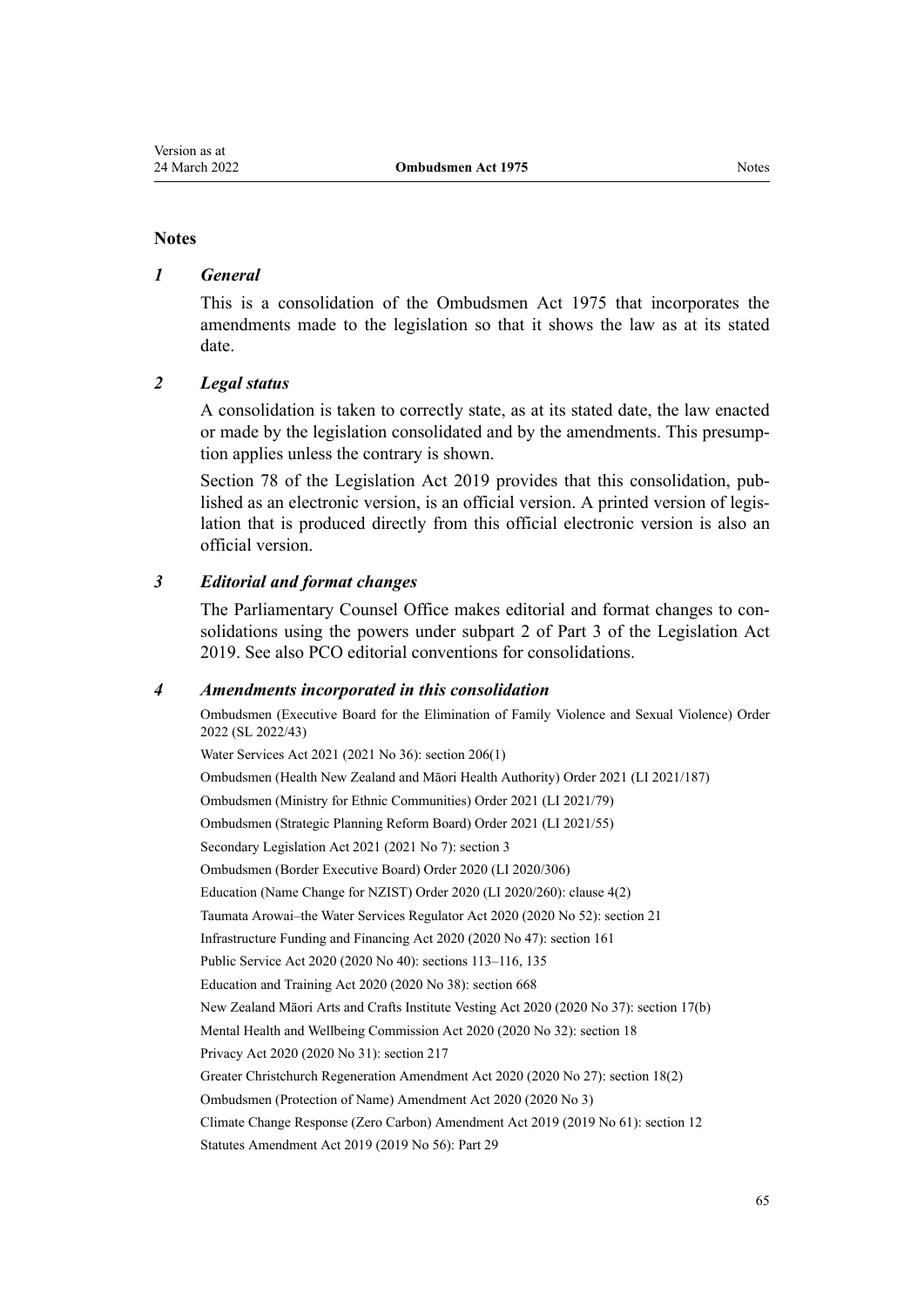Local Government Act 2002 Amendment Act 2019 (2019 No 54): [section 43](http://legislation.govt.nz/pdflink.aspx?id=DLM6868357) New Zealand Infrastructure Commission/Te Waihanga Act 2019 (2019 No 51): [section 27](http://legislation.govt.nz/pdflink.aspx?id=LMS155617) Kāinga Ora–Homes and Communities Act 2019 (2019 No 50): [section 33](http://legislation.govt.nz/pdflink.aspx?id=LMS191136) Trusts Act 2019 (2019 No 38): [section 161](http://legislation.govt.nz/pdflink.aspx?id=DLM7383110) Education Amendment Act 2018 (2018 No 40): [section 24](http://legislation.govt.nz/pdflink.aspx?id=LMS8587) Education (Teaching Council of Aotearoa New Zealand) Amendment Act 2018 (2018 No 35): sec[tion 12](http://legislation.govt.nz/pdflink.aspx?id=LMS9418) [Ombudsmen Act \(Schedule 1—Ministry of Housing and Urban Development\) Order 2018](http://legislation.govt.nz/pdflink.aspx?id=LMS51664) (LI 2018/106) Families Commission Act Repeal Act 2018 (2018 No 10): [section 11](http://legislation.govt.nz/pdflink.aspx?id=LMS11616) [Ombudsmen Act \(Schedule 1—Oranga Tamariki—Ministry for Children\) Order 2017](http://legislation.govt.nz/pdflink.aspx?id=DLM7518310) (LI 2017/301) [Ombudsmen Act \(Schedule 1—Te Kāhui Whakamana Rua Tekau mā Iwa—Pike River Recovery](http://legislation.govt.nz/pdflink.aspx?id=DLM7495506) [Agency\) Order 2017](http://legislation.govt.nz/pdflink.aspx?id=DLM7495506) (LI 2017/293) Education (Update) Amendment Act 2017 (2017 No 20): [section 161\(2\)](http://legislation.govt.nz/pdflink.aspx?id=DLM6929049) Fire and Emergency New Zealand Act 2017 (2017 No 17): [section 197](http://legislation.govt.nz/pdflink.aspx?id=DLM6678752) Intelligence and Security Act 2017 (2017 No 10): [section 335](http://legislation.govt.nz/pdflink.aspx?id=DLM6921475) Te Ture mō Te Reo Māori 2016/Māori Language Act 2016 (2016 No 17): [section 50](http://legislation.govt.nz/pdflink.aspx?id=DLM6174613) [Ombudsmen Act \(Schedule 1—Ministry for Women\) Order 2015](http://legislation.govt.nz/pdflink.aspx?id=DLM6627346) (LI 2015/247) [Ombudsmen Act \(Schedule 1—Ministry for Pacific Peoples\) Order 2015](http://legislation.govt.nz/pdflink.aspx?id=DLM6627329) (LI 2015/246) Standards and Accreditation Act 2015 (2015 No 91): [section 45](http://legislation.govt.nz/pdflink.aspx?id=DLM5947001) Harmful Digital Communications Act 2015 (2015 No 63): [section 28](http://legislation.govt.nz/pdflink.aspx?id=DLM6124419) [Ombudsmen Amendment Act 2015](http://legislation.govt.nz/pdflink.aspx?id=DLM6404402) (2015 No 30) Education Amendment Act 2015 (2015 No 1): [section 44](http://legislation.govt.nz/pdflink.aspx?id=DLM5989259) [Ombudsmen Act \(Schedule 1—Canterbury Earthquake Recovery Authority\) Order 2014](http://legislation.govt.nz/pdflink.aspx?id=DLM6326507) (LI 2014/373) Local Government Act 2002 Amendment Act 2014 (2014 No 55): [section 78](http://legislation.govt.nz/pdflink.aspx?id=DLM5707315) Te Urewera Act 2014 (2014 No 51): [section 138](http://legislation.govt.nz/pdflink.aspx?id=DLM6183949) Heritage New Zealand Pouhere Taonga Act 2014 (2014 No 26): [section 107](http://legislation.govt.nz/pdflink.aspx?id=DLM4005646) Arts Council of New Zealand Toi Aotearoa Act 2014 (2014 No 1): [section 27](http://legislation.govt.nz/pdflink.aspx?id=DLM3007375) Social Welfare (Transitional Provisions) Amendment Act 2013 (2013 No 132): [section 27](http://legislation.govt.nz/pdflink.aspx?id=DLM5627445) Companies Amendment Act 2013 (2013 No 111): [section 14](http://legislation.govt.nz/pdflink.aspx?id=DLM5620822) Game Animal Council Act 2013 (2013 No 98): [section 41\(2\)](http://legislation.govt.nz/pdflink.aspx?id=DLM4105502) WorkSafe New Zealand Act 2013 (2013 No 94): [section 22](http://legislation.govt.nz/pdflink.aspx?id=DLM5302071) Financial Markets (Repeals and Amendments) Act 2013 (2013 No 70): [section 150](http://legislation.govt.nz/pdflink.aspx?id=DLM5561603) [Ombudsmen Act \(Schedule 1—Crown Irrigation Investments Limited\) Order 2013](http://legislation.govt.nz/pdflink.aspx?id=DLM5314400) (SR 2013/291) Psychoactive Substances Act 2013 (2013 No 53): [section 110\(1\)](http://legislation.govt.nz/pdflink.aspx?id=DLM5043149) Public Finance Amendment Act 2013 (2013 No 50): [section 57](http://legislation.govt.nz/pdflink.aspx?id=DLM5326333) Legislation Act 2012 (2012 No 119): [section 77\(3\)](http://legislation.govt.nz/pdflink.aspx?id=DLM2998633) Callaghan Innovation Act 2012 (2012 No 94): [section 21](http://legislation.govt.nz/pdflink.aspx?id=DLM4732765) State-Owned Enterprises (KiwiRail Holdings Limited) Order 2012 (SR 2012/346): [clause 4](http://legislation.govt.nz/pdflink.aspx?id=DLM4898507) [Ombudsmen Act \(Schedule 1—The Network for Learning Limited\) Order 2012](http://legislation.govt.nz/pdflink.aspx?id=DLM4673906) (SR 2012/223) Biosecurity Law Reform Act 2012 (2012 No 73): [section 89](http://legislation.govt.nz/pdflink.aspx?id=DLM3388546)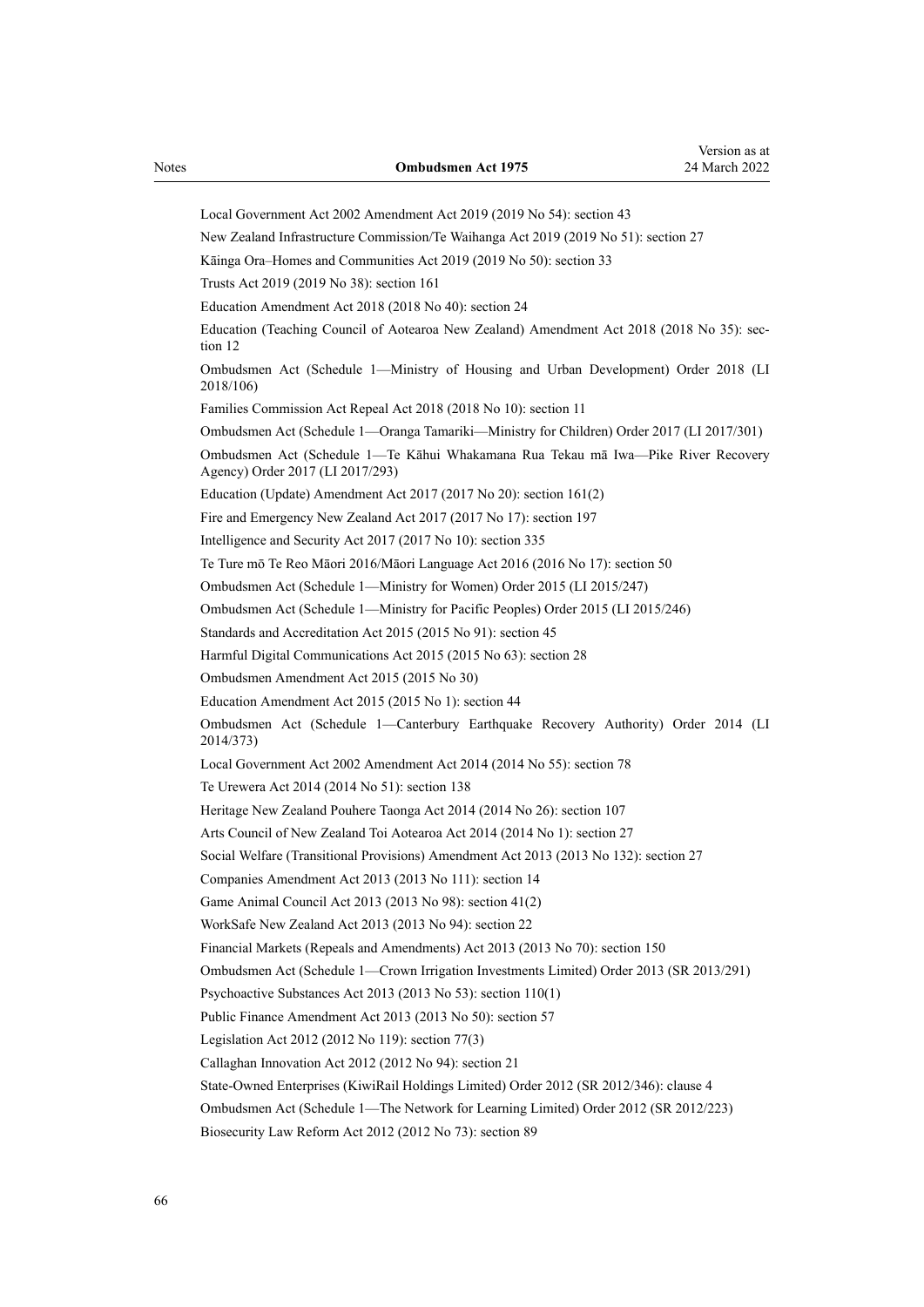(SR 2012/251)

2012/90)

[Ombudsmen Act \(Schedule 1—Tāmaki Redevelopment Company Limited\) Order 2012](http://legislation.govt.nz/pdflink.aspx?id=DLM4693007)

State-Owned Enterprises Amendment Act 2012 (2012 No 44): [section 6](http://legislation.govt.nz/pdflink.aspx?id=DLM4326323) Charities Amendment Act (No 2) 2012 (2012 No 43): [section 16\(2\)](http://legislation.govt.nz/pdflink.aspx?id=DLM4484647) Mental Health Commission Amendment Act 2012 (2012 No 42): [section 7\(2\)](http://legislation.govt.nz/pdflink.aspx?id=DLM4484313) New Zealand Public Health and Disability Amendment Act 2012 (2012 No 41): [sections 26,](http://legislation.govt.nz/pdflink.aspx?id=DLM4484110) [34](http://legislation.govt.nz/pdflink.aspx?id=DLM4484121) [Ombudsmen Act \(Schedule 1—Ministry of Business, Innovation, and Employment\) Order 2012](http://legislation.govt.nz/pdflink.aspx?id=DLM4441500) (SR [Ombudsmen Act \(Schedule 1—Ministry for Primary Industries\) Order 2012](http://legislation.govt.nz/pdflink.aspx?id=DLM4361552) (SR 2012/56) National Animal Identification and Tracing Act 2012 (2012 No 2): [section 75](http://legislation.govt.nz/pdflink.aspx?id=DLM3430572)

Criminal Procedure Act 2011 (2011 No 81): [section 413](http://legislation.govt.nz/pdflink.aspx?id=DLM3360714)

Education Amendment Act 2011 (2011 No 66): [section 49](http://legislation.govt.nz/pdflink.aspx?id=DLM3612399)

Financial Reporting Amendment Act 2011 (2011 No 22): [section 12](http://legislation.govt.nz/pdflink.aspx?id=DLM3701759)

Environmental Protection Authority Act 2011 (2011 No 14): [section 53\(1\)](http://legislation.govt.nz/pdflink.aspx?id=DLM3366997)

[Ombudsmen Act \(Schedule 1—Ministry of Fisheries\) Order 2011](http://legislation.govt.nz/pdflink.aspx?id=DLM3698300) (SR 2011/137)

Financial Markets Authority Act 2011 (2011 No 5): [section 82](http://legislation.govt.nz/pdflink.aspx?id=DLM3231793)

Legal Services Act 2011 (2011 No 4): [section 144](http://legislation.govt.nz/pdflink.aspx?id=DLM3143015)

New Zealand Productivity Commission Act 2010 (2010 No 136): [section 16](http://legislation.govt.nz/pdflink.aspx?id=DLM3104343)

Public Records Amendment Act (No 2) 2010 (2010 No 133): [section 19](http://legislation.govt.nz/pdflink.aspx?id=DLM3431136)

National Library of New Zealand (Te Puna Mātauranga o Aotearoa) Amendment Act 2010 (2010 No 132)[: section 18](http://legislation.govt.nz/pdflink.aspx?id=DLM3430033)

Research, Science, and Technology Act 2010 (2010 No 131): [section 18](http://legislation.govt.nz/pdflink.aspx?id=DLM3431046)

New Zealand Public Health and Disability Amendment Act 2010 (2010 No 118): [section 30\(2\)](http://legislation.govt.nz/pdflink.aspx?id=DLM2901056) Electricity Industry Act 2010 (2010 No 116): [section 166](http://legislation.govt.nz/pdflink.aspx?id=DLM2634629)

Private Security Personnel and Private Investigators Act 2010 (2010 No 115): [section 121\(1\)](http://legislation.govt.nz/pdflink.aspx?id=DLM1594656)

Local Government (Auckland Transitional Provisions) Act 2010 (2010 No 37): [section 113\(1\)](http://legislation.govt.nz/pdflink.aspx?id=DLM3016880)

[Ombudsmen Act \(Schedule 1—New Zealand Food Safety Authority\) Order 2010](http://legislation.govt.nz/pdflink.aspx?id=DLM2894885) (SR 2010/92)

[Ombudsmen Act \(Schedule 1\) Order 2009](http://legislation.govt.nz/pdflink.aspx?id=DLM2539525) (SR 2009/354)

Māori Trustee Amendment Act 2009 (2009 No 12): [section 30\(1\), \(2\)\(b\)](http://legislation.govt.nz/pdflink.aspx?id=DLM1583888)

Walking Access Act 2008 (2008 No 101): [section 82](http://legislation.govt.nz/pdflink.aspx?id=DLM1244216)

Policing Act 2008 (2008 No 72): [section 116\(a\)\(ii\)](http://legislation.govt.nz/pdflink.aspx?id=DLM1102349)

Land Transport Management Amendment Act 2008 (2008 No 47): [section 50\(1\)](http://legislation.govt.nz/pdflink.aspx?id=DLM1313622)

New Zealand Geographic Board (Ngā Pou Taunaha o Aotearoa) Act 2008 (2008 No 30): [section 38](http://legislation.govt.nz/pdflink.aspx?id=DLM1065526)

State-Owned Enterprises (AsureQuality Limited) Order 2007 (SR 2007/330): [clause 4](http://legislation.govt.nz/pdflink.aspx?id=DLM981292)

State-Owned Enterprises (Asure New Zealand Limited) Order 2007 (SR 2007/273): [clause 3](http://legislation.govt.nz/pdflink.aspx?id=DLM972982)

Independent Police Conduct Authority Amendment Act 2007 (2007 No 38): [section 26](http://legislation.govt.nz/pdflink.aspx?id=DLM967974)

[Ombudsmen Act \(Schedule 1\) Order \(No 2\) 2007](http://legislation.govt.nz/pdflink.aspx?id=DLM442438) (SR 2007/191)

[Ombudsmen Act \(Schedule 1\) Order 2007](http://legislation.govt.nz/pdflink.aspx?id=DLM440085) (SR 2007/164)

State-Owned Enterprises (Kordia Group Limited) Order 2007 (SR 2007/17): [clause 4](http://legislation.govt.nz/pdflink.aspx?id=DLM426135)

Plumbers, Gasfitters, and Drainlayers Act 2006 (2006 No 74): [section 185](http://legislation.govt.nz/pdflink.aspx?id=DLM397798)

Crimes of Torture Amendment Act 2006 (2006 No 68): [section 13](http://legislation.govt.nz/pdflink.aspx?id=DLM393156)

Geographical Indications (Wine and Spirits) Registration Act 2006 (2006 No 60): [section 64\(2\)](http://legislation.govt.nz/pdflink.aspx?id=DLM391102)

Sports Anti-Doping Act 2006 (2006 No 58): [section 61](http://legislation.govt.nz/pdflink.aspx?id=DLM390404)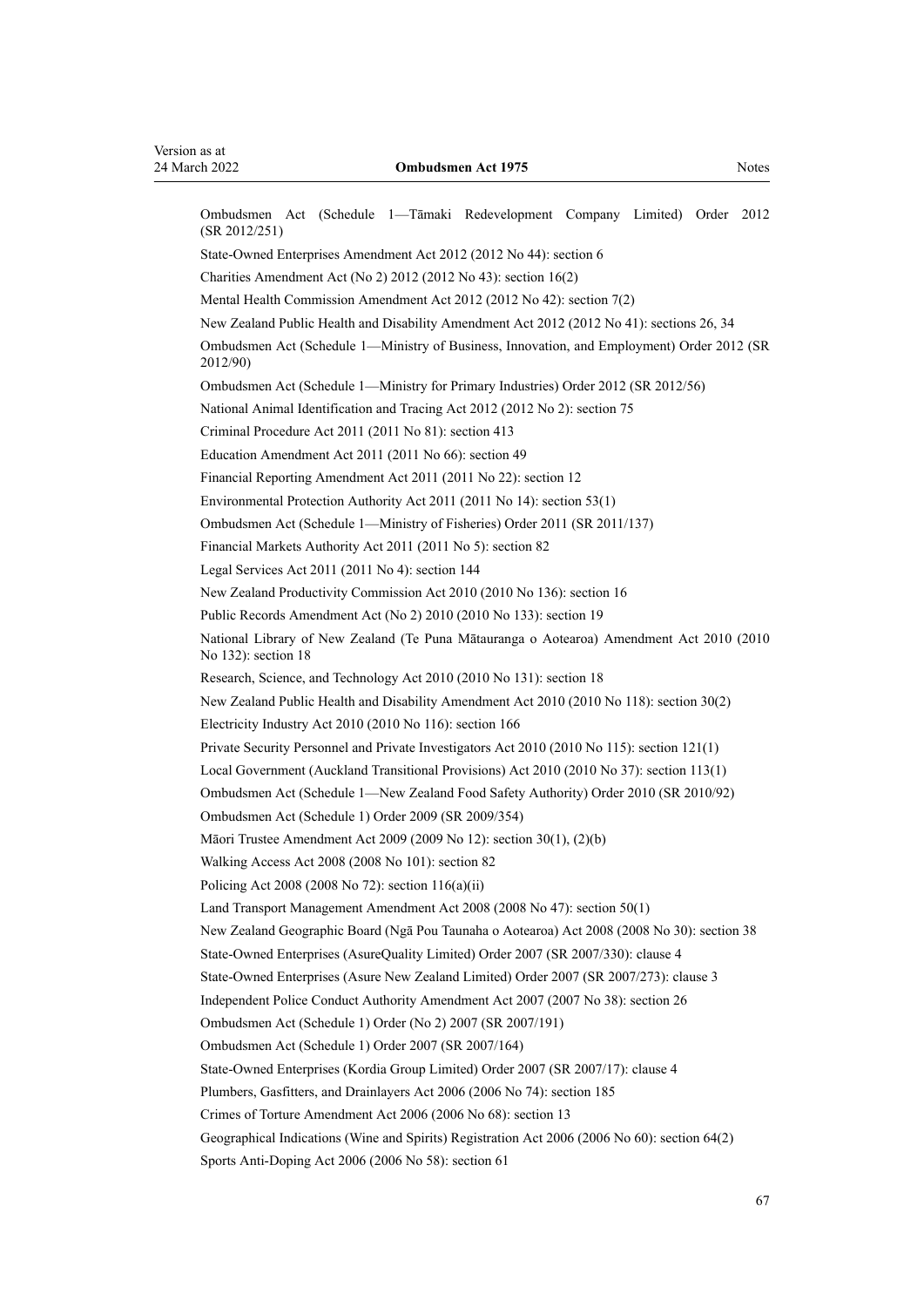[Ombudsmen Act \(Schedule 1\) Order \(No 3\) 2006](http://legislation.govt.nz/pdflink.aspx?id=DLM413365) (SR 2006/322) [Ombudsmen Act \(Schedule 1\) Order \(No 2\) 2006](http://legislation.govt.nz/pdflink.aspx?id=DLM382465) (SR 2006/129) [Ombudsmen Act \(Schedule 1\) Order 2006](http://legislation.govt.nz/pdflink.aspx?id=DLM378014) (SR 2006/95) [Ombudsmen Amendment Act 2005](http://legislation.govt.nz/pdflink.aspx?id=DLM362239) (2005 No 109) Patriotic and Canteen Funds Amendment Act 2005 (2005 No 65): [section 21](http://legislation.govt.nz/pdflink.aspx?id=DLM348933) New Zealand Public Health and Disability Amendment Act 2005 (2005 No 63): [section 5\(2\)](http://legislation.govt.nz/pdflink.aspx?id=DLM348477) Registered Architects Act 2005 (2005 No 38): [section 82\(1\)](http://legislation.govt.nz/pdflink.aspx?id=DLM344094) State-Owned Enterprises Amendment Act 2004 (2004 No 116): [section 5](http://legislation.govt.nz/pdflink.aspx?id=DLM333210) Crown Entities Act 2004 (2004 No 115): [section 131](http://legislation.govt.nz/pdflink.aspx?id=DLM330399) Maritime Transport Amendment Act 2004 (2004 No 98): [section 11\(3\)](http://legislation.govt.nz/pdflink.aspx?id=DLM322600) Land Transport Management Amendment Act 2004 (2004 No 97): [section 19\(1\)](http://legislation.govt.nz/pdflink.aspx?id=DLM321838) Electricity Amendment Act 2004 (2004 No 80): [section 24\(1\)](http://legislation.govt.nz/pdflink.aspx?id=DLM315118) [Ombudsmen \(Schedule 1\) Order 2004](http://legislation.govt.nz/pdflink.aspx?id=DLM292290) (SR 2004/351) Building Act 2004 (2004 No 72): [section 414](http://legislation.govt.nz/pdflink.aspx?id=DLM309090) Local Government (Auckland) Amendment Act 2004 (2004 No 57): [section 47](http://legislation.govt.nz/pdflink.aspx?id=DLM301337) New Zealand Symphony Orchestra Act 2004 (2004 No 20): [section 36](http://legislation.govt.nz/pdflink.aspx?id=DLM243147) Education (Disestablishment of Early Childhood Development Board) Amendment Act 2004 (2004 No 14): [section 7\(b\)](http://legislation.govt.nz/pdflink.aspx?id=DLM241067) State-Owned Enterprises (AgriQuality Limited) Order 2004 (SR 2004/87): [clause 4](http://legislation.govt.nz/pdflink.aspx?id=DLM252871) Children's Commissioner Act 2003 (2003 No 121): [section 37](http://legislation.govt.nz/pdflink.aspx?id=DLM230914) [Ombudsmen Amendment Act 2003](http://legislation.govt.nz/pdflink.aspx?id=DLM218152) (2003 No 91) Business Development Boards Act Repeal Act 2003 (2003 No 64): [section 4\(1\)](http://legislation.govt.nz/pdflink.aspx?id=DLM216542) Gambling Act 2003 (2003 No 51): [section 374](http://legislation.govt.nz/pdflink.aspx?id=DLM210735) State Sector Amendment Act 2003 (2003 No 41): [section 12\(1\), \(2\)](http://legislation.govt.nz/pdflink.aspx?id=DLM201376) New Zealand Trade and Enterprises Act 2003 (2003 No 27): [section 84](http://legislation.govt.nz/pdflink.aspx?id=DLM197801) Māori Television Service (Te Aratuku Whakaata Irirangi Māori) Act 2003 (2003 No 21): [section 57](http://legislation.govt.nz/pdflink.aspx?id=DLM194561) Social Workers Registration Act 2003 (2003 No 17): [section 149](http://legislation.govt.nz/pdflink.aspx?id=DLM190655) Local Government Act 2002 (2002 No 84): [section 262](http://legislation.govt.nz/pdflink.aspx?id=DLM174088) Remuneration Authority (Members of Parliament) Amendment Act 2002 (2002 No 54): [section 4\(1\)](http://legislation.govt.nz/pdflink.aspx?id=DLM167443) Education (Tertiary Reform) Amendment Act 2002 (2002 No 50): [section 59](http://legislation.govt.nz/pdflink.aspx?id=DLM166273) Sport and Recreation New Zealand Act 2002 (2002 No 38): [section 62](http://legislation.govt.nz/pdflink.aspx?id=DLM157684) [Ombudsmen \(First Schedule\) Order 2002](http://legislation.govt.nz/pdflink.aspx?id=DLM171041) (SR 2002/385) Civil Defence Emergency Management Act 2002 (2002 No 33): [section 117](http://legislation.govt.nz/pdflink.aspx?id=DLM151437) Chartered Professional Engineers of New Zealand Act 2002 (2002 No 17): [section 69\(1\)](http://legislation.govt.nz/pdflink.aspx?id=DLM145116) Public Trust Act 2001 (2001 No 100): [section 170\(1\)](http://legislation.govt.nz/pdflink.aspx?id=DLM124529) Human Rights Amendment Act 2001 (2001 No 96): [section 70\(1\)](http://legislation.govt.nz/pdflink.aspx?id=DLM122579) Education Standards Act 2001 (2001 No 88): [sections 83,](http://legislation.govt.nz/pdflink.aspx?id=DLM118875) [94\(b\)](http://legislation.govt.nz/pdflink.aspx?id=DLM119207) New Zealand Superannuation and Retirement Income Act 2001 (2001 No 84): [section 74](http://legislation.govt.nz/pdflink.aspx?id=DLM114864) Government Superannuation Fund Amendment Act 2001 (2001 No 47): [section 36](http://legislation.govt.nz/pdflink.aspx?id=DLM98897) Housing Corporation Amendment Act 2001 (2001 No 37): [section 24\(1\)](http://legislation.govt.nz/pdflink.aspx?id=DLM96736) Public Audit Act 2001 (2001 No 10): [section 53](http://legislation.govt.nz/pdflink.aspx?id=DLM88957) State-Owned Enterprises (Landcorp Farming Limited) Order 2001 (SR 2001/23): [clause 4](http://legislation.govt.nz/pdflink.aspx?id=DLM21620)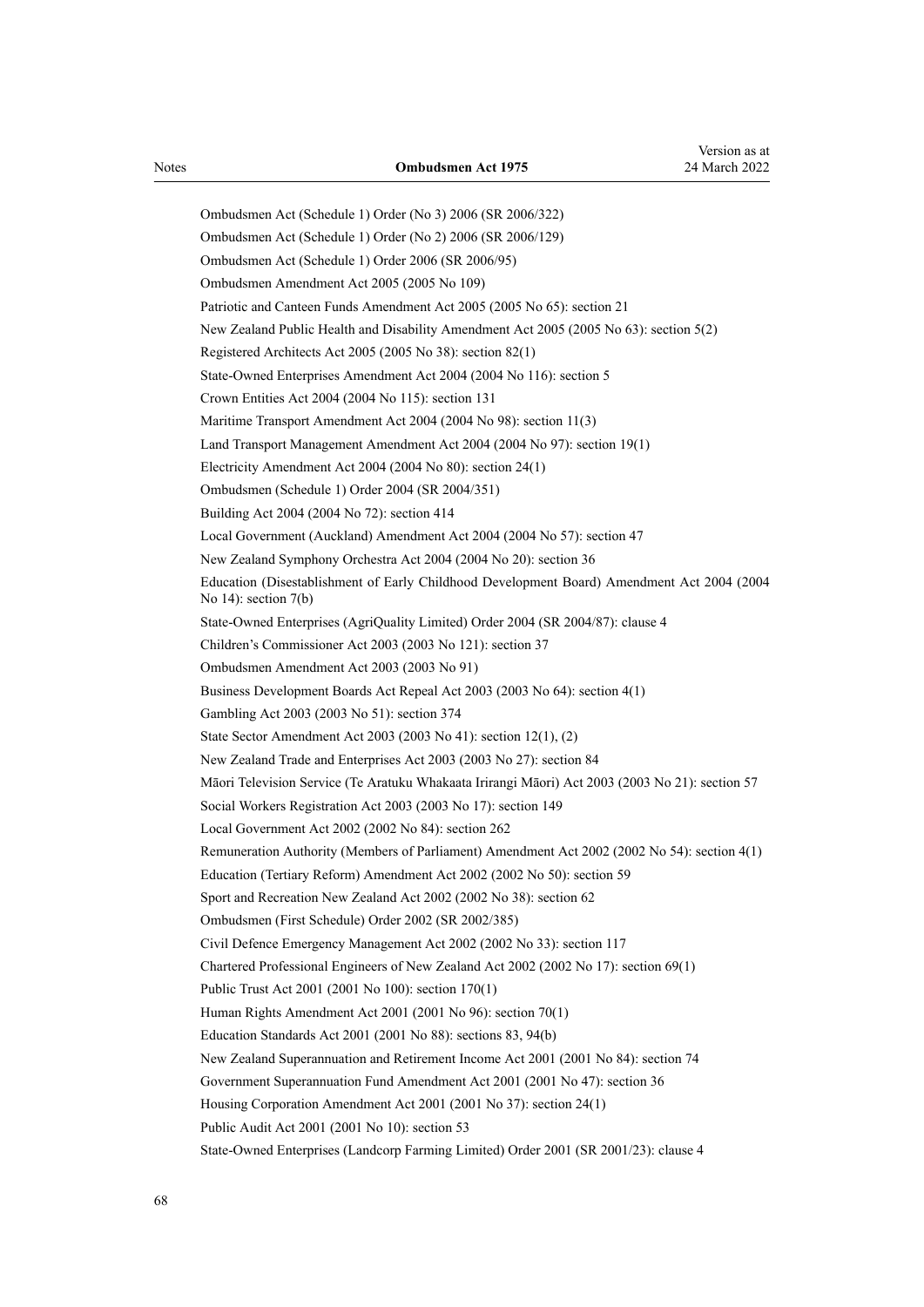New Zealand Public Health and Disability Act 2000 (2000 No 91): [section 111\(1\)](http://legislation.govt.nz/pdflink.aspx?id=DLM81644) Legal Services Act 2000 (2000 No 42): [section 128](http://legislation.govt.nz/pdflink.aspx?id=DLM73105) Archives, Culture, and Heritage Reform Act 2000 (2000 No 32): [section 12](http://legislation.govt.nz/pdflink.aspx?id=DLM67196) Ministry of Economic Development Act 2000 (2000 No 28): [section 8\(1\)](http://legislation.govt.nz/pdflink.aspx?id=DLM67109) Parliamentary Service Act 2000 (2000 No 17): [section 36](http://legislation.govt.nz/pdflink.aspx?id=DLM56324) Education (Change of Name of Education Entities) Order 2000 (SR 2000/117): [clause 4\(1\)](http://legislation.govt.nz/pdflink.aspx?id=DLM6021) Energy Efficiency and Conservation Act 2000 (2000 No 14): [section 40](http://legislation.govt.nz/pdflink.aspx?id=DLM55733) Museum of Transport and Technology Act 2000 (2000 No 1 (P)): [section 28\(1\)](http://legislation.govt.nz/pdflink.aspx?id=DLM119840) Animal Welfare Act 1999 (1999 No 142): [section 195](http://legislation.govt.nz/pdflink.aspx?id=DLM51966) Children's Health Camps Board Dissolution Act 1999 (1999 No 141): [section 7](http://legislation.govt.nz/pdflink.aspx?id=DLM49649) State-Owned Enterprises (Meteorological Service of New Zealand Limited and Vehicle Testing New Zealand Limited) Amendment Act 1999 (1999 No 65): [section 4\(7\)](http://legislation.govt.nz/pdflink.aspx?id=DLM30524) [Ombudsmen Amendment Act 1999](http://legislation.govt.nz/pdflink.aspx?id=DLM24758) (1999 No 44) State-Owned Enterprises (Mighty River Power Limited) Order 1999 (SR 1999/102): [clause 3](http://legislation.govt.nz/pdflink.aspx?id=DLM282635) State-Owned Enterprises (Meridian Energy Limited) Order 1999 (SR 1999/101): [clause 3](http://legislation.govt.nz/pdflink.aspx?id=DLM282624) Accident Insurance Act 1998 (1998 No 114): section 415(1) State-Owned Enterprises (Contact Energy Limited) Amendment Act 1998 (1998 No 99): [section 3\(7\)](http://legislation.govt.nz/pdflink.aspx?id=DLM431912) Local Government Amendment Act 1998 (1998 No 89): [section 11\(1\)](http://legislation.govt.nz/pdflink.aspx?id=DLM428815) Health Amendment Act 1998 (1998 No 86): [section 10](http://legislation.govt.nz/pdflink.aspx?id=DLM428199) Health and Disability Services Amendment Act 1998 (1998 No 74): section 5(4) Valuation Department (Restructuring) Act 1998 (1998 No 70): [section 14\(1\)\(a\)](http://legislation.govt.nz/pdflink.aspx?id=DLM427790) Ministries of Agriculture and Forestry (Restructuring) Act 1997 (1997 No 100): [section 4](http://legislation.govt.nz/pdflink.aspx?id=DLM418617) State-Owned Enterprises (Transpower New Zealand Limited) Order 1997 (SR 1997/299): [clause 3\(1\)](http://legislation.govt.nz/pdflink.aspx?id=DLM242249) State-Owned Enterprises (Solid Energy New Zealand Limited) Order 1997 (SR 1997/277): [clause 3](http://legislation.govt.nz/pdflink.aspx?id=DLM239992) [Ombudsmen Amendment Act 1997](http://legislation.govt.nz/pdflink.aspx?id=DLM412319) (1997 No 72) Ombudsmen Amendment Act 1996 (1996 No 137) Auckland War Memorial Museum Act 1996 (1996 No 4 (L)): [section 32\(1\)](http://legislation.govt.nz/pdflink.aspx?id=DLM83638) Survey Amendment Act 1996 (1996 No 55): section 5 Inspector-General of Intelligence and Security Act 1996 (1996 No 47): [sections 30](http://legislation.govt.nz/pdflink.aspx?id=DLM392551), [31](http://legislation.govt.nz/pdflink.aspx?id=DLM392553) Marlborough Forestry Corporation Act Repeal Act 1996 (1996 No 2 (L)): section 11(2) New Zealand Antarctic Institute Act 1996 (1996 No 38): [section 18](http://legislation.govt.nz/pdflink.aspx?id=DLM391307) Hazardous Substances and New Organisms Act 1996 (1996 No 30): [section 149](http://legislation.govt.nz/pdflink.aspx?id=DLM385160) Customs and Excise Act 1996 (1996 No 27): [section 289\(1\)](http://legislation.govt.nz/pdflink.aspx?id=DLM380185) State-Owned Enterprises (Crown Forestry Management Limited) Order 1996 (SR 1996/122): [clause](http://legislation.govt.nz/pdflink.aspx?id=DLM211617) [3](http://legislation.govt.nz/pdflink.aspx?id=DLM211617) Dog Control Act 1996 (1996 No 13): [section 79](http://legislation.govt.nz/pdflink.aspx?id=DLM375484) Health and Disability Services Amendment Act 1995 (1995 No 84): [section 3\(3\)](http://legislation.govt.nz/pdflink.aspx?id=DLM371289) Radio New Zealand Act (No 2) 1995 (1995 No 53): [section 2](http://legislation.govt.nz/pdflink.aspx?id=DLM368674) Radio New Zealand Act 1995 (1995 No 52): [section 20](http://legislation.govt.nz/pdflink.aspx?id=DLM368655) Chatham Islands Council Act 1995 (1995 No 41): [section 32\(1\)](http://legislation.govt.nz/pdflink.aspx?id=DLM368047) Department of Justice (Restructuring) Act 1995 (1995 No 39): [sections 5\(2\),](http://legislation.govt.nz/pdflink.aspx?id=DLM367230) [6\(3\)](http://legislation.govt.nz/pdflink.aspx?id=DLM367231), [10\(3\)](http://legislation.govt.nz/pdflink.aspx?id=DLM367235) Ministry of Agriculture and Fisheries (Restructuring) Act 1995 (1995 No 31): [section 5](http://legislation.govt.nz/pdflink.aspx?id=DLM366836)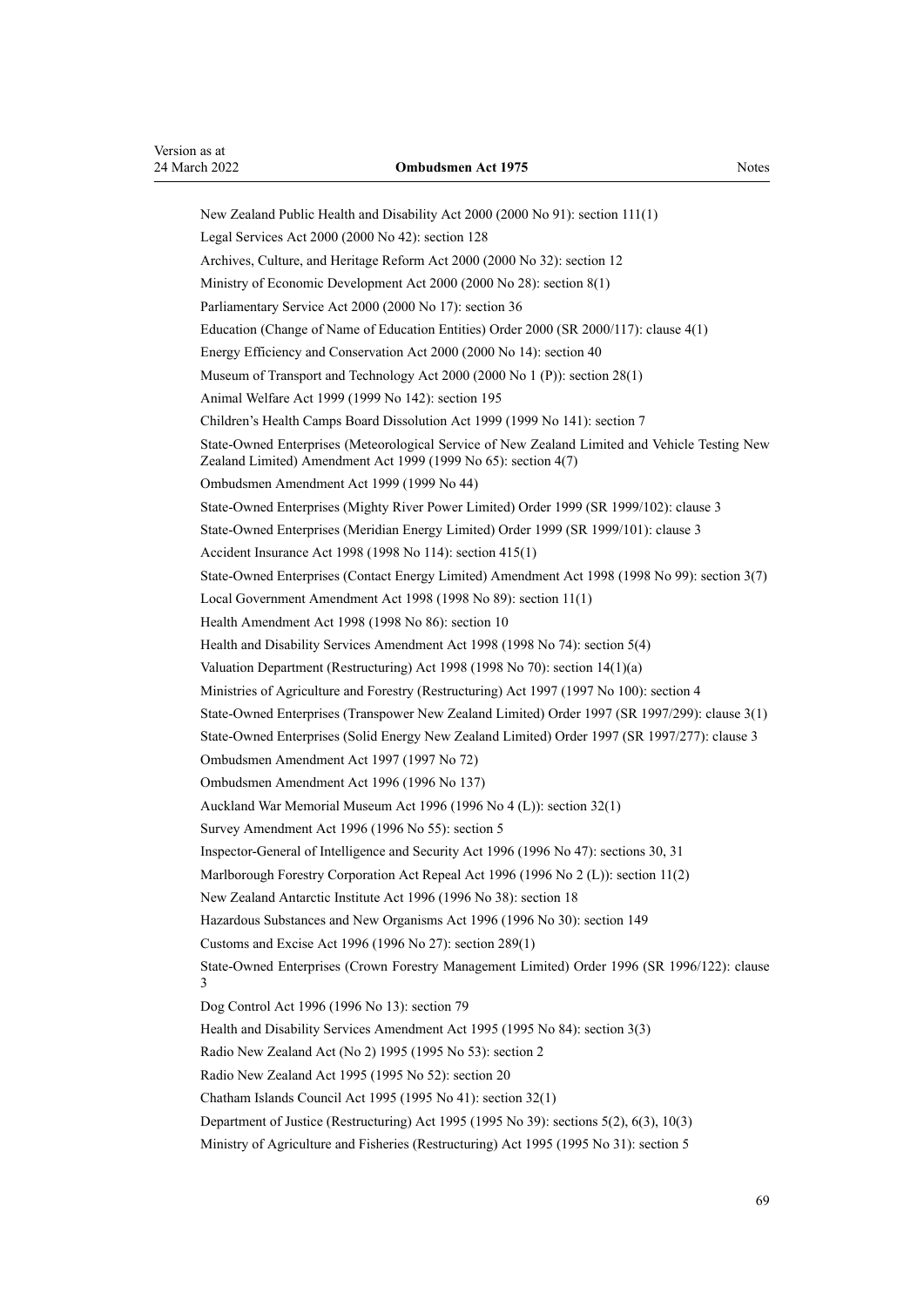Government Superannuation Fund Amendment Act 1995 (1995 No 28): [section 31](http://legislation.govt.nz/pdflink.aspx?id=DLM366271) Statistics Amendment Act 1994 (1994 No 159): [section 2\(5\)](http://legislation.govt.nz/pdflink.aspx?id=DLM347442) Health and Disability Commissioner Act 1994 (1994 No 88): [section 76](http://legislation.govt.nz/pdflink.aspx?id=DLM334174) Finance Act 1994 (1994 No 73): [section 6\(1\)](http://legislation.govt.nz/pdflink.aspx?id=DLM332898) Arts Council of New Zealand Toi Aotearoa Act 1994 (1994 No 19): [section 34\(1\)](http://legislation.govt.nz/pdflink.aspx?id=DLM330648) Company Law Reform (Transitional Provisions) Act 1994 (1994 No 16): [section 2](http://legislation.govt.nz/pdflink.aspx?id=DLM328986) [Ombudsmen Act First Schedule Order 1993](http://legislation.govt.nz/pdflink.aspx?id=DLM184886) (SR 1993/421) Retirement Income Act 1993 (1993 No 148): section 20 Southland Electricity Act 1993 (1993 No 147): [section 32](http://legislation.govt.nz/pdflink.aspx?id=DLM328925) Biosecurity Act 1993 (1993 No 95): [section 168\(1\)](http://legislation.govt.nz/pdflink.aspx?id=DLM316769) Films, Videos, and Publications Classification Act 1993 (1993 No 94): [section 150\(1\)](http://legislation.govt.nz/pdflink.aspx?id=DLM314425) Electoral Act 1993 (1993 No 87): [section 282](http://legislation.govt.nz/pdflink.aspx?id=DLM310826) Earthquake Commission Act 1993 (1993 No 84): [section 38](http://legislation.govt.nz/pdflink.aspx?id=DLM306786) Human Rights Act 1993 (1993 No 82): [section 145](http://legislation.govt.nz/pdflink.aspx?id=DLM305710) Broadcasting Amendment Act 1993 (1993 No 69): [section 23](http://legislation.govt.nz/pdflink.aspx?id=DLM304208) Education Amendment Act 1993 (1993 No 51): [sections 21\(4\)](http://legislation.govt.nz/pdflink.aspx?id=DLM302615), [28](http://legislation.govt.nz/pdflink.aspx?id=DLM302623) Foreign Affairs Amendment Act 1993 (1993 No 48): [section 6\(1\)](http://legislation.govt.nz/pdflink.aspx?id=DLM302525) Wildlife Amendment Act 1993 (1993 No 39): section 6 Historic Places Act 1993 (1993 No 38): [section 118\(2\)](http://legislation.govt.nz/pdflink.aspx?id=DLM301645) Ombudsmen Amendment Act 1993 (1993 No 34) Health Sector (Transfers) Act 1993 (1993 No 23): [section 30\(2\), \(4\)](http://legislation.govt.nz/pdflink.aspx?id=DLM295176) Higher Salaries Commission Amendment Act (No 2) 1992 (1992 No 130): section 4 Defamation Act 1992 (1992 No 105): [section 56\(1\)](http://legislation.govt.nz/pdflink.aspx?id=DLM281277) Union Representatives Education Leave Act Repeal Act 1992 (1992 No 102): [section 12](http://legislation.govt.nz/pdflink.aspx?id=DLM280654) Selwyn Plantation Board Empowering Act 1992 (1992 No 4 (L)): [section 20\(2\), \(5\)](http://legislation.govt.nz/pdflink.aspx?id=DLM80697) Civil Aviation Amendment Act 1992 (1992 No 75): [section 39](http://legislation.govt.nz/pdflink.aspx?id=DLM269410) State-Owned Enterprises Order 1992 (SR 1992/181): [clause 3](http://legislation.govt.nz/pdflink.aspx?id=DLM165477) Energy Companies Act 1992 (1992 No 56): [sections 79\(2\),](http://legislation.govt.nz/pdflink.aspx?id=DLM268363) [96\(1\)](http://legislation.govt.nz/pdflink.aspx?id=DLM268395) Crown Research Institutes Act 1992 (1992 No 47): [sections 46\(1\),](http://legislation.govt.nz/pdflink.aspx?id=DLM265666) [48\(2\)](http://legislation.govt.nz/pdflink.aspx?id=DLM265669) Mental Health (Compulsory Assessment and Treatment) Act 1992 (1992 No 46): [section 137\(1\)](http://legislation.govt.nz/pdflink.aspx?id=DLM264250) Transport Services Licensing Amendment Act 1992 (1992 No 28): section 2(3) Ombudsmen Amendment Act 1992 (1992 No 25) Museum of New Zealand Te Papa Tongarewa Act 1992 (1992 No 19): [section 36](http://legislation.govt.nz/pdflink.aspx?id=DLM260283) Sport, Fitness, and Leisure Amendment Act 1992 (1992 No 18): section 4(4) Ministry of Maori Development Act 1991 (1991 No 145): [section 9\(1\)](http://legislation.govt.nz/pdflink.aspx?id=DLM257786) Ombudsmen Amendment Act 1991 (1991 No 121) New Zealand Tourism Board Act 1991 (1991 No 110): [section 18\(2\)](http://legislation.govt.nz/pdflink.aspx?id=DLM249395) Finance Act 1991 (1991 No 93): [sections 5](http://legislation.govt.nz/pdflink.aspx?id=DLM248290), [11\(1\)](http://legislation.govt.nz/pdflink.aspx?id=DLM248706), [18,](http://legislation.govt.nz/pdflink.aspx?id=DLM248720) [24](http://legislation.govt.nz/pdflink.aspx?id=DLM248734) Local Government Amendment Act 1991 (1991 No 49): section 25(1), (2), (4) Maori Language Amendment Act 1991 (1991 No 40): section 2(6) Transport Accident Investigation Commission Act 1990 (1990 No 99): [section 16](http://legislation.govt.nz/pdflink.aspx?id=DLM221899) New Zealand Tourism Department Amendment Act 1990 (1990 No 87): section 3(2)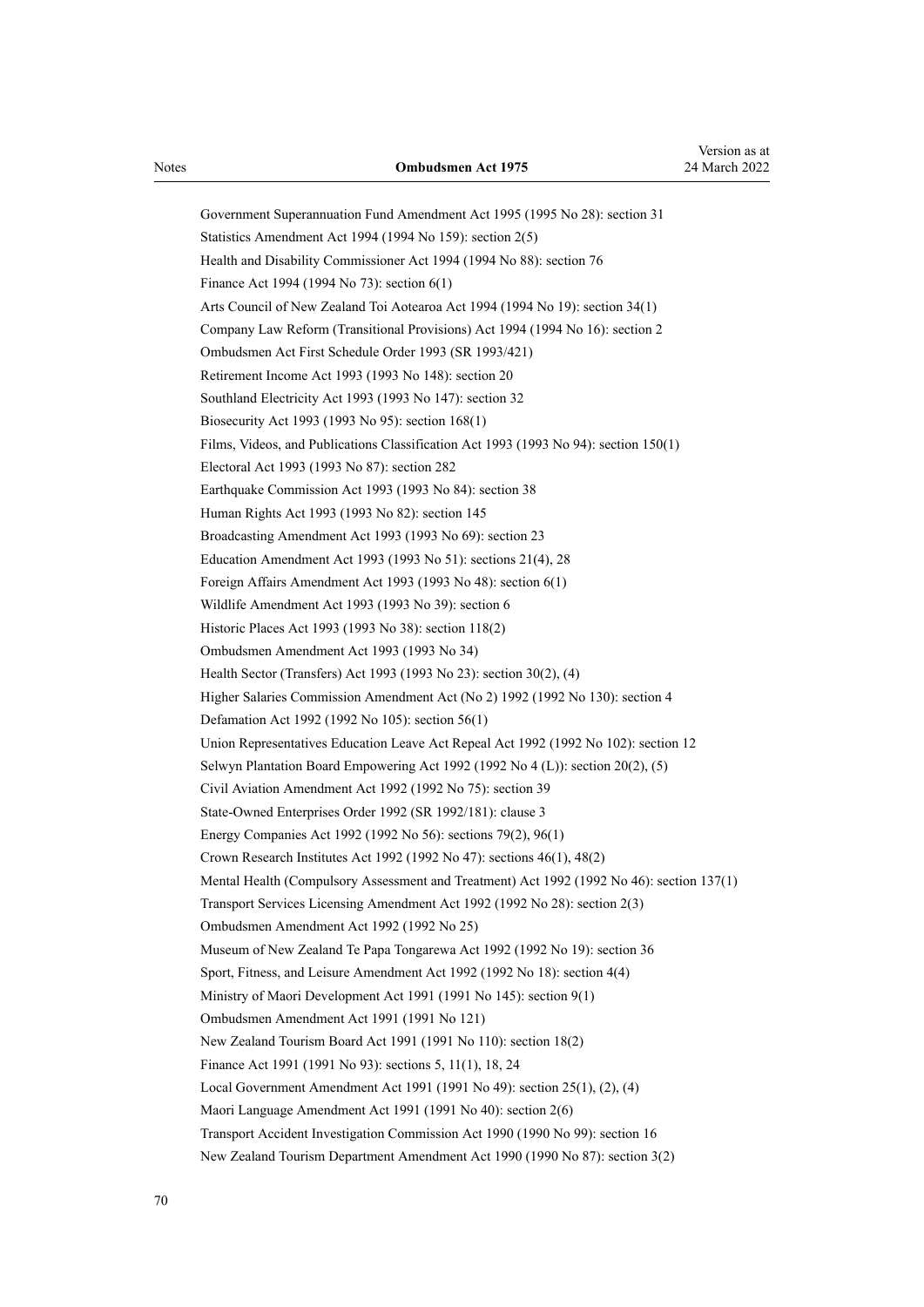America's Cup (Planning) Act Repeal Act 1990 (1990 No 76): [section 2\(2\)](http://legislation.govt.nz/pdflink.aspx?id=DLM214603) Education Amendment Act 1990 (1990 No 60): section 50(1), (4) State-Owned Enterprises Amendment Act (No 2) 1990 (1990 No 49): [section 4\(1\)](http://legislation.govt.nz/pdflink.aspx?id=DLM210987) State Insurance Act 1990 (1990 No 36): [section 21\(2\)](http://legislation.govt.nz/pdflink.aspx?id=DLM210424) Conservation Law Reform Act 1990 (1990 No 31): [section 37](http://legislation.govt.nz/pdflink.aspx?id=DLM208750) Social Welfare (Transitional Provisions) Act 1990 (1990 No 26): [section 40\(b\)](http://legislation.govt.nz/pdflink.aspx?id=DLM204542) Finance Act 1990 (1990 No 20): [section 6](http://legislation.govt.nz/pdflink.aspx?id=DLM203569) Tower Corporation Act 1990 (1990 No 2 (P)): [section 31\(3\)](http://legislation.govt.nz/pdflink.aspx?id=DLM114551) [Ombudsmen Act First Schedule Order 1989](http://legislation.govt.nz/pdflink.aspx?id=DLM134792) (SR 1989/406) Acts and Regulations Publication Act 1989 (1989 No 142): [section 30](http://legislation.govt.nz/pdflink.aspx?id=DLM195514) Energy (Fuels, Levies, and References) Act 1989 (1989 No 140): [section 3\(3\)](http://legislation.govt.nz/pdflink.aspx?id=DLM194765) Survey Amendment Act (No 3) 1989 (1989 No 139): section 6 Police Amendment Act 1989 (1989 No 138): section 18 Rural Banking and Finance Corporation of New Zealand Act 1989 (1989 No 81): [section 21\(1\)](http://legislation.govt.nz/pdflink.aspx?id=DLM191709) Education Act 1989 (1989 No 80): [sections 142\(2\),](http://legislation.govt.nz/pdflink.aspx?id=DLM182043) [143\(1\)](http://legislation.govt.nz/pdflink.aspx?id=DLM182044) Government Roading Powers Act 1989 (1989 No 75): [section 116\(1\), \(4\)](http://legislation.govt.nz/pdflink.aspx?id=DLM175926) Maori Affairs Restructuring Act 1989 (1989 No 68): [section 10](http://legislation.govt.nz/pdflink.aspx?id=DLM170435) Waterfront Industry Restructuring Act 1989 (1989 No 66): [section 51\(d\)](http://legislation.govt.nz/pdflink.aspx?id=DLM169930) Public Finance Act 1989 (1989 No 44): [section 86\(1\)](http://legislation.govt.nz/pdflink.aspx?id=DLM163175) Broadcasting Act 1989 (1989 No 25): [section 88](http://legislation.govt.nz/pdflink.aspx?id=DLM158930) School Trustees Act 1989 (1989 No 3): section 24(3)(a) Ombudsmen Amendment Act (No 2) 1988 (1988 No 205) Post Office Bank Amendment Act 1988 (1988 No 173): section 4 New Zealand 1990 Commission Act 1988 (1988 No 168): section 15 State-Owned Enterprises Amendment Act (No 4) 1988 (1988 No 162): section 9 Foreign Affairs Act 1988 (1988 No 159): [section 14\(1\)](http://legislation.govt.nz/pdflink.aspx?id=DLM138741) Trade and Industry Act Repeal Act 1988 (1988 No 156): [section 4\(1\)](http://legislation.govt.nz/pdflink.aspx?id=DLM137557) Finance Act (No 2) 1988 (1988 No 128): [sections 16](http://legislation.govt.nz/pdflink.aspx?id=DLM136164), [19\(2\)](http://legislation.govt.nz/pdflink.aspx?id=DLM136170), [22](http://legislation.govt.nz/pdflink.aspx?id=DLM136179) Ombudsmen Amendment Act 1988 (1988 No 77) State Sector Act 1988 (1988 No 20): [section 90\(a\), \(d\)](http://legislation.govt.nz/pdflink.aspx?id=DLM130377) Independent Police Conduct Authority Act 1988 (1988 No 2): [section 39\(1\)](http://legislation.govt.nz/pdflink.aspx?id=DLM126524) Finance Act 1987 (1987 No 200): [section 2\(1\)\(e\)](http://legislation.govt.nz/pdflink.aspx?id=DLM125656) Local Government Official Information and Meetings Act 1987 (1987 No 174): [section 57\(1\)](http://legislation.govt.nz/pdflink.aspx?id=DLM123614) New Zealand Horticulture Export Authority Act 1987 (1987 No 93): [section 64\(4\)](http://legislation.govt.nz/pdflink.aspx?id=DLM118177) Gaming and Lotteries Amendment Act 1987 (1987 No 76): section 12 Sport, Fitness, and Leisure Act 1987 (1987 No 13): [section 40\(1\)\(f\)](http://legislation.govt.nz/pdflink.aspx?id=DLM102238) Official Information Amendment Act 1987 (1987 No 8): section 24(1)–(3) Patriotic and Canteen Funds Amendment Act 1987 (1987 No 4): section 5(3) State-Owned Enterprises Act 1986 (1986 No 124): [section 32\(1\)](http://legislation.govt.nz/pdflink.aspx?id=DLM98437) Constitution Act 1986 (1986 No 114): [section 27](http://legislation.govt.nz/pdflink.aspx?id=DLM94261) State Services Amendment Act (No 2) 1985 (1985 No 197): section 7(1), (3), (4) Auckland Aotea Centre Empowering Act 1985 (1985 No 9 (L)): [section 19\(7\)](http://legislation.govt.nz/pdflink.aspx?id=DLM77330)